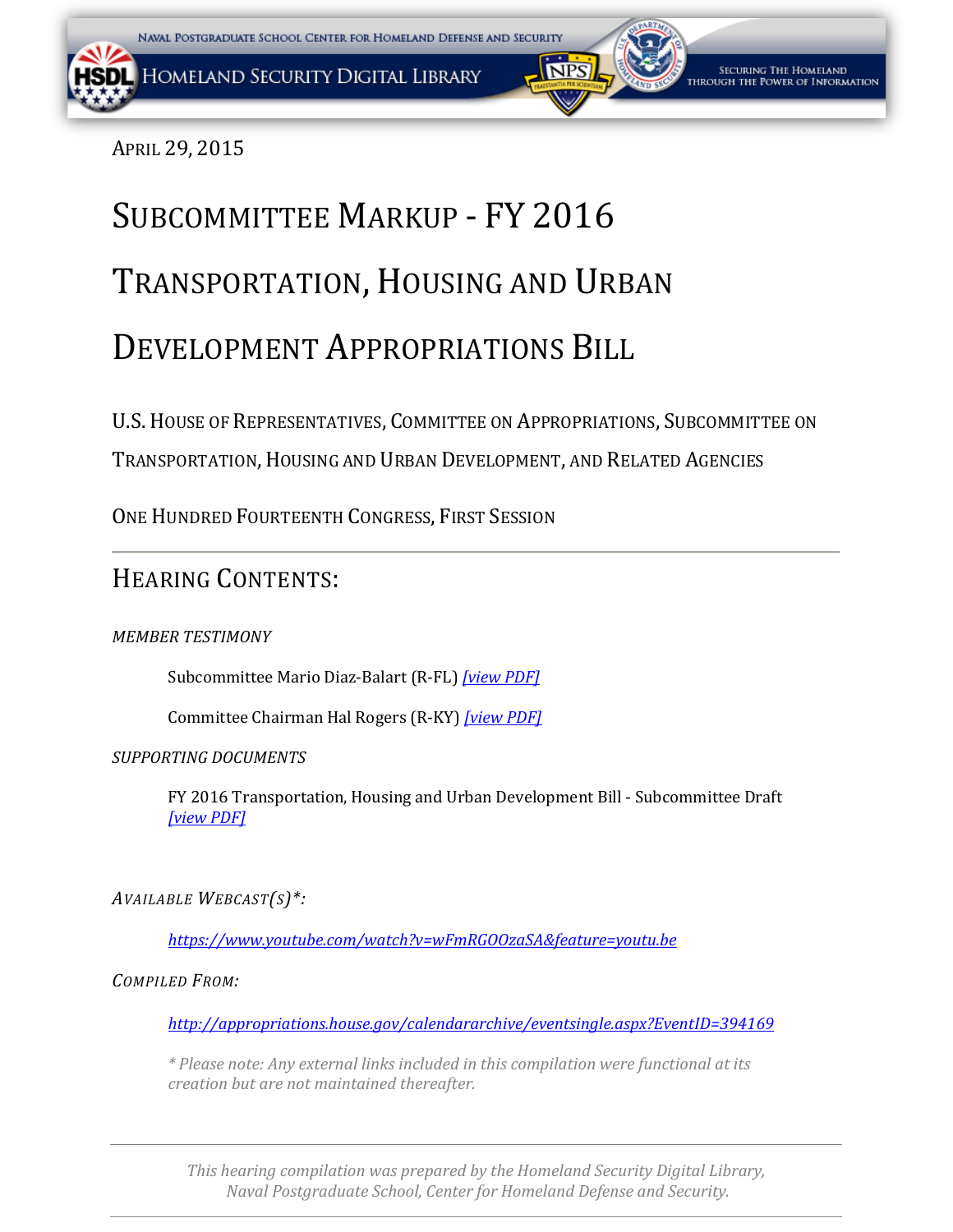<span id="page-1-0"></span>

## **Chairman Mario Diaz-Balart**

Subcommittee on Transportation, Housing and Urban Development, and Related Agencies House Committee on Appropriations

**FY 2016 Subcommittee Markup - Transportation, Housing and Urban Development, and Related Agencies Appropriations Bill April 29, 2015 Opening Statement As Prepared**

Good morning. Today I am pleased to present the fiscal year 2016 THUD bill to the Subcommittee for your consideration, with goal of a favorable motion to the Full Committee. In total resources, the bill before you today provides \$108.7 billion in budget authority and obligation limitation for the various programs in the Departments of Transportation and Housing and Urban Development and Related Agencies. CBO has scored us at the set 302(b) level of \$55.27 billion in discretionary budget authority - \$1.5 billion above the enacted FY 2015 levels, but when comparing appropriated dollars, this bill is really only \$25 million over 2015.

I want to thank Ranking Member Price for his willingness to discuss the issues and challenges of the programs and funding levels under our jurisdiction. I hope there are more than a few bright spots of common ground in the funding levels we were able to achieve.

I'd like to thank Chairman Rogers for his support and very generous allocation to this subcommittee. Many of the financial holes we face in crafting this bill are due to factors beyond our control and the additional funds went to simply backfilling unpredictable CBO scoring and inflation factors of housing programs.

I'd like to thank Ranking Member Lowey for her contributions to making the safety programs a priority for this bill and I'm hopeful that she will support moving this bill for Full Committee consideration.

Finally I'd like to thank all of you, the members of this subcommittee, for your contributions in the hearings and your letters. We held 6 hearings and you asked a lot of good, relevant questions. We worked to address as many of your concerns as possible through the funding levels and report language.

The bill was made available on-line yesterday morning, and your staff had the opportunity to pour over the bill and the report prior to today, so you know what we are proposing. I'd like to highlight a few areas: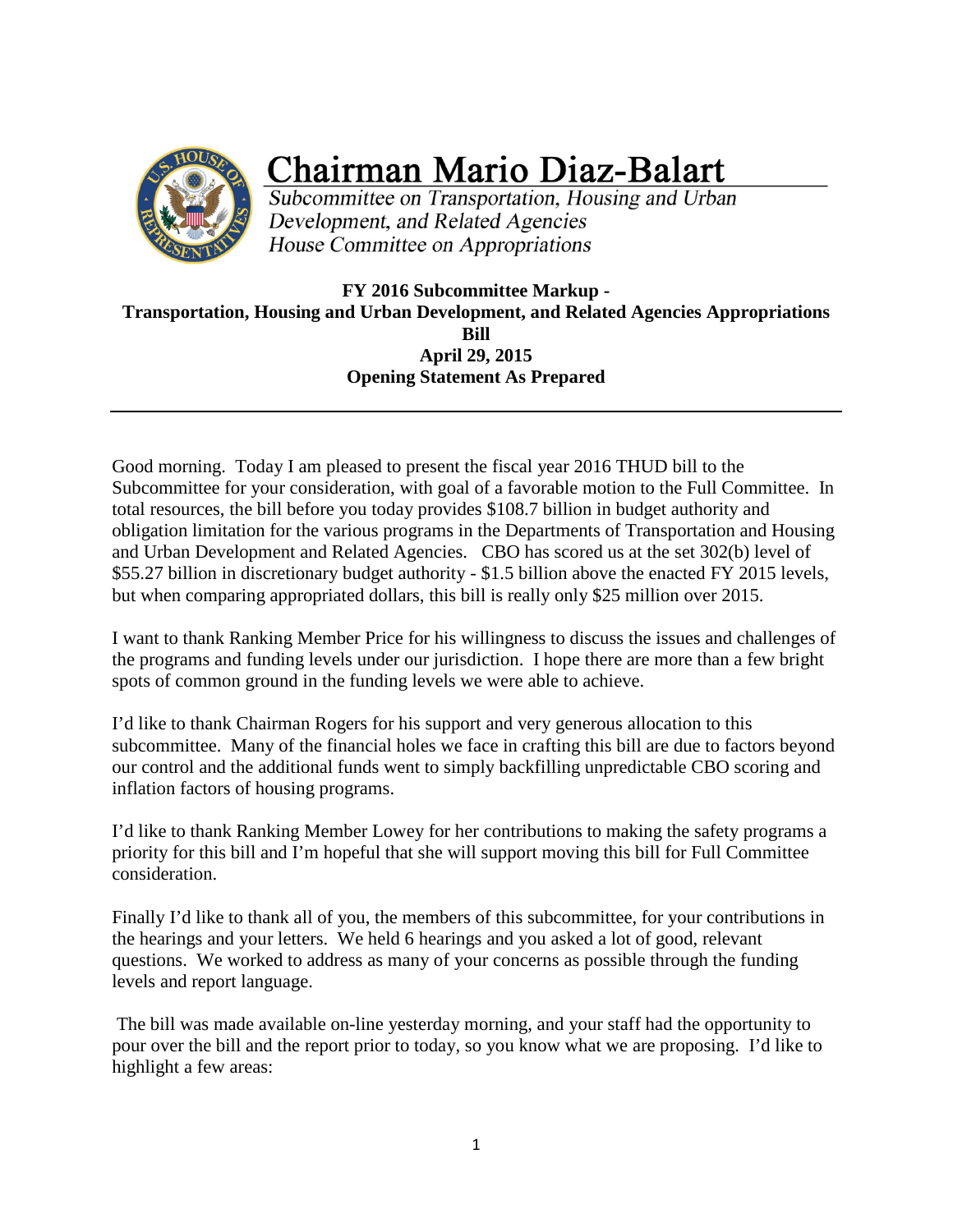- We meet the oblim levels contained in the current MAP-21 extension for surface programs. We support the authorizing committees proposing an extension bill to carry these important programs forward.
- We provide \$100 million for new TIGER awards.
- We provide \$129 million over last year for FAA operations to ensure the orderly operation of the air traffic control system.
- For FAA NextGen investments, the bill includes \$931 million.
- Every single one of FTA's signed full funding grant agreements is funded consistent with the agreed-upon payout schedule, and all the proposed small starts are funded. Further, we provide \$250 million for up and coming agreements and \$40 million for core capacity projects.
- CDBG is funded at last year's level of \$3 billion \$200 million more than the request.
- HOME is funded at \$900 million.
- Other housing programs are funded at levels sufficient to continue providing a HUDassisted housing option.

To be able to meet these priorities, we made some strategic reductions to capital accounts and we scrubbed the bill for overhead savings. Further, this bill has no new programs, no new fees, and almost all S&E accounts are at last year's level or lower.

I'm sure there will be a few remarks today about more money. I'd like to remind people that if we wrote to a number that exceeded the budget resolution, the sequestration that would hit in 2016 wouldn't take into account our priorities. We wouldn't be able to protect the transportation systems our nation depends on, or provide housing to millions of American families. At least this bill takes steps to make sure our highest priorities are adequately funded.

I would prefer if members held on to amendments until Full Committee, but I welcome your comments and I would ask for your support in moving this bill to the next step in the process.

#####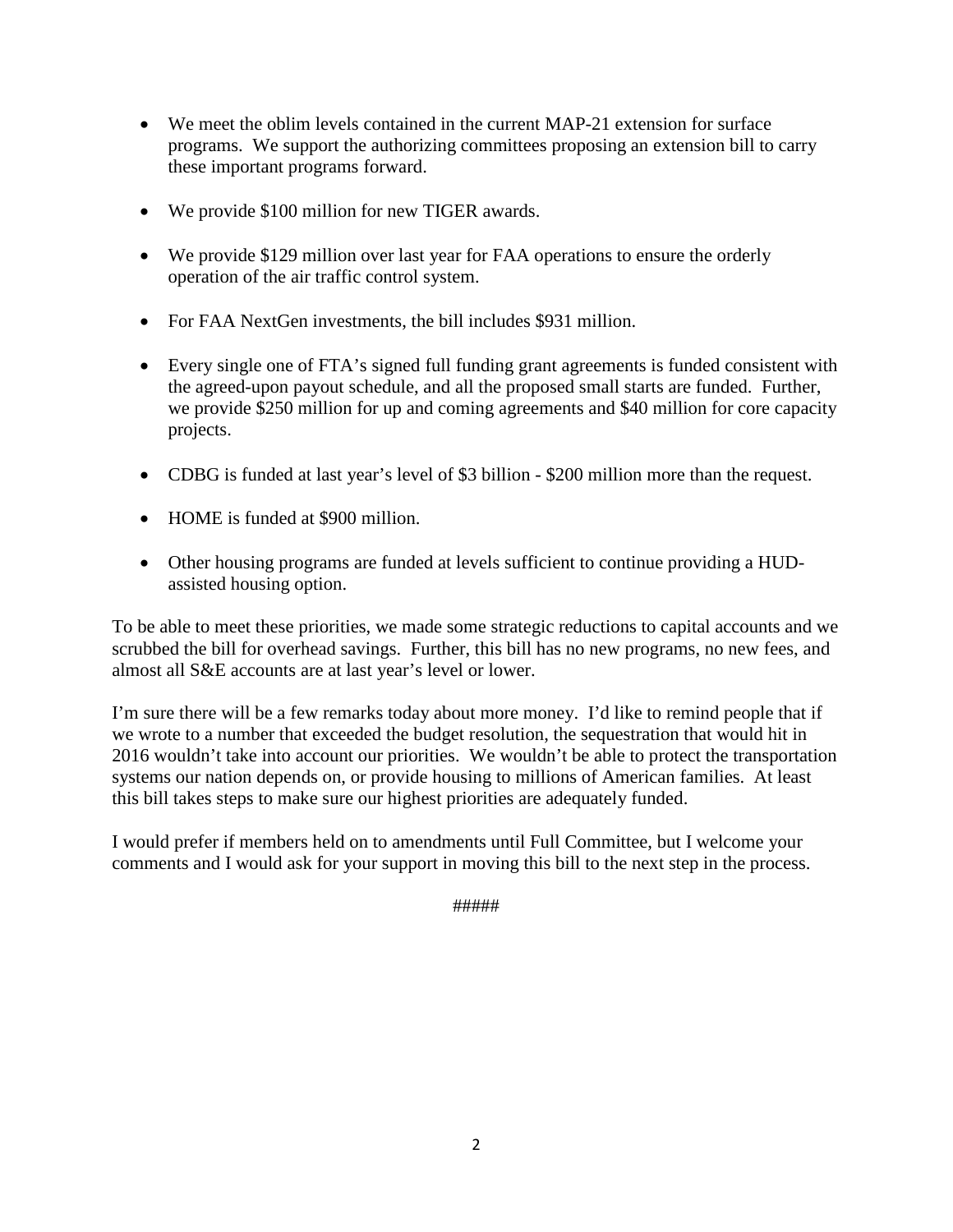<span id="page-3-0"></span>

#### **FY 2016 Subcommittee Markup - Transportation, Housing and Urban Development, and Related Agencies Appropriations Bill April 29, 2015 Opening Statement As Prepared**

Mr. Chairman, thank you for yielding. I want to congratulate you and Ranking Member Price, as well as staff on both sides, for bringing forward the Fiscal Year 2016 appropriations bill for the Departments of Transportation and Housing & Urban Development.

Funded at \$55.27 billion, this bill supports key programs that will help ensure our airways and highways remain accessible and safe, and our Nation's most vulnerable citizens have access to affordable housing options. I'm proud this legislation strikes an appropriate balance by prioritizing programs that provide critical services to the American public while taking a targeted, thoughtful approach to reducing nonessential or inefficient programs.

We are all keenly aware of the important role transportation plays in our country's economy. Once again, the Highway Trust Fund is expected to run into the red this summer, but I am hopeful that a solution can be devised by our colleagues on the Transportation and Infrastructure Committee. In the meantime, this bill ensures that surface program funding levels are consistent with the authorized MAP-21 levels so that state and local agencies can plan their work, and work their plan. I'm also pleased that this bill includes robust funding for the Federal Aviation Administration to ensure that our airways are safe and to help increase efficiency and timeliness for all air travelers. To this end, FAA Capital Programs funding is targeted to NextGen programs promising the most immediate benefit.

The legislation provides ample support for initiatives that help provide access to affordable housing and counseling services for those who need it most. The bill includes \$19.91 billion in Tenant-Based Rental Assistance, which funds housing vouchers for low-income families, to ensure that all families that are currently served by the program will continue to be served. For Project Based Rental Assistance, the bill allocates \$10.654 billion, which will pay for a full 12 months of contract liability. Finally, the bill fully funds all elderly and disabled contract renewals to ensure that we maintain our commitment to our most vulnerable citizens.

We also support critical programs aimed at community planning and development. The bill provides \$3 billion for the Community Development Block Grant program that is utilized by communities across the country to meet their unique community development needs. The Selfhelp Homeownership Opportunity Program (SHOP) and the Section 4 Capacity Building program are provided with \$50 million in this bill. In my rural district, the so-called SHOP program has allowed numerous low-income families to become homeowners by contributing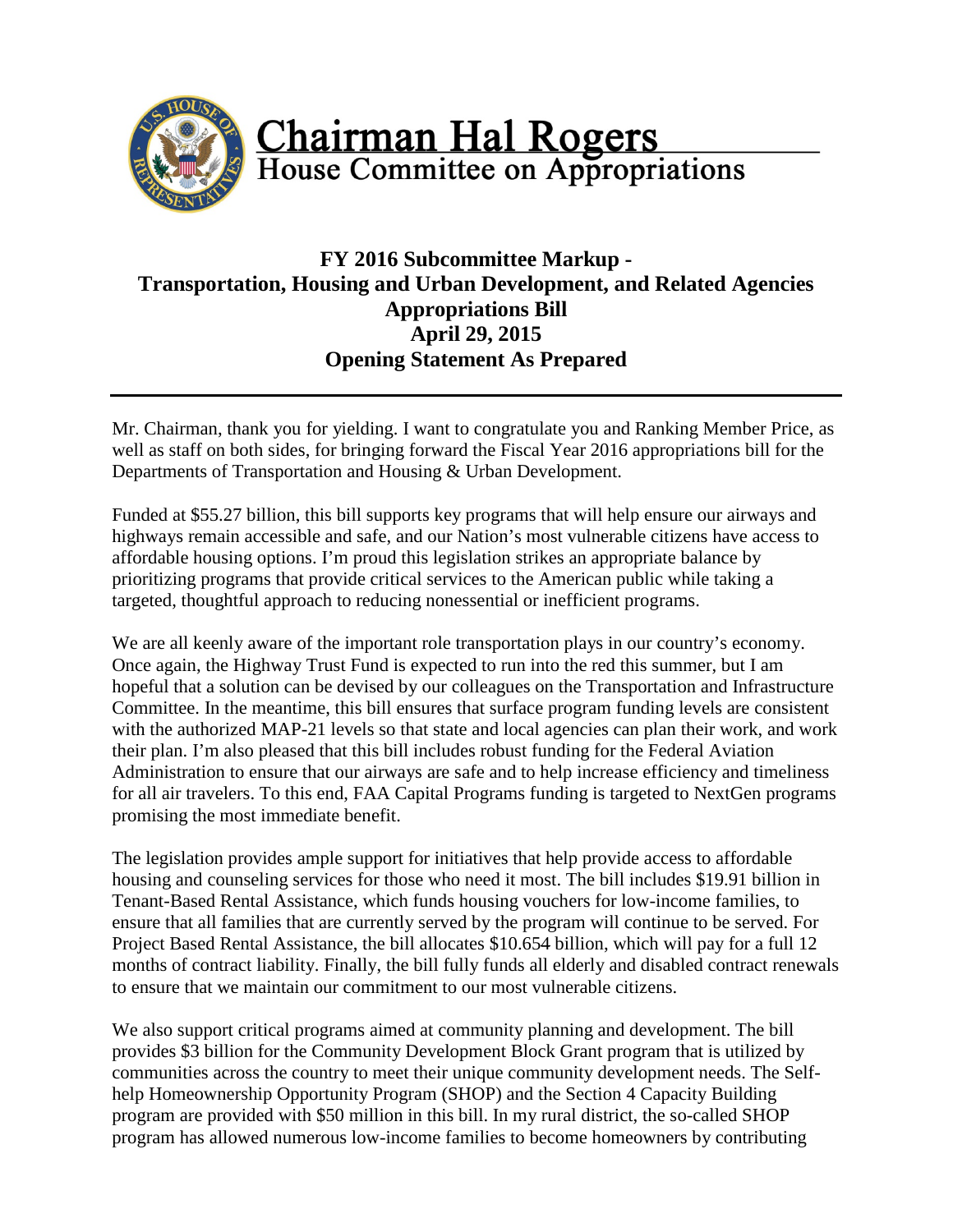their own "sweat equity." In addition, the HOME Investment Partnership program is provided with \$900 million in this bill. This important investment offers communities the ability to design and implement strategies tailored to their own needs and priorities. Many States and localities often partner with nonprofit groups to help build, buy, or rehabilitate affordable housing.

I thank the two of you – both new at the helm of this subcommittee – for your work and your partnership, and I support this legislation. I urge the subcommittee to promptly report this bill to the full Committee. Thank you, and I yield back.

#####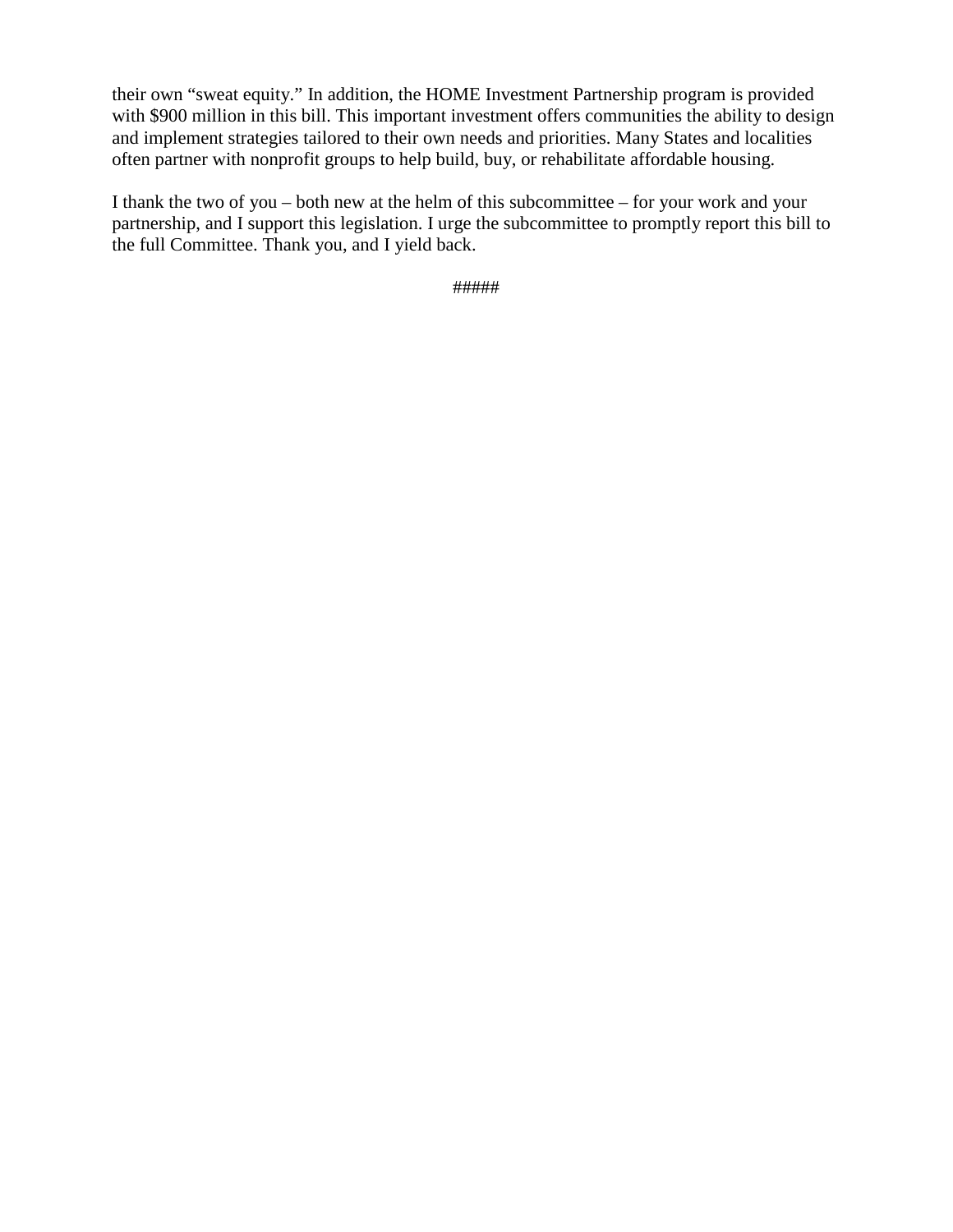<span id="page-5-0"></span>

Making appropriations for the Departments of Transportation, and Housing and Urban Development, and related agencies for the fiscal year ending September 30, 2016, and for other purposes.

#### IN THE HOUSE OF REPRESENTATIVES

 $-$ , 2015

Mr. DIAZ-BALART, from the Committee on Appropriations, reported the following bill; which was committed to the Committee of the Whole House on the State of the Union and ordered to be printed

### **A BILL**

Making appropriations for the Departments of Transportation, and Housing and Urban Development, and related agencies for the fiscal year ending September 30, 2016, and for other purposes.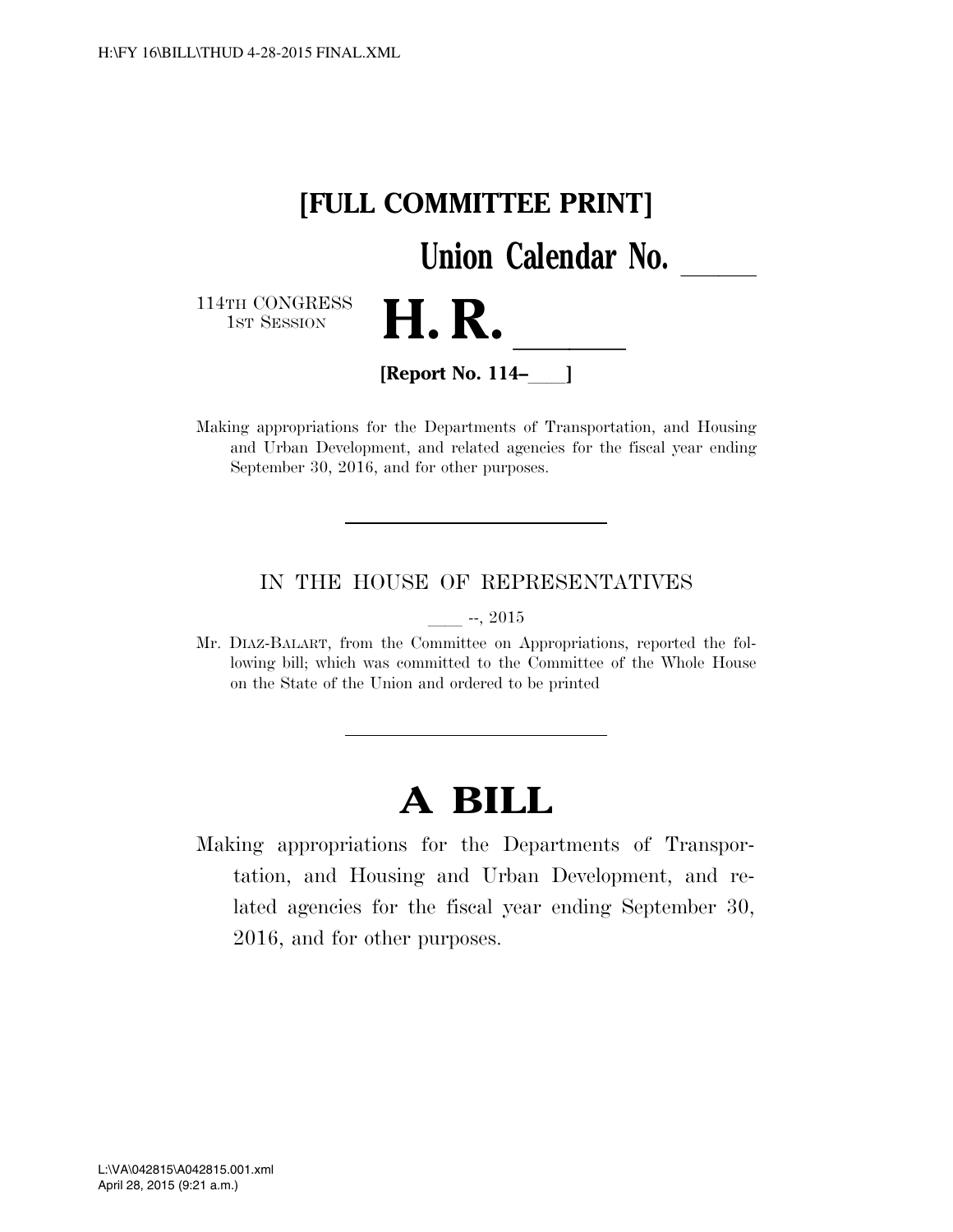*Be it enacted by the Senate and House of Representa- tives of the United States of America in Congress assembled,*  That the following sums are appropriated, out of any money in the Treasury not otherwise appropriated, for the Departments of Transportation, and Housing and Urban Development, and related agencies for the fiscal year end- ing September 30, 2016, and for other purposes, namely: TITLE I DEPARTMENT OF TRANSPORTATION 10 OFFICE OF THE SECRETARY SALARIES AND EXPENSES For necessary expenses of the Office of the Secretary, \$105,000,000, of which not to exceed \$2,734,000 shall be available for the immediate Office of the Secretary; not to exceed \$1,025,000 shall be available for the immediate Office of the Deputy Secretary; not to exceed \$20,066,000 shall be available for the Office of the General Counsel; not to exceed \$9,310,000 shall be available for the Office of the Under Secretary of Transportation for Policy; not to exceed \$12,808,000 shall be available for the Office of the Assistant Secretary for Budget and Programs; not to exceed \$2,500,000 shall be available for the Office of the Assistant Secretary for Governmental Affairs; not to ex-ceed \$26,029,000 shall be available for the Office of the

Assistant Secretary for Administration; not to exceed

April 28, 2015 (9:21 a.m.) L:\VA\042815\A042815.001.xml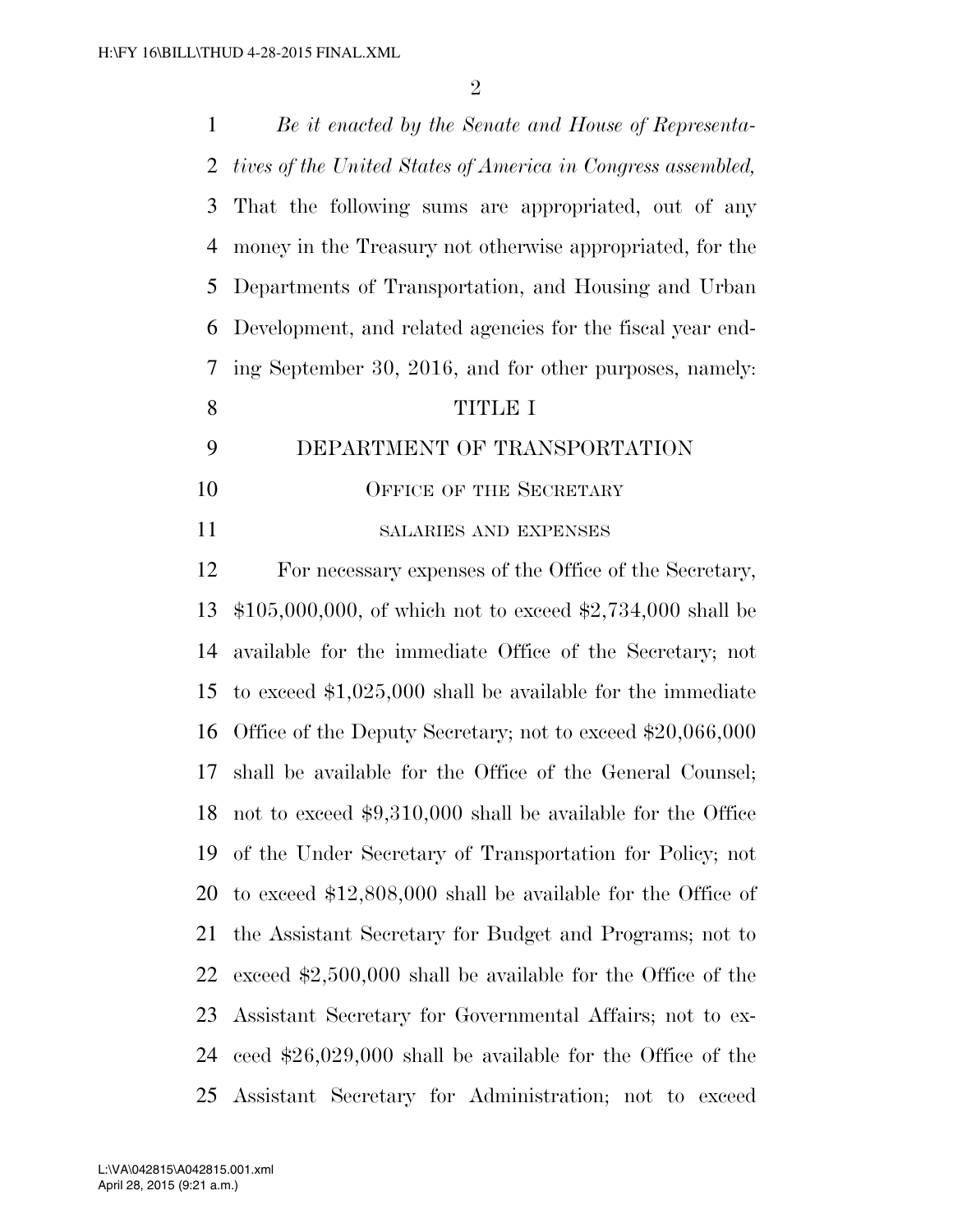\$2,029,000 shall be available for the Office of Public Af- fairs; not to exceed \$1,769,000 shall be available for the Office of the Executive Secretariat; not to exceed \$10,793,000 shall be available for the Office of Intel- ligence, Security, and Emergency Response; and not to ex- ceed \$15,937,000 shall be available for the Office of the Chief Information Officer: *Provided*, That the Secretary of Transportation is authorized to transfer funds appro- priated for any office of the Office of the Secretary to any other office of the Office of the Secretary: *Provided fur- ther*, That no appropriation for any office shall be in- creased or decreased by more than 5 percent by all such transfers: *Provided further*, That notice of any change in funding greater than 5 percent shall be submitted for ap- proval to the House and Senate Committees on Appropria- tions: *Provided further*, That not to exceed \$60,000 shall be for allocation within the Department for official recep- tion and representation expenses as the Secretary may de- termine: *Provided further*, That notwithstanding any other provision of law, excluding fees authorized in Public Law 107–71, there may be credited to this appropriation up to \$2,500,000 in funds received in user fees: *Provided fur- ther*, That none of the funds provided in this Act shall be available for the position of Assistant Secretary for Public Affairs.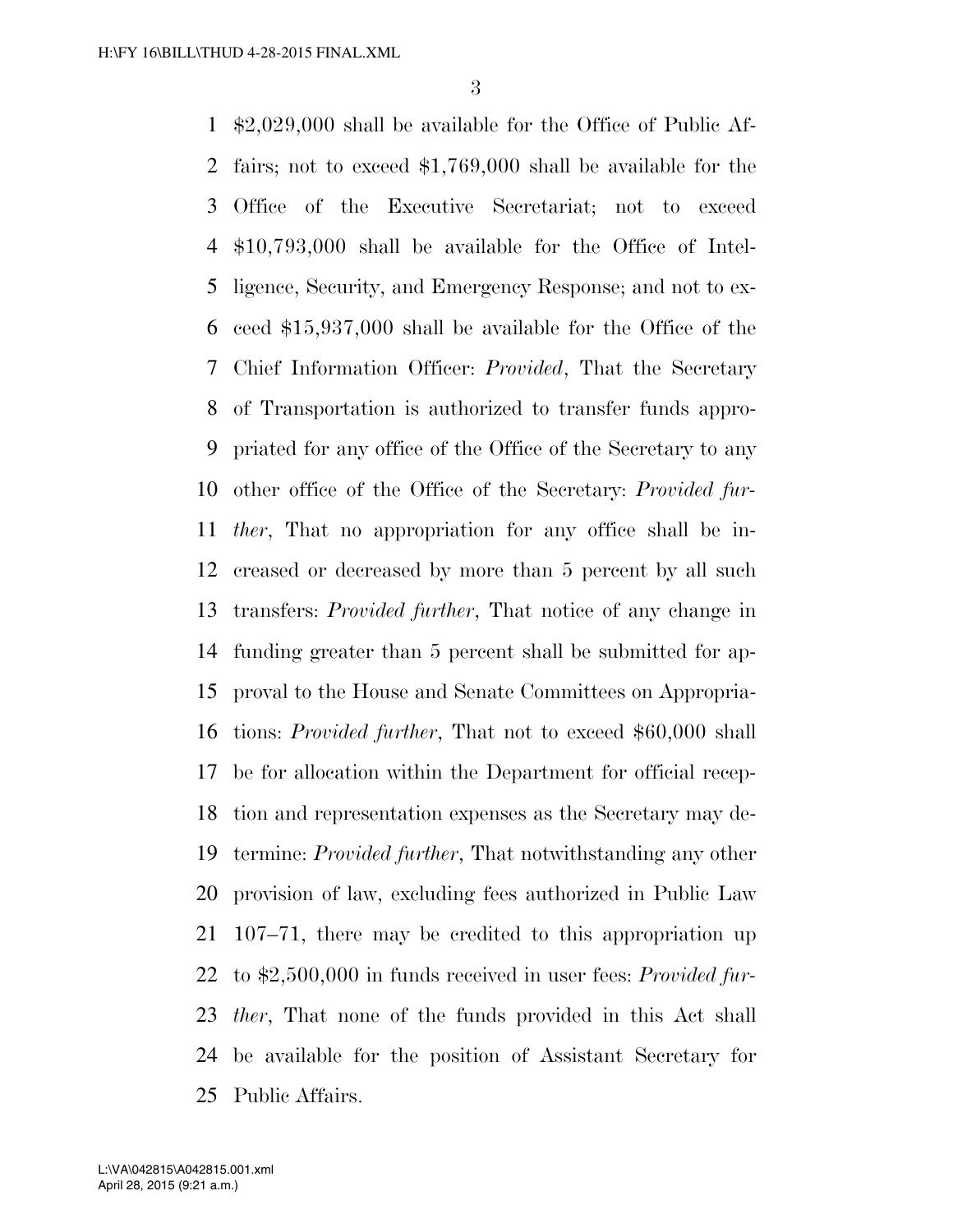#### 1 RESEARCH AND TECHNOLOGY

 For necessary expenses related to the Office of the Assistant Secretary for Research and Technology, \$11,386,000, of which \$8,218,000 shall remain available until September 30, 2018: *Provided*, That there may be credited to this appropriation, to be available until ex- pended, funds received from States, counties, municipali- ties, other public authorities, and private sources for ex- penses incurred for training: *Provided further*, That any reference in law, regulation, judicial proceedings, or else- where to the Research and Innovative Technology Admin- istration shall continue to be deemed to be a reference to the Office of the Assistant Secretary for Research and Technology of the Department of Transportation.

#### NATIONAL INFRASTRUCTURE INVESTMENTS

 For capital investments in surface transportation in- frastructure, \$100,000,000, to remain available through September 30, 2018: *Provided*, That the Secretary of Transportation shall distribute funds provided under this heading as discretionary grants to be awarded to a State, local government, transit agency, or a collaboration among such entities on a competitive basis for projects that will have a significant impact on the Nation, a metropolitan area, or a region: *Provided further*, That projects eligible for funding provided under this heading shall include, but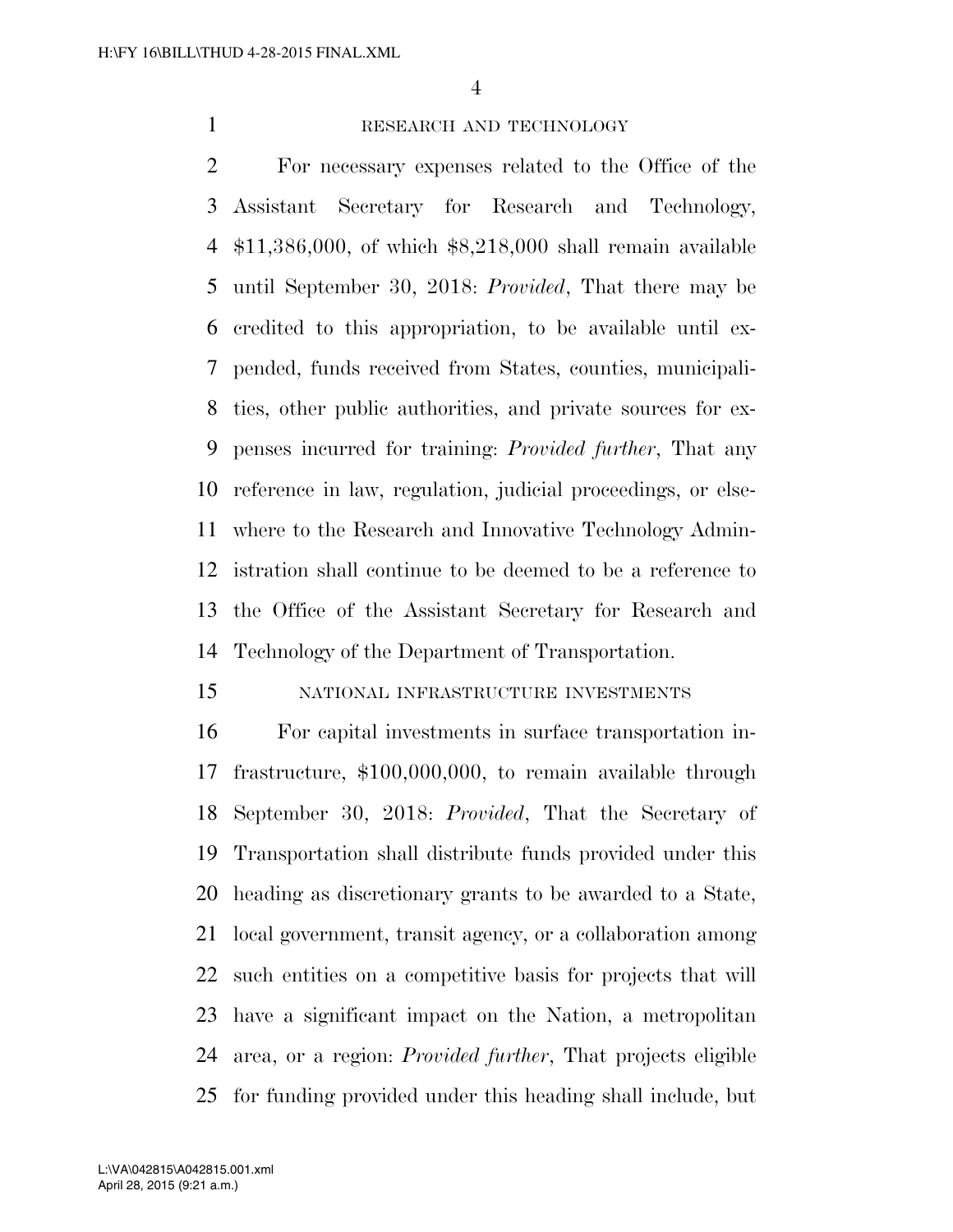not be limited to, highway or bridge projects eligible under title 23, United States Code; public transportation projects eligible under chapter 53 of title 49, United States Code; passenger and freight rail transportation projects; and port infrastructure investments (including inland port infrastructure and land ports of entry): *Pro- vided further*, That the Secretary may use up to 20 per- cent of the funds made available under this heading for the purpose of paying the subsidy and administrative costs of projects eligible for Federal credit assistance under chapter 6 of title 23, United States Code, if the Secretary finds that such use of the funds would advance the pur- poses of this paragraph: *Provided further*, That in distrib- uting funds provided under this heading, the Secretary shall take such measures so as to ensure an equitable geo- graphic distribution of funds, an appropriate balance in addressing the needs of urban and rural areas, and the investment in a variety of transportation modes: *Provided further*, That a grant funded under this heading shall be not less than \$2,000,000 and not greater than \$15,000,000: *Provided further*, That not more than 20 percent of the funds made available under this heading may be awarded to projects in a single State: *Provided further*, That the Federal share of the costs for which an expenditure is made under this heading shall be, at the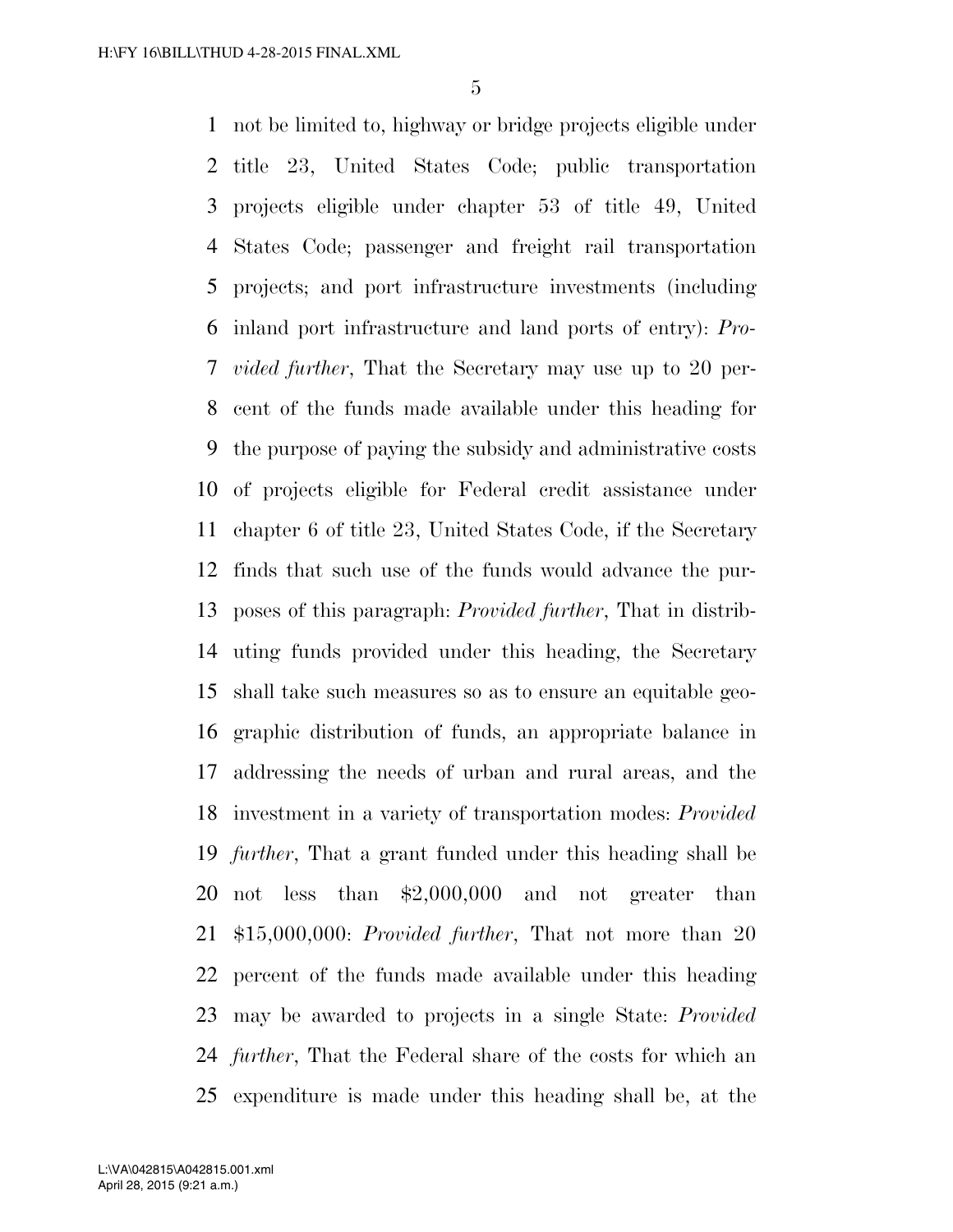option of the recipient, up to 50 percent: *Provided further*, That the Secretary shall give priority to projects that re- quire a contribution of Federal funds in order to complete an overall financing package: *Provided further*, That not less than 10 percent of the funds provided under this heading shall be for projects located in rural areas: *Pro- vided further*, That for projects located in rural areas, the minimum grant size shall be \$1,000,000 and the Secretary may increase the Federal share of costs above 80 percent: *Provided further*, That projects conducted using funds pro- vided under this heading must comply with the require- ments of subchapter IV of chapter 31 of title 40, United States Code: *Provided further*, That the Secretary shall conduct a new competition to select the grants and credit assistance awarded under this heading: *Provided further*, That the Secretary may retain up to \$5,000,000 of the funds provided under this heading, and may transfer por- tions of those funds to the Administrators of the Federal Highway Administration, the Federal Transit Administra- tion, the Federal Railroad Administration and the Federal Maritime Administration, to fund the award and oversight of grants and credit assistance made under the National Infrastructure Investments program.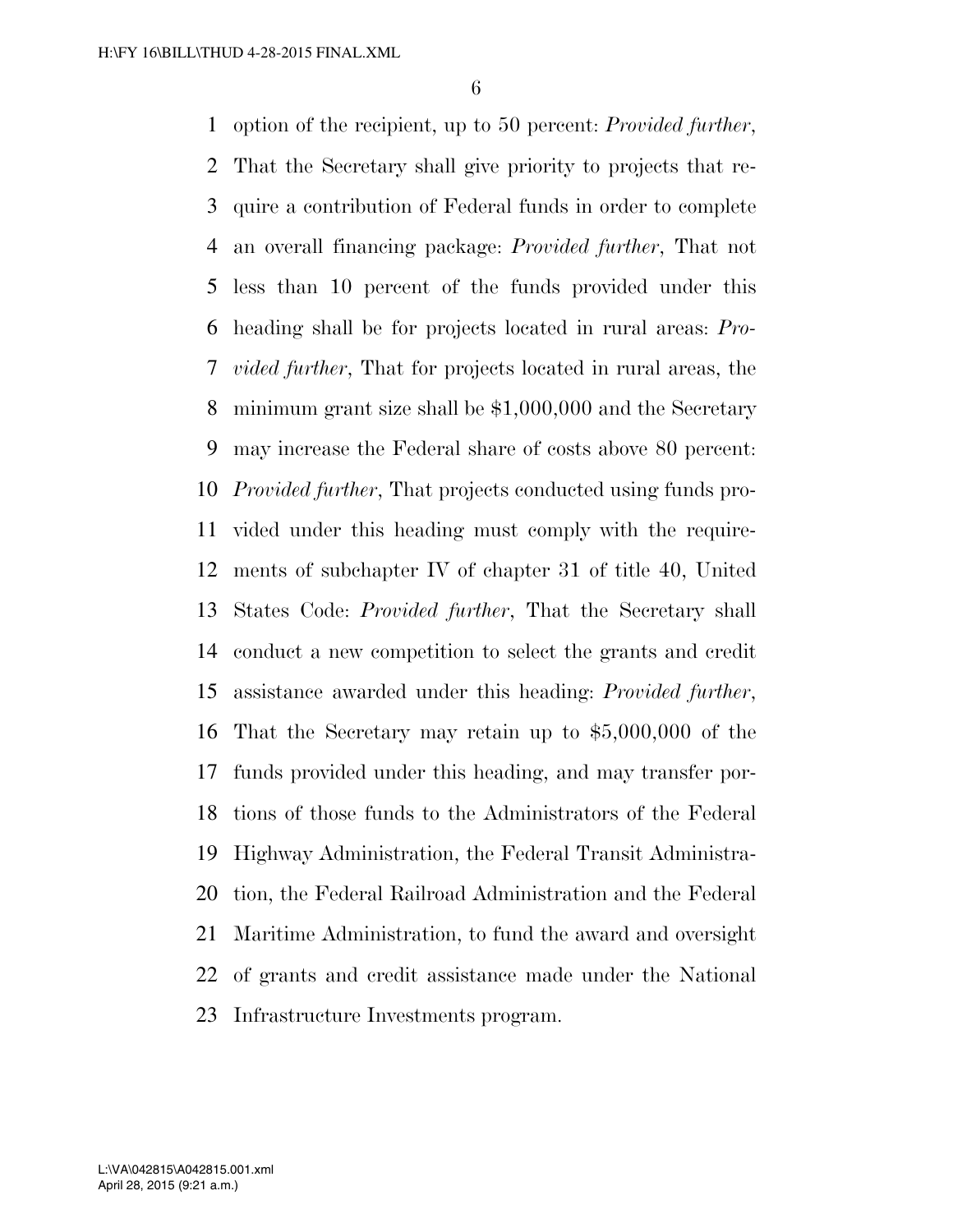FINANCIAL MANAGEMENT CAPITAL For necessary expenses for upgrading and enhancing the Department of Transportation's financial systems and re-engineering business processes, \$1,000,000, to remain available through September 30, 2017.

CYBER SECURITY INITIATIVES

 For necessary expenses for cyber security initiatives, including necessary upgrades to wide area network and information technology infrastructure, improvement of network perimeter controls and identity management, testing and assessment of information technology against business, security, and other requirements, implementa- tion of Federal cyber security initiatives and information infrastructure enhancements, implementation of enhanced security controls on network devices, and enhancement of cyber security workforce training tools, \$7,000,000 to re-main available through September 30, 2017.

18 OFFICE OF CIVIL RIGHTS

 For necessary expenses of the Office of Civil Rights, \$9,600,000.

 TRANSPORTATION PLANNING, RESEARCH, AND 22 DEVELOPMENT

 For necessary expenses for conducting transportation planning, research, systems development, development ac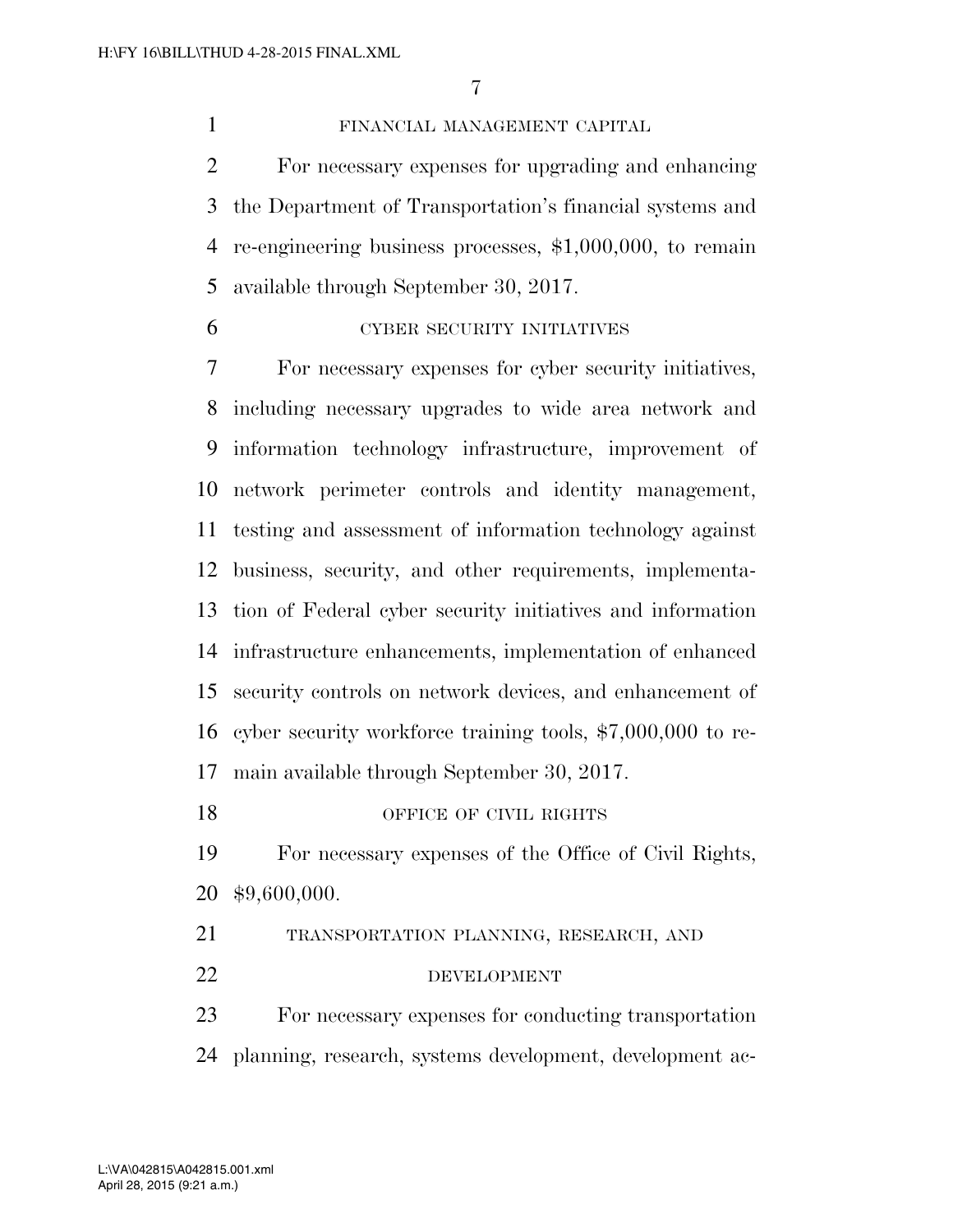tivities, and making grants, to remain available until ex-pended, \$5,976,000.

#### WORKING CAPITAL FUND

 For necessary expenses for operating costs and cap- ital outlays of the Working Capital Fund, not to exceed \$181,500,000 shall be paid from appropriations made available to the Department of Transportation: *Provided*, That such services shall be provided on a competitive basis to entities within the Department of Transportation: *Pro- vided further*, That the above limitation on operating ex- penses shall not apply to non-DOT entities: *Provided fur- ther*, That no funds appropriated in this Act to an agency of the Department shall be transferred to the Working Capital Fund without majority approval of the Working Capital Fund Steering Committee and approval of the Secretary: *Provided further*, That no assessments may be levied against any program, budget activity, subactivity or project funded by this Act unless notice of such assess- ments and the basis therefor are presented to the House and Senate Committees on Appropriations and are ap-proved by such Committees.

MINORITY BUSINESS RESOURCE CENTER PROGRAM

 For the cost of guaranteed loans, \$336,000, as au- thorized by 49 U.S.C. 332: *Provided*, That such costs, in-cluding the cost of modifying such loans, shall be as de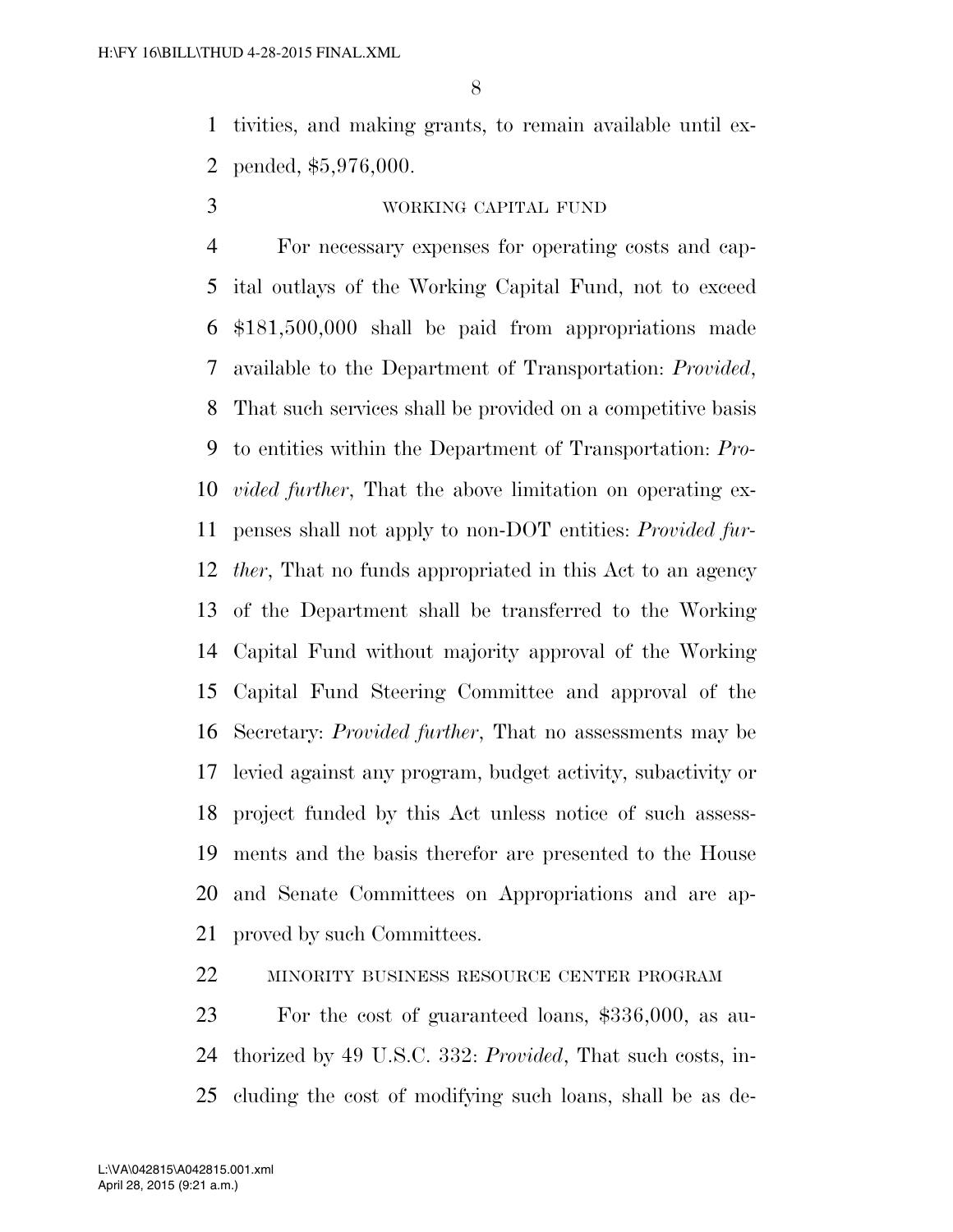fined in section 502 of the Congressional Budget Act of 1974: *Provided further*, That these funds are available to subsidize total loan principal, any part of which is to be guaranteed, not to exceed \$18,367,000.

 In addition, for administrative expenses to carry out the guaranteed loan program, \$597,000.

SMALL AND DISADVANTAGED BUSINESS UTILIZATION AND

#### 8 OUTREACH

 For necessary expenses for small and disadvantaged business utilization and outreach activities, \$4,518,000, to remain available until September 30, 2017: *Provided*, That notwithstanding 49 U.S.C. 332, these funds may be used for business opportunities related to any mode of transportation.

PAYMENTS TO AIR CARRIERS

(AIRPORT AND AIRWAY TRUST FUND)

 In addition to funds made available from any other source to carry out the essential air service program under 49 U.S.C. 41731 through 41742, \$155,000,000, to be de- rived from the Airport and Airway Trust Fund, to remain available until expended: *Provided*, That in determining between or among carriers competing to provide service to a community, the Secretary may consider the relative subsidy requirements of the carriers: *Provided further*, That basic essential air service minimum requirements

April 28, 2015 (9:21 a.m.) L:\VA\042815\A042815.001.xml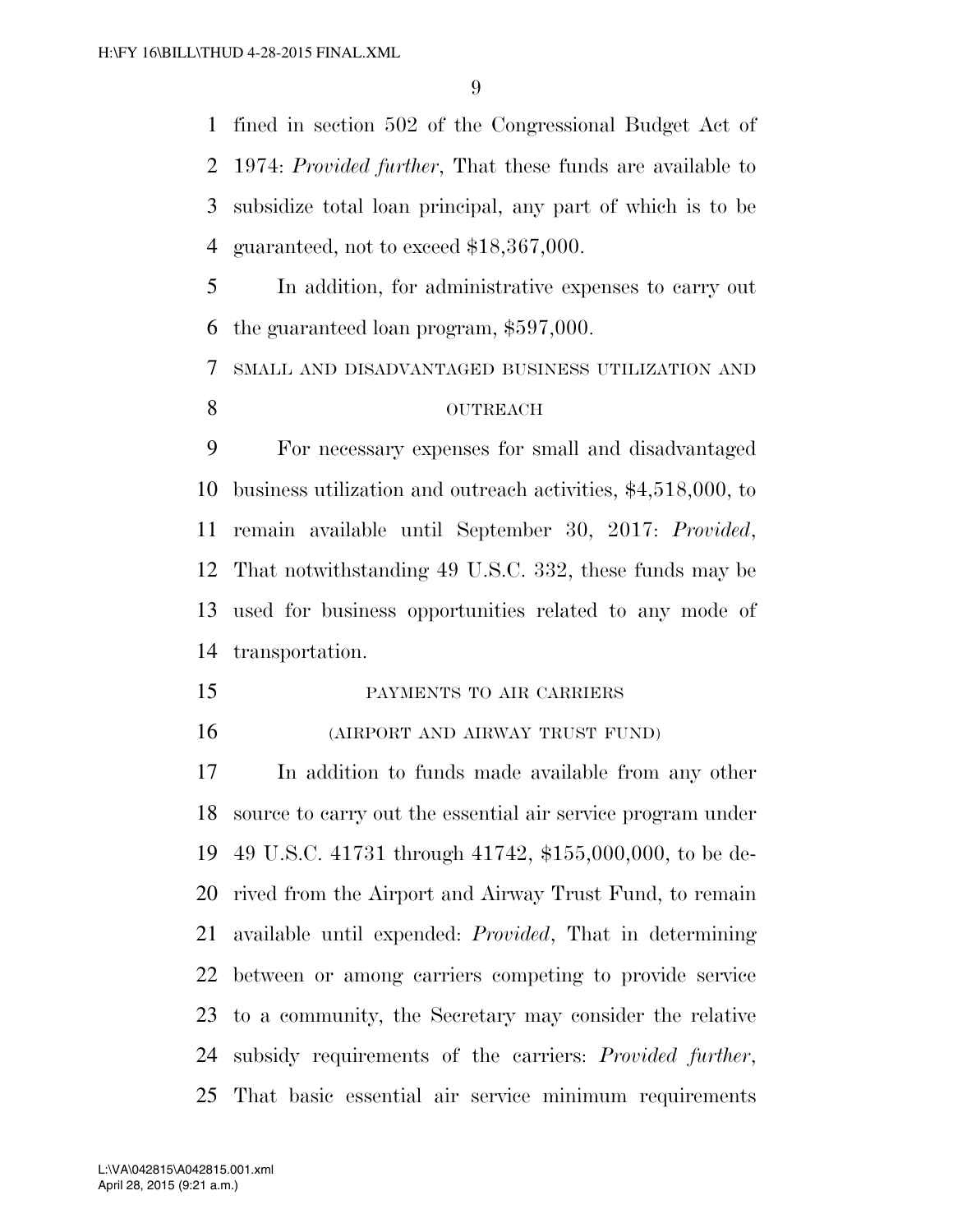shall not include the 15-passenger capacity requirement under subsection 41732(b)(3) of title 49, United States Code: *Provided further*, That none of the funds in this Act or any other Act shall be used to enter into a new contract with a community located less than 40 miles from the nearest small hub airport before the Secretary has nego- tiated with the community over a local cost share: *Pro- vided further*, That amounts authorized to be distributed for the essential air service program under subsection 41742(b) of title 49, United States Code, shall be made available immediately from amounts otherwise provided to the Administrator of the Federal Aviation Administration: *Provided further*, That the Administrator may reimburse such amounts from fees credited to the account estab- lished under section 45303 of title 49, United States Code. ADMINISTRATIVE PROVISIONS

 SEC. 101. None of the funds made available in this Act to the Department of Transportation may be obligated for the Office of the Secretary of Transportation to ap- prove assessments or reimbursable agreements pertaining to funds appropriated to the modal administrations in this Act, except for activities underway on the date of enact- ment of this Act, unless such assessments or agreements have completed the normal reprogramming process for Congressional notification.

April 28, 2015 (9:21 a.m.) L:\VA\042815\A042815.001.xml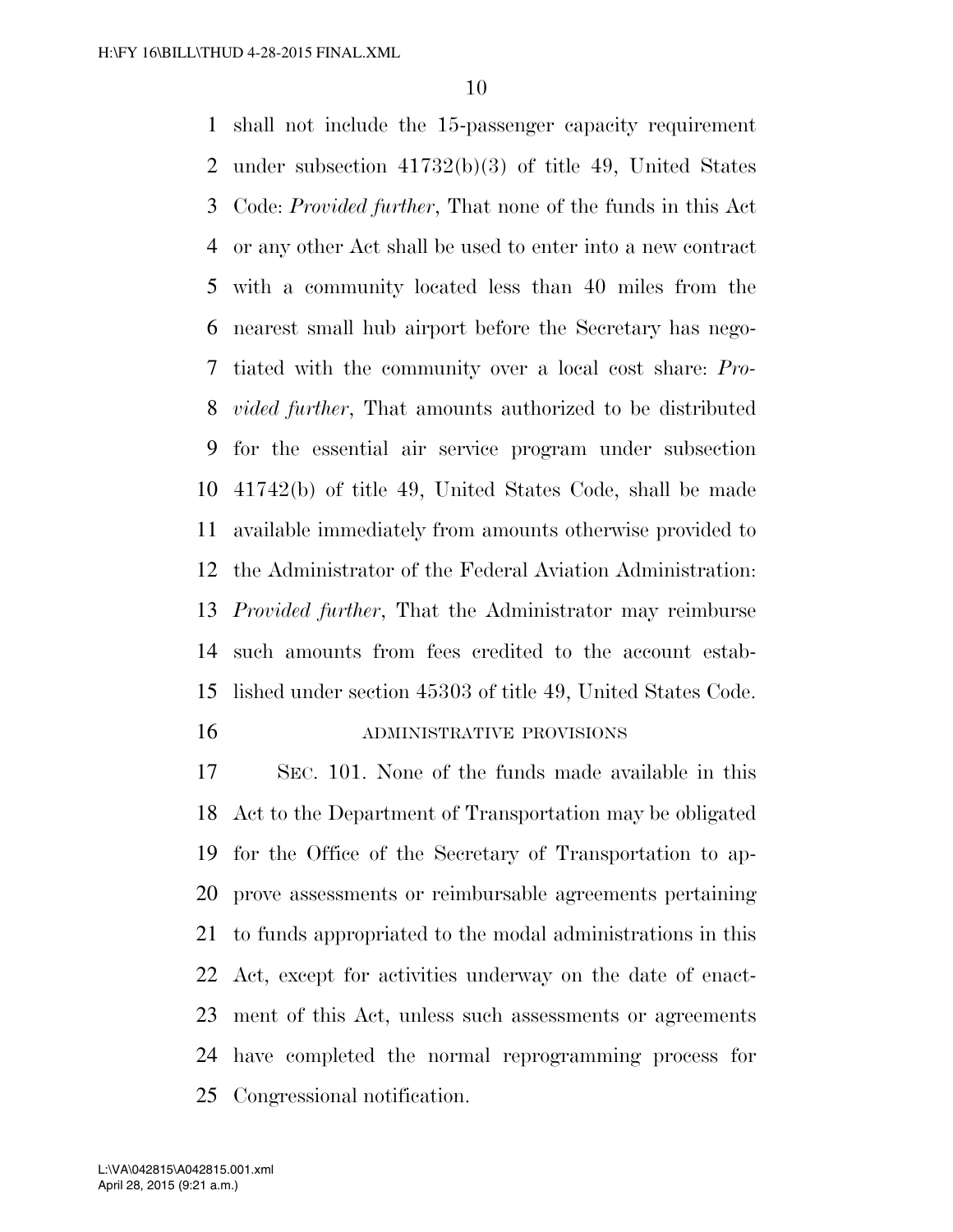SEC. 102. The Secretary or his designee may engage in activities with States and State legislators to consider proposals related to the reduction of motorcycle fatalities. SEC. 103. Notwithstanding section 3324 of title 31, United States Code, in addition to authority provided by section 327 of title 49, United States Code, the Depart- ment's Working Capital Fund is hereby authorized to pro- vide payments in advance to vendors that are necessary to carry out the Federal transit pass transportation fringe benefit program under Executive Order 13150 and section 3049 of Public Law 109–59: *Provided*, That the Depart- ment shall include adequate safeguards in the contract with the vendors to ensure timely and high-quality per-formance under the contract.

 SEC. 104. The Secretary shall post on the Web site of the Department of Transportation a schedule of all meetings of the Credit Council, including the agenda for each meeting, and require the Credit Council to record the decisions and actions of each meeting.

 SEC. 105. In addition to authority provided by section 327 of title 49, United States Code, the Department's Working Capital Fund is hereby authorized to provide partial or full payments in advance and accept subsequent reimbursements from all Federal agencies for transit ben-efit distribution services that are necessary to carry out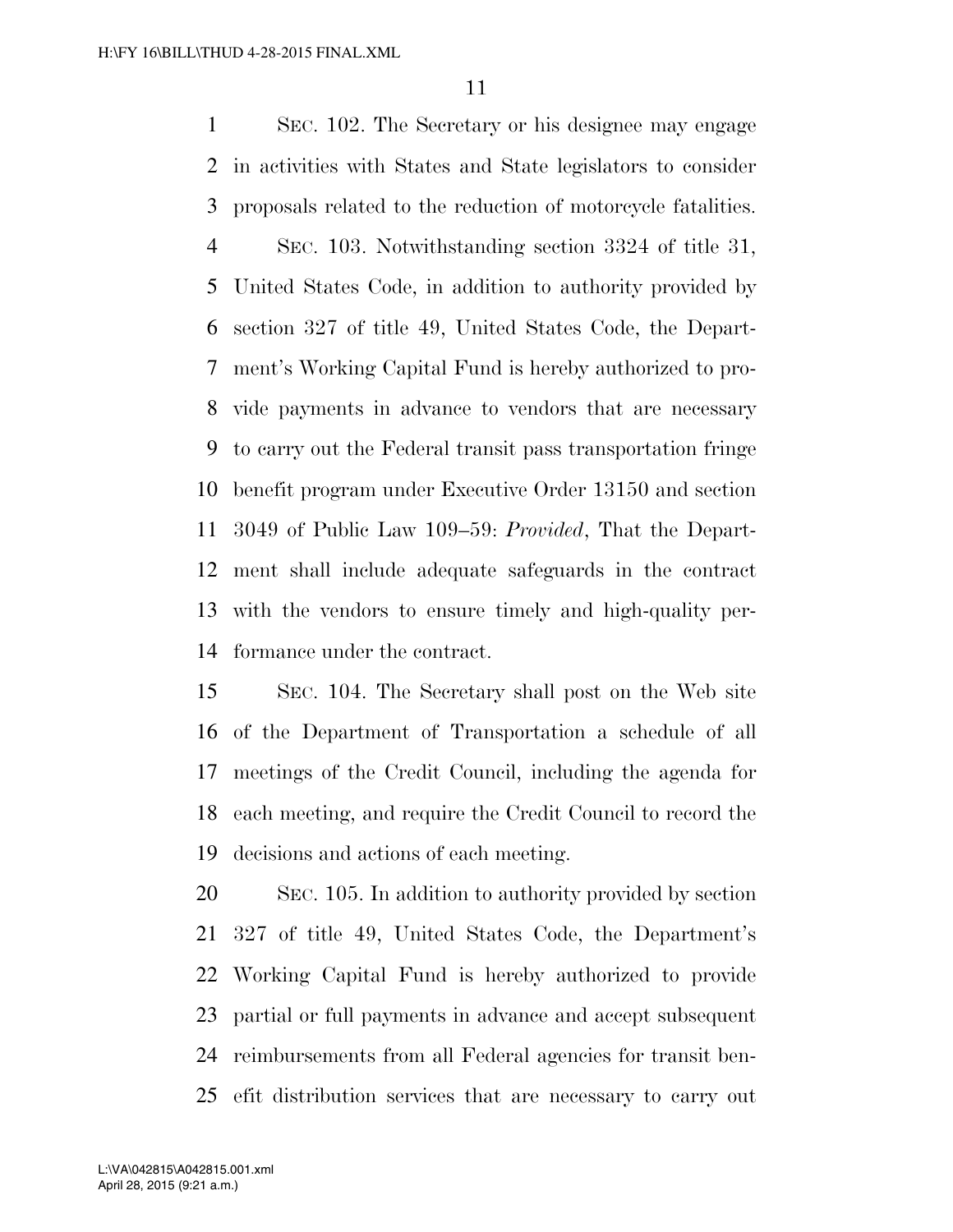the Federal transit pass transportation fringe benefit pro- gram under Executive Order 13150 and section 3049 of Public Law 109–59: *Provided*, That the Department shall maintain a reasonable operating reserve in the Working Capital Fund, to be expended in advance to provide unin- terrupted transit benefits to Government employees, pro- vided that such reserve will not exceed one month of bene- fits payable: *Provided further*, that such reserve may be used only for the purpose of providing for the continuation of transit benefits, provided that the Working Capital Fund will be fully reimbursed by each customer agency for the actual cost of the transit benefit.

FEDERAL AVIATION ADMINISTRATION

#### OPERATIONS

(AIRPORT AND AIRWAY TRUST FUND)

 For necessary expenses of the Federal Aviation Ad- ministration, not otherwise provided for, including oper- ations and research activities related to commercial space transportation, administrative expenses for research and development, establishment of air navigation facilities, the operation (including leasing) and maintenance of aircraft, subsidizing the cost of aeronautical charts and maps sold to the public, lease or purchase of passenger motor vehi- cles for replacement only, in addition to amounts made available by Public Law 112–95, \$9,869,700,000 of which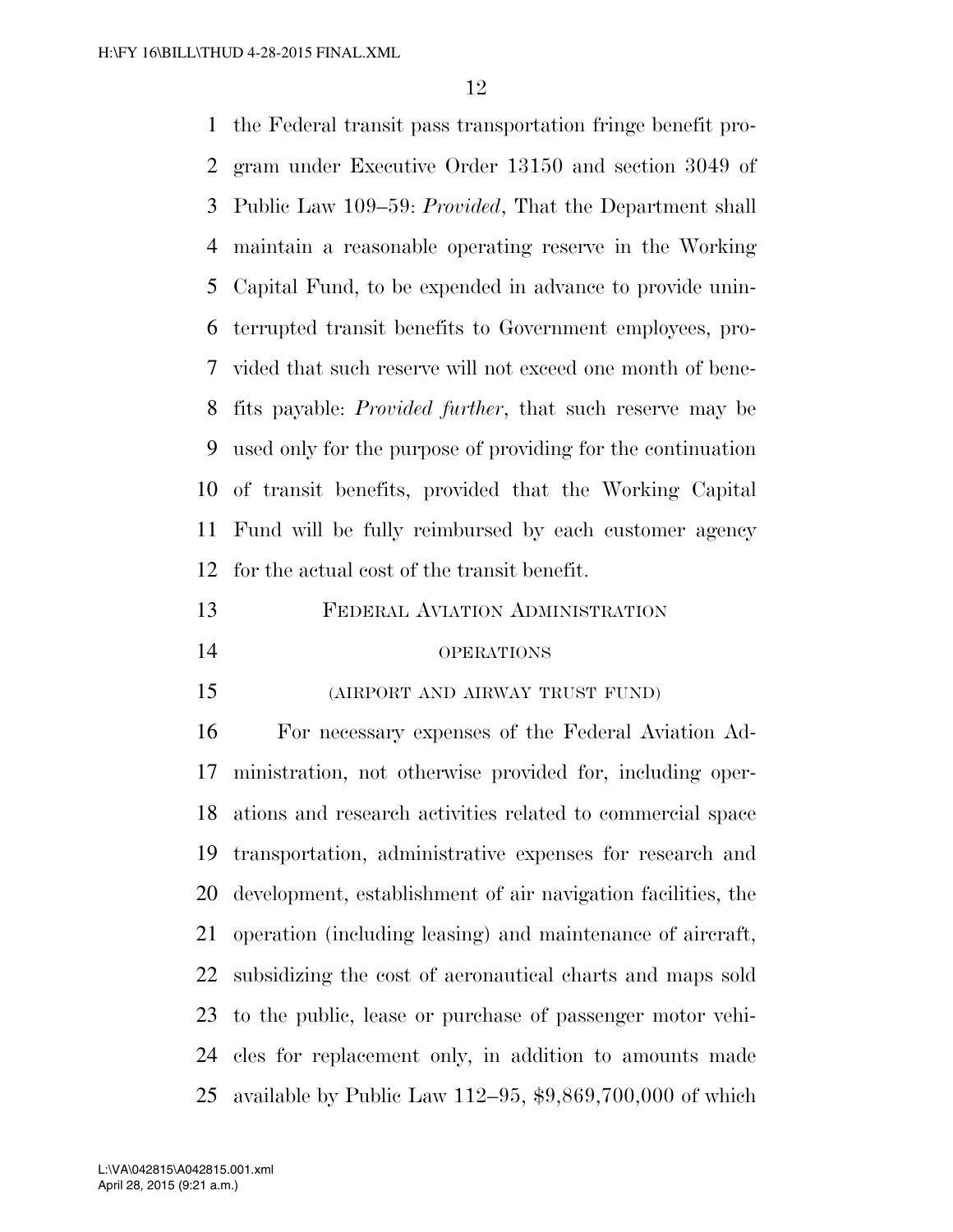\$8,831,250,000 shall be derived from the Airport and Air- way Trust Fund, of which not to exceed \$7,505,293,000 shall be available for air traffic organization activities; not to exceed \$1,258,411,000 shall be available for aviation safety activities; not to exceed \$16,605,000 shall be avail- able for commercial space transportation activities; not to exceed \$741,000,000 shall be available for finance and management activities; not to exceed \$60,089,000 shall be available for NextGen and operations planning activities; and not to exceed \$288,302,000 shall be available for staff offices: *Provided*, That not to exceed 2 percent of any budget activity, except for aviation safety budget activity, may be transferred to any budget activity under this head- ing: *Provided further*, That no transfer may increase or decrease any appropriation by more than 2 percent: *Pro- vided further*, That any transfer in excess of 2 percent shall be treated as a reprogramming of funds under sec- tion 405 of this Act and shall not be available for obliga- tion or expenditure except in compliance with the proce- dures set forth in that section: *Provided further*, That not later than March 31 of each fiscal year hereafter, the Ad- ministrator of the Federal Aviation Administration shall transmit to Congress an annual update to the report sub- mitted to Congress in December 2004 pursuant to section 221 of Public Law 108–176: *Provided further*, That the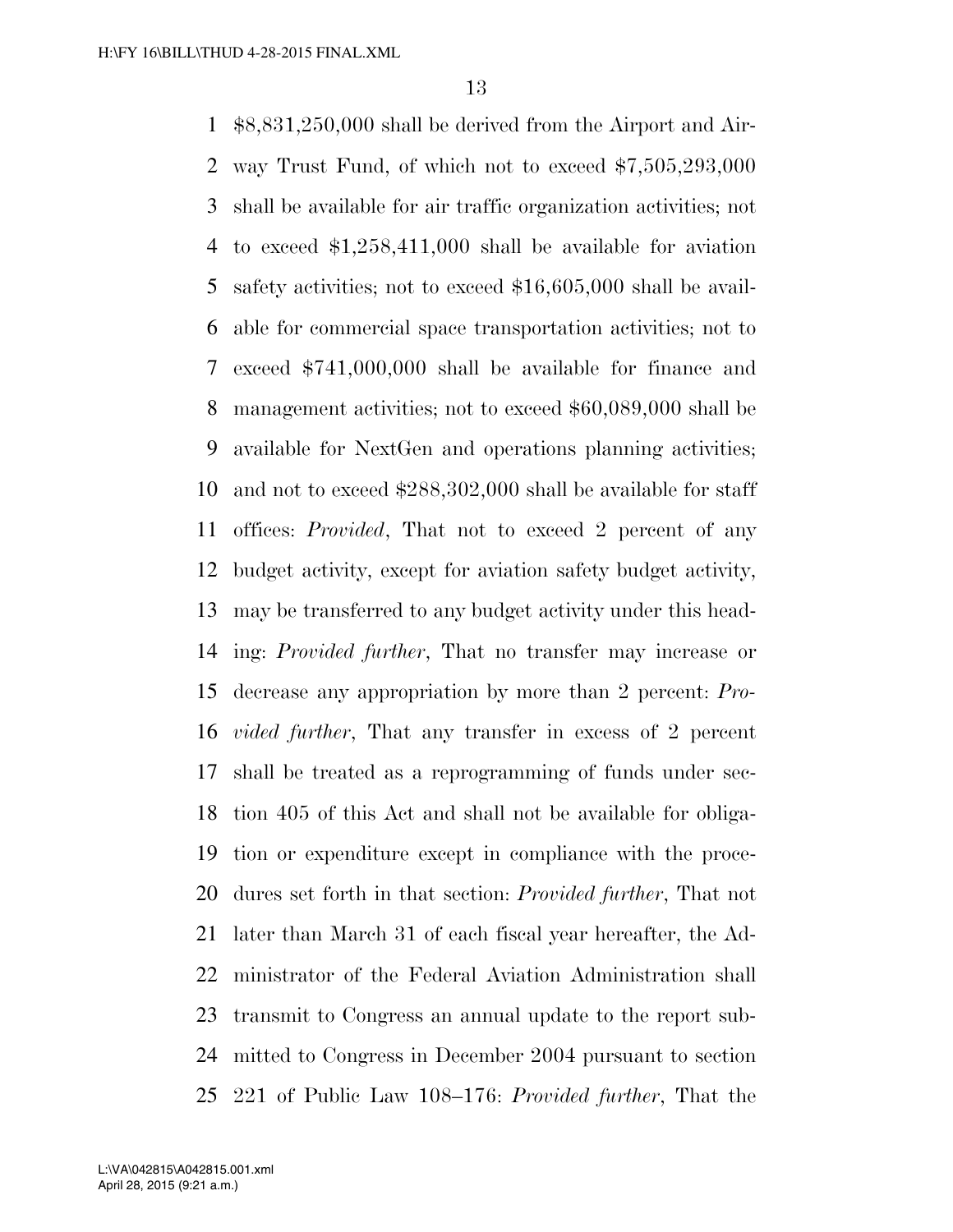amount herein appropriated shall be reduced by \$100,000 for each day after March 31 that such report has not been submitted to the Congress: *Provided further*, That not later than March 31 of each fiscal year hereafter, the Ad- ministrator shall transmit to Congress a companion report that describes a comprehensive strategy for staffing, hir- ing, and training flight standards and aircraft certification staff in a format similar to the one utilized for the con- troller staffing plan, including stated attrition estimates and numerical hiring goals by fiscal year: *Provided further*, That the amount herein appropriated shall be reduced by \$100,000 per day for each day after March 31 that such report has not been submitted to Congress: *Provided fur- ther*, That funds may be used to enter into a grant agree- ment with a nonprofit standard-setting organization to as- sist in the development of aviation safety standards: *Pro- vided further*, That none of the funds in this Act shall be available for new applicants for the second career training program: *Provided further*, That none of the funds in this Act shall be available for the Federal Aviation Administra- tion to finalize or implement any regulation that would promulgate new aviation user fees not specifically author- ized by law after the date of the enactment of this Act: *Provided further*, That there may be credited to this appro-priation as offsetting collections funds received from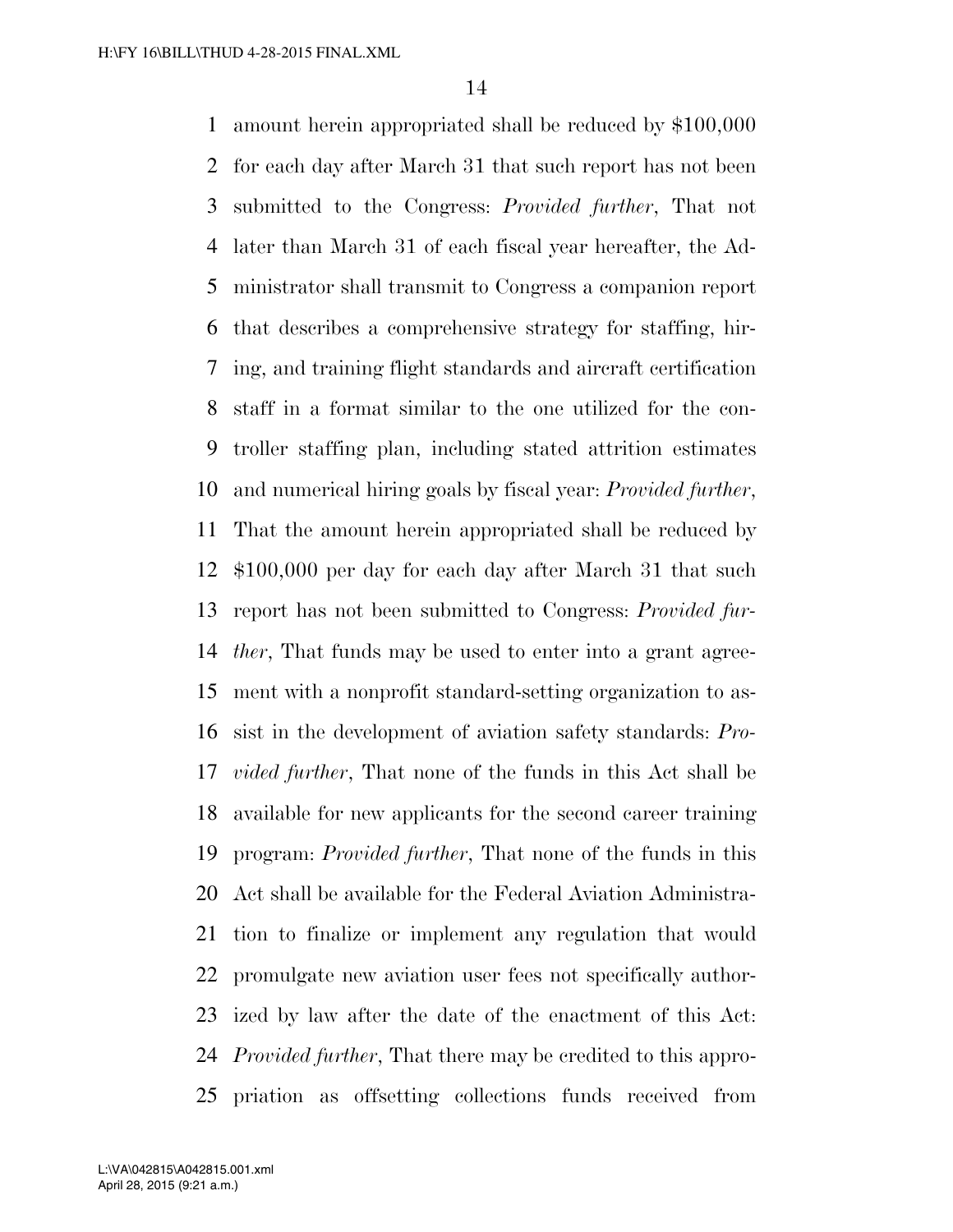States, counties, municipalities, foreign authorities, other public authorities, and private sources for expenses in- curred in the provision of agency services, including re- ceipts for the maintenance and operation of air navigation facilities, and for issuance, renewal or modification of cer- tificates, including airman, aircraft, and repair station cer- tificates, or for tests related thereto, or for processing major repair or alteration forms: *Provided further*, That of the funds appropriated under this heading, not less than \$154,400,000 shall be for the contract tower pro- gram, including the contract tower cost share program: *Provided further*, That none of the funds in this Act for aeronautical charting and cartography are available for ac- tivities conducted by, or coordinated through, the Working Capital Fund.

#### FACILITIES AND EQUIPMENT

(AIRPORT AND AIRWAY TRUST FUND)

 For necessary expenses, not otherwise provided for, for acquisition, establishment, technical support services, improvement by contract or purchase, and hire of national airspace systems and experimental facilities and equip- ment, as authorized under part A of subtitle VII of title 49, United States Code, including initial acquisition of necessary sites by lease or grant; engineering and service testing, including construction of test facilities and acqui-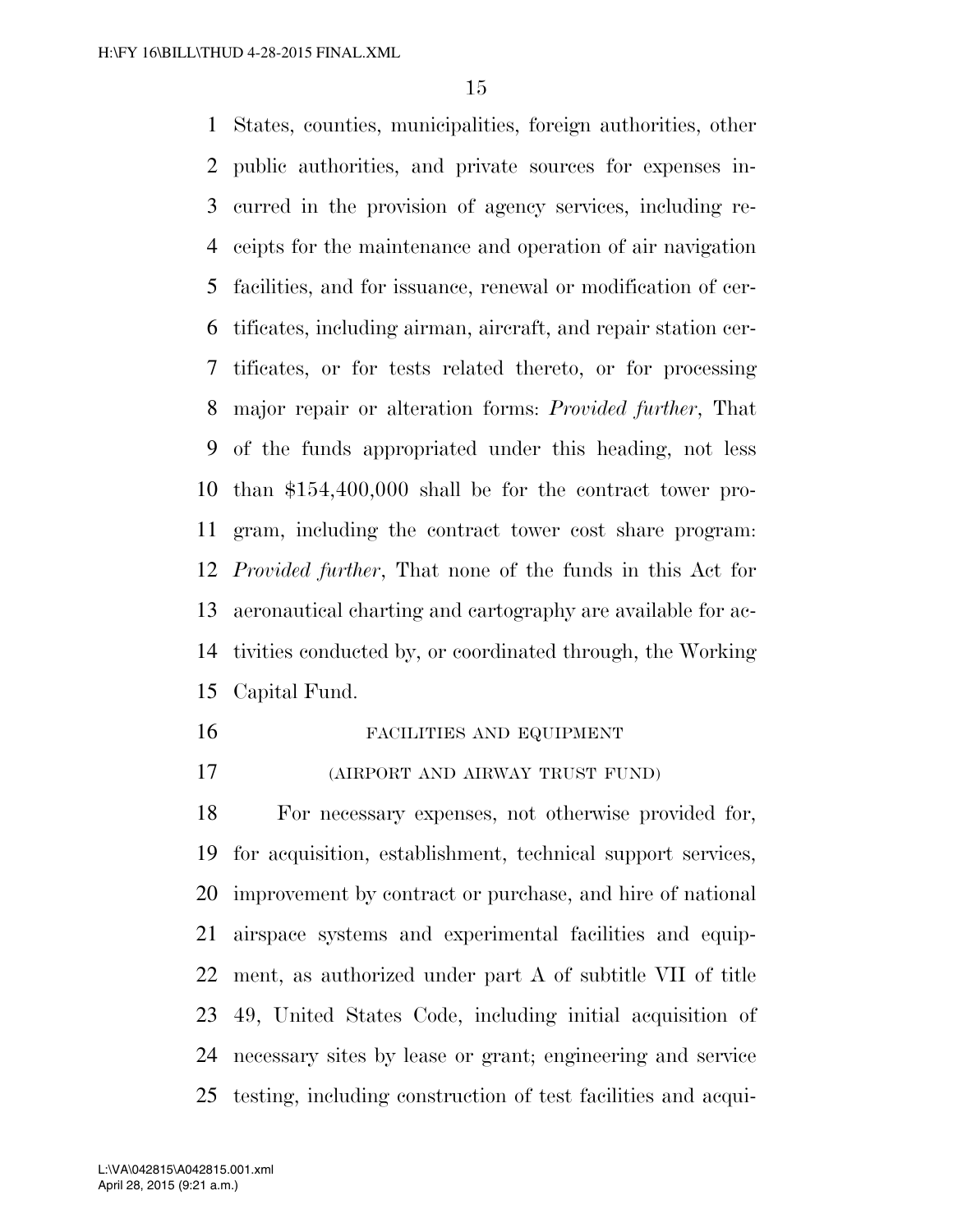sition of necessary sites by lease or grant; construction and furnishing of quarters and related accommodations for officers and employees of the Federal Aviation Admin- istration stationed at remote localities where such accom- modations are not available; and the purchase, lease, or transfer of aircraft from funds available under this head- ing, including aircraft for aviation regulation and certifi- cation; to be derived from the Airport and Airway Trust Fund, \$2,500,000,000, of which \$460,000,000 shall re- main available until September 30, 2016, and \$2,040,000,000 shall remain available until September 30, 2018: *Provided*, That there may be credited to this appro- priation funds received from States, counties, municipali- ties, other public authorities, and private sources, for ex- penses incurred in the establishment, improvement, and modernization of national airspace systems: *Provided fur- ther*, That upon initial submission to the Congress of the fiscal year 2017 President's budget, the Secretary of Transportation shall transmit to the Congress a com- prehensive capital investment plan for the Federal Avia- tion Administration which includes funding for each budg- et line item for fiscal years 2017 through 2021, with total funding for each year of the plan constrained to the fund- ing targets for those years as estimated and approved by the Office of Management and Budget: *Provided further*,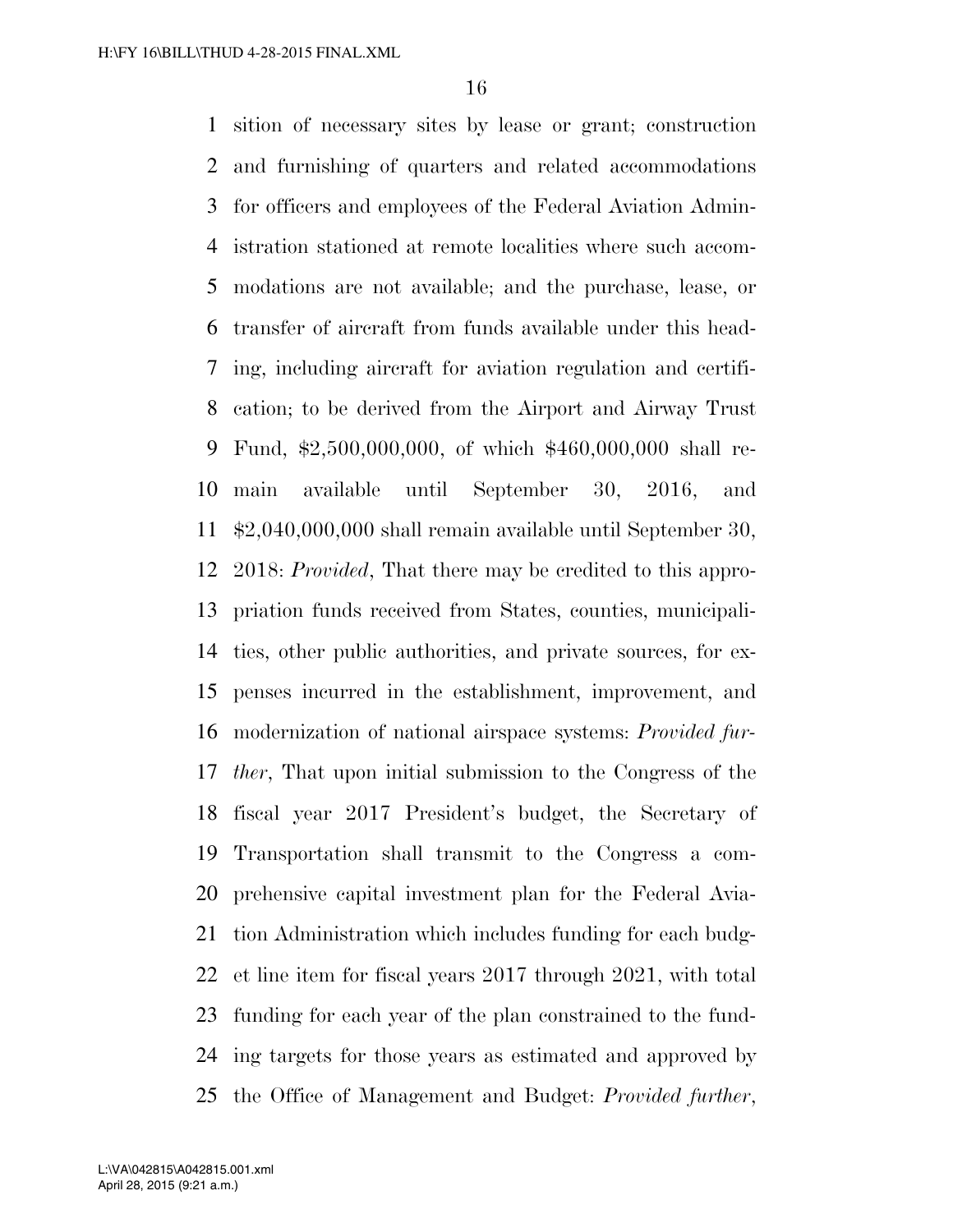That the amount herein appropriated shall be reduced by \$100,000 per day for each day after the initial submission of the fiscal year 2017 President's budget that such report has not been submitted to Congress.

#### RESEARCH, ENGINEERING, AND DEVELOPMENT

#### (AIRPORT AND AIRWAY TRUST FUND)

 For necessary expenses, not otherwise provided for, for research, engineering, and development, as authorized under part A of subtitle VII of title 49, United States Code, including construction of experimental facilities and acquisition of necessary sites by lease or grant, \$156,750,000, to be derived from the Airport and Airway Trust Fund and to remain available until September 30, 2018: *Provided*, That there may be credited to this appro- priation as offsetting collections, funds received from States, counties, municipalities, other public authorities, and private sources, which shall be available for expenses incurred for research, engineering, and development.

GRANTS-IN-AID FOR AIRPORTS

- (LIQUIDATION OF CONTRACT AUTHORIZATION)
- (LIMITATION ON OBLIGATIONS)
- (AIRPORT AND AIRWAY TRUST FUND)

 For liquidation of obligations incurred for grants-in- aid for airport planning and development, and noise com-patibility planning and programs as authorized under sub-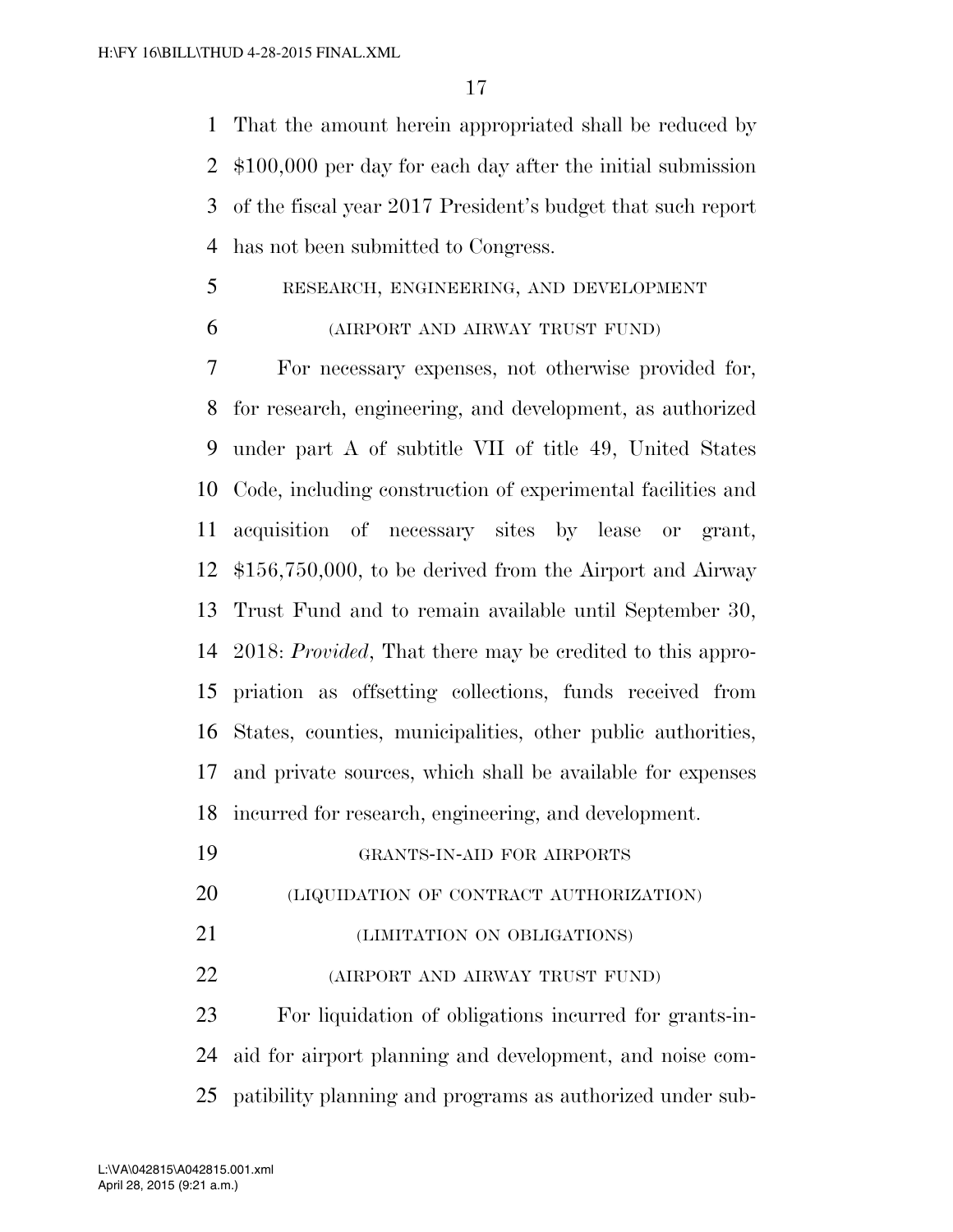chapter I of chapter 471 and subchapter I of chapter 475 of title 49, United States Code, and under other law au- thorizing such obligations; for procurement, installation, and commissioning of runway incursion prevention devices and systems at airports of such title; for grants authorized under section 41743 of title 49, United States Code; and for inspection activities and administration of airport safe- ty programs, including those related to airport operating certificates under section 44706 of title 49, United States Code, \$3,600,000,000, to be derived from the Airport and Airway Trust Fund and to remain available until ex- pended: *Provided*, That none of the funds under this head- ing shall be available for the planning or execution of pro- grams the obligations for which are in excess of \$3,350,000,000 in fiscal year 2016, notwithstanding sec- tion 47117(g) of title 49, United States Code: *Provided further*, That none of the funds under this heading shall be available for the replacement of baggage conveyor sys- tems, reconfiguration of terminal baggage areas, or other airport improvements that are necessary to install bulk ex- plosive detection systems: *Provided further*, That notwith- standing any other provision of law, of funds limited under this heading, not more than \$107,100,000 shall be obli- gated for administration, not less than \$15,000,000 shall be available for the Airport Cooperative Research Pro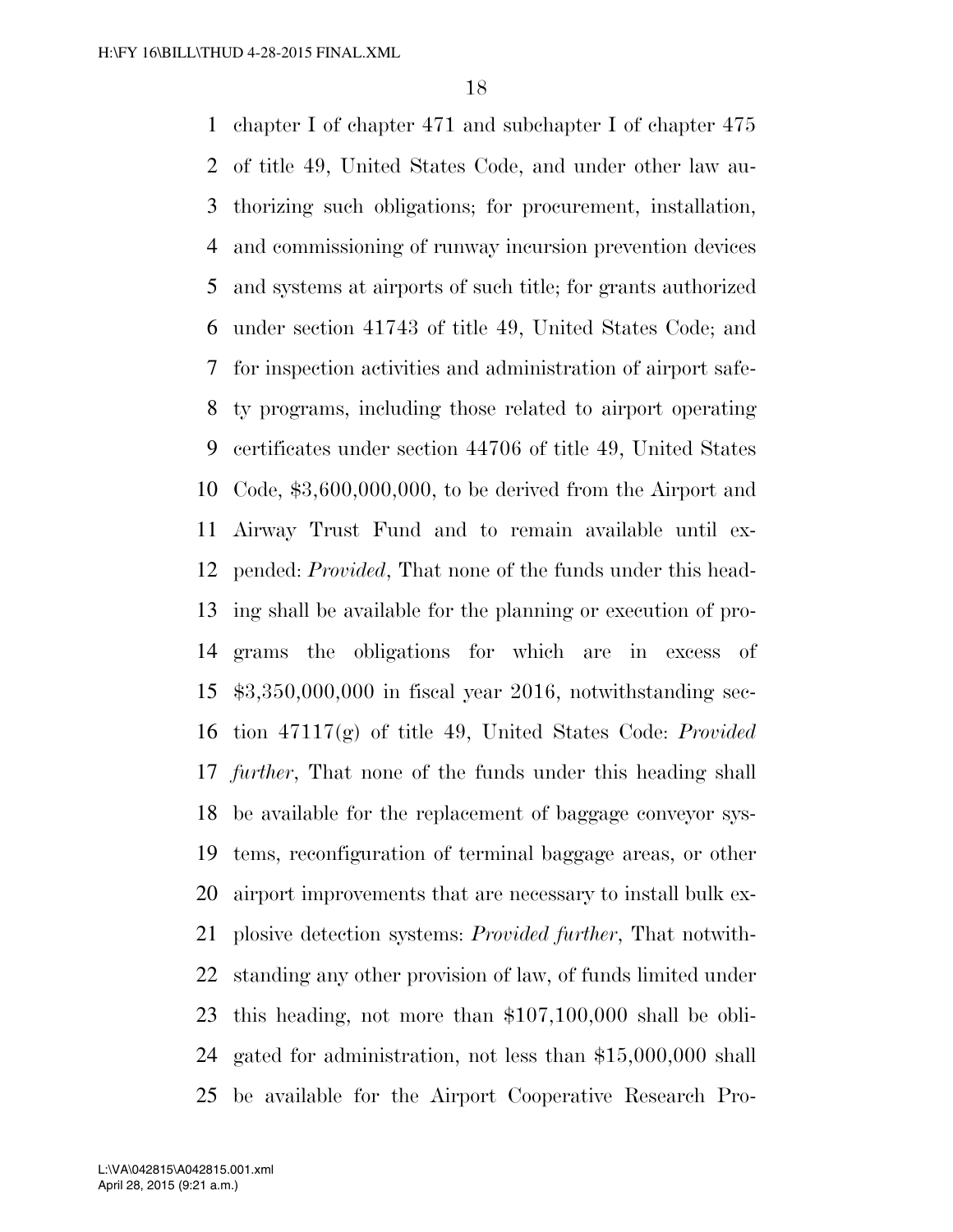gram, and not less than \$31,000,000 shall be available for Airport Technology Research.

ADMINISTRATIVE PROVISIONS

 SEC. 110. None of the funds in this Act may be used to compensate in excess of 600 technical staff-years under the federally funded research and development center con- tract between the Federal Aviation Administration and the Center for Advanced Aviation Systems Development dur-ing fiscal year 2016.

 SEC. 111. None of the funds in this Act shall be used to pursue or adopt guidelines or regulations requiring air- port sponsors to provide to the Federal Aviation Adminis- tration without cost building construction, maintenance, utilities and expenses, or space in airport sponsor-owned buildings for services relating to air traffic control, air navigation, or weather reporting: *Provided*, That the pro- hibition of funds in this section does not apply to negotia- tions between the agency and airport sponsors to achieve agreement on below-market rates for these items or to grant assurances that require airport sponsors to provide land without cost to the FAA for air traffic control facili-ties.

 SEC. 112. The Administrator of the Federal Aviation Administration may reimburse amounts made available to satisfy 49 U.S.C. 41742(a)(1) from fees credited under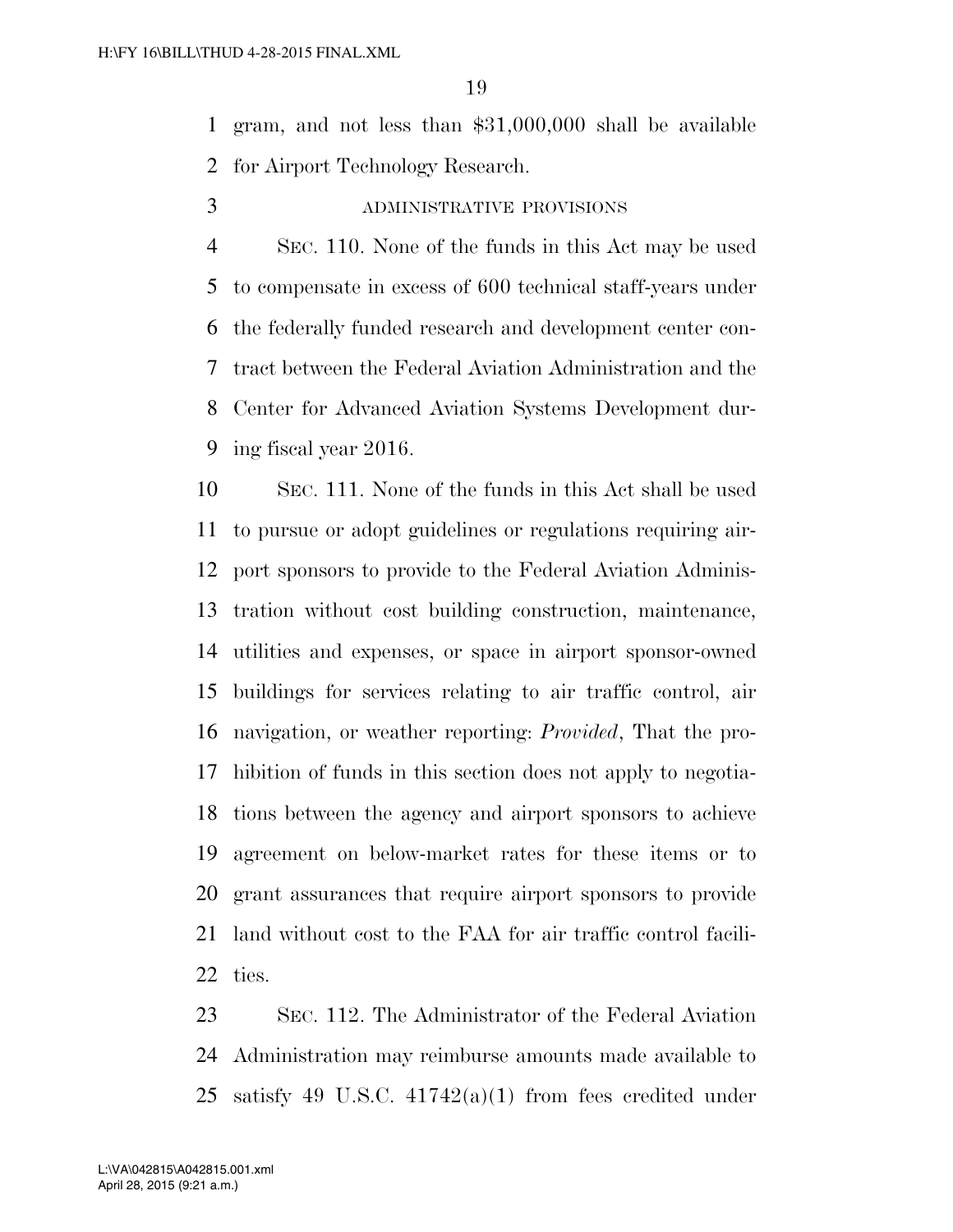49 U.S.C. 45303 and any amount remaining in such ac- count at the close of that fiscal year may be made available 3 to satisfy section  $41742(a)(1)$  for the subsequent fiscal year.

 SEC. 113. Amounts collected under section 40113(e) of title 49, United States Code, shall be credited to the appropriation current at the time of collection, to be merged with and available for the same purposes of such appropriation.

 SEC. 114. None of the funds in this Act shall be avail- able for paying premium pay under subsection 5546(a) of title 5, United States Code, to any Federal Aviation Ad- ministration employee unless such employee actually per- formed work during the time corresponding to such pre-mium pay.

 SEC. 115. None of the funds in this Act may be obli- gated or expended for an employee of the Federal Aviation Administration to purchase a store gift card or gift certifi-cate through use of a Government-issued credit card.

 SEC. 116. None of the funds in this Act may be obli- gated or expended for retention bonuses for an employee of the Federal Aviation Administration without the prior written approval of the Assistant Secretary for Adminis-tration of the Department of Transportation.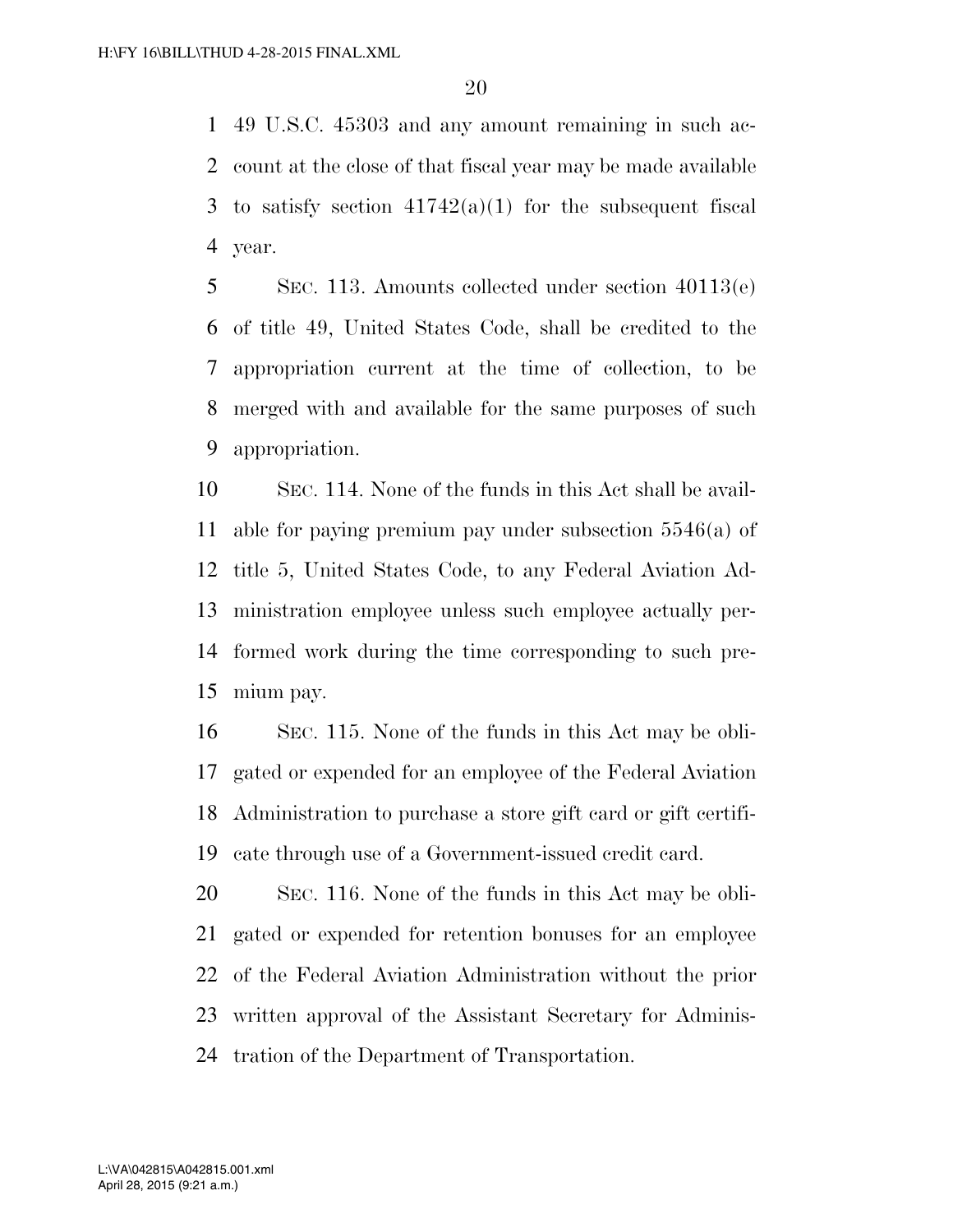SEC. 117. Notwithstanding any other provision of law, none of the funds made available under this Act or any prior Act may be used to implement or to continue to implement any limitation on the ability of any owner or operator of a private aircraft to obtain, upon a request to the Administrator of the Federal Aviation Administra- tion, a blocking of that owner's or operator's aircraft reg- istration number from any display of the Federal Aviation Administration's Aircraft Situational Display to Industry data that is made available to the public, except data made available to a Government agency, for the noncommercial flights of that owner or operator.

 SEC. 118. None of the funds in this Act shall be avail- able for salaries and expenses of more than 9 political and Presidential appointees in the Federal Aviation Adminis-tration.

 SEC. 119. None of the funds made available under this Act may be used to increase fees pursuant to section 44721 of title 49, United States Code, until the FAA pro- vides to the House and Senate Committees on Appropria- tions a report that justifies all fees related to aeronautical navigation products and explains how such fees are con-sistent with Executive Order 13642.

 SEC. 119A. None of the funds in this Act may be used to close a regional operations center of the Federal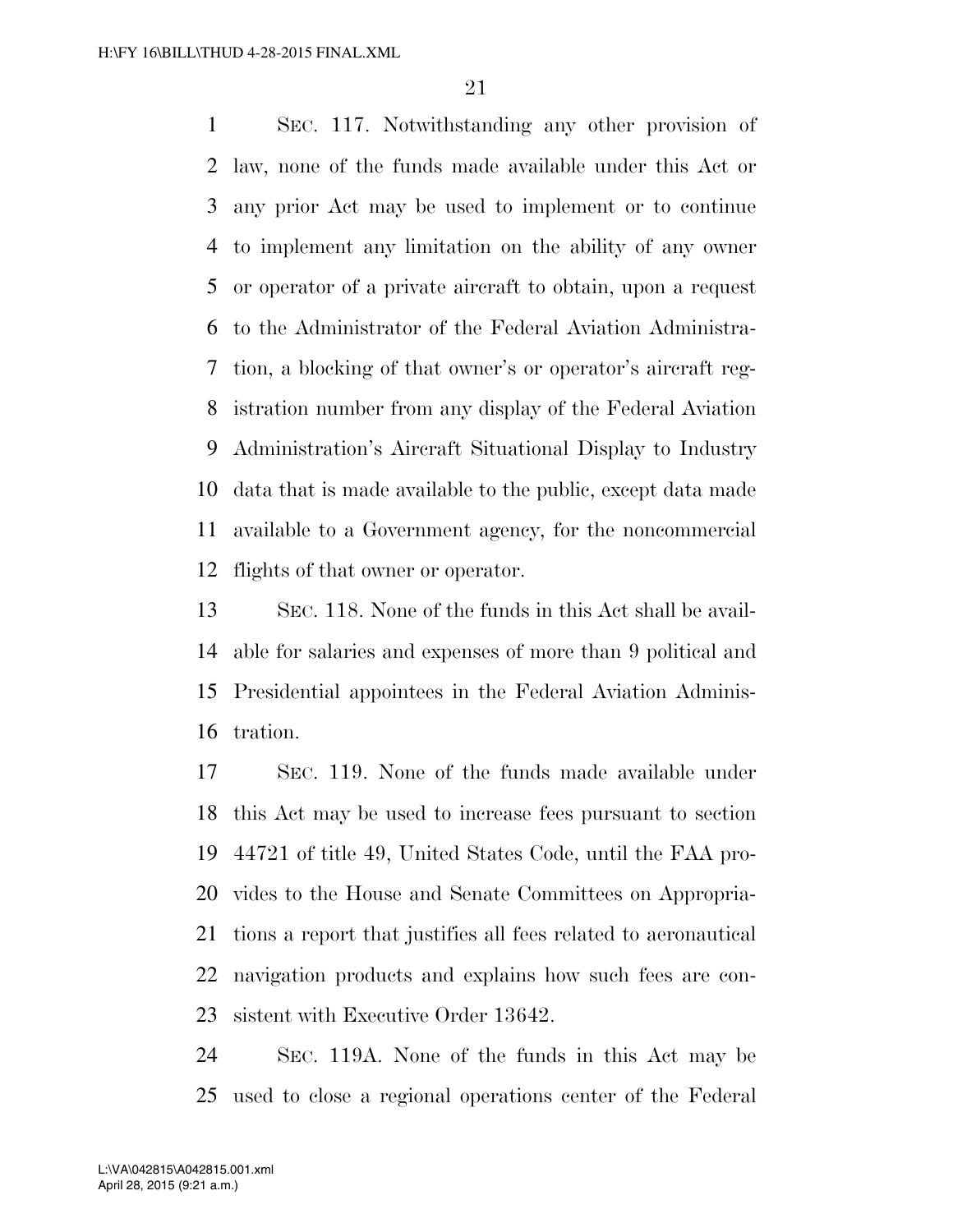Aviation Administration or reduce its services unless the Administrator notifies the House and Senate Committees on Appropriations not less than 90 full business days in advance.

|   | FEDERAL HIGHWAY ADMINISTRATION        |
|---|---------------------------------------|
| 6 | LIMITATION ON ADMINISTRATIVE EXPENSES |
|   | (HIGHWAY TRUST FUND)                  |
| 8 | (INCLUDING TRANSFER OF FUNDS)         |

 Contingent upon enactment of authorization legisla- tion, not to exceed \$426,100,000, together with advances and reimbursements received by the Federal Highway Ad- ministration, shall be obligated for necessary expenses for administration and operation of the Federal Highway Ad- ministration. In addition, not to exceed \$3,248,000 shall be transferred to the Appalachian Regional Commission in accordance with section 104 of title 23, United States Code.

| 18 | FEDERAL-AID HIGHWAYS        |
|----|-----------------------------|
| 19 | (LIMITATION ON OBLIGATIONS) |

(HIGHWAY TRUST FUND)

 Contingent upon enactment of authorization legisla- tion, funds available for the implementation or execution of Federal-aid highway and highway safety construction programs authorized under titles 23 and 49, United States Code, and the provisions of such authorization legislation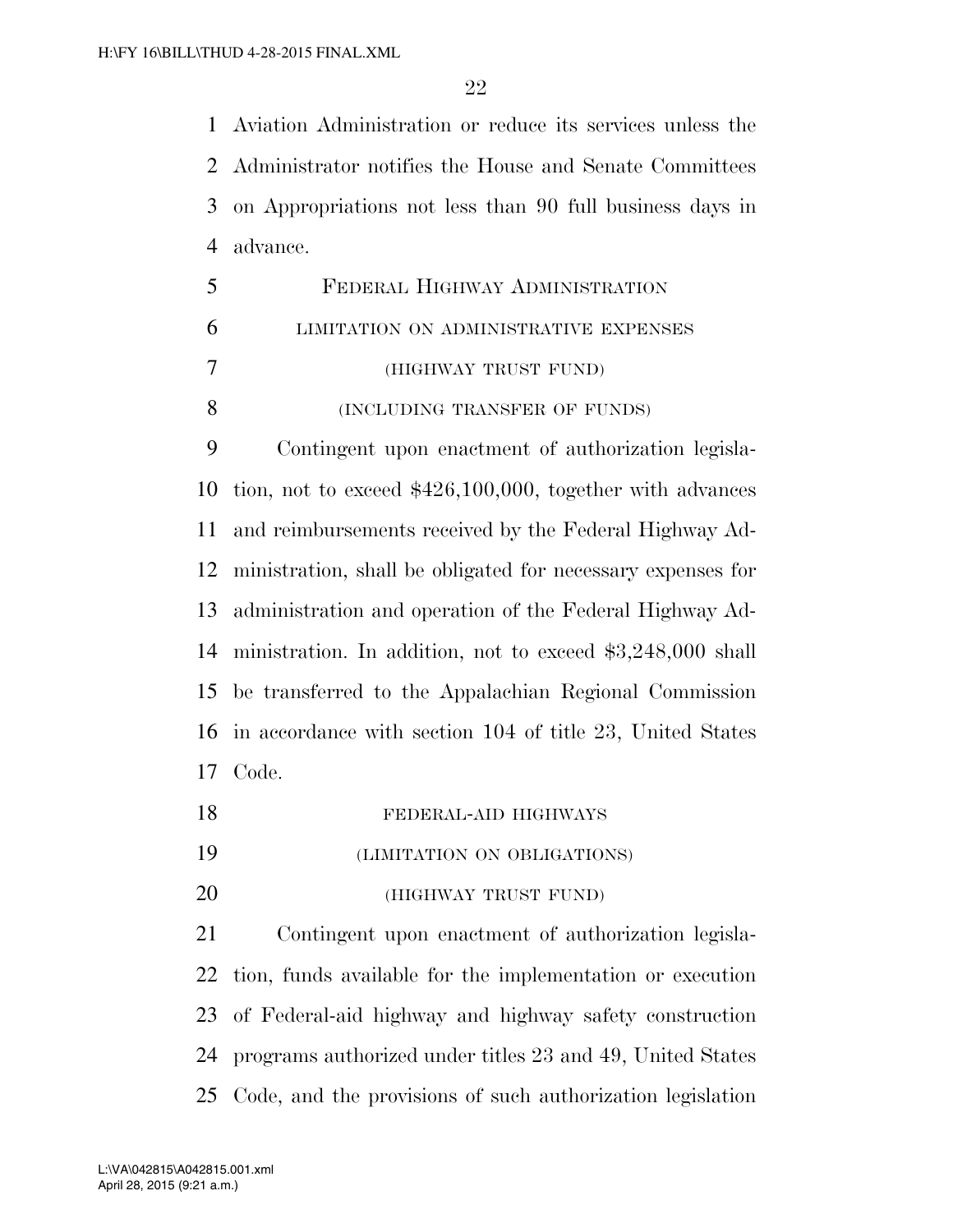shall not exceed total obligations of \$40,256,000,000 for fiscal year 2016: *Provided*, That the Secretary may collect and spend fees, as authorized by title 23, United States Code, to cover the costs of services of expert firms, includ- ing counsel, in the field of municipal and project finance to assist in the underwriting and servicing of Federal cred- it instruments and all or a portion of the costs to the Fed- eral Government of servicing such credit instruments: *Pro- vided further*, That such fees are available until expended to pay for such costs: *Provided further*, That such amounts are in addition to administrative expenses that are also available for such purpose, and are not subject to any obli- gation limitation or the limitation on administrative ex-penses under section 608 of title 23, United States Code.

- (LIQUIDATION OF CONTRACT AUTHORIZATION)
- 

#### (HIGHWAY TRUST FUND)

 Contingent upon enactment of authorization legisla- tion, for the payment of obligations incurred in carrying out Federal-aid highway and highway safety construction programs authorized under title 23, United States Code, \$40,995,000,000 derived from the Highway Trust Fund (other than the Mass Transit Account), to remain avail-able until expended.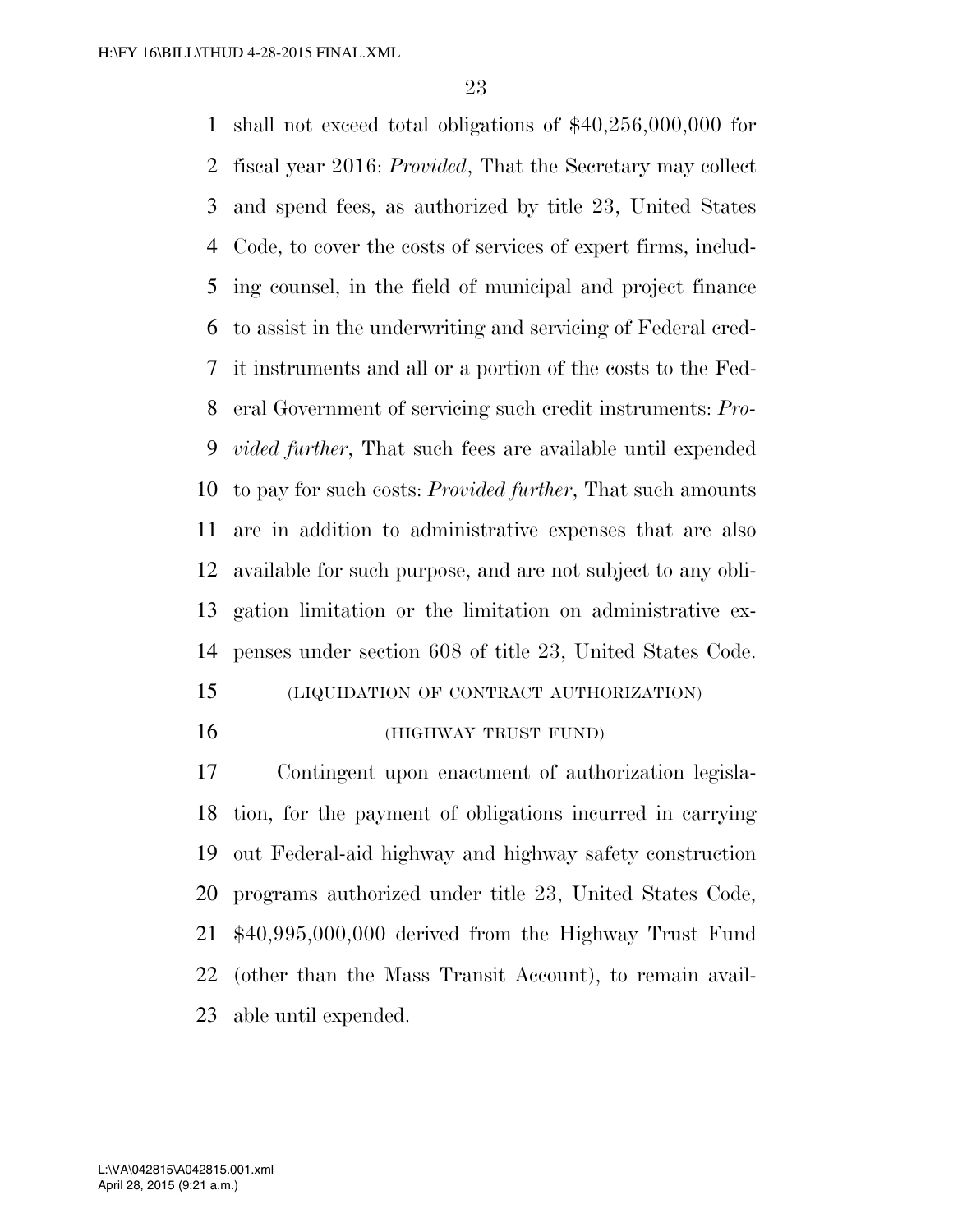| $\mathbf{1}$   | ADMINISTRATIVE PROVISIONS-FEDERAL HIGHWAY              |
|----------------|--------------------------------------------------------|
| $\overline{2}$ | <b>ADMINISTRATION</b>                                  |
| 3              | SEC. 120. Contingent upon enactment of authoriza-      |
| $\overline{4}$ | tion legislation:                                      |
| 5              | (a) For fiscal year 2016, the Secretary of Transpor-   |
| 6              | tation shall—                                          |
| 7              | (1) not distribute from the obligation limitation      |
| 8              | for Federal-aid highways—                              |
| 9              | (A) amounts authorized for administrative              |
| 10             | expenses and programs by section $104(a)$ of           |
| 11             | title 23, United States Code; and                      |
| 12             | (B) amounts authorized for the Bureau of               |
| 13             | Transportation Statistics;                             |
| 14             | (2) not distribute an amount from the obliga-          |
| 15             | tion limitation for Federal-aid highways that is equal |
| 16             | to the unobligated balance of amounts—                 |
| 17             | made available from the Highway<br>(A)                 |
| 18             | Trust Fund (other than the Mass Transit Ac-            |
| 19             | count) for Federal-aid highway and highway             |
| 20             | safety construction programs for previous fiscal       |
| 21             | years the funds for which are allocated by the         |
| 22             | Secretary (or apportioned by the Secretary             |
| 23             | under sections $202$ or $204$ of title $23$ , United   |
| 24             | States Code); and                                      |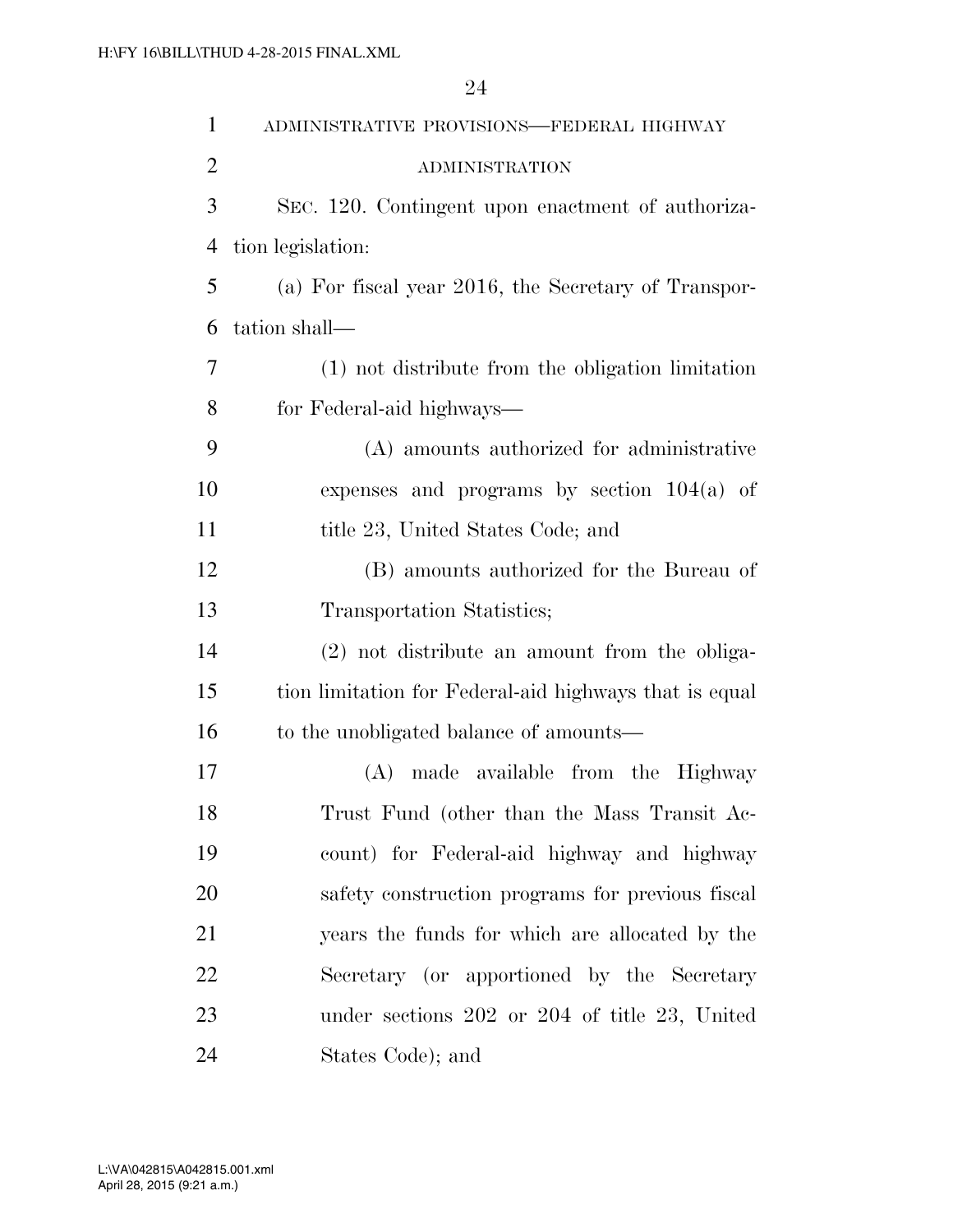| (B) for which obligation limitation was |  |
|-----------------------------------------|--|
| provided in a previous fiscal year;     |  |

(3) determine the proportion that—

 (A) the obligation limitation for Federal- aid highways, less the aggregate of amounts not distributed under paragraphs (1) and (2) of this subsection; bears to

 (B) the total of the sums authorized to be appropriated for the Federal-aid highway and highway safety construction programs (other than sums authorized to be appropriated for provisions of law described in paragraphs (1) through (11) of subsection (b) and sums au- thorized to be appropriated for section 119 of title 23, United States Code, equal to the amount referred to in subsection (b)(12) for such fiscal year), less the aggregate of the amounts not distributed under paragraphs (1) and (2) of this subsection;

 (4) distribute the obligation limitation for Fed- eral-aid highways, less the aggregate amounts not distributed under paragraphs (1) and (2), for each of the programs (other than programs to which paragraph (1) applies) that are allocated by the Sec-retary under such authorization legislation and title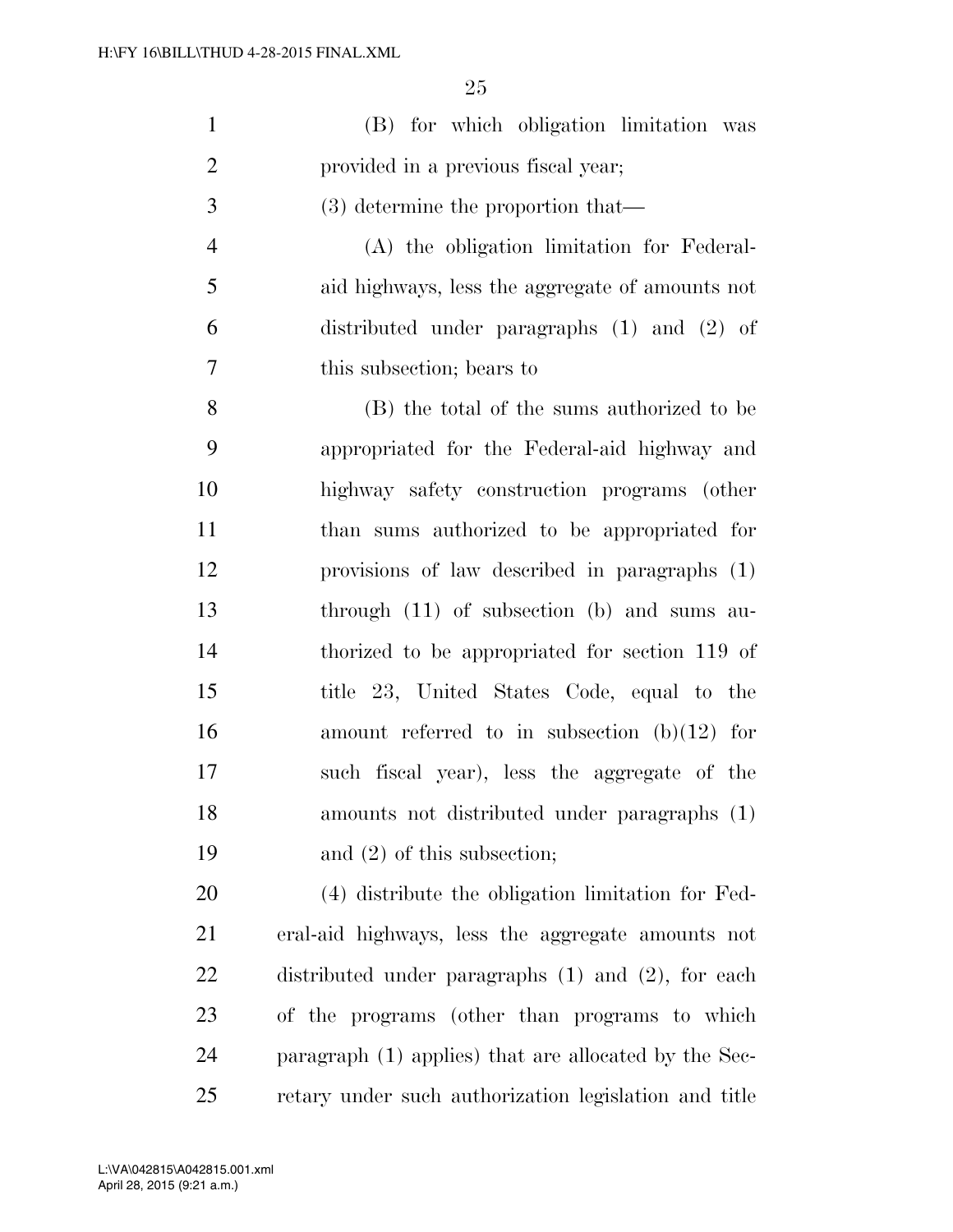23, United States Code, or apportioned by the Sec- retary under sections 202 or 204 of that title, by multiplying—

 (A) the proportion determined under para-5 graph  $(3)$ ; by

 (B) the amounts authorized to be appro- priated for each such program for such fiscal year; and

 (5) distribute the obligation limitation for Fed- eral-aid highways, less the aggregate amounts not distributed under paragraphs (1) and (2) and the amounts distributed under paragraph (4), for Fed- eral-aid highway and highway safety construction programs that are apportioned by the Secretary under such authorization legislation or title 23, United States Code (other than the amounts appor- tioned for the National Highway Performance Pro- gram in section 119 of title 23, United States Code, that are exempt from the limitation under subsection (b)(12) and the amounts apportioned under sections 202 and 204 of that title) in the proportion that— (A) amounts authorized to be appropriated for the programs that are apportioned under 24 title 23, United States Code, or such authoriza-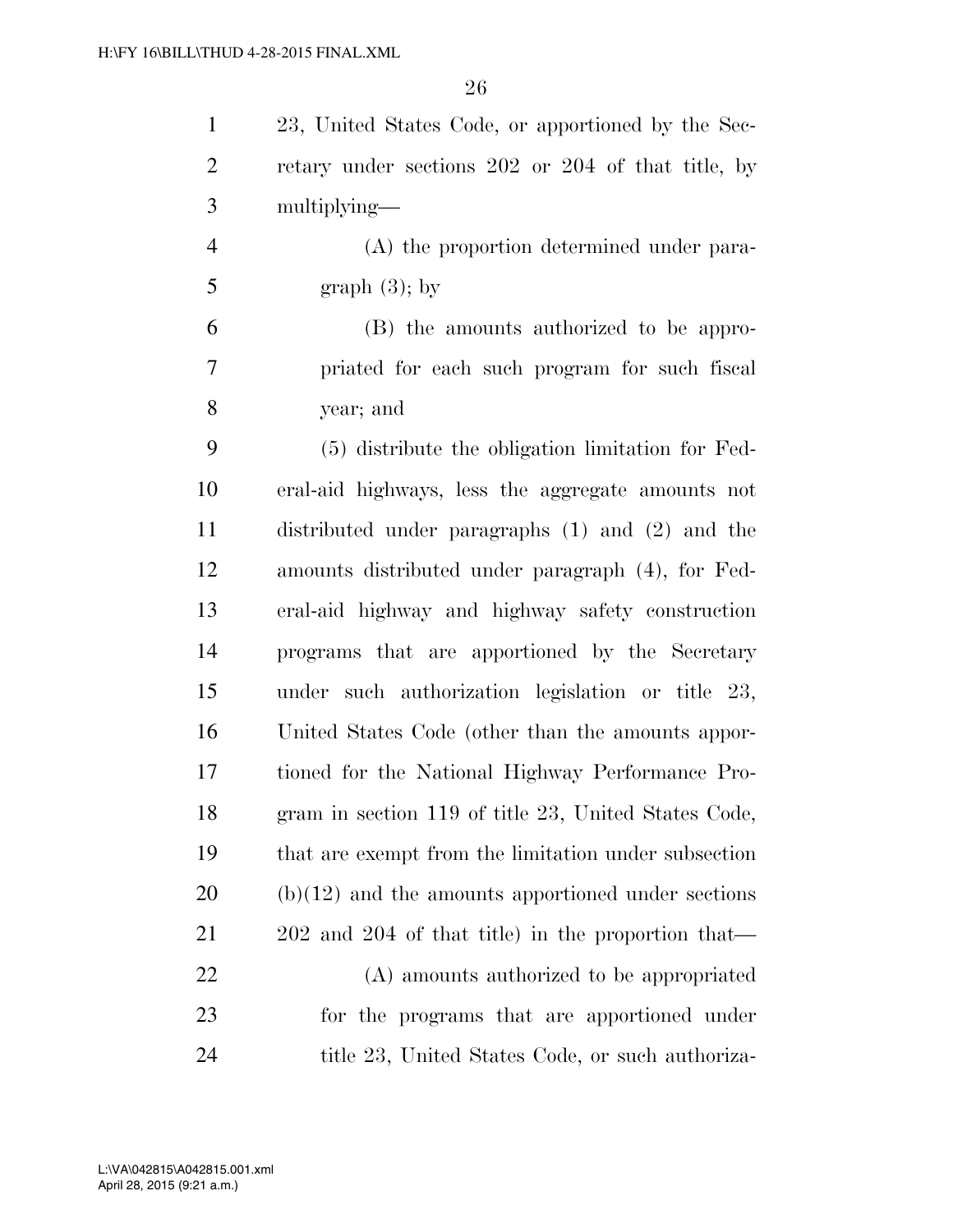| $\mathbf{1}$   | tion legislation to each State for such fiscal           |
|----------------|----------------------------------------------------------|
| $\overline{2}$ | year; bears to                                           |
| 3              | (B) the total of the amounts authorized to               |
| $\overline{4}$ | be appropriated for the programs that are ap-            |
| 5              | portioned under title 23, United States Code, or         |
| 6              | such authorization legislation to all States for         |
| 7              | such fiscal year.                                        |
| 8              | (b) EXCEPTIONS FROM OBLIGATION LIMITATION.—              |
| 9              | The obligation limitation for Federal-aid highways shall |
| 10             | not apply to obligations under or for—                   |
| 11             | $(1)$ section 125 of title 23, United States Code;       |
| 12             | $(2)$ section 147 of the Surface Transportation          |
| 13             | Assistance Act of 1978 (23 U.S.C. 144 note; 92           |
| 14             | Stat. 2714);                                             |
| 15             | (3) section 9 of the Federal-Aid Highway Act             |
| 16             | of 1981 (95 Stat. 1701);                                 |
| 17             | $(4)$ subsections (b) and (j) of section 131 of the      |
| 18             | Surface Transportation Assistance Act of 1982 (96        |
| 19             | Stat. 2119);                                             |
| 20             | $(5)$ subsections (b) and (c) of section 149 of the      |
| 21             | Surface Transportation and Uniform Relocation As-        |
| 22             | sistance Act of 1987 (101 Stat. 198);                    |
| 23             | $(6)$ sections 1103 through 1108 of the Inter-           |
| 24             | modal Surface Transportation Efficiency Act of           |
| 25             | 1991 (105 Stat. 2027);                                   |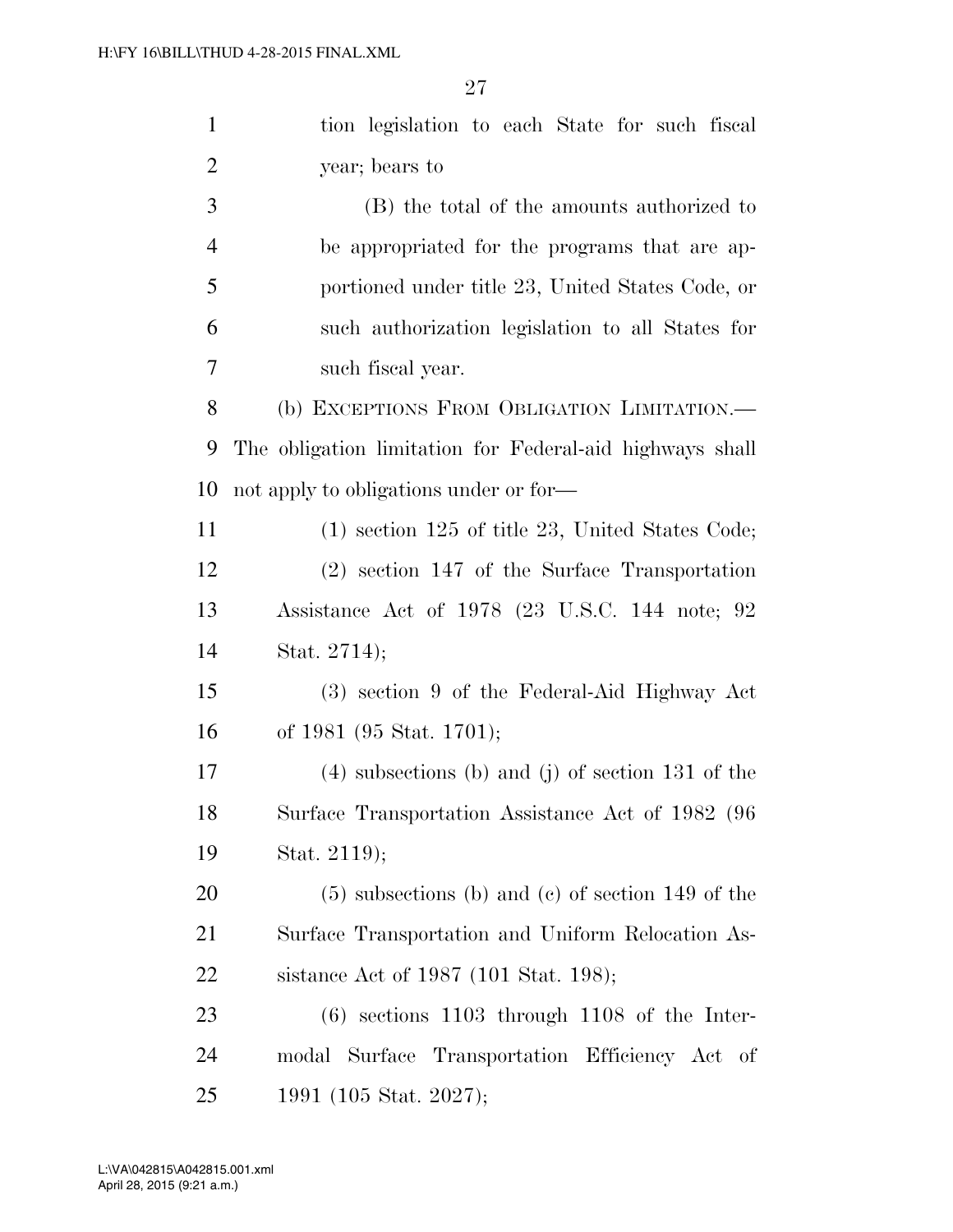(7) section 157 of title 23, United States Code (as in effect on June 8, 1998);

 (8) section 105 of title 23, United States Code (as in effect for fiscal years 1998 through 2004, but only in an amount equal to \$639,000,000 for each of those fiscal years);

 (9) Federal-aid highway programs for which ob- ligation authority was made available under the Transportation Equity Act for the 21st Century (112 Stat. 107) or subsequent Acts for multiple years or to remain available until expended, but only to the extent that the obligation authority has not 13 lapsed or been used;

 (10) section 105 of title 23, United States Code (as in effect for fiscal years 2005 through 2012, but only in an amount equal to \$639,000,000 for each of those fiscal years);

 (11) section 1603 of SAFETEA–LU (23 U.S.C. 118 note; 119 Stat. 1248), to the extent that funds obligated in accordance with that section were not subject to a limitation on obligations at the time at which the funds were initially made available for obligation; and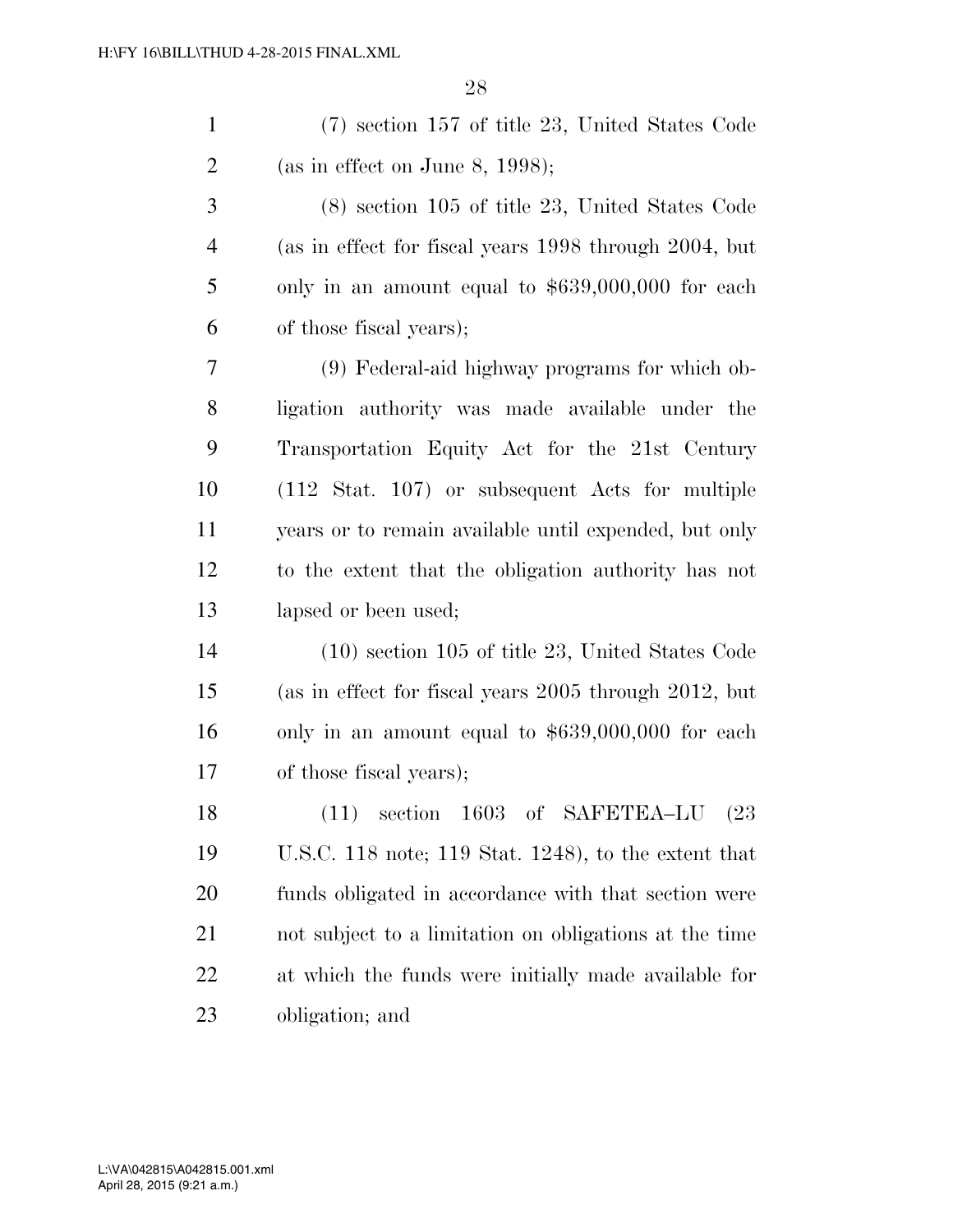|    | $(12)$ section 119 of title 23, United States Code     |
|----|--------------------------------------------------------|
| 2  | (but, for each of fiscal years $2013$ through $2016$ , |
| -3 | only in an amount equal to $$639,000,000$ .            |

 (c) REDISTRIBUTION OF UNUSED OBLIGATION AU- THORITY.—Notwithstanding subsection (a), the Secretary shall, after August 1 of such fiscal year—

 (1) revise a distribution of the obligation limita- tion made available under subsection (a) if an amount distributed cannot be obligated during that fiscal year; and

 (2) redistribute sufficient amounts to those States able to obligate amounts in addition to those previously distributed during that fiscal year, giving priority to those States having large unobligated bal- ances of funds apportioned under sections 144 (as in effect on the day before the date of enactment of Public Law 112–141) and 104 of title 23, United States Code.

 (d) APPLICABILITY OF OBLIGATION LIMITATIONS TO TRANSPORTATION RESEARCH PROGRAMS.—

 (1) IN GENERAL.—Except as provided in para- graph (2), the obligation limitation for Federal-aid highways shall apply to contract authority for trans-portation research programs carried out under—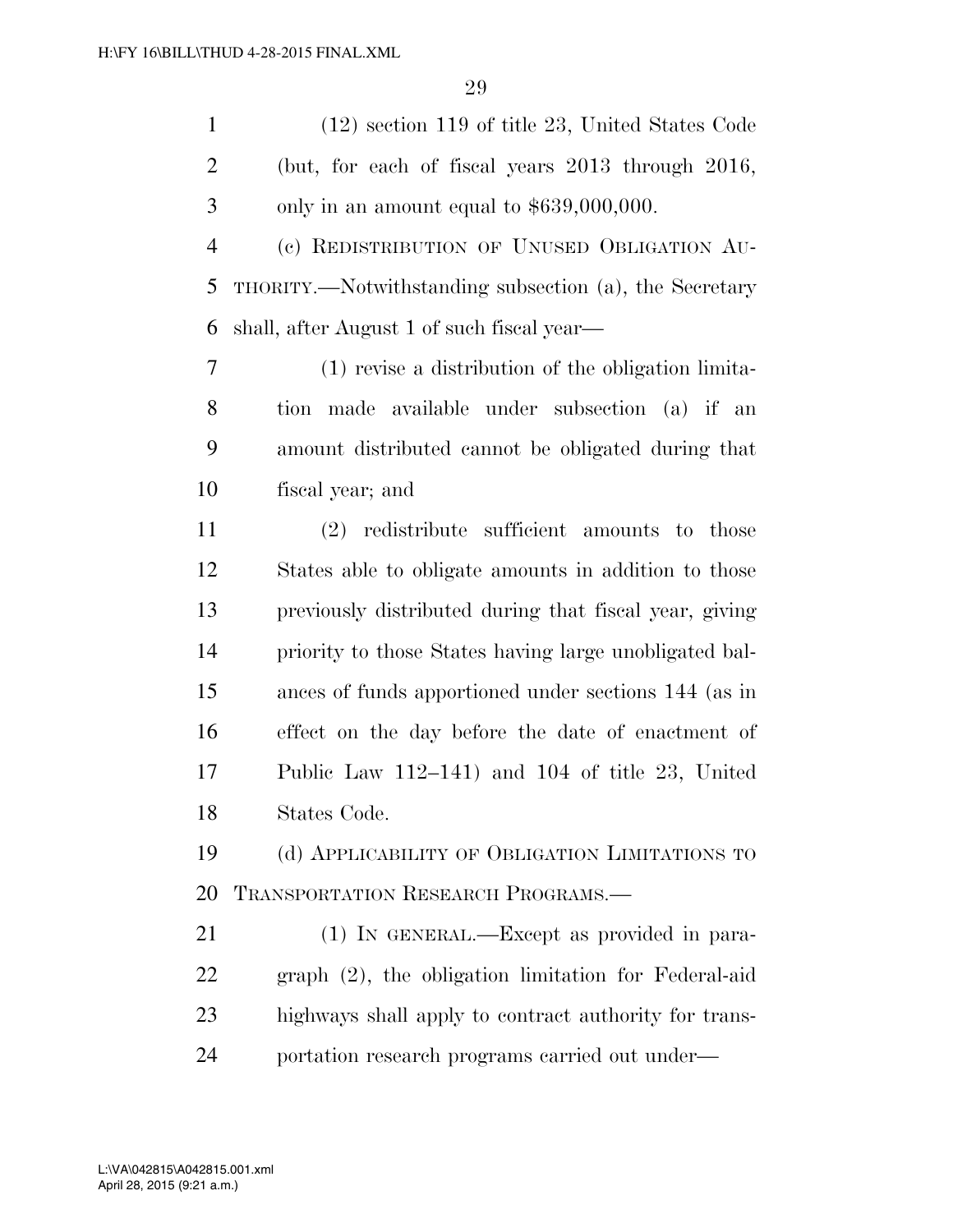| $\mathbf{1}$   | (A) chapter 5 of title 23, United States             |
|----------------|------------------------------------------------------|
| $\overline{2}$ | Code; and                                            |
| 3              | (B) the transportation research programs             |
| $\overline{4}$ | sections of such authorization legislation.          |
| 5              | (2) EXCEPTION.—Obligation authority made             |
| 6              | available under paragraph (1) shall—                 |
| 7              | $(A)$ remain available for a period of 4 fis-        |
| 8              | cal years; and                                       |
| 9              | (B) be in addition to the amount of any              |
| 10             | limitation imposed on obligations for Federal-       |
| 11             | aid highway and highway safety construction          |
| 12             | programs for future fiscal years.                    |
| 13             | REDISTRIBUTION OF CERTAIN AUTHORIZED<br>(e)          |
| 14             | FUNDS.—                                              |
| 15             | (1) IN GENERAL.—Not later than 30 days after         |
| 16             | date of distribution of obligation limitation<br>the |
| 17             | under subsection (a), the Secretary shall distribute |
| 18             | to the States any funds (excluding funds authorized  |
| 19             | for the program under section $202$ of title $23$ ,  |
| 20             | United States Code) that—                            |
| 21             | (A) are authorized to be appropriated for            |
| 22             | such fiscal year for Federal-aid highway pro-        |
| 23             | grams; and                                           |
| 24             | (B) the Secretary determines will not be             |
| 25             | allocated to the States (or will not be appor-       |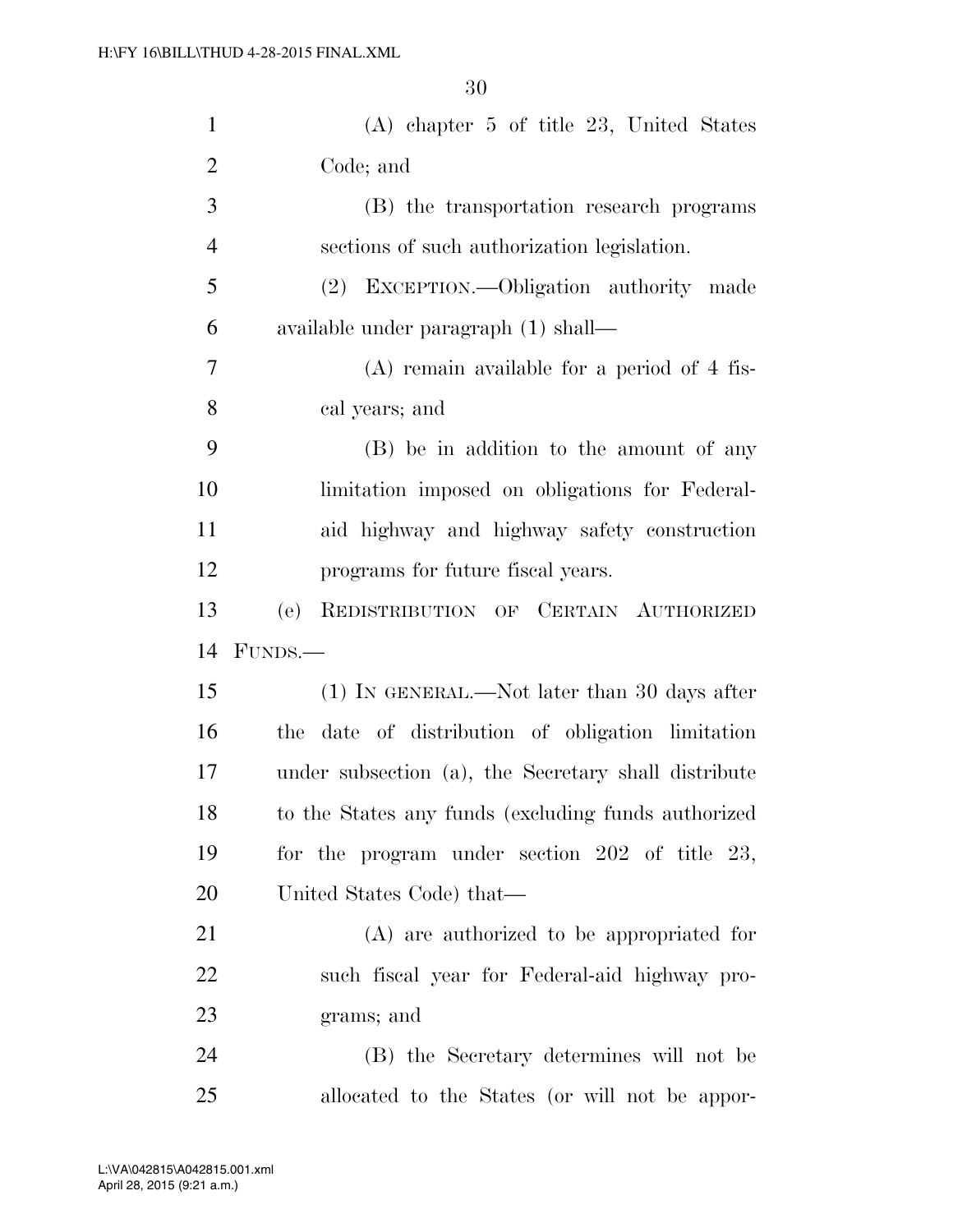tioned to the States under section 204 of title 23, United States Code), and will not be avail- able for obligation, for such fiscal year because of the imposition of any obligation limitation for such fiscal year.

 (2) RATIO.—Funds shall be distributed under paragraph (1) in the same proportion as the dis- tribution of obligation authority under subsection 9 (a)(5).

 (3) AVAILABILITY.—Funds distributed to each State under paragraph (1) shall be available for any purpose described in section 133(b) of title 23, United States Code.

 SEC. 121. Notwithstanding 31 U.S.C. 3302, funds re- ceived by the Bureau of Transportation Statistics from the sale of data products, for necessary expenses incurred pur- suant to chapter 63 of title 49, United States Code, may be credited to the Federal-aid highways account for the purpose of reimbursing the Bureau for such expenses: *Provided*, That such funds shall be subject to the obliga- tion limitation for Federal-aid highway and highway safety construction programs.

 SEC. 122. Not less than 15 days prior to waiving, under his or her statutory authority, any Buy America re-quirement for Federal-aid highways projects, the Sec-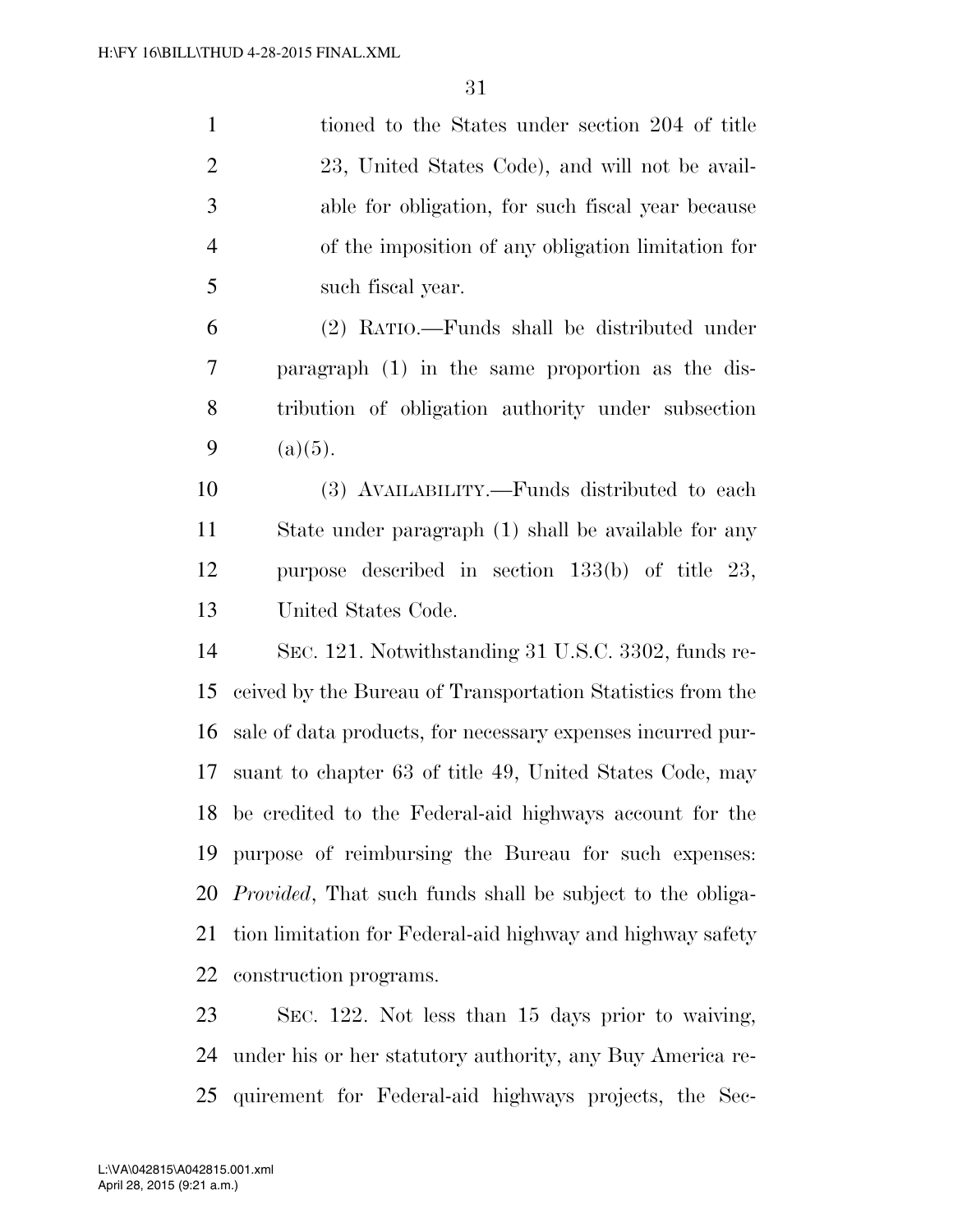retary of Transportation shall make an informal public no- tice and comment opportunity on the intent to issue such waiver and the reasons therefor: *Provided*, That the Sec- retary shall provide an annual report to the House and Senate Committees on Appropriations on any waivers granted under the Buy America requirements.

 SEC. 123. None of the funds in this Act to the De- partment of Transportation may be used to provide credit assistance unless not less than 3 days before any applica- tion approval to provide credit assistance under sections 603 and 604 of title 23, United States Code, the Secretary of Transportation provides notification in writing to the following committees: the House and Senate Committees on Appropriations; the Committee on Environment and Public Works and the Committee on Banking, Housing and Urban Affairs of the Senate; and the Committee on Transportation and Infrastructure of the House of Rep- resentatives: *Provided*, That such notification shall in- clude, but not be limited to, the name of the project spon- sor; a description of the project; whether credit assistance will be provided as a direct loan, loan guarantee, or line of credit; and the amount of credit assistance.

 SEC. 124. Section 127 of title 23, United States Code, is amended by adding at the end the following: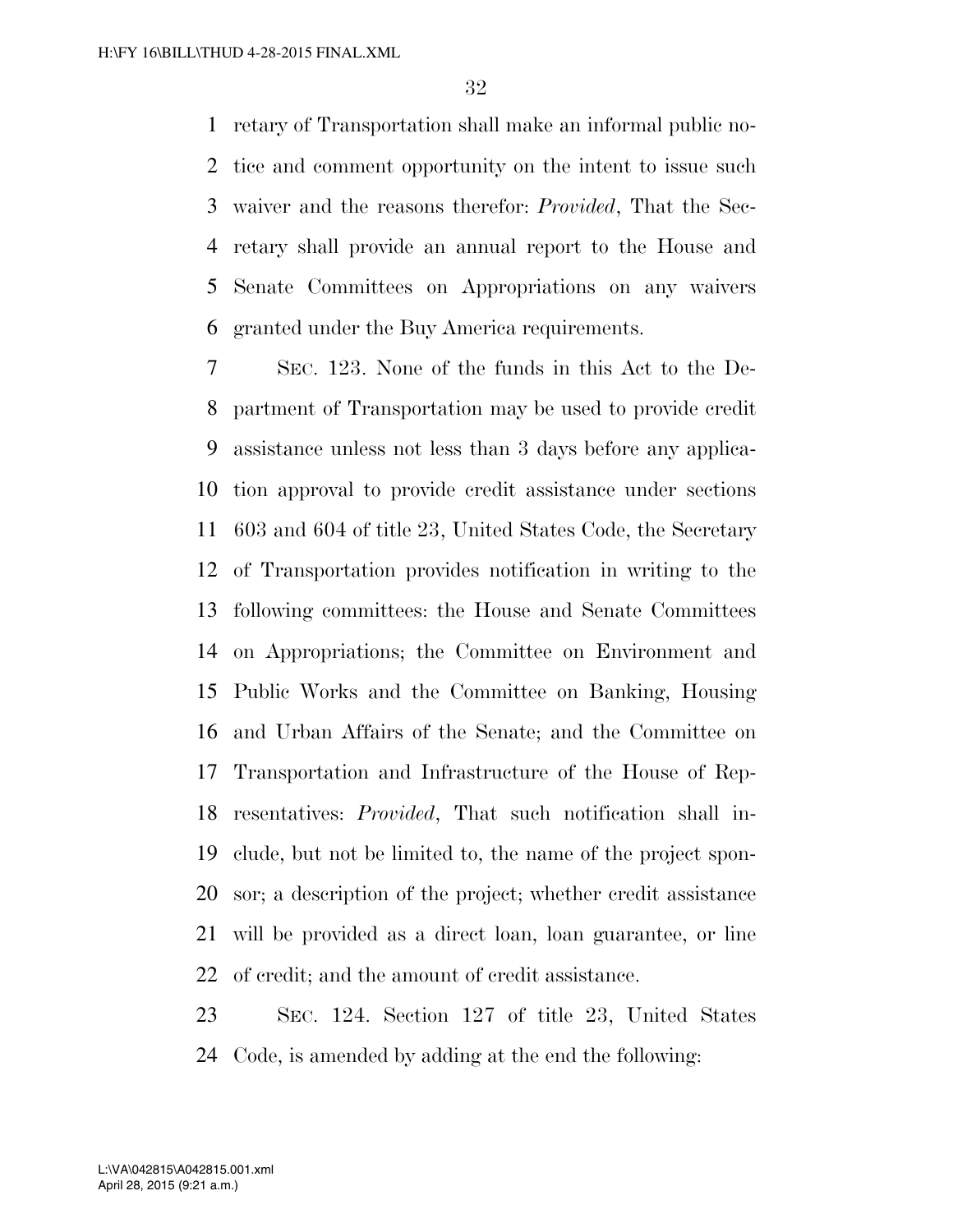1 " (m) LONGER COMBINATION VEHICLES IN IDAHO.—No limit or other prohibition under this section, except as provided in this subsection, applies to a longer combination vehicle operating on a segment of the Inter-state System in the State of Idaho if such vehicle—

 "(1) has a gross vehicle weight of 129,000 pounds or less;

8  $\langle (2)$  complies with the single axle, tandem axle, and bridge formula limits set forth in subsection (a); and

 $(3)$  is authorized to operate on such segment under Idaho State Law.''.

 SEC. 125. Section 31111(b)(1)(A) of title 49 is amended by striking ''or of less than 28 feet on a semitrailer or trailer operating in a truck tractor- semitrailer-trailer combination,'' and inserting ''or, not- withstanding section 31112, of less than 33 feet on a semitrailer or trailer operating in a truck tractor-semitrailer-trailer combination,''.

SEC. 126. EXEMPTION.—

21 (a) IN GENERAL.—Section  $31112(c)(5)$  of title 49, United States Code, is amended—

 (1) by striking ''Nebraska may'' and inserting ''Ne-braska and Kansas may''; and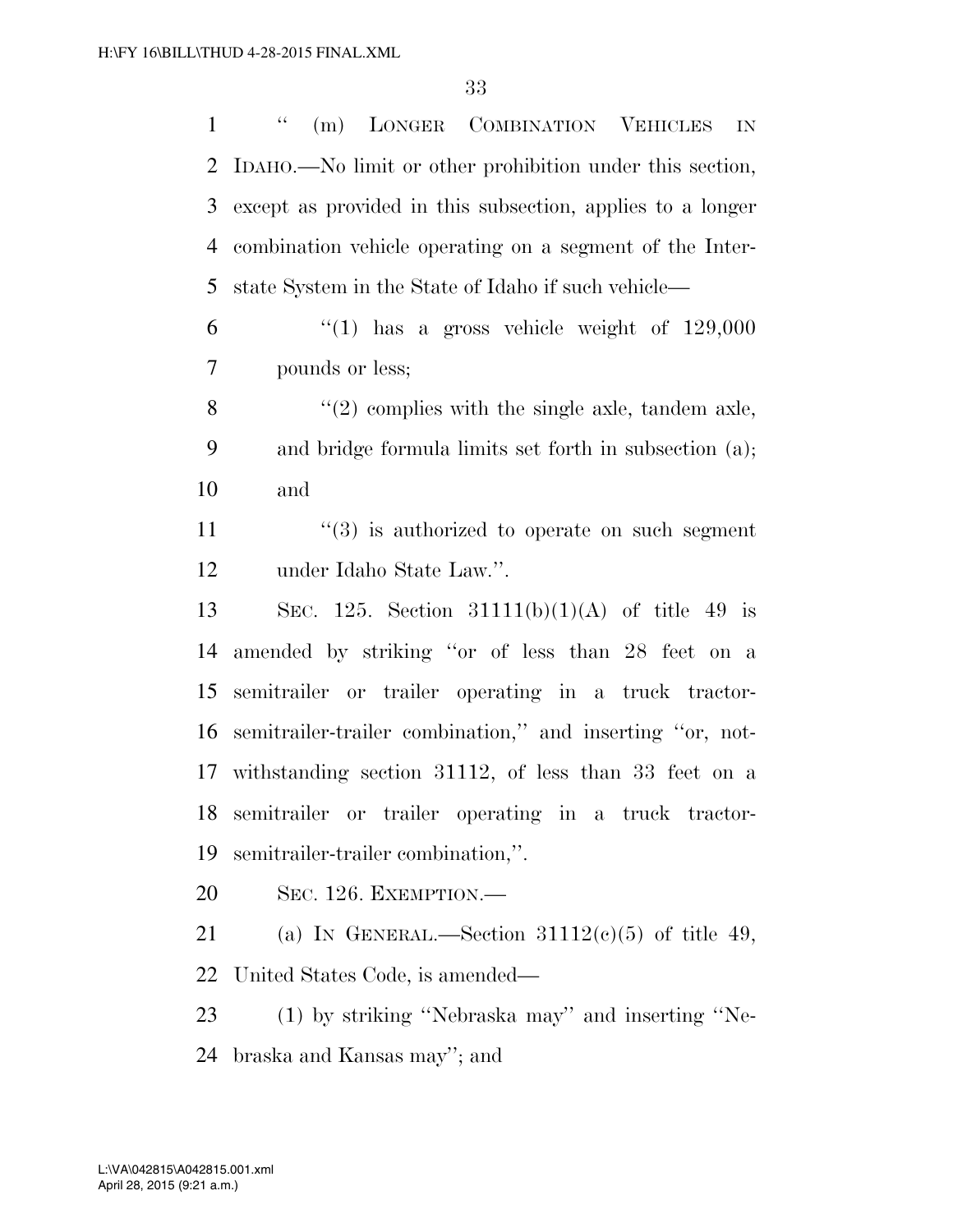(2) by striking ''the State of Nebraska'' and inserting ''the relevant state''.

 (b) CONFORMING AND TECHNICAL AMENDMENTS.— Section 31112(c) of such title is amended—

 (1) by striking the subsection designation and head-ing and inserting the following:

 ''(c) SPECIAL RULES FOR WYOMING, OHIO, ALASKA, IOWA, NEBRASKA, AND KANSAS.—'';

 (2) by striking ''; and'' at the end of paragraph (3) and inserting a semicolon; and

 (3) by striking the period at the end of paragraph (4) and inserting ''; and''.

FEDERAL MOTOR CARRIER SAFETY ADMINISTRATION

MOTOR CARRIER SAFETY OPERATIONS AND PROGRAMS

(LIQUIDATION OF CONTRACT AUTHORIZATION)

(LIMITATION ON OBLIGATIONS)

(HIGHWAY TRUST FUND)

 Contingent upon enactment of authorization legisla- tion, for payment of obligations incurred in the implemen- tation, execution and administration of motor carrier safe- ty operations and programs pursuant to section 31104(i) of title 49, United States Code, and sections 4127 and 4134 of Public Law 109–59, as amended by Public Law 112–141, and as extended by Public Law 113–159, \$259,000,000, to be derived from the Highway Trust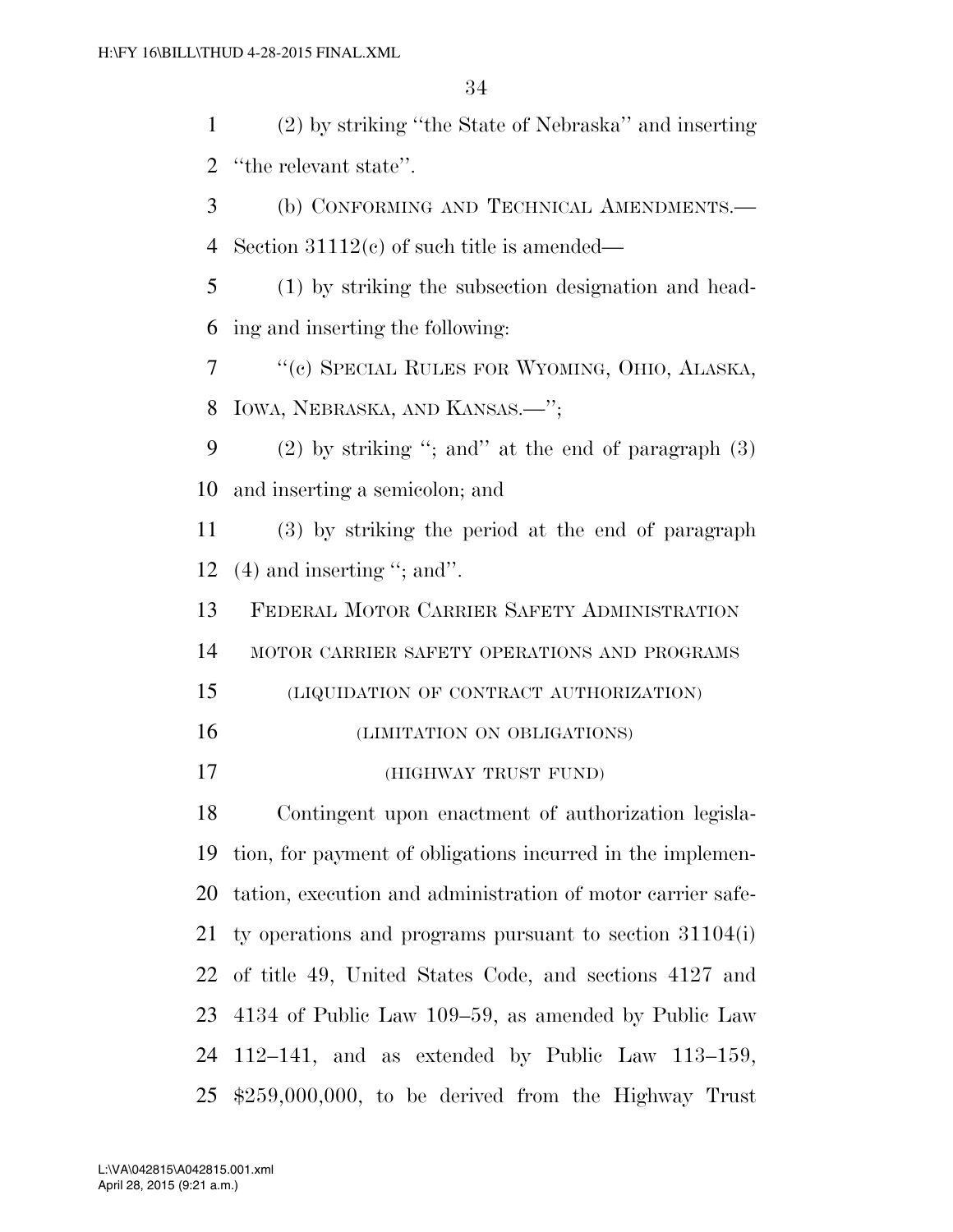Fund (other than the Mass Transit Account), together with advances and reimbursements received by the Fed- eral Motor Carrier Safety Administration, the sum of which shall remain available until expended: *Provided*, That funds available for implementation, execution or ad- ministration of motor carrier safety operations and pro- grams authorized under title 49, United States Code, and sections 4127 and 4134 of Public Law 109–59, as amend- ed by Public Law 112–141, and as extended by Public Law 113–159, shall not exceed total obligations of \$259,000,000 for ''Motor Carrier Safety Operations and Programs'' for fiscal year 2016, of which \$9,000,000, to remain available for obligation until September 30, 2018, is for the research and technology program, and of which \$34,545,000, to remain available for obligation until Sep- tember 30, 2018, is for information management: *Pro- vided further*, That \$1,000,000 shall be made available for commercial motor vehicle operator grants to carry out sec- tion 4134 of Public Law 109–59, as amended by Public Law 112–141, and as extended by Public Law 113-159.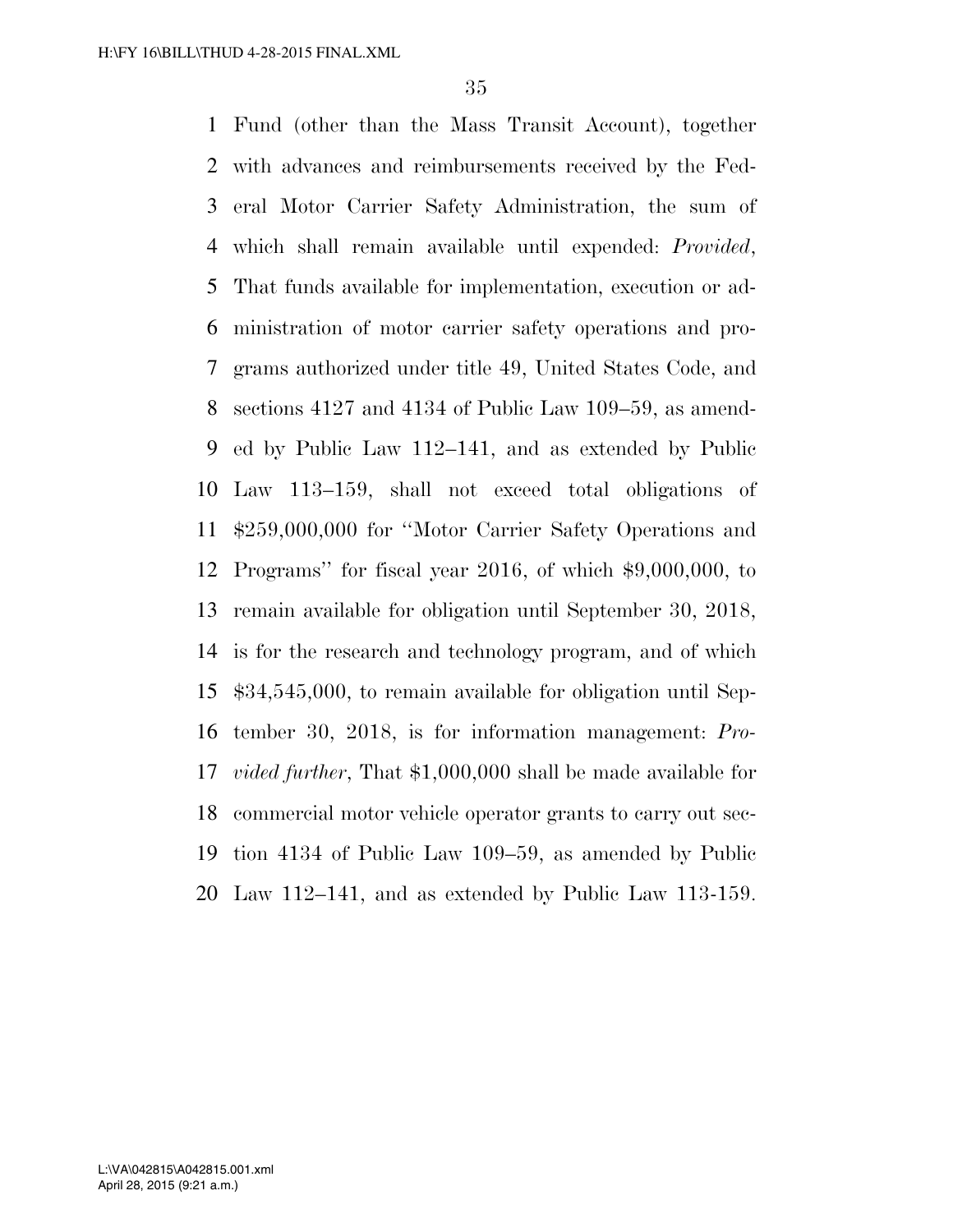$0<sup>6</sup>$ 

|                | 56                                                                 |
|----------------|--------------------------------------------------------------------|
| $\mathbf{1}$   | MOTOR CARRIER SAFETY GRANTS                                        |
| $\overline{2}$ | (LIQUIDATION OF CONTRACT AUTHORIZATION)                            |
| 3              | (LIMITATION ON OBLIGATIONS)                                        |
| $\overline{4}$ | (HIGHWAY TRUST FUND)                                               |
| 5              | Contingent upon enactment of authorization legisla-                |
| 6              | tion, for payment of obligations incurred in carrying out          |
| 7              | sections 31102, 31104(a), 31106, 31107, 31109, 31309,              |
| 8              | 31313 of title 49, United States Code, and sections 4126           |
| 9              | and 4128 of Public Law 109–59, as amended by Public                |
| 10             | Law $112-141$ , as extended by Public Law $113-159$ ,              |
| 11             | $$313,000,000$ , to be derived from the Highway Trust              |
| 12             | Fund (other than the Mass Transit Account) and to re-              |
| 13             | main available until expended: <i>Provided</i> , That funds avail- |
| 14             | able for the implementation or execution of motor carrier          |
| 15             | safety programs shall not exceed total obligations of              |
| 16             | $$313,000,000$ in fiscal year 2016 for "Motor Carrier Safe-        |
| 17             | ty Grants"; of which $$218,000,000$ shall be available for         |

 the motor carrier safety assistance program, \$30,000,000 shall be available for commercial driver's license program improvement grants, \$32,000,000 shall be available for border enforcement grants, \$5,000,000 shall be available for performance and registration information system man- agement grants, \$25,000,000 shall be available for the commercial vehicle information systems and networks de-

ployment program, and \$3,000,000 shall be available for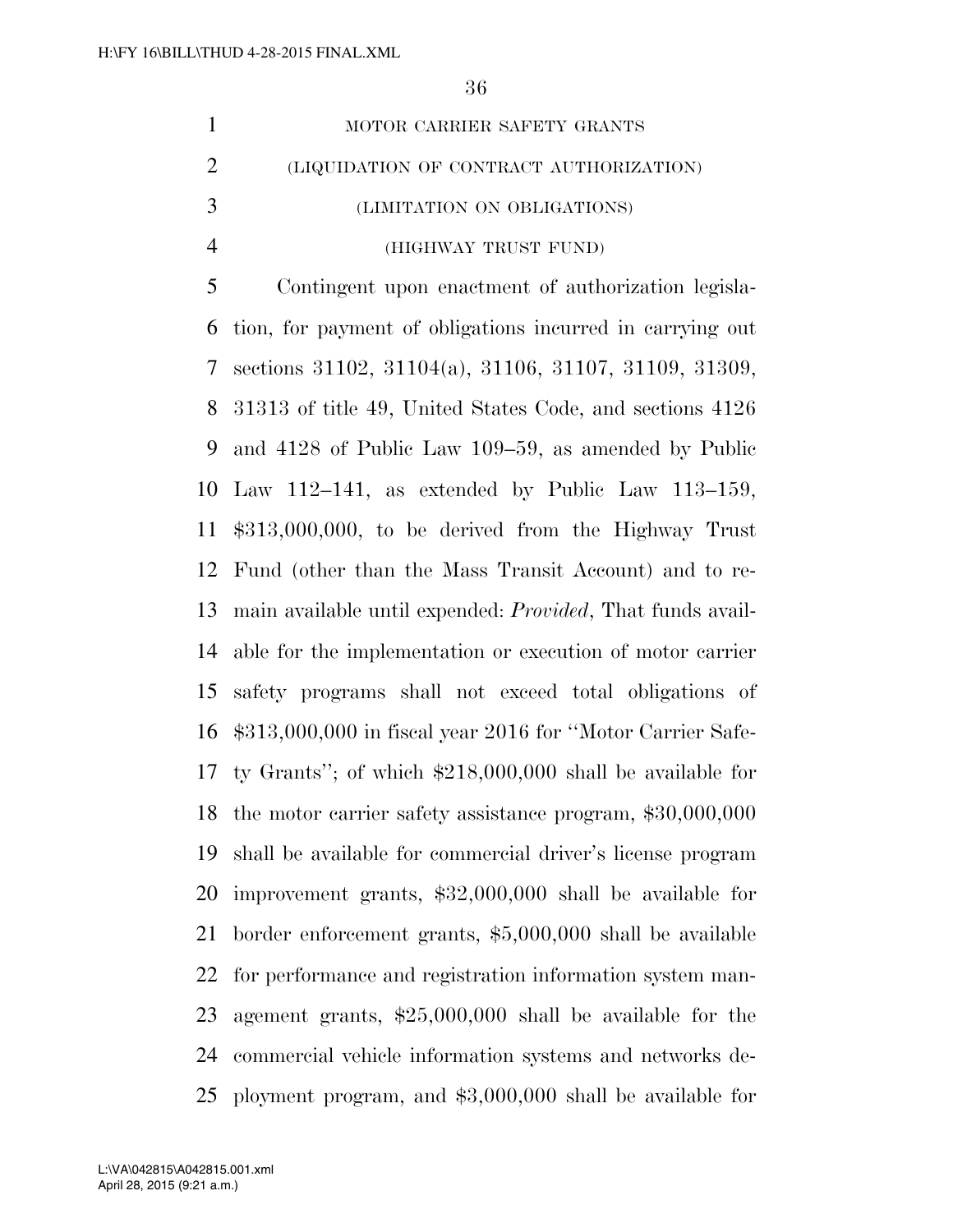safety data improvement grants: *Provided further*, That, of the funds made available herein for the motor carrier safety assistance program, \$32,000,000 shall be available for audits of new entrant motor carriers.

- ADMINISTRATIVE PROVISIONS—FEDERAL MOTOR
- 

## CARRIER SAFETY ADMINISTRATION

 SEC. 130. Funds appropriated or limited in this Act shall be subject to the terms and conditions stipulated in section 350 of Public Law 107–87 and section 6901 of Public Law 110–28.

 SEC. 131. The Federal Motor Carrier Safety Admin- istration shall send notice of 49 CFR section 385.308 vio- lations by certified mail, registered mail, or another man- ner of delivery, which records the receipt of the notice by the persons responsible for the violations.

 SEC. 132. None of the funds appropriated or other- wise made available by this Act or any other Act may be used to implement, administer, or enforce sections 395.3(c) and 395.3(d) of title 49, Code of Federal Regula- tions, and such section shall have no force or effect on submission of the final report issued by the Secretary, as required by section 133 of Division K of Public Law 113- 235, unless the Secretary and the Inspector General of the Department of Transportation each review and deter-mine that the final report—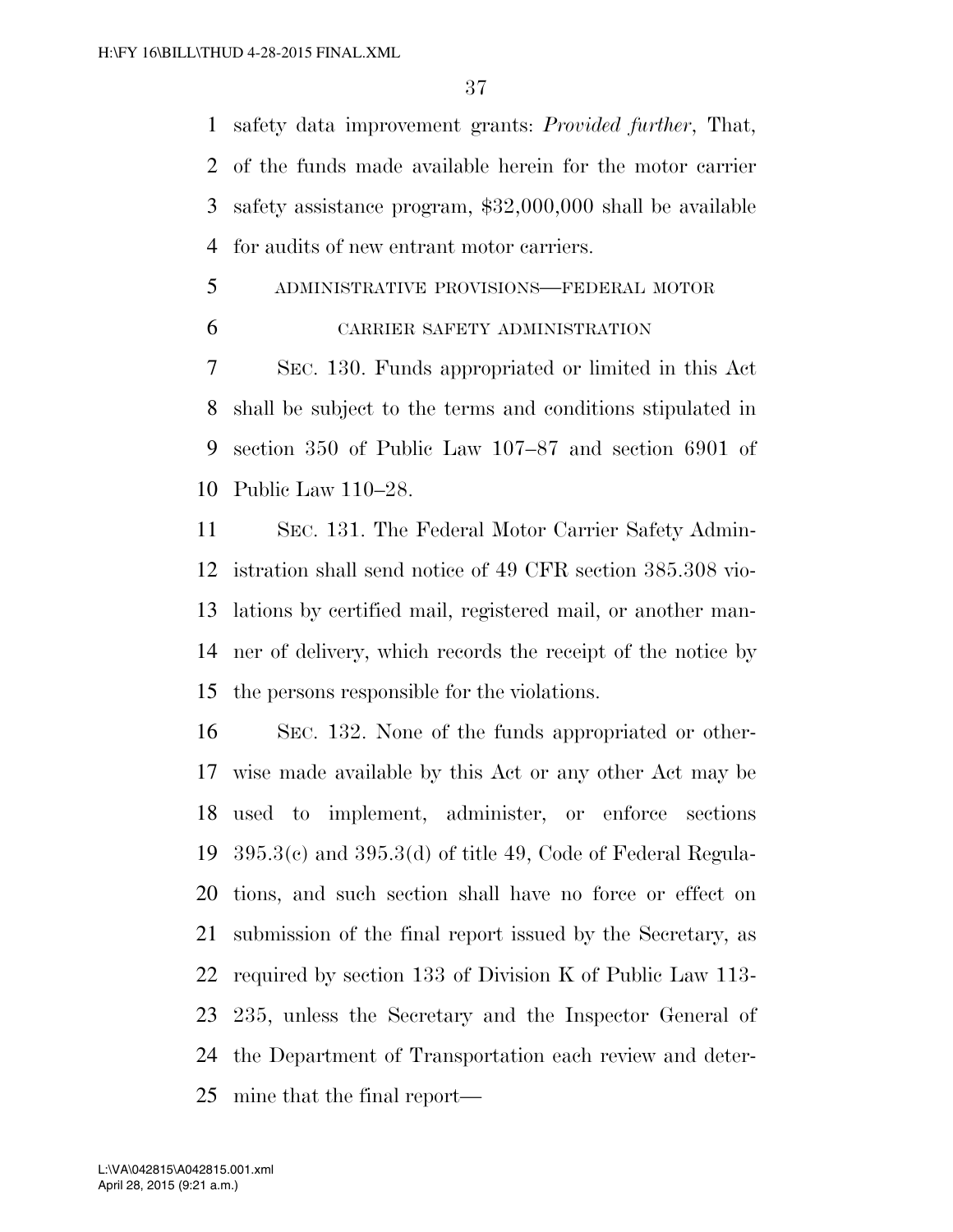(1) meets the statutory requirements set forth in such section; and

 (2) establishes that commercial motor vehicle drivers who operated under the restart provisions in effect between July 1, 2013, and the day before the date of enactment of such Public Law demonstrated statistically significant improvement in all outcomes related to safety, operator fatigue, driver health and longevity, and work schedules, in comparison to commercial motor vehicle drivers who operated under the restart provisions in effect on June 30, 2013.

 SEC. 133. None of the funds limited or otherwise made available under the heading ''Motor Carrier Safety Operations and Programs'' may be used to deny an appli- cation to renew a Hazardous Materials Safety Program permit for a motor carrier based on that carrier's Haz- ardous Materials Out-of-Service rate, unless the carrier has the opportunity to submit a written description of cor- rective actions taken, and other documentation the carrier wishes the Secretary to consider, including submitting a corrective action plan, and the Secretary determines the actions or plan is insufficient to address the safety con- cerns that resulted in that Hazardous Materials Out-of-Service rate.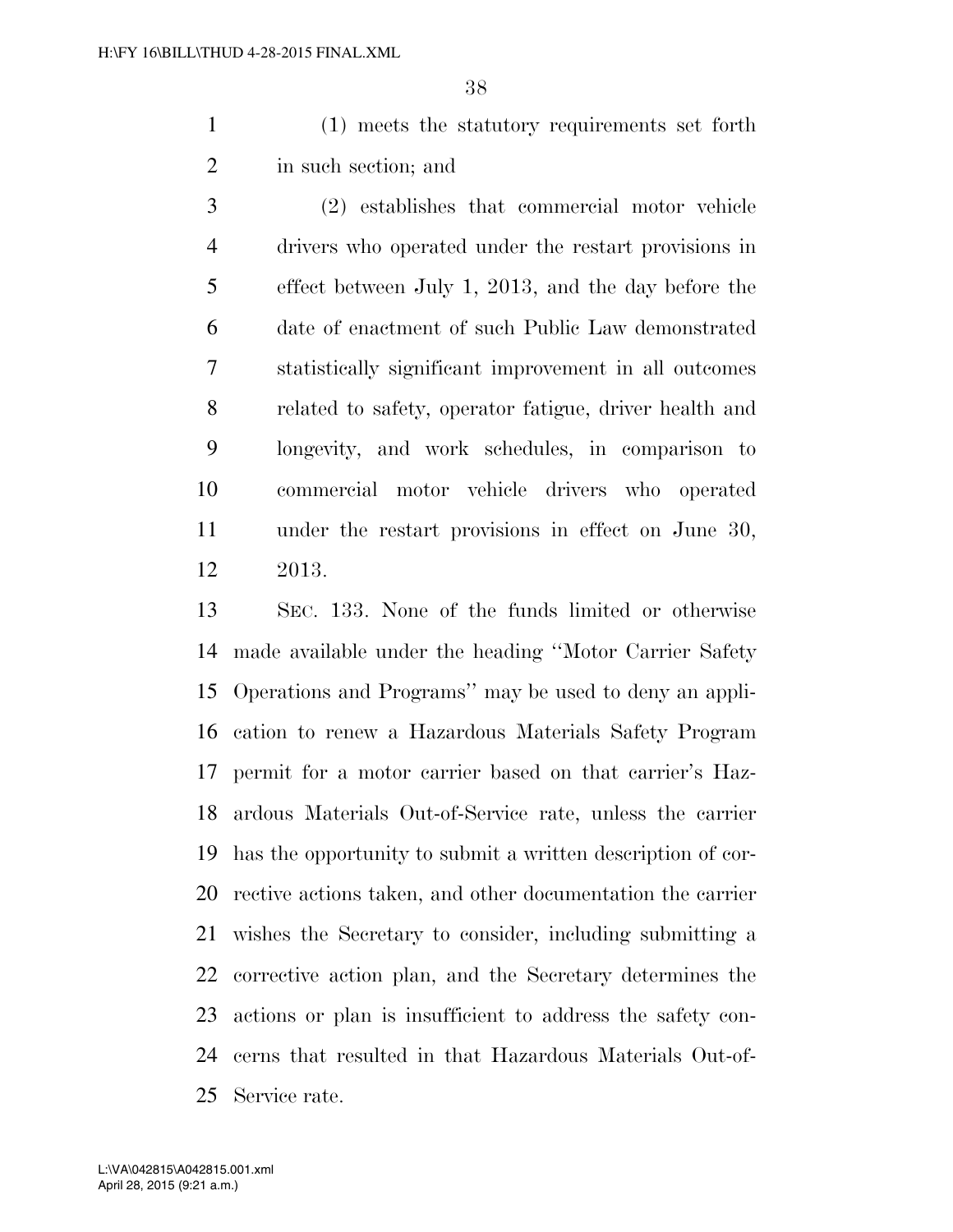SEC. 134. None of the funds made available by this Act may be used to develop, issue, or implement any regu- lation that increases levels of minimum financial responsi- bility for transporting passengers or property as in effect on January 1, 2014, under regulations issued pursuant to sections 31138 and 31139 of title 49, United States Code.

 SEC. 135. None of the funds made available by this Act or previous appropriations Acts under the heading ''Motor Carrier Safety Operations and Programs'' shall be used to pay for costs associated with design, development, testing, or implementation of a wireless roadside inspec- tion program until 180 days after the Secretary of Trans- portation certifies to the House and Senate Committees on Appropriations that such program does not conflict with existing non-Federal electronic screening systems, create capabilities already available, or require additional statutory authority to incorporate generated inspection data into safety determinations or databases, and has re- strictions to specifically address privacy concerns of af- fected motor carriers and operators: *Provided*, That noth- ing in this section shall be construed as affecting the De-partment's ongoing research efforts in this area.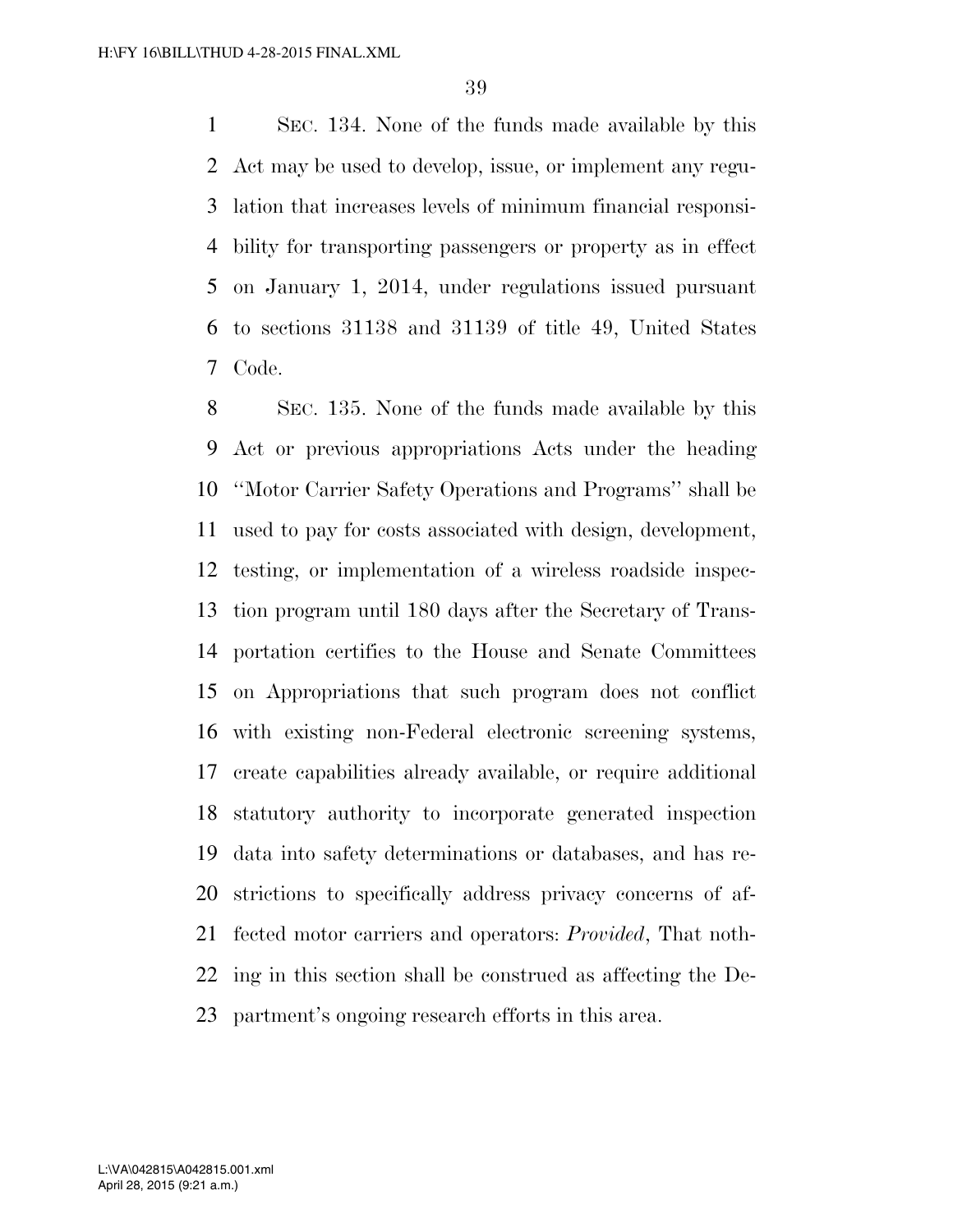| $\mathbf{1}$   | NATIONAL HIGHWAY TRAFFIC SAFETY ADMINISTRATION                       |
|----------------|----------------------------------------------------------------------|
| $\overline{2}$ | OPERATIONS AND RESEARCH                                              |
| 3              | For expenses necessary to discharge the functions of                 |
| 4              | the Secretary, with respect to traffic and highway safety            |
| 5              | authorized under chapter 301 and part C of subtitle VI               |
| 6              | of title 49, United States Code, $$150,000,000$ , of which           |
| 7              | \$20,000,000 shall remain available through September                |
| 8              | 30, 2017.                                                            |
| 9              | OPERATIONS AND RESEARCH                                              |
| 10             | (LIQUIDATION OF CONTRACT AUTHORIZATION)                              |
| 11             | (LIMITATION ON OBLIGATIONS)                                          |
| 12             | (HIGHWAY TRUST FUND)                                                 |
| 13             | Contingent upon enactment of authorization legisla-                  |
| 14             | tion, for payment of obligations incurred in carrying out            |
| 15             | the provisions of 23 U.S.C. 403, and chapter 303 of title            |
| 16             | 49, United States Code, $$125,000,000$ , to be derived from          |
|                | 17 the Highway Trust Fund (other than the Mass Transit               |
|                | 18 Account) and to remain available until expended: Pro-             |
| 19             | <i>vided</i> , That none of the funds in this Act shall be available |
| 20             | for the planning or execution of programs the total obliga-          |
| 21             | tions for which, in fiscal year 2016, are in excess of               |
| 22             | $$125,000,000,$ of which $$120,000,000$ shall be for pro-            |
| 23             | grams authorized under $23$ U.S.C. $403$ and $$5,000,000$            |
| 24             | shall be for the National Driver Register authorized under           |
| 25             | chapter 303 of title 49, United States Code: Provided fur-           |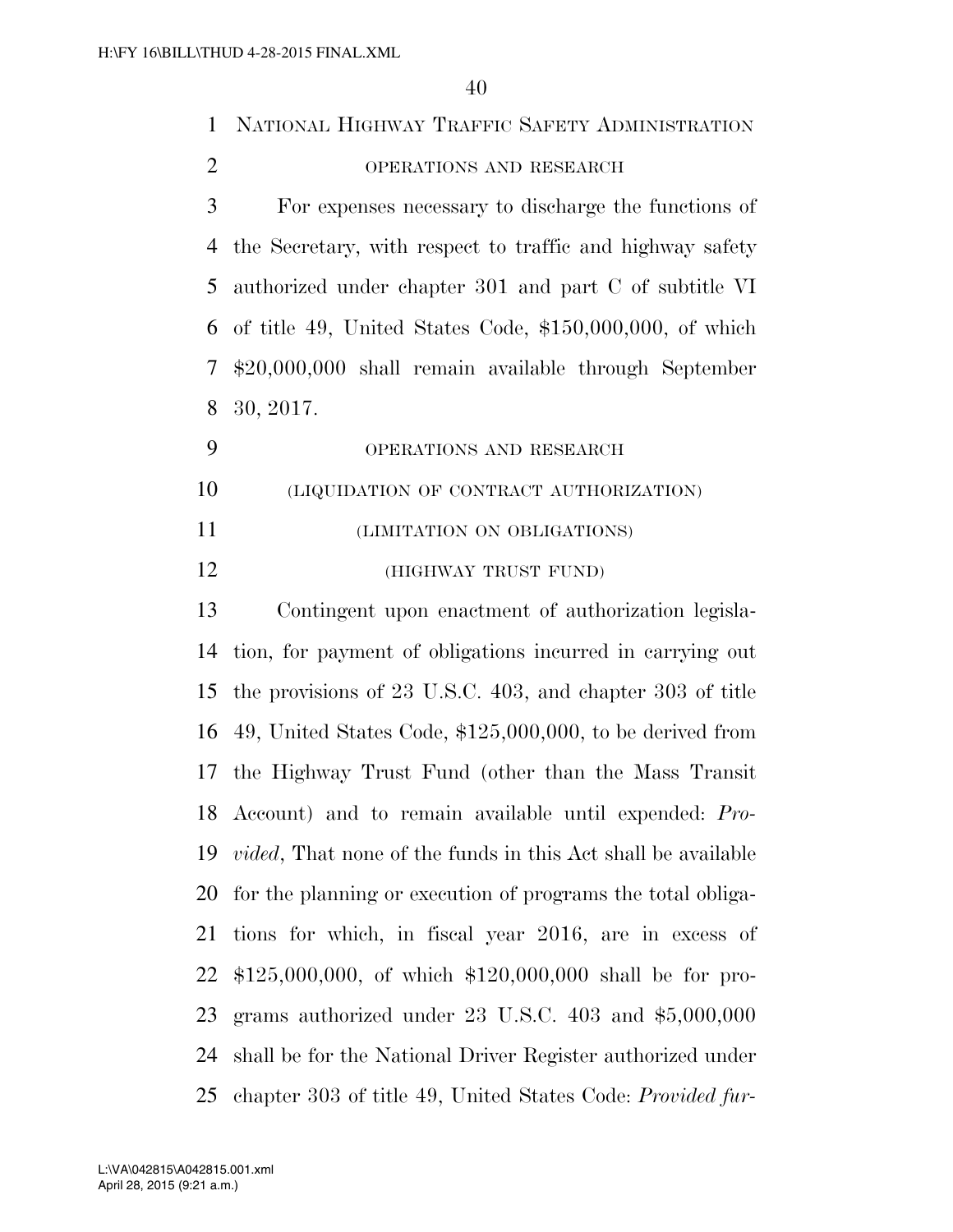*ther*, That within the \$120,000,000 obligation limitation for operations and research, \$20,000,000 shall remain available until September 30, 2017, and shall be in addi- tion to the amount of any limitation imposed on obliga- tions for future years: *Provided further*, That \$6,500,000 of the total obligation limitation for operations and re- search in fiscal year 2016 shall be applied toward unobli- gated balances of contract authority provided in prior Acts for carrying out the provisions of 23 U.S.C. 403, and chapter 303 of title 49, United States Code.

| 11 | HIGHWAY TRAFFIC SAFETY GRANTS           |
|----|-----------------------------------------|
| 12 | (LIQUIDATION OF CONTRACT AUTHORIZATION) |
| 13 | (LIMITATION ON OBLIGATIONS)             |
| 14 | (HIGHWAY TRUST FUND)                    |

 Contingent on the enactment of authorization legisla- tion, for payment of obligations incurred in carrying out provisions of 23 U.S.C. 402 and 405, section 2009 of Pub- lic Law 109–59, as amended by Public Law 112–141, and 19 section  $31101(a)(6)$  of Public Law 112–141, to remain available until expended, \$561,500,000, to be derived from the Highway Trust Fund (other than the Mass Transit Account): *Provided*, That none of the funds in this Act shall be available for the planning or execution of pro- grams the total obligations for which, in fiscal year 2016, are in excess of \$561,500,000 for programs authorized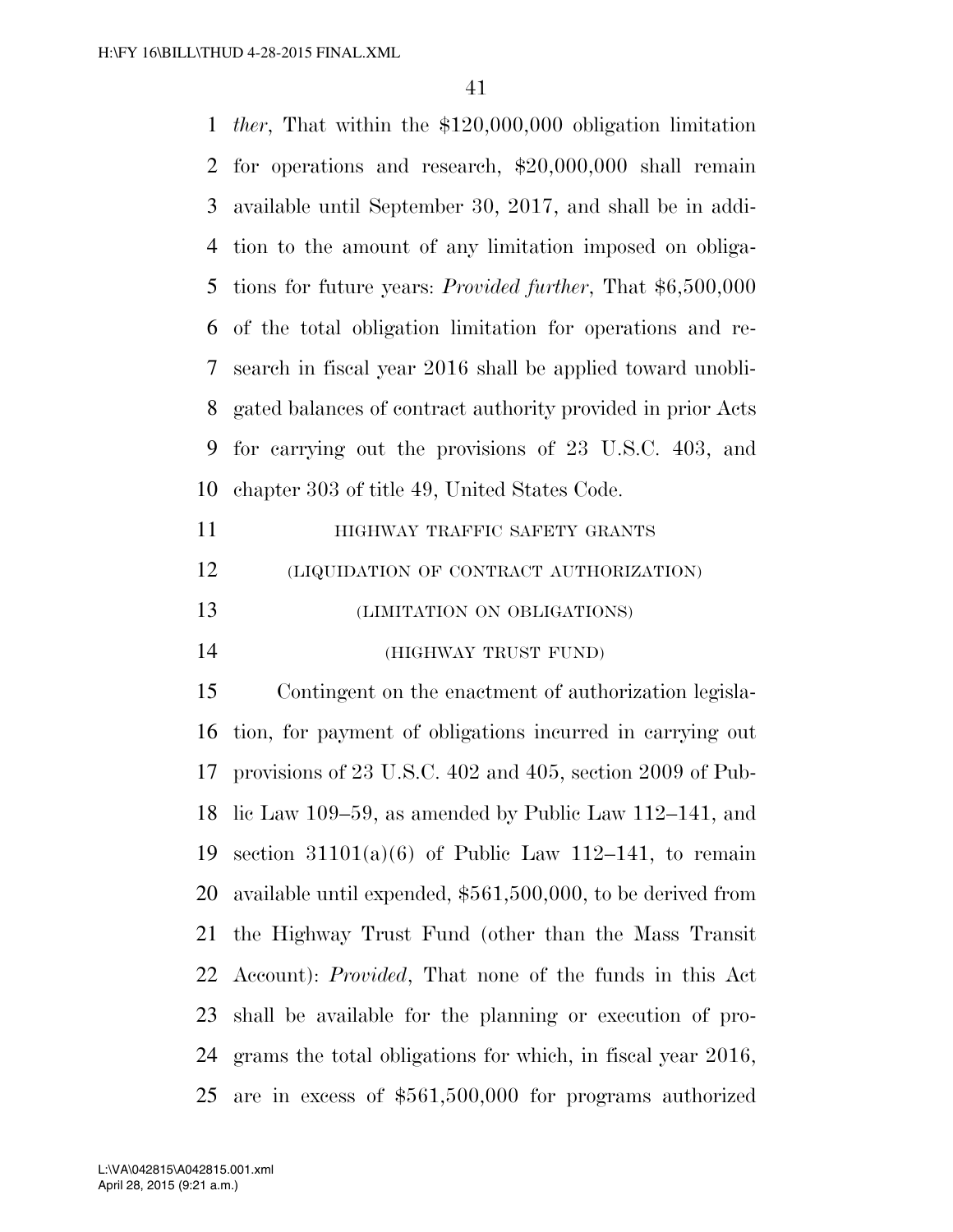under 23 U.S.C. 402 and 405, section 2009 of Public Law 109–59, as amended by Public Law 112–141, and section 31101(a)(6) of Public Law 112–141, of which \$235,000,000 shall be for ''Highway Safety Programs'' under 23 U.S.C. 402; \$272,000,000 shall be for ''National Priority Safety Programs'' under 23 U.S.C. 405; \$29,000,000 shall be for the ''High Visibility Enforcement Program'' under section 2009 of Public Law 109–59, as amended by Public Law 112–141; \$25,500,000 shall be 10 for "Administrative Expenses" under section  $31101(a)(6)$  of Public Law 112–141: *Provided further*, That none of these funds shall be used for construction, rehabilitation, or remodeling costs, or for office furnishings and fixtures for State, local or private buildings or structures: *Provided further*, That not to exceed \$500,000 of the funds made available for ''National Priority Safety Programs'' under 23 U.S.C. 405 for ''Impaired Driving Countermeasures'' (as described in subsection (d) of that section) shall be available for technical assistance to the States: *Provided further*, That with respect to the ''Transfers'' provision 21 under 23 U.S.C.  $405(a)(1)(G)$ , any amounts transferred to increase the amounts made available under section 402 shall include the obligation authority for such amounts: *Provided further*, That the Administrator shall notify the House and Senate Committees on Appropriations of any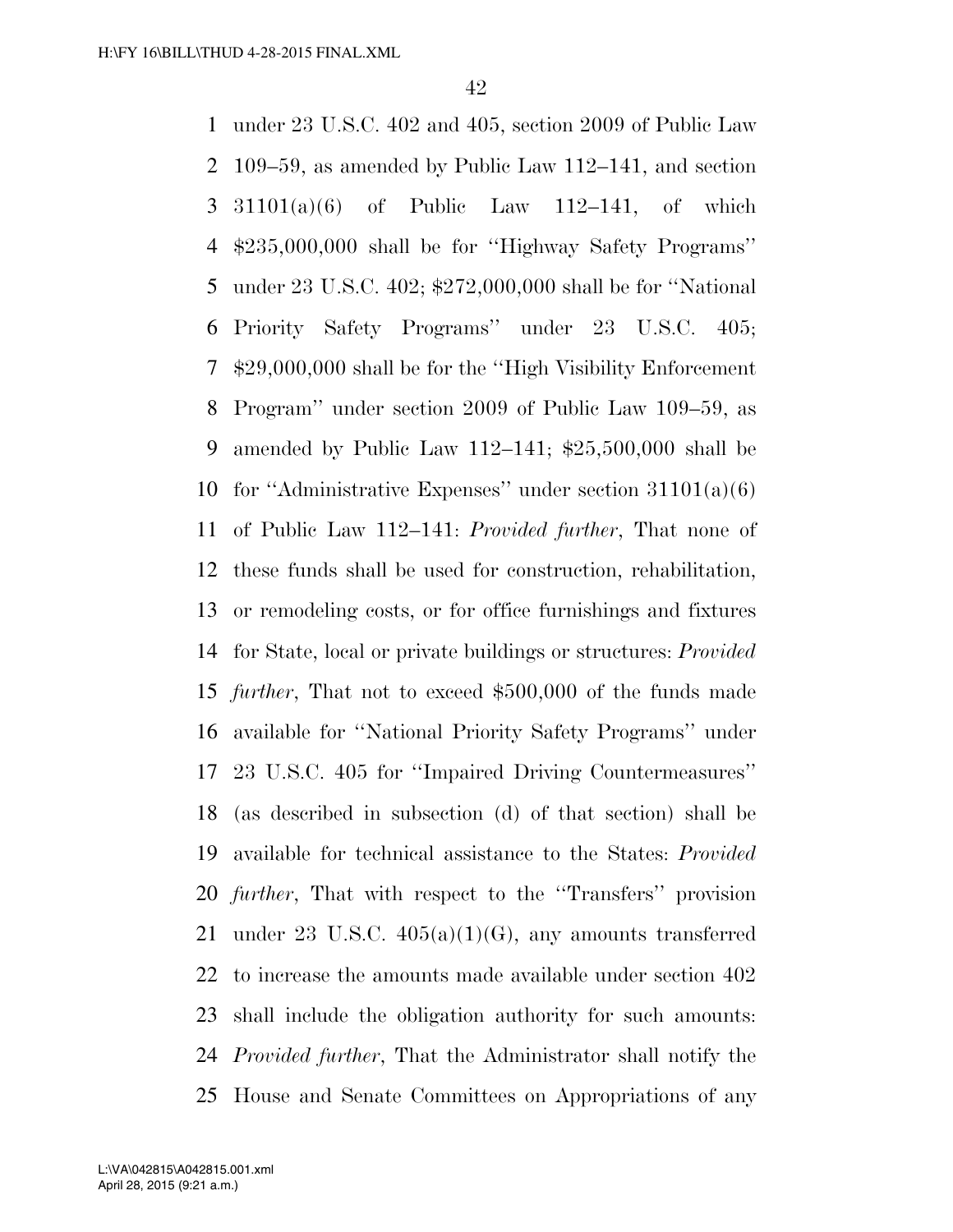exercise of the authority granted under the previous pro-2 viso or under 23 U.S.C.  $405(a)(1)(G)$  within 60 days.

ADMINISTRATIVE PROVISIONS—NATIONAL HIGHWAY

#### TRAFFIC SAFETY ADMINISTRATION

 SEC. 140. An additional \$130,000 shall be made available to the National Highway Traffic Safety Adminis- tration, out of the amount limited for section 402 of title 23, United States Code, to pay for travel and related ex- penses for State management reviews and to pay for core competency development training and related expenses for highway safety staff.

 SEC. 141. The limitations on obligations for the pro- grams of the National Highway Traffic Safety Adminis- tration set in this Act shall not apply to obligations for which obligation authority was made available in previous public laws but only to the extent that the obligation au-thority has not lapsed or been used.

 SEC. 142. None of the funds in this Act shall be used to implement section 404 of title 23, United States Code. SEC. 143. None of the funds made available by this Act may be used to obligate or award funds for the Na- tional Highway Traffic Safety Administration's National Roadside Survey.

 SEC. 144. None of the funds made available by this Act may be used to mandate global positioning system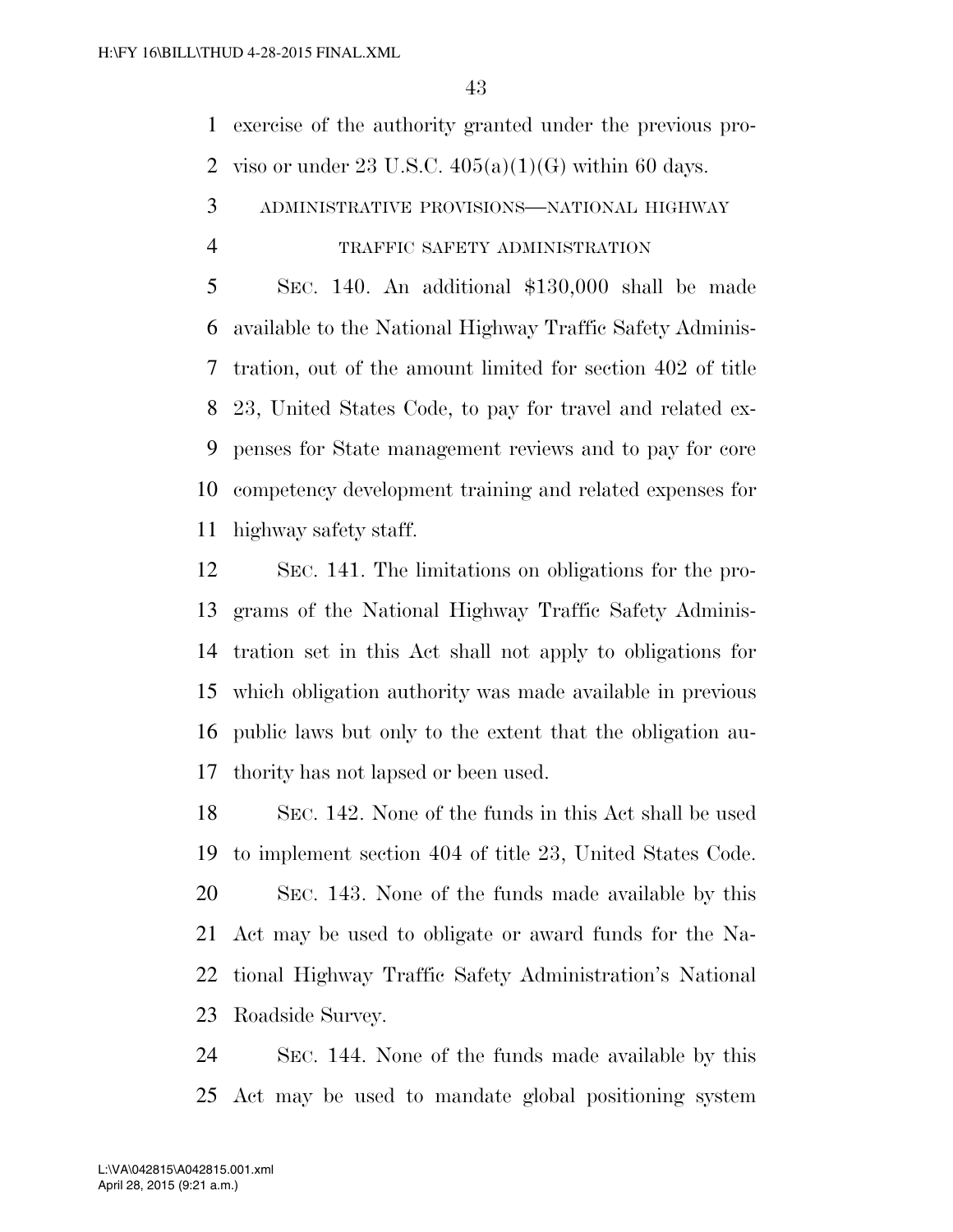(GPS) tracking in private passenger motor vehicles with- out providing full and appropriate consideration of privacy concerns under 5 U.S.C. chapter 5, subchapter II. FEDERAL RAILROAD ADMINISTRATION SAFETY AND OPERATIONS For necessary expenses of the Federal Railroad Ad- ministration, not otherwise provided for, \$186,870,000, of which \$15,400,000 shall remain available until expended. RAILROAD RESEARCH AND DEVELOPMENT For necessary expenses for railroad research and de- velopment, \$39,100,000, to remain available until ex- pended. RAILROAD REHABILITATION AND IMPROVEMENT FINANCING PROGRAM The Secretary of Transportation is authorized to issue direct loans and loan guarantees pursuant to sec- tions 501 through 504 of the Railroad Revitalization and Regulatory Reform Act of 1976 (Public Law 94–210), as amended, such authority to exist as long as any such di- rect loan or loan guarantee is outstanding. *Provided*, That pursuant to section 502 of such Act, as amended, no new direct loans or loan guarantee commitments shall be made using Federal funds for the credit risk premium during fiscal year 2016.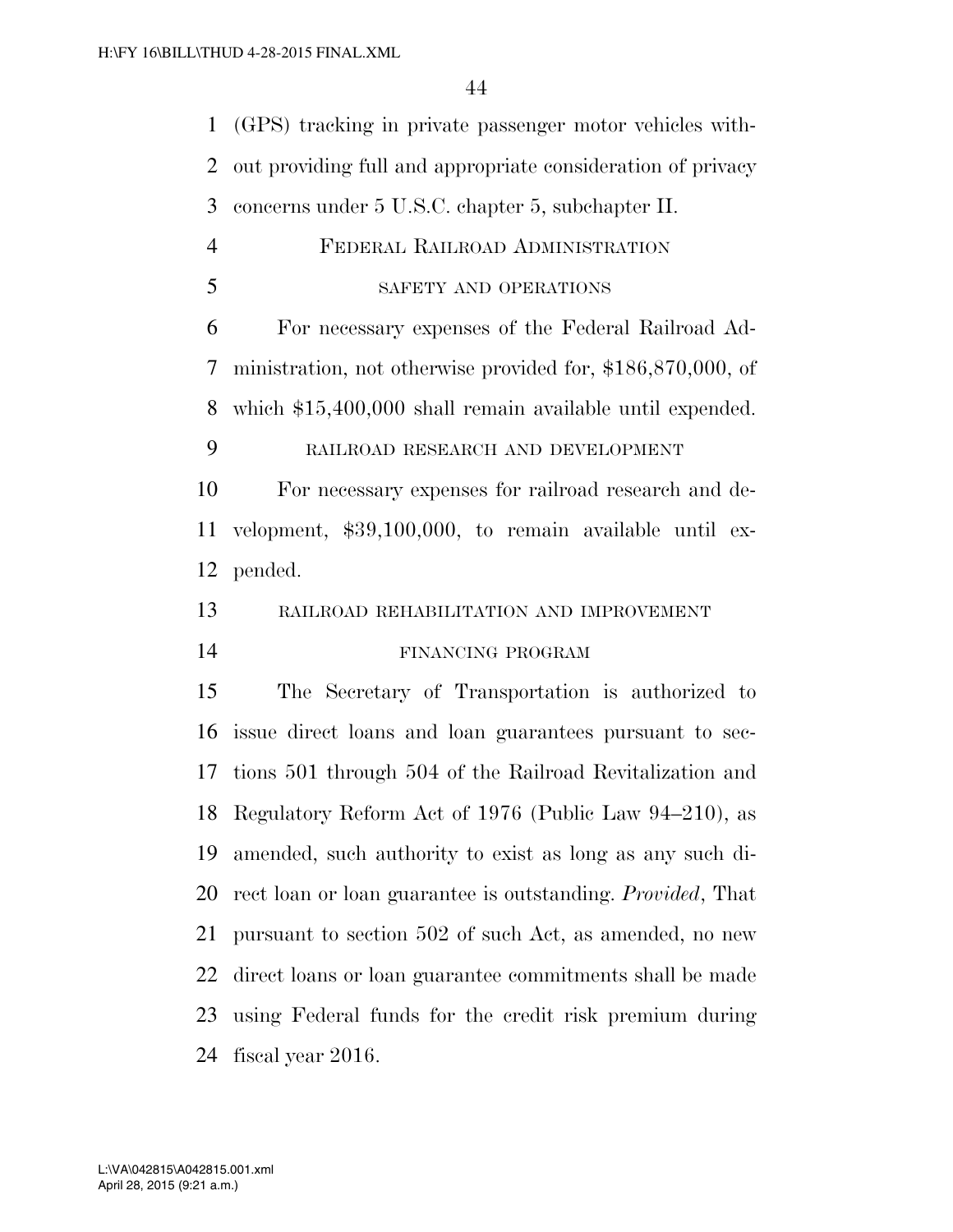OPERATING GRANTS TO THE NATIONAL RAILROAD

## PASSENGER CORPORATION

 To enable the Secretary of Transportation to make quarterly grants to the National Railroad Passenger Cor- poration, in amounts based on the Secretary's assessment of the Corporation's seasonal cash flow requirements, for the operation of intercity passenger rail, as authorized by section 101 of the Passenger Rail Investment and Im- provement Act of 2008 (division B of Public Law 110– 432), \$288,500,000, to remain available until expended: *Provided*, That the amounts available under this para- graph shall be available for the Secretary to approve fund- ing to cover operating losses for the Corporation only after receiving and reviewing a grant request for each specific train route: *Provided further*, That each such grant re- quest shall be accompanied by a detailed financial anal- ysis, revenue projection, and capital expenditure projection justifying the Federal support to the Secretary's satisfac- tion: *Provided further*, That not later than 60 days after enactment of this Act, the Corporation shall transmit, in electronic format, to the Secretary and the House and Senate Committees on Appropriations the annual budget, business plan, the 5-Year Financial Plan for fiscal year 2016 required under section 204 of the Passenger Rail Investment and Improvement Act of 2008 and the com-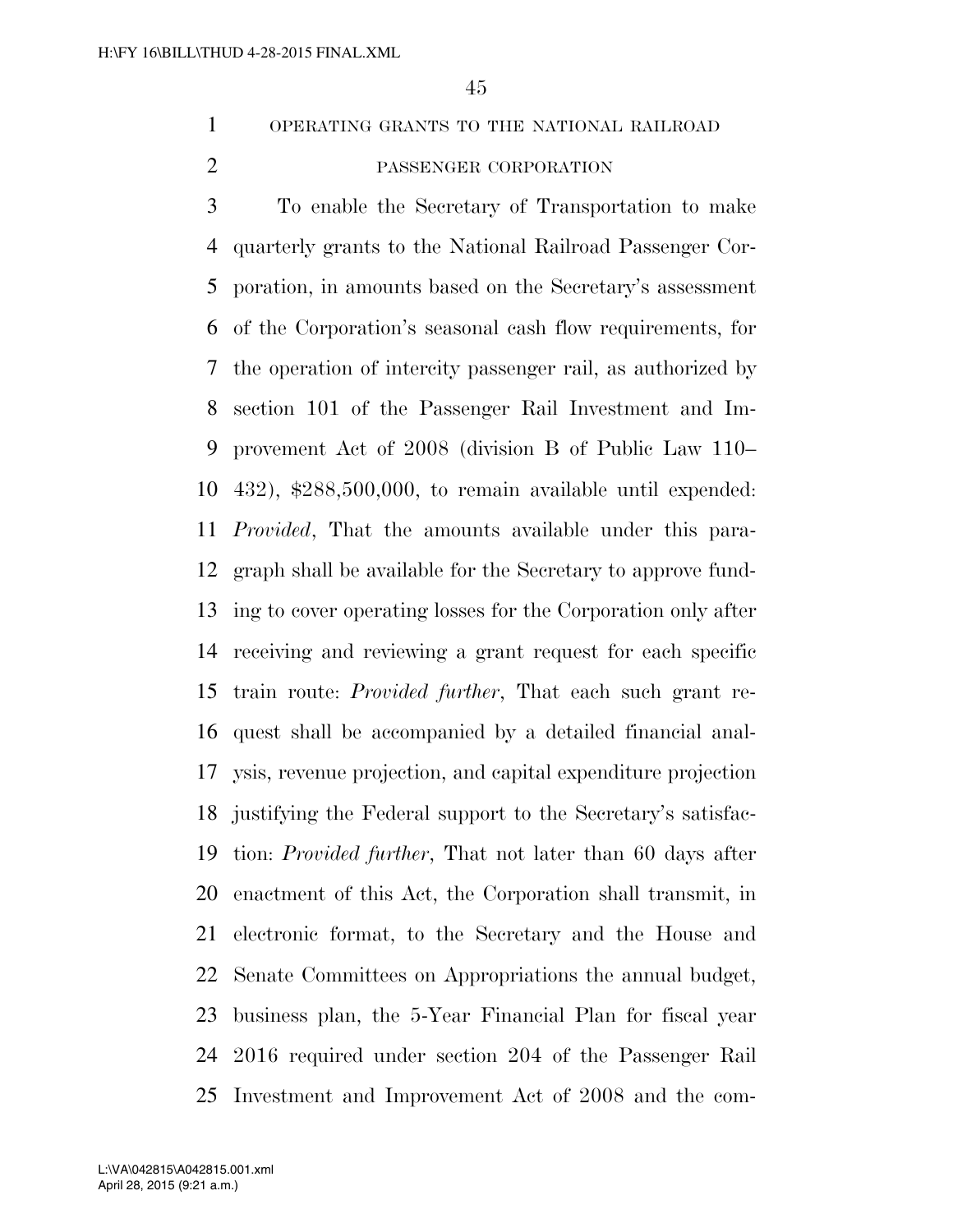prehensive fleet plan for all Amtrak rolling stock: *Provided further*, That the budget, business plan and the 5-Year Financial Plan shall include annual information on the maintenance, refurbishment, replacement, and expansion for all Amtrak rolling stock consistent with the com- prehensive fleet plan: *Provided further*, That the Corpora- tion shall provide monthly performance reports in an elec- tronic format which shall describe the work completed to date, any changes to the business plan, and the reasons for such changes as well as progress against the milestones and target dates of the 2012 performance improvement plan: *Provided further*, That the Corporation's budget, business plan, 5-Year Financial Plan, semiannual reports, monthly reports, comprehensive fleet plan and all supple- mental reports or plans comply with requirements in Pub- lic Law 112–55: *Provided further*, That none of the funds provided in this Act may be used to support any route on which Amtrak offers a discounted fare of more than 50 percent off the normal peak fare: *Provided further*, That the preceding proviso does not apply to routes where the operating loss as a result of the discount is covered by a State and the State participates in the setting of fares.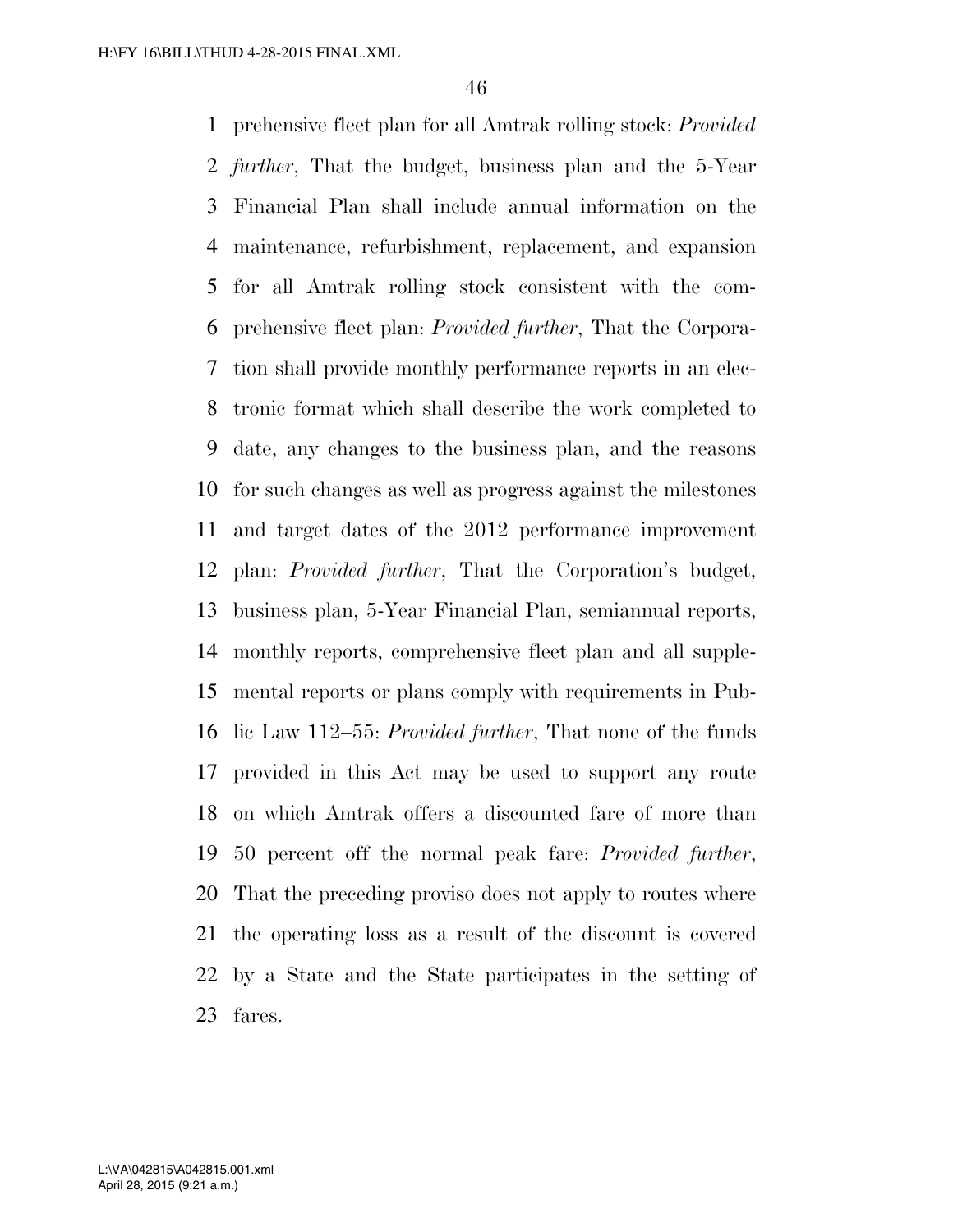CAPITAL AND DEBT SERVICE GRANTS TO THE NATIONAL

## RAILROAD PASSENGER CORPORATION

 To enable the Secretary of Transportation to make grants to the National Railroad Passenger Corporation for capital investments as authorized by sections 101(c), 102, and 219(b) of the Passenger Rail Investment and Im- provement Act of 2008 (division B of Public Law 110– 432), \$850,000,000, to remain available until expended, of which not to exceed \$160,200,000 shall be for debt service obligations as authorized by section 102 of such Act: *Provided*, That of the amounts made available under this heading, not less than \$50,000,000 shall be made available to bring Amtrak-served facilities and stations into compliance with the Americans with Disabilities Act: *Provided further*, That after an initial distribution of up to \$200,000,000, which shall be used by the Corporation as a working capital account, all remaining funds shall be provided to the Corporation only on a reimbursable basis: *Provided further*, That of the amounts made available under this heading, up to \$20,000,000 may be used by the Secretary to subsidize operating losses of the Corpora- tion should the funds provided under the heading ''Oper- ating Grants to the National Railroad Passenger Corpora- tion'' be insufficient to meet operational costs for fiscal year 2016: *Provided further*, That the Secretary may re-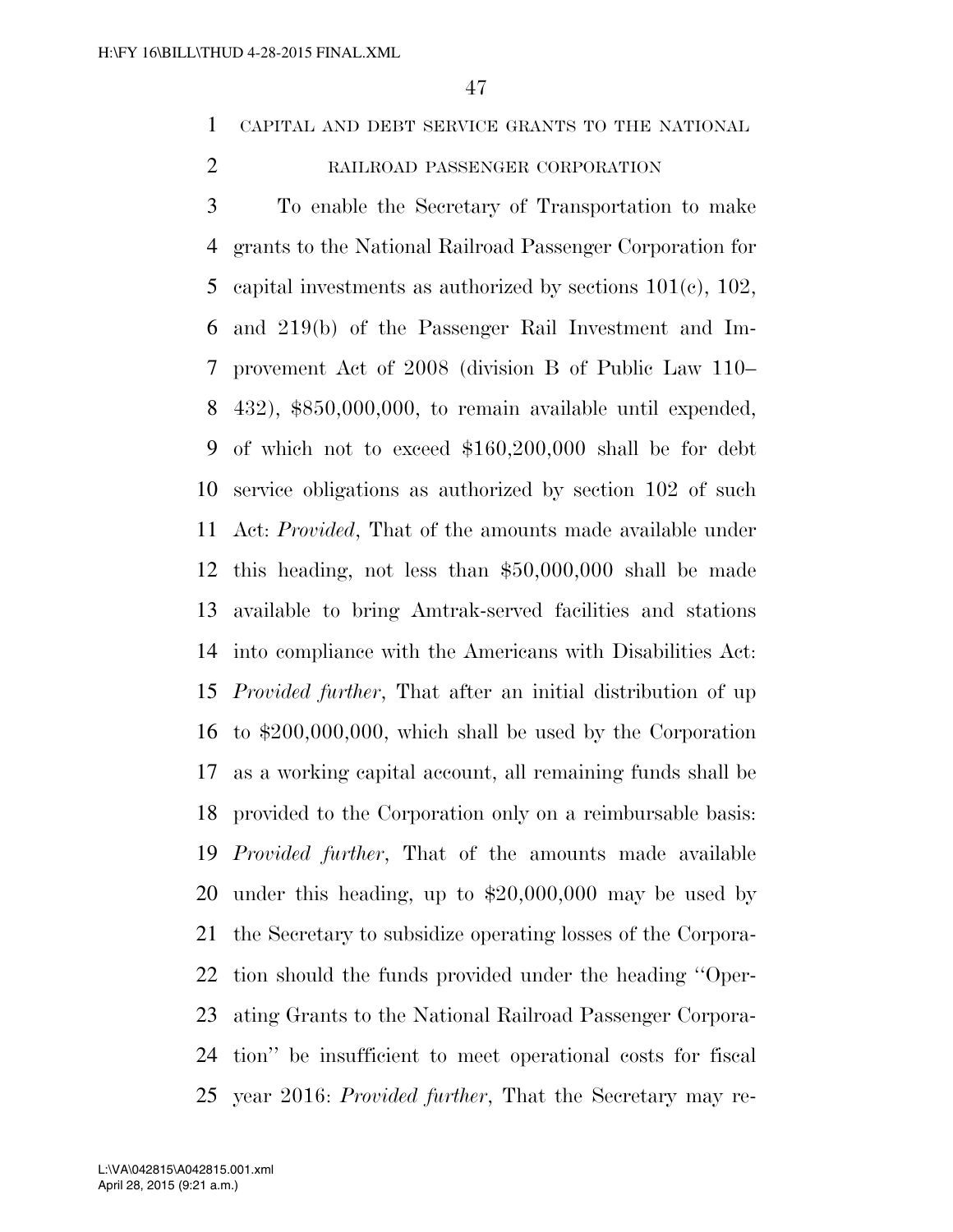tain up to one-half of 1 percent of the funds provided under this heading to fund the costs of project manage- ment and oversight of activities authorized by subsections 4 101(a) and 101(c) of division B of Public Law 110–432: *Provided further*, That the Secretary shall approve funding for capital expenditures, including advance purchase or- ders of materials, for the Corporation only after receiving and reviewing a grant request for each specific capital project justifying the Federal support to the Secretary's satisfaction: *Provided further*, That except as otherwise provided herein, none of the funds under this heading may be used to subsidize operating losses of the Corporation: *Provided further*, That none of the funds under this head- ing may be used for capital projects not approved by the Secretary of Transportation or on the Corporation's fiscal year 2016 business plan: *Provided further*, That Amtrak shall conduct a business case analysis on capital invest- ments that exceed \$10,000,000 in life-cycle costs: *Pro- vided further*, That each contract for a capital acquisition that exceeds \$10,000,000 in life cycle costs shall state that funding is subject to the availability of appropriated funds provided by an appropriations Act.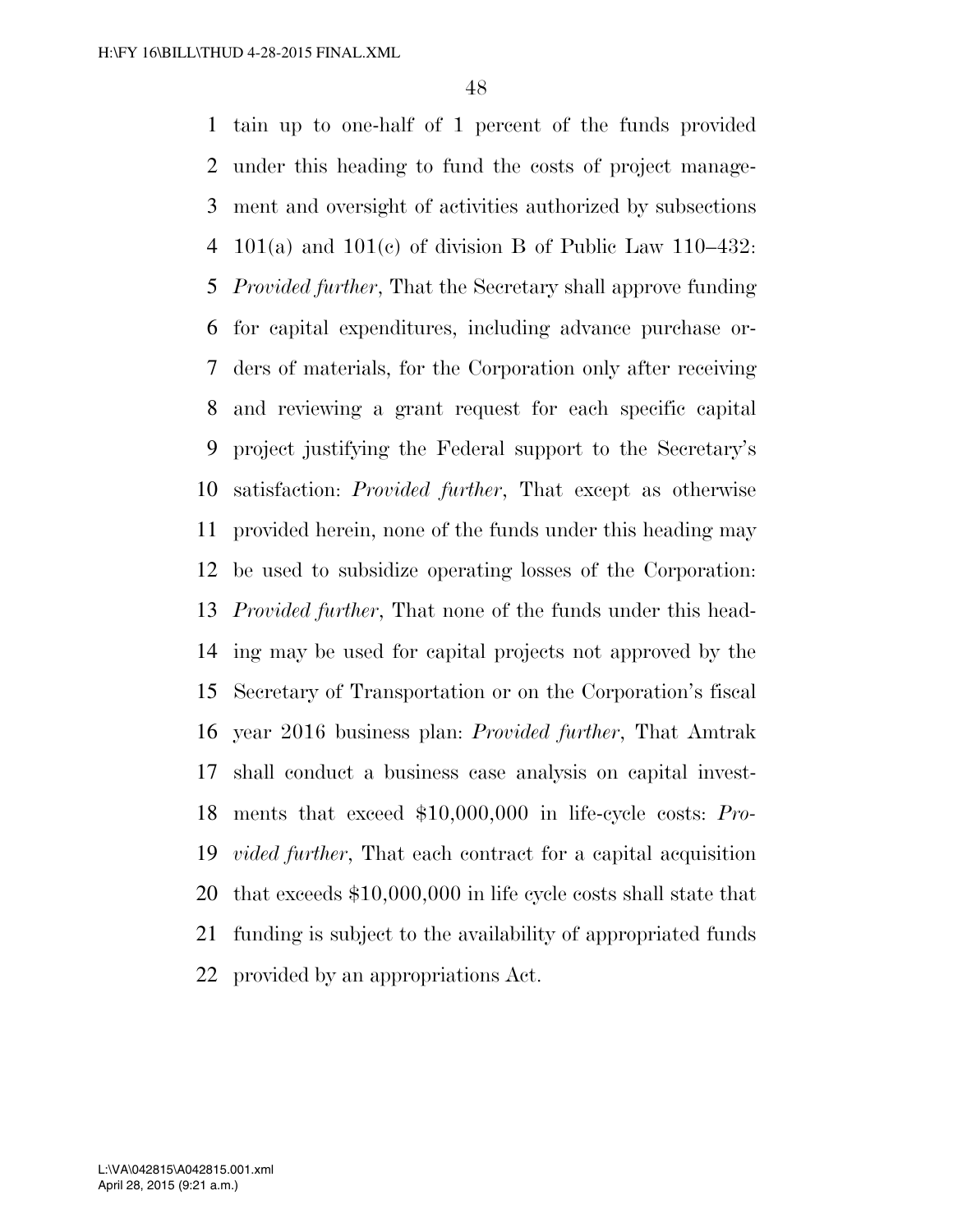ADMINISTRATIVE PROVISIONS—FEDERAL RAILROAD

## ADMINISTRATION

 SEC. 150. The Secretary of Transportation may re- ceive and expend cash, or receive and utilize spare parts and similar items, from non-United States Government sources to repair damages to or replace United States Government owned automated track inspection cars and equipment as a result of third-party liability for such dam- ages, and any amounts collected under this section shall be credited directly to the Safety and Operations account of the Federal Railroad Administration, and shall remain available until expended for the repair, operation and maintenance of automated track inspection cars and equipment in connection with the automated track inspec-tion program.

 SEC. 151. None of the funds provided to the National Railroad Passenger Corporation may be used to fund any overtime costs in excess of \$35,000 for any individual em- ployee: *Provided*, That the President of Amtrak may waive the cap set in the previous proviso for specific employees when the President of Amtrak determines such a cap poses a risk to the safety and operational efficiency of the system: *Provided further*, That Amtrak shall report to the House and Senate Committees on Appropriations each quarter of the calendar year on waivers granted to employ-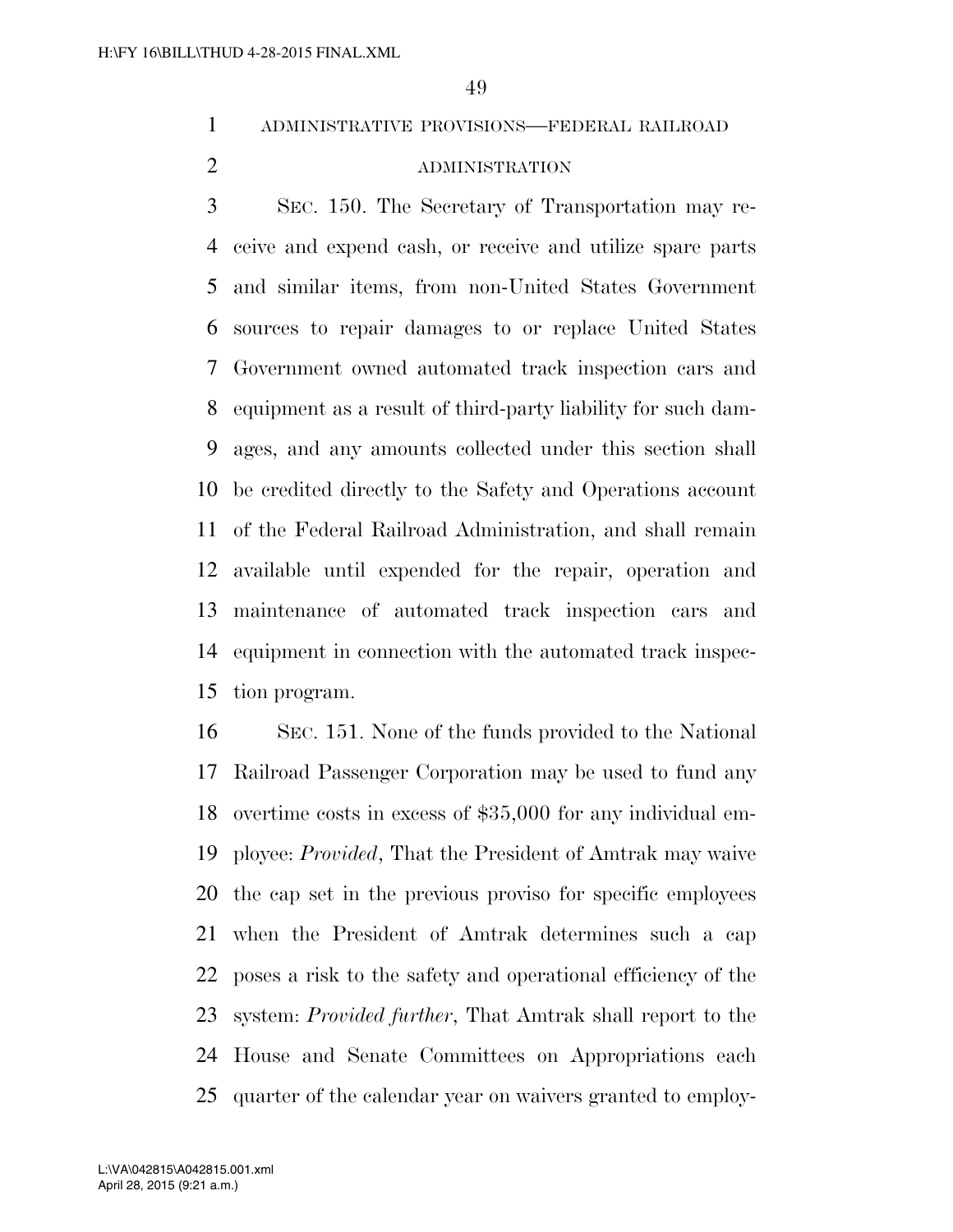ees and amounts paid above the cap for each month within such quarter and delineate the reasons each waiver was granted: *Provided further*, That the President of Amtrak shall report to the House and Senate Committees on Ap- propriations by March 1, 2016, a summary of all overtime payments incurred by the Corporation for 2015 and the three prior calendar years: *Provided further*, That such summary shall include the total number of employees that received waivers and the total overtime payments the Cor- poration paid to those employees receiving waivers for each month for 2015 and for the three prior calendar years.

 FEDERAL TRANSIT ADMINISTRATION ADMINISTRATIVE EXPENSES

 For necessary administrative expenses of the Federal Transit Administration's programs authorized by chapter 53 of title 49, United States Code, \$105,933,000, of which not more than \$4,000,000 shall be available to carry out the provisions of 49 U.S.C. 5329 and not less than \$750,000 shall be available to carry out the provisions of 49 U.S.C. 5326: *Provided*, That none of the funds pro- vided or limited in this Act may be used to create a perma- nent office of transit security under this heading: *Provided further*, That upon submission to the Congress of the fiscal year 2017 President's budget, the Secretary of Transpor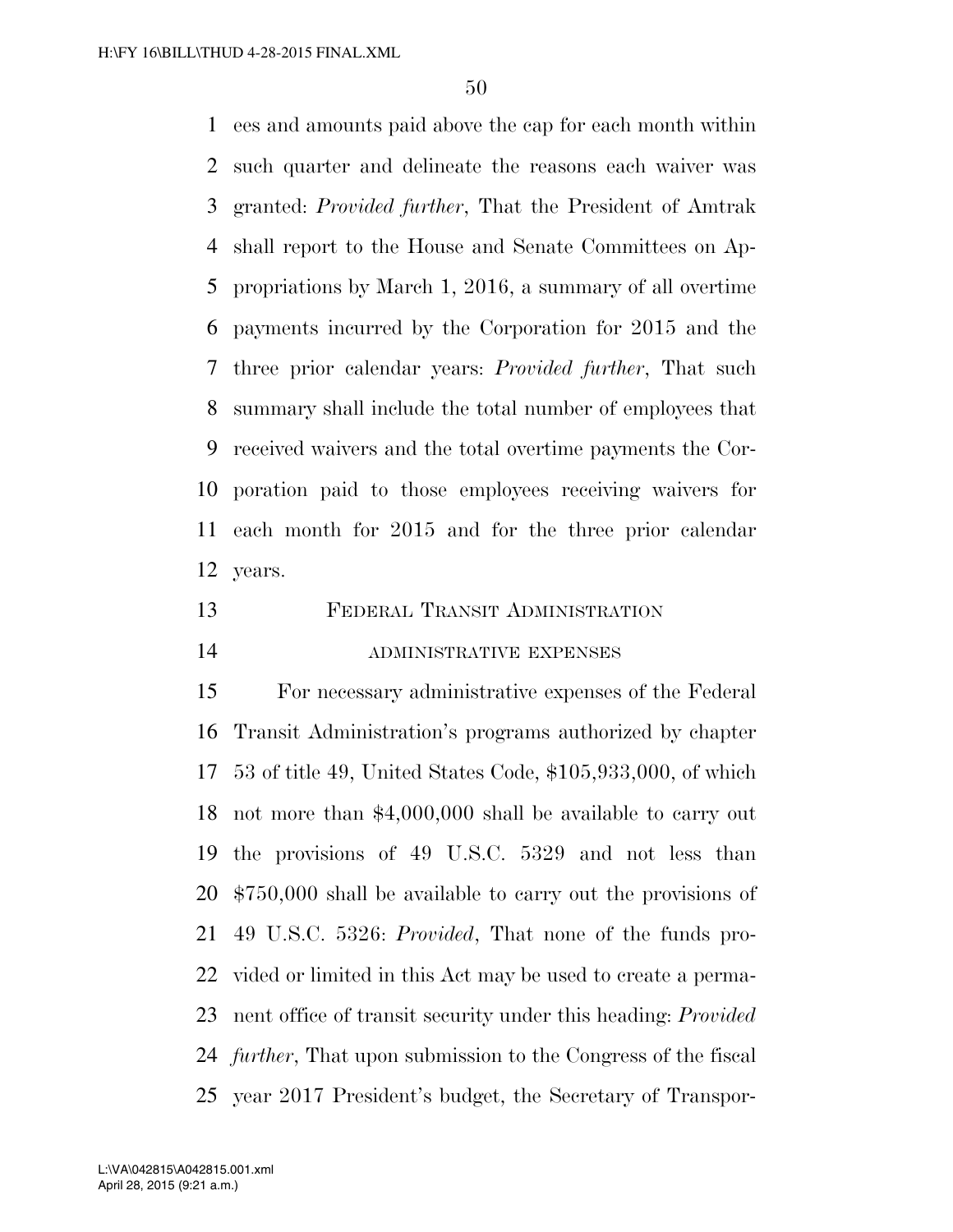tation shall transmit to Congress the annual report on New Starts, including proposed allocations for fiscal year 2017.

|   | TRANSIT FORMULA GRANTS                  |
|---|-----------------------------------------|
| 5 | (LIQUIDATION OF CONTRACT AUTHORIZATION) |
| 6 | (LIMITATION ON OBLIGATIONS)             |
|   | (HIGHWAY TRUST FUND)                    |

 Contingent upon enactment of authorization legisla- tion, for payment of obligations incurred in the Federal Public Transportation Assistance Program in this ac- count, and for payment of obligations incurred in carrying out the provisions of 49 U.S.C. 5305, 5307, 5310, 5311, 5318, 5322(d), 5329(e)(6), 5335, 5337, 5339, and 5340, as amended by Public Law 112–141, and section 20005(b) of Public Law 112–141, \$9,500,000,000, to be derived from the Mass Transit Account of the Highway Trust Fund and to remain available until expended: *Pro- vided*, That funds available for the implementation or exe- cution of programs authorized under 49 U.S.C. 5305, 5307, 5310, 5311, 5318, 5322(d), 5329(e)(6), 5335, 5337, 5339, and 5340, as amended by Public Law 112– 141, and section 20005(b) of Public Law 112–141, shall not exceed total obligations of \$8,595,000,000 in fiscal year 2016.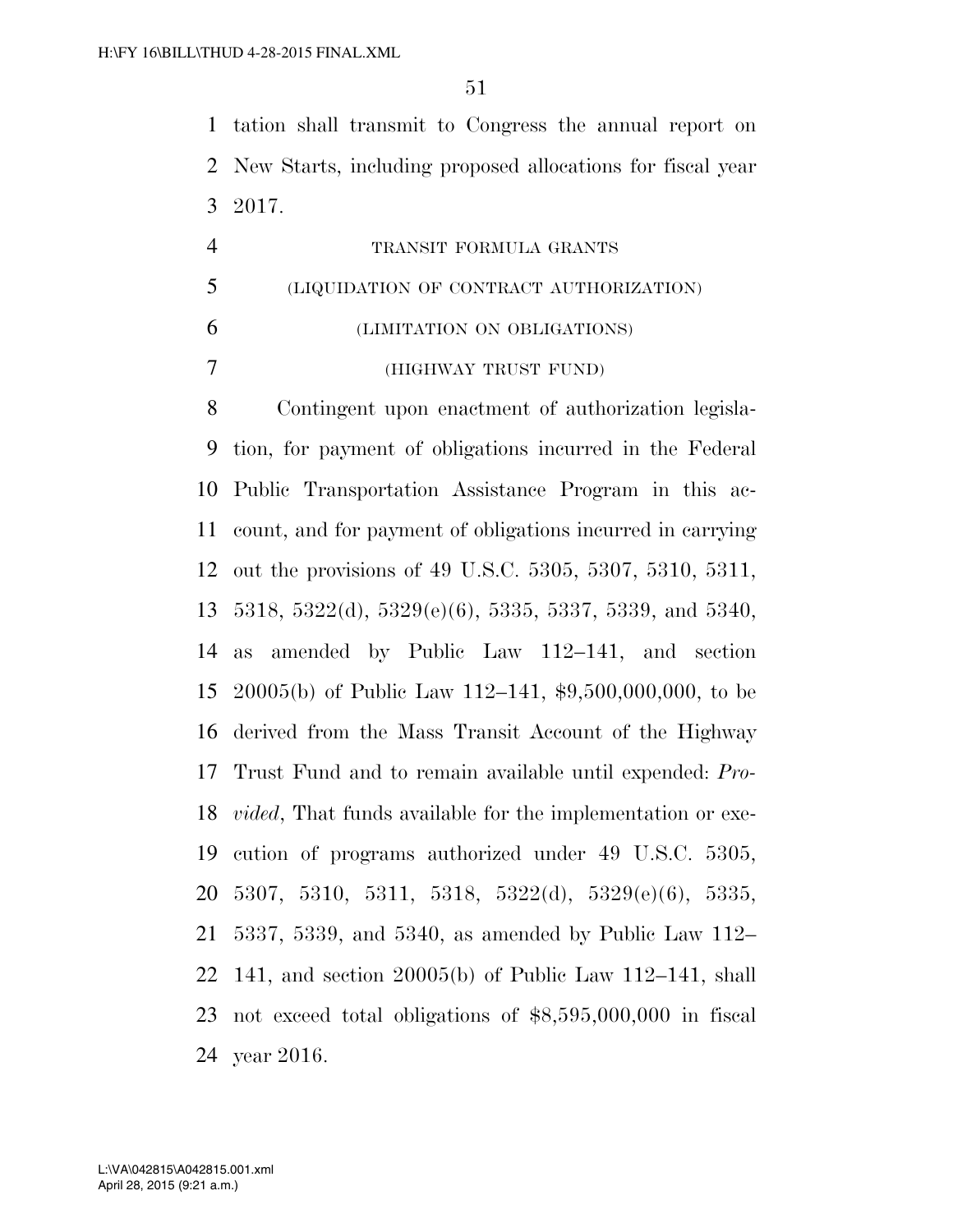1 TRANSIT RESEARCH For necessary expenses to carry out 49 U.S.C. 5312, \$26,000,000. TECHNICAL ASSISTANCE AND TRAINING For necessary expenses to carry out 49 U.S.C. 5314 \$3,000,000. CAPITAL INVESTMENT GRANTS For necessary expenses to carry out 49 U.S.C. 5309, \$1,921,395,000, to remain available until expended. GRANTS TO THE WASHINGTON METROPOLITAN AREA 11 TRANSIT AUTHORITY For grants to the Washington Metropolitan Area Transit Authority as authorized under section 601 of divi- sion B of Public Law 110–432, \$75,000,000, to remain available until expended: *Provided*, That the Secretary shall approve grants for capital and preventive mainte- nance expenditures for the Washington Metropolitan Area Transit Authority only after receiving and reviewing a re- quest for each specific project: *Provided further*, That prior to approving such grants, the Secretary shall certify that the Washington Metropolitan Area Transit Authority is making significant progress in eliminating the material weaknesses, significant deficiencies, and minor control de-ficiencies identified in the most recent Financial Manage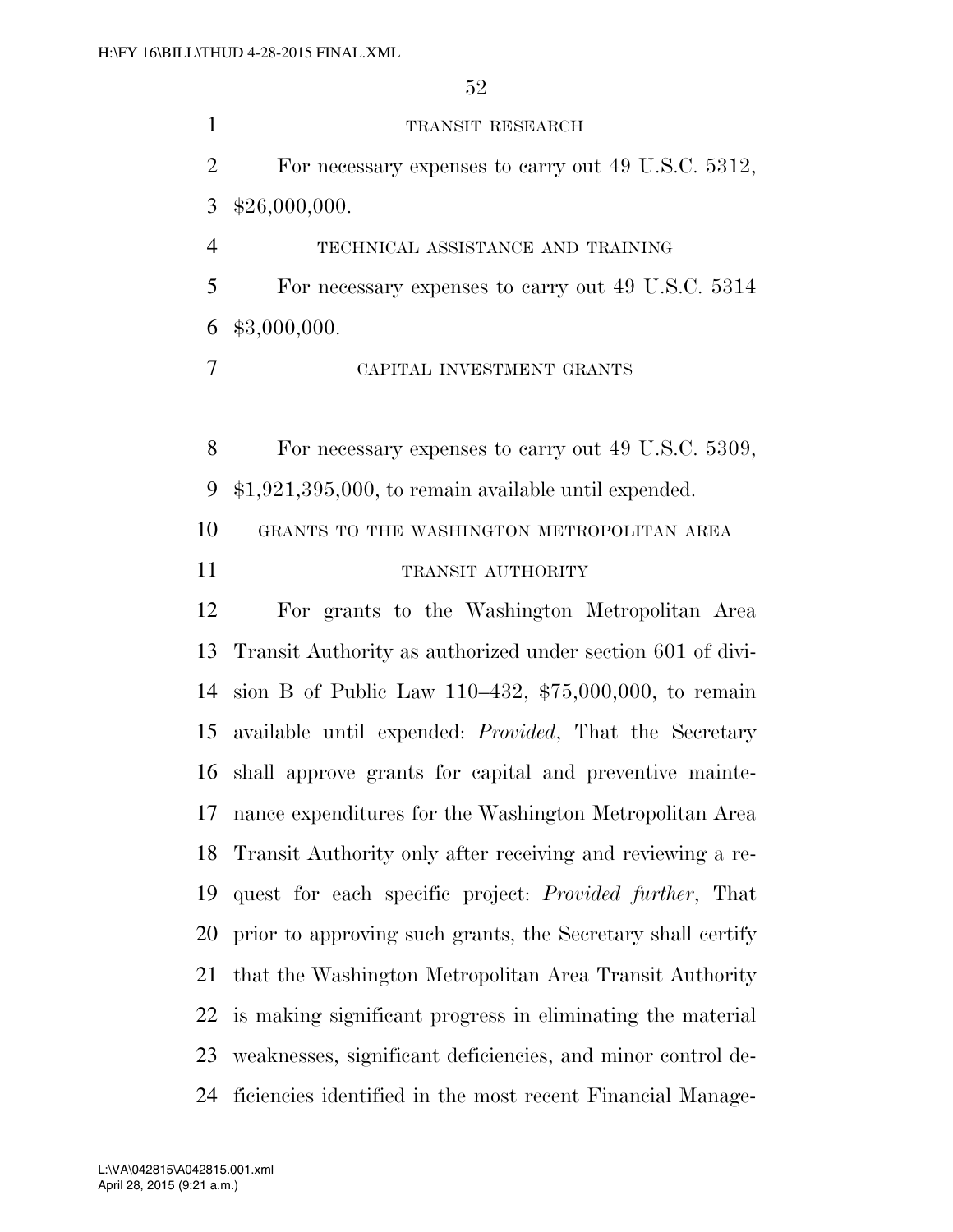ment Oversight Review: *Provided further*, That the Sec- retary shall determine that the Washington Metropolitan Area Transit Authority has placed the highest priority on those investments that will improve the safety of the sys- tem before approving such grants: *Provided further*, That the Secretary, in order to ensure safety throughout the rail system, may waive the requirements of section 601(e)(1) of title VI of Public Law 110–432 (112 Stat. 4968).

# ADMINISTRATIVE PROVISIONS—FEDERAL TRANSIT ADMINISTRATION

 SEC. 160. The limitations on obligations for the pro- grams of the Federal Transit Administration shall not apply to any authority under 49 U.S.C. 5338, previously made available for obligation, or to any other authority previously made available for obligation.

 SEC. 161. Notwithstanding any other provision of law, funds appropriated or limited by this Act under the heading Fixed Guideway Capital Investment of the Fed- eral Transit Administration for projects specified in this Act or identified in reports accompanying this Act not ob- ligated by September 30, 2020, and other recoveries, shall be directed to projects eligible to use the funds for the purposes for which they were originally provided.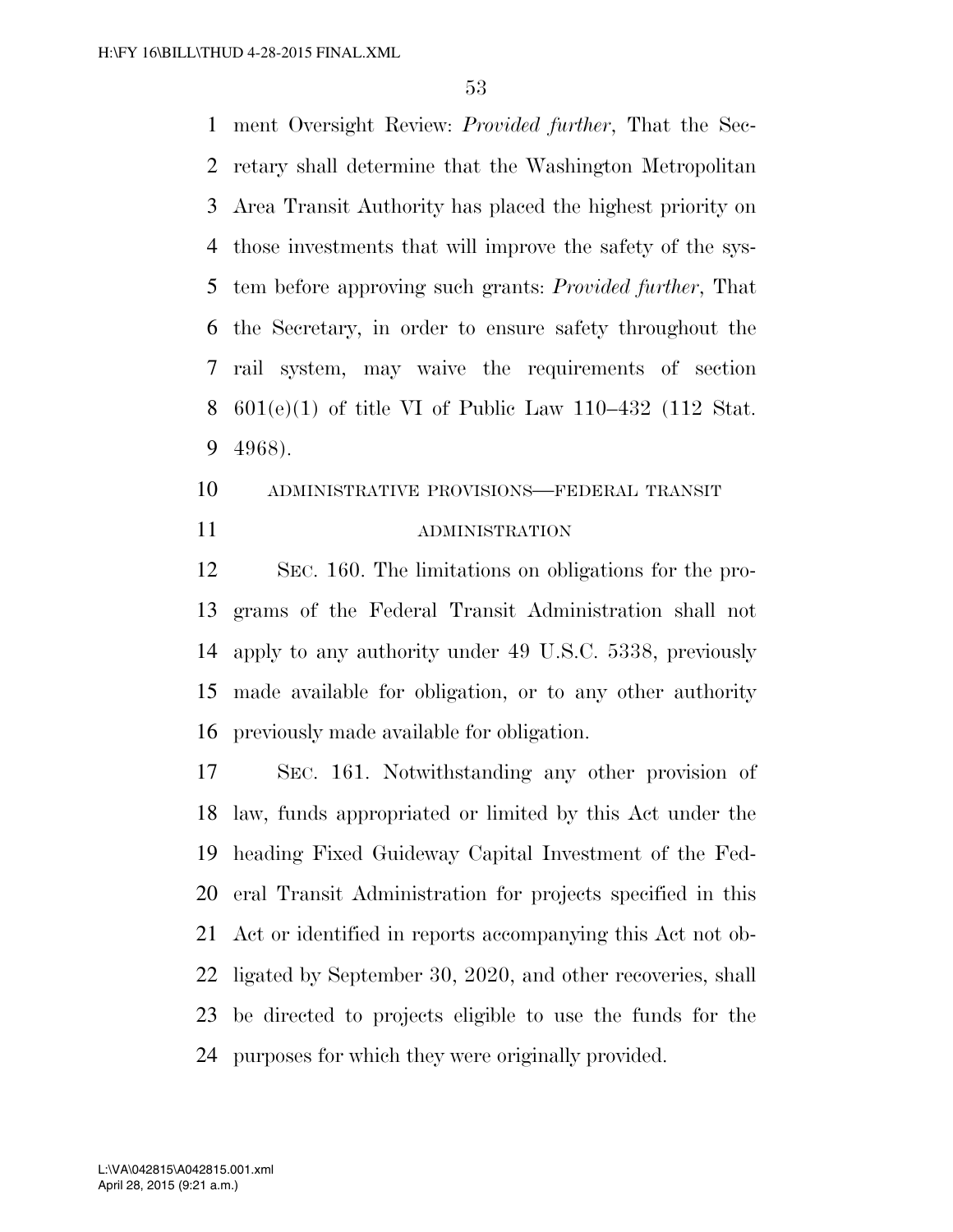SEC. 162. Notwithstanding any other provision of law, any funds appropriated before October 1, 2015, under any section of chapter 53 of title 49, United States Code, that remain available for expenditure, may be transferred to and administered under the most recent appropriation heading for any such section.

 SEC. 163. Notwithstanding any other provision of law, none of the funds made available in this Act shall be used to enter into a full funding grant agreement for a project with a New Starts share greater than 50 percent.

 SEC. 164. None of the funds in this or any other Act may be available to advance in any way a new light or heavy rail project towards a full funding grant agreement as defined by 49 U.S.C. 5309 for the Metropolitan Transit Authority of Harris County, Texas if the proposed capital project is constructed on or planned to be constructed on Richmond Avenue west of South Shepherd Drive or on Post Oak Boulevard north of Richmond Avenue in Hous-ton, Texas.

- SAINT LAWRENCE SEAWAY DEVELOPMENT
- CORPORATION

 The Saint Lawrence Seaway Development Corpora- tion is hereby authorized to make such expenditures, with- in the limits of funds and borrowing authority available to the Corporation, and in accord with law, and to make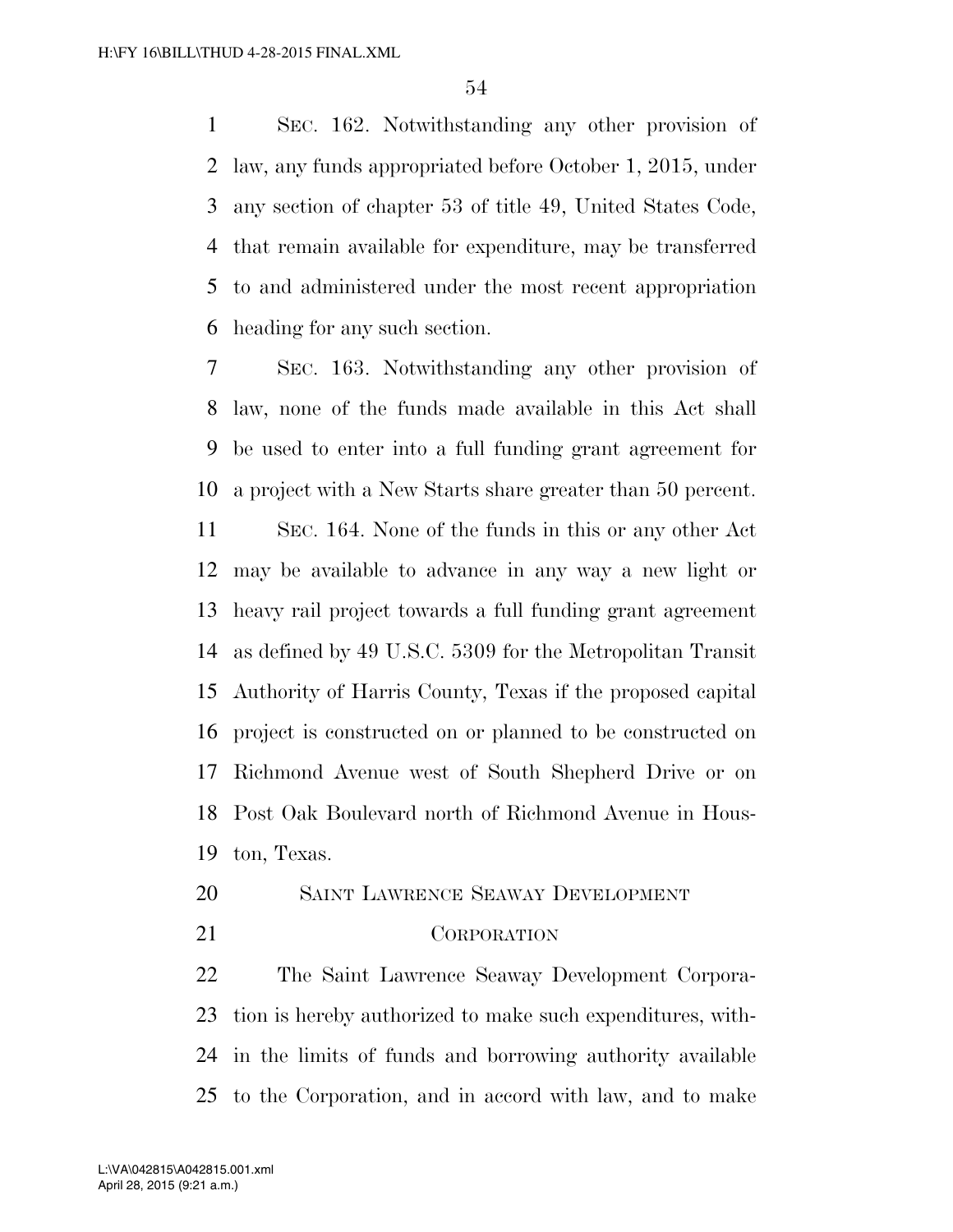such contracts and commitments without regard to fiscal year limitations as provided by section 104 of the Govern- ment Corporation Control Act, as amended, as may be necessary in carrying out the programs set forth in the Corporation's budget for the current fiscal year.

 OPERATIONS AND MAINTENANCE (HARBOR MAINTENANCE TRUST FUND)

 For necessary expenses to conduct the operations, maintenance, and capital asset renewal activities of those portions of the Saint Lawrence Seaway owned, operated, and maintained by the Saint Lawrence Seaway Develop- ment Corporation, \$28,400,000, to be derived from the Harbor Maintenance Trust Fund, pursuant to Public Law 99–662.

- MARITIME ADMINISTRATION
- MARITIME SECURITY PROGRAM

 For necessary expenses to maintain and preserve a U.S.-flag merchant fleet to serve the national security needs of the United States, \$186,000,000, to remain avail-able until expended.

OPERATIONS AND TRAINING

 For necessary expenses of operations and training ac- tivities authorized by law, \$167,800,000, of which \$22,000,000 shall remain available until expended for maintenance and repair of training ships at State Mari-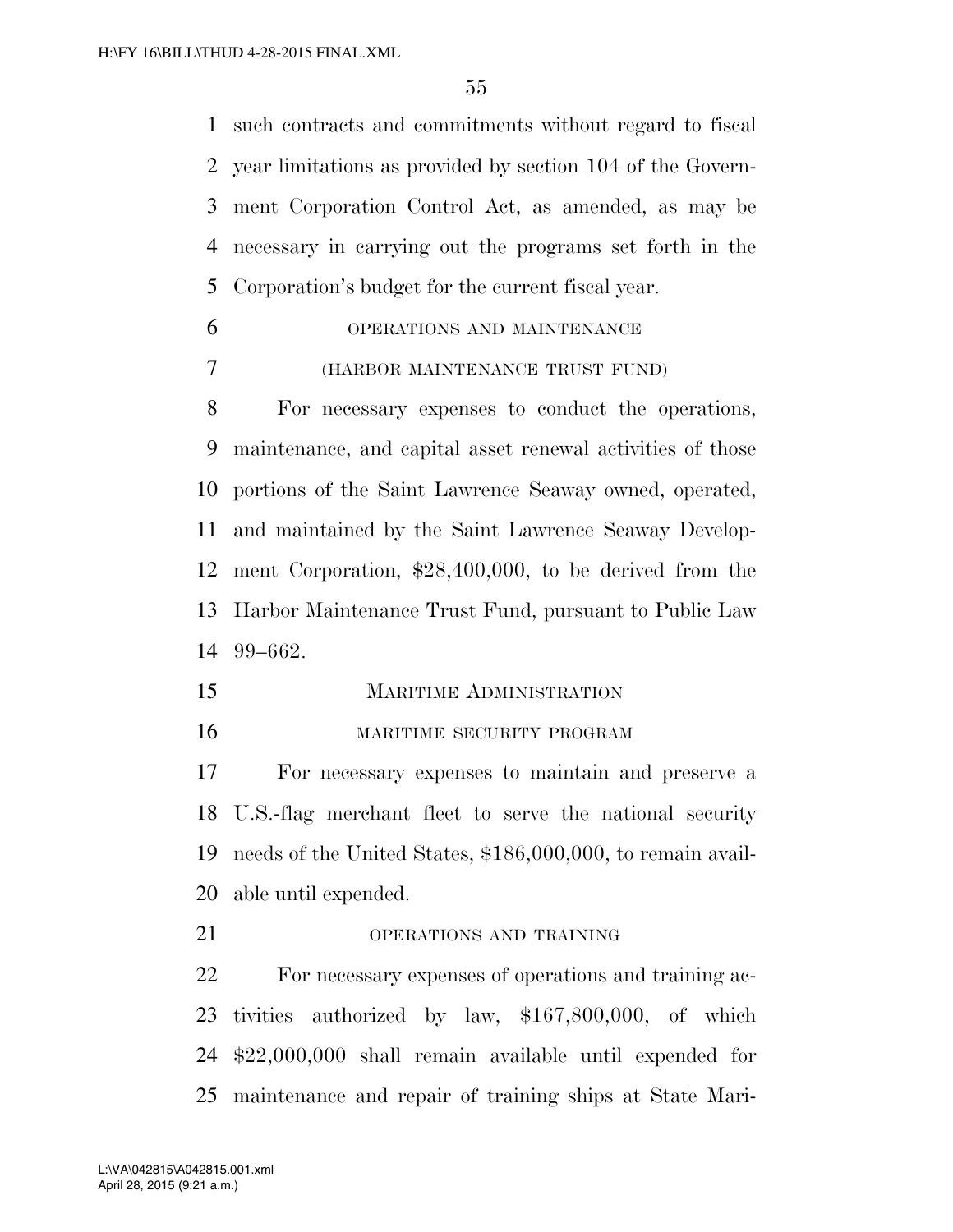time Academies, and of which \$5,000,000 shall remain available until expended for National Security Multi-Mis- sion Vessel design for State Maritime Academies and Na- tional Security, and of which \$2,400,000 shall remain available through September 30, 2017, for the Student In- centive Program at State Maritime Academies, and of which \$1,200,000 shall remain available until expended for training ship fuel assistance payments, and of which \$19,700,000 shall remain available until expended for fa- cilities maintenance and repair, equipment, and capital improvements at the United States Merchant Marine Academy, and of which \$3,000,000 shall remain available through September 30, 2017, for Maritime Environment and Technology Assistance grants, contracts, and coopera- tive agreement: *Provided*, That amounts apportioned for the United States Merchant Marine Academy shall be available only upon allotments made personally by the Sec- retary of Transportation or the Assistant Secretary for Budget and Programs: *Provided further*, That the Super- intendent, Deputy Superintendent and the Director of the Office of Resource Management of the United States Mer- chant Marine Academy may not be allotment holders for the United States Merchant Marine Academy, and the Ad- ministrator of the Maritime Administration shall hold all allotments made by the Secretary of Transportation or the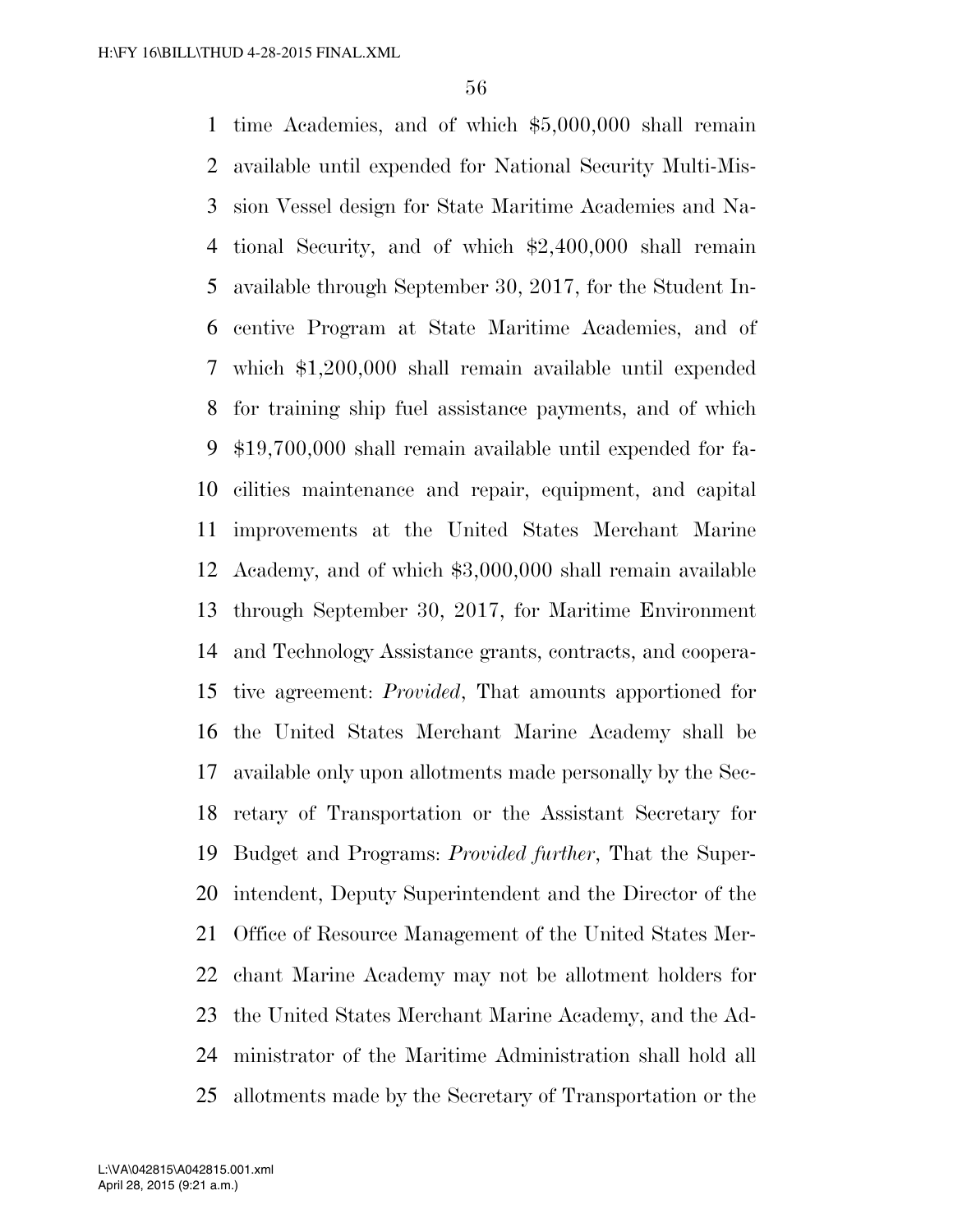Assistant Secretary for Budget and Programs under the previous proviso: *Provided further*, That 50 percent of the funding made available for the United States Merchant Marine Academy under this heading shall be available only after the Secretary, in consultation with the Super- intendent and the Maritime Administrator, completes a plan detailing by program or activity how such funding will be expended at the Academy, and this plan is sub- mitted to the House and Senate Committees on Appro-priations.

- 11 SHIP DISPOSAL For necessary expenses related to the disposal of ob- solete vessels in the National Defense Reserve Fleet of the Maritime Administration, \$4,000,000, to remain available
- until expended.

 MARITIME GUARANTEED LOAN (TITLE XI) PROGRAM ACCOUNT 18 (INCLUDING TRANSFER OF FUNDS) For necessary administrative expenses of the mari-

 time guaranteed loan program, \$3,135,000 shall be paid to the appropriations for ''Maritime Administration-Oper-ations and Training''.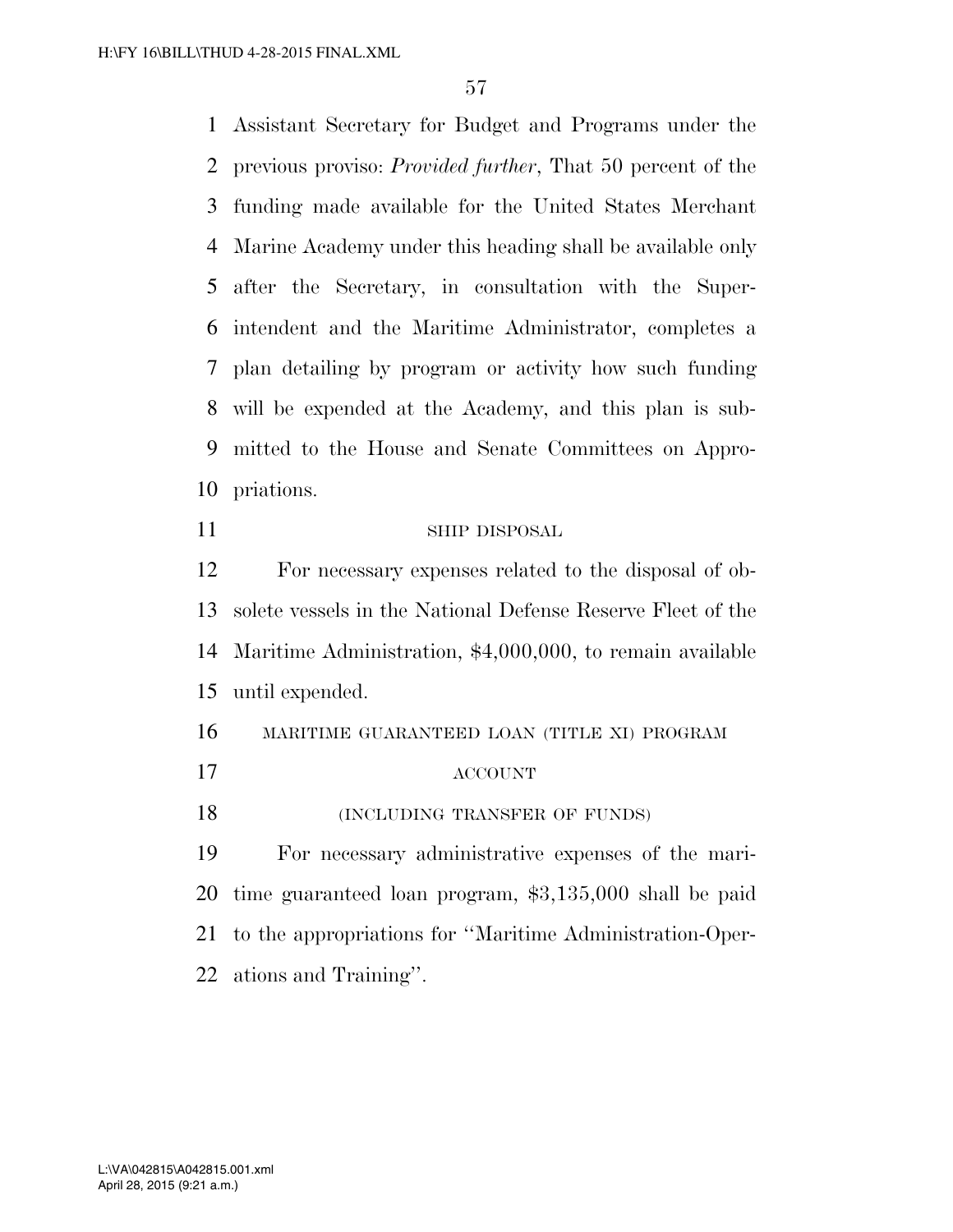## ADMINISTRATIVE PROVISIONS—MARITIME

### ADMINISTRATION

 SEC. 170. Notwithstanding any other provision of this Act, in addition to any existing authority, the Mari- time Administration is authorized to furnish utilities and services and make necessary repairs in connection with any lease, contract, or occupancy involving Government property under control of the Maritime Administration: *Provided*, That payments received therefor shall be cred- ited to the appropriation charged with the cost thereof and shall remain available until expended: *Provided further*, That rental payments under any such lease, contract, or occupancy for items other than such utilities, services, or repairs shall be covered into the Treasury as miscellaneous receipts.

 SEC. 171. None of the funds available or appro- priated in this Act shall be used by the United States De- partment of Transportation or the United States Maritime Administration to negotiate or otherwise execute, enter into, facilitate or perform fee-for-service contracts for ves- sel disposal, scrapping or recycling, unless there is no qualified domestic ship recycler that will pay any sum of money to purchase and scrap or recycle a vessel owned, operated or managed by the Maritime Administration or that is part of the National Defense Reserve Fleet: *Pro-*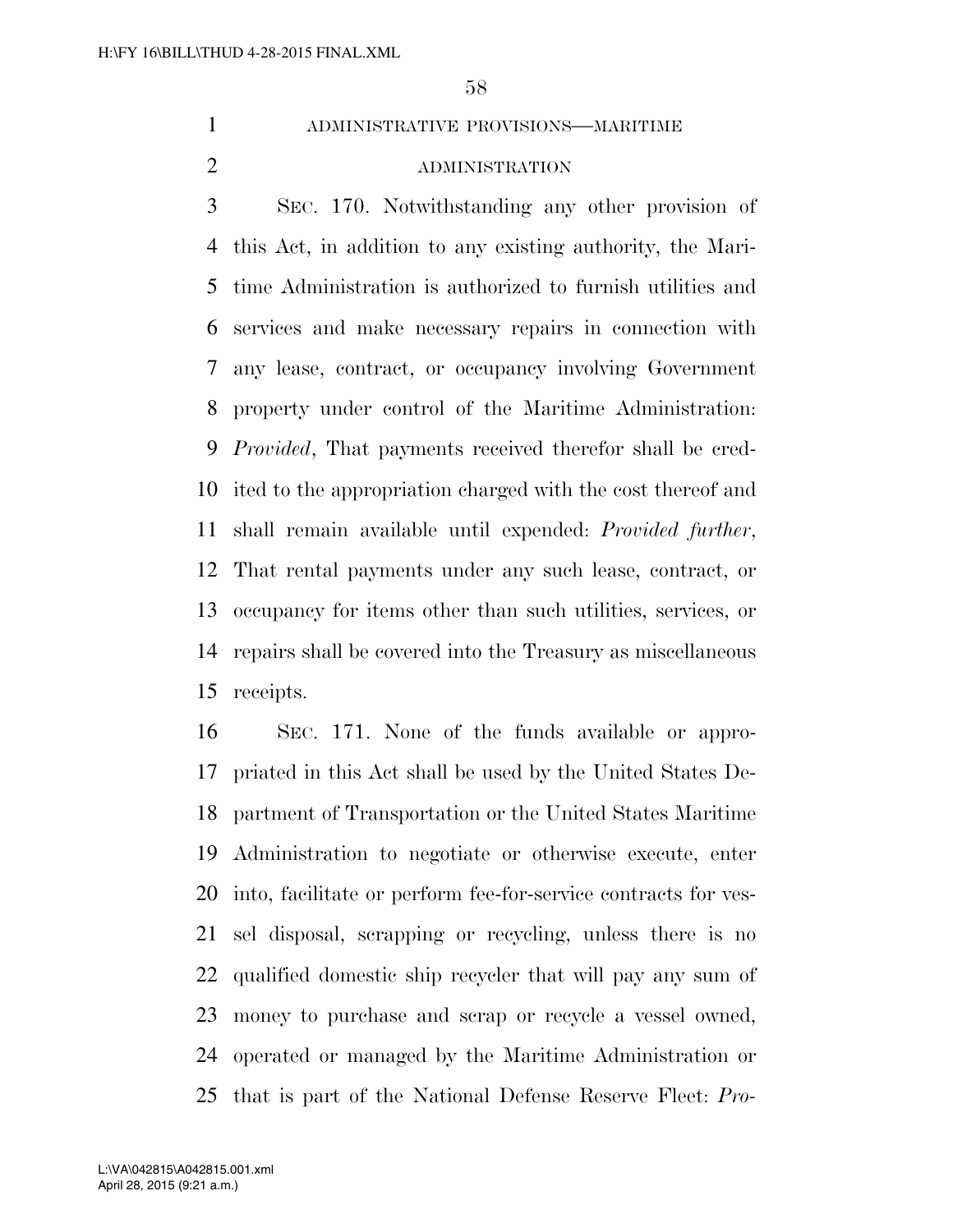*vided*, That such sales offers must be consistent with the solicitation and provide that the work will be performed in a timely manner at a facility qualified within the mean- ing of section 3502 of Public Law 106–398: *Provided fur- ther*, That nothing contained herein shall affect the Mari- time Administration's authority to award contracts at least cost to the Federal Government and consistent with 8 the requirements of 16 U.S.C.  $5405(c)$ , section 3502, or otherwise authorized under the Federal Acquisition Regu- lation. PIPELINE AND HAZARDOUS MATERIALS SAFETY

| <b>ADMINISTRATION</b> |
|-----------------------|
|                       |

OPERATIONAL EXPENSES

 For necessary operational expenses of the Pipeline and Hazardous Materials Safety Administration, \$20,725,000.

**HAZARDOUS MATERIALS SAFETY** 

 For expenses necessary to discharge the hazardous materials safety functions of the Pipeline and Hazardous Materials Safety Administration, \$60,500,000, of which \$7,570,000 shall remain available until September 30, 2018: *Provided*, That up to \$800,000 in fees collected under 49 U.S.C. 5108(g) shall be deposited in the general fund of the Treasury as offsetting receipts: *Provided fur-ther*, That there may be credited to this appropriation, to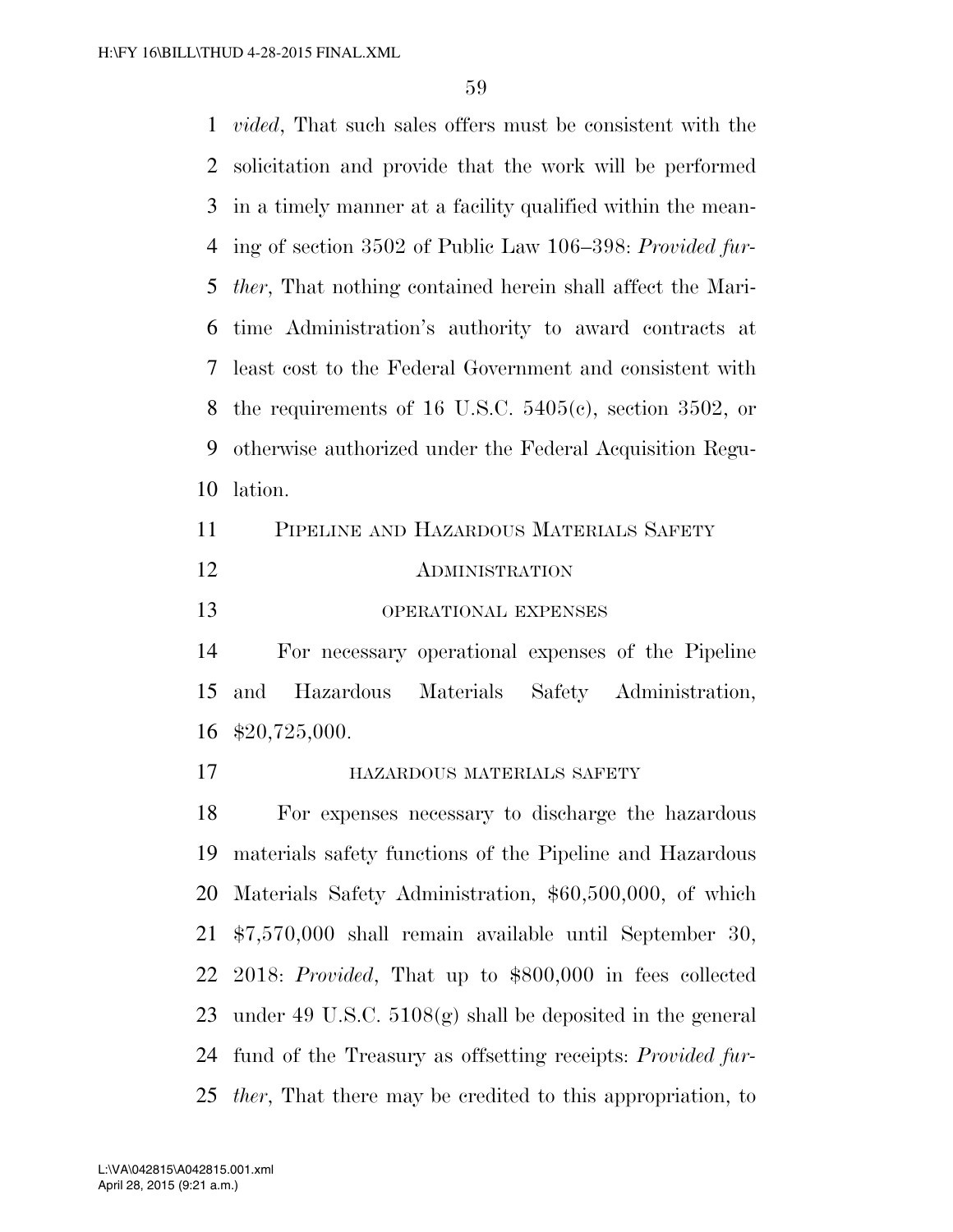be available until expended, funds received from States, counties, municipalities, other public authorities, and pri- vate sources for expenses incurred for training, for reports publication and dissemination, and for travel expenses in- curred in performance of hazardous materials exemptions and approvals functions.

- 7 PIPELINE SAFETY (PIPELINE SAFETY FUND)
- (OIL SPILL LIABILITY TRUST FUND)

 For expenses necessary to conduct the functions of the pipeline safety program, for grants-in-aid to carry out a pipeline safety program, as authorized by 49 U.S.C. 60107, and to discharge the pipeline program responsibil- ities of the Oil Pollution Act of 1990, \$145,870,000, of which \$19,500,000 shall be derived from the Oil Spill Li- ability Trust Fund and shall remain available until Sep- tember 30, 2018; and of which \$124,500,000 shall be de- rived from the Pipeline Safety Fund, of which \$66,309,000 shall remain available until September 30, 2018: *Provided*, That not less than \$1,000,000 of the funds provided under this heading shall be for the One-Call state grant program.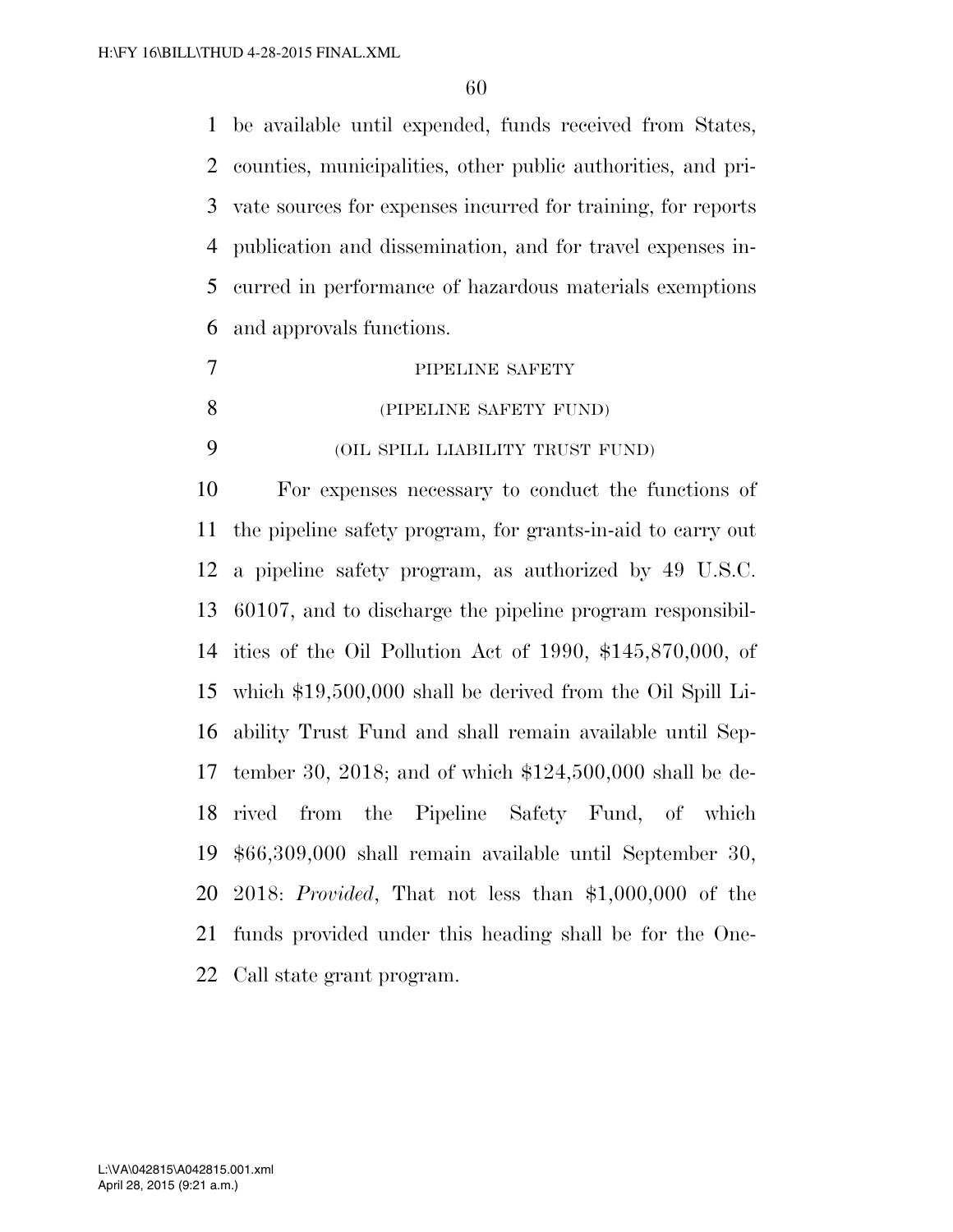| EMERGENCY PREPAREDNESS GRANTS |
|-------------------------------|
| (EMERGENCY PREPAREDNESS FUND) |

 For necessary expenses to carry out 49 U.S.C. 5128(b), \$188,000, to be derived from the Emergency Preparedness Fund, to remain available until September 30, 2017: *Provided*, That notwithstanding the fiscal year limitation specified in 49 U.S.C. 5116, not more than \$28,318,000 shall be made available for obligation in fis- cal year 2016 from amounts made available by 49 U.S.C. 5116(i), and 5128(b) and (c): *Provided further*, That not- withstanding 49 U.S.C. 5116(i)(4), not more than 4 per- cent of the amounts made available from this account shall be available to pay administrative costs: *Provided further*, That none of the funds made available by 49 U.S.C. 5116(i), 5128(b), or 5128(c) shall be made available for obligation by individuals other than the Secretary of Transportation, or his or her designee.

- 18 OFFICE OF INSPECTOR GENERAL
- SALARIES AND EXPENSES

 For necessary expenses of the Office of the Inspector General to carry out the provisions of the Inspector Gen- eral Act of 1978, as amended, \$86,223,000: *Provided*, That the Inspector General shall have all necessary au- thority, in carrying out the duties specified in the Inspec-tor General Act, as amended (5 U.S.C. App. 3), to inves-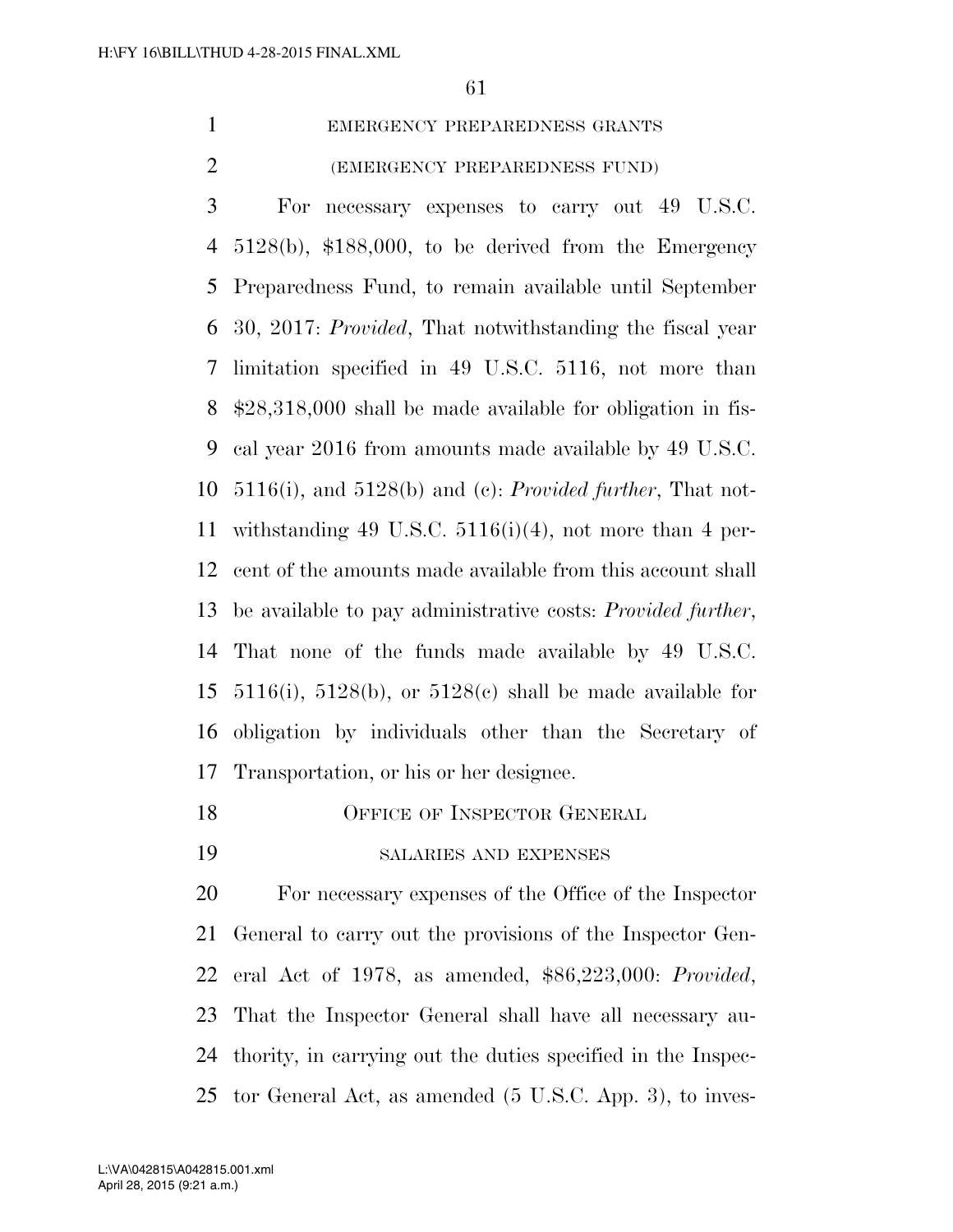tigate allegations of fraud, including false statements to the government (18 U.S.C. 1001), by any person or entity that is subject to regulation by the Department: *Provided further*, That the funds made available under this heading may be used to investigate, pursuant to section 41712 of title 49, United States Code: (1) unfair or deceptive prac- tices and unfair methods of competition by domestic and foreign air carriers and ticket agents; and (2) the compli- ance of domestic and foreign air carriers with respect to item (1) of this proviso: *Provided further*, That hereafter funds transferred to the Office of the Inspector General through forfeiture proceedings or from the Department of Justice Assets Forfeiture Fund or the Department of the Treasury Forfeiture Fund, as a participating agency, as an equitable share from the forfeiture of property in inves- tigations in which the Office of Inspector General partici- pates, or through the granting of a Petition for Remission or Mitigation, shall be deposited to the credit of this ac- count for law enforcement activities authorized under the Inspector General Act of 1978, as amended, to remain available until expended.

- 22 SURFACE TRANSPORTATION BOARD
- 23 SALARIES AND EXPENSES

 For necessary expenses of the Surface Transpor-tation Board, including services authorized by 5 U.S.C.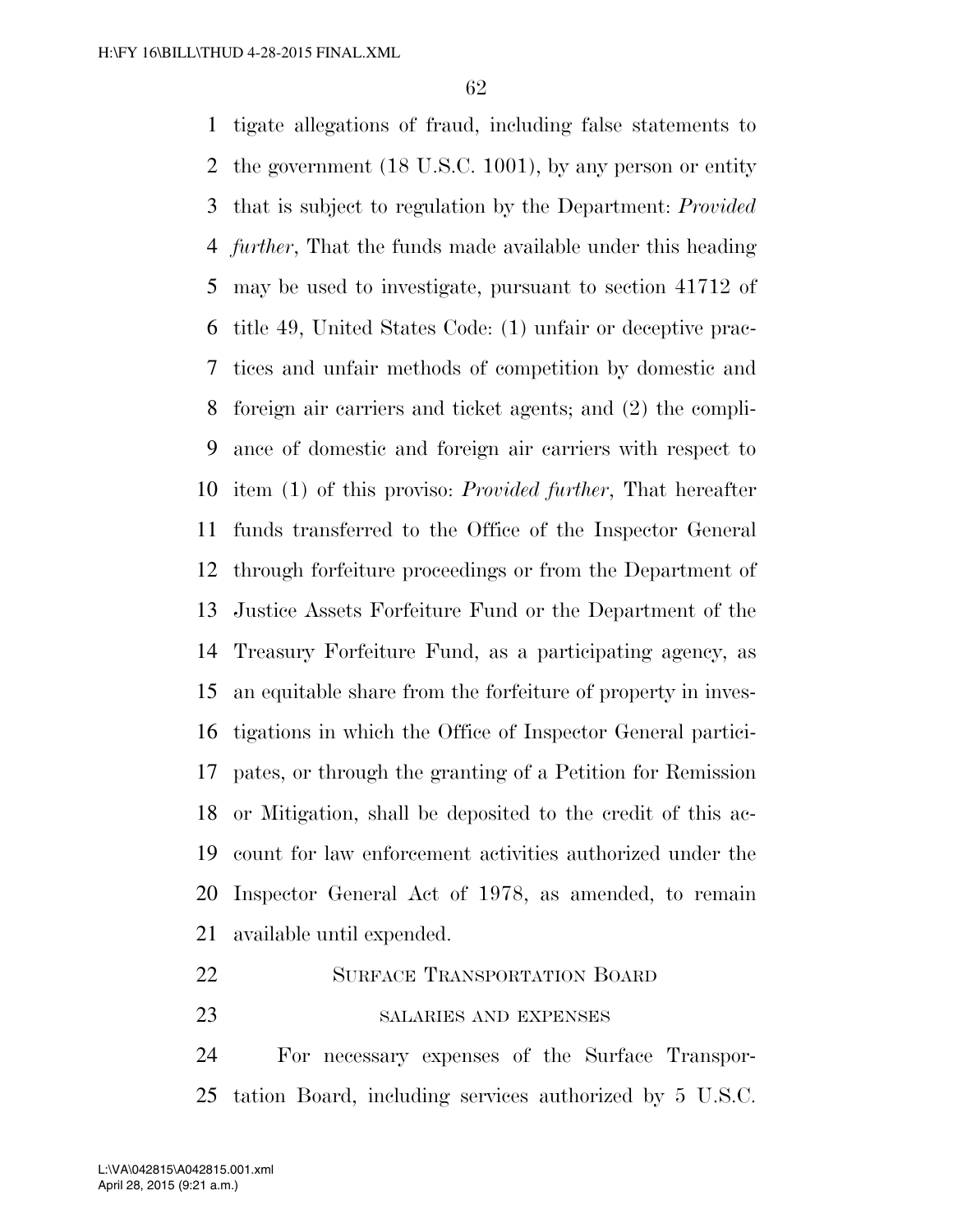3109, \$31,375,000: *Provided*, That notwithstanding any other provision of law, not to exceed \$1,250,000 from fees established by the Chairman of the Surface Transpor- tation Board shall be credited to this appropriation as off- setting collections and used for necessary and authorized expenses under this heading: *Provided further*, That the sum herein appropriated from the general fund shall be reduced on a dollar-for-dollar basis as such offsetting col- lections are received during fiscal year 2016, to result in a final appropriation from the general fund estimated at no more than \$30,125,000.

# GENERAL PROVISIONS—DEPARTMENT OF TRANSPORTATION

 SEC. 180. During the current fiscal year, applicable appropriations to the Department of Transportation shall be available for maintenance and operation of aircraft; hire of passenger motor vehicles and aircraft; purchase of liability insurance for motor vehicles operating in foreign countries on official department business; and uniforms or allowances therefor, as authorized by law (5 U.S.C. 5901– 5902).

 SEC. 181. Appropriations contained in this Act for the Department of Transportation shall be available for services as authorized by 5 U.S.C. 3109, but at rates for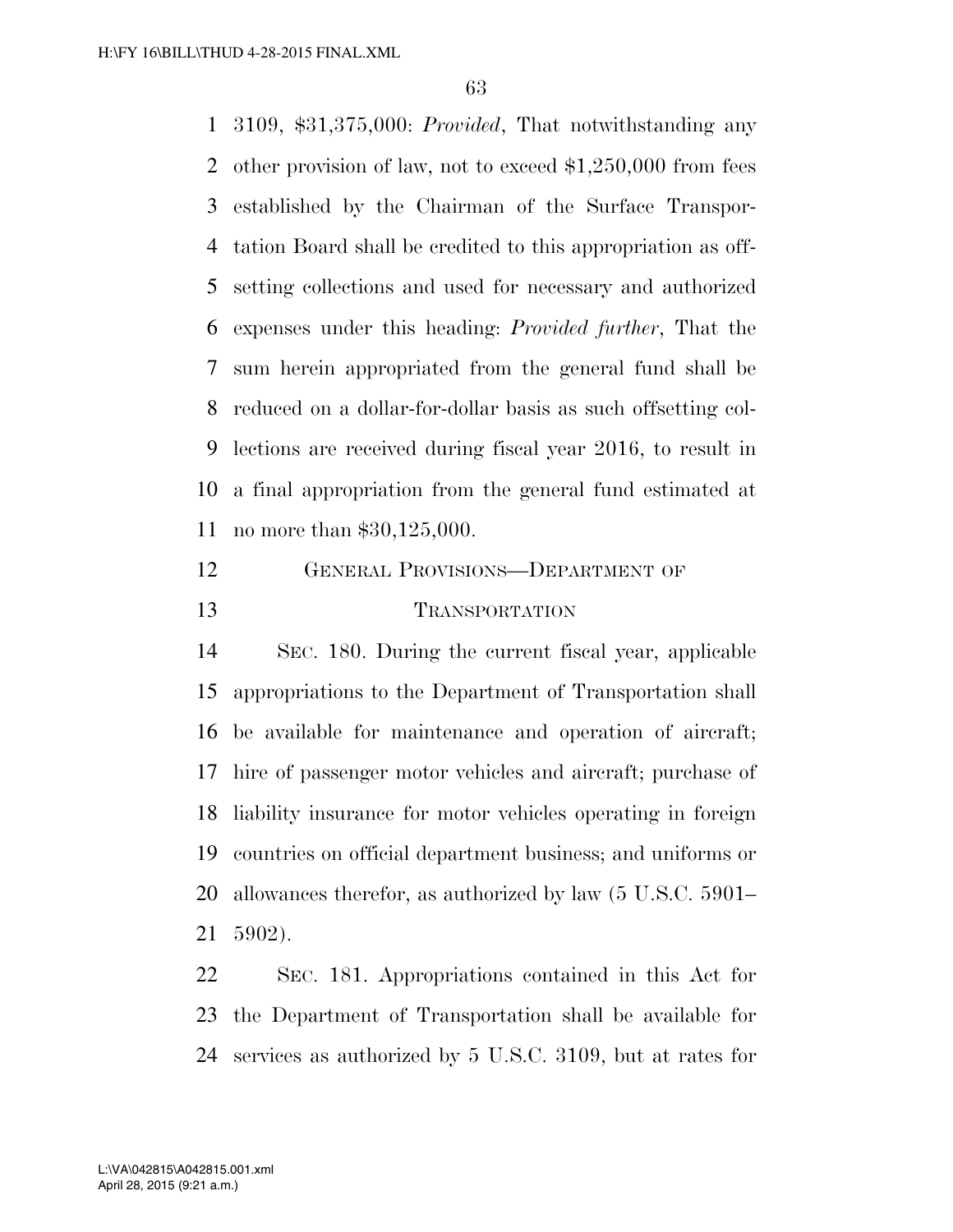individuals not to exceed the per diem rate equivalent to the rate for an Executive Level IV.

 SEC. 182. None of the funds in this Act shall be avail- able for salaries and expenses of more than 110 political and Presidential appointees in the Department of Trans- portation: *Provided*, That none of the personnel covered by this provision may be assigned on temporary detail out-side the Department of Transportation.

 SEC. 183. (a) No recipient of funds made available in this Act shall disseminate personal information (as de- fined in 18 U.S.C. 2725(3)) obtained by a State depart- ment of motor vehicles in connection with a motor vehicle record as defined in 18 U.S.C. 2725(1), except as provided in 18 U.S.C. 2721 for a use permitted under 18 U.S.C. 2721.

 (b) Notwithstanding subsection (a), the Secretary shall not withhold funds provided in this Act for any grantee if a State is in noncompliance with this provision. SEC. 184. Funds received by the Federal Highway Administration, Federal Transit Administration, and Fed- eral Railroad Administration from States, counties, mu- nicipalities, other public authorities, and private sources for expenses incurred for training may be credited respec- tively to the Federal Highway Administration's ''Federal-Aid Highways'' account, the Federal Transit Administra-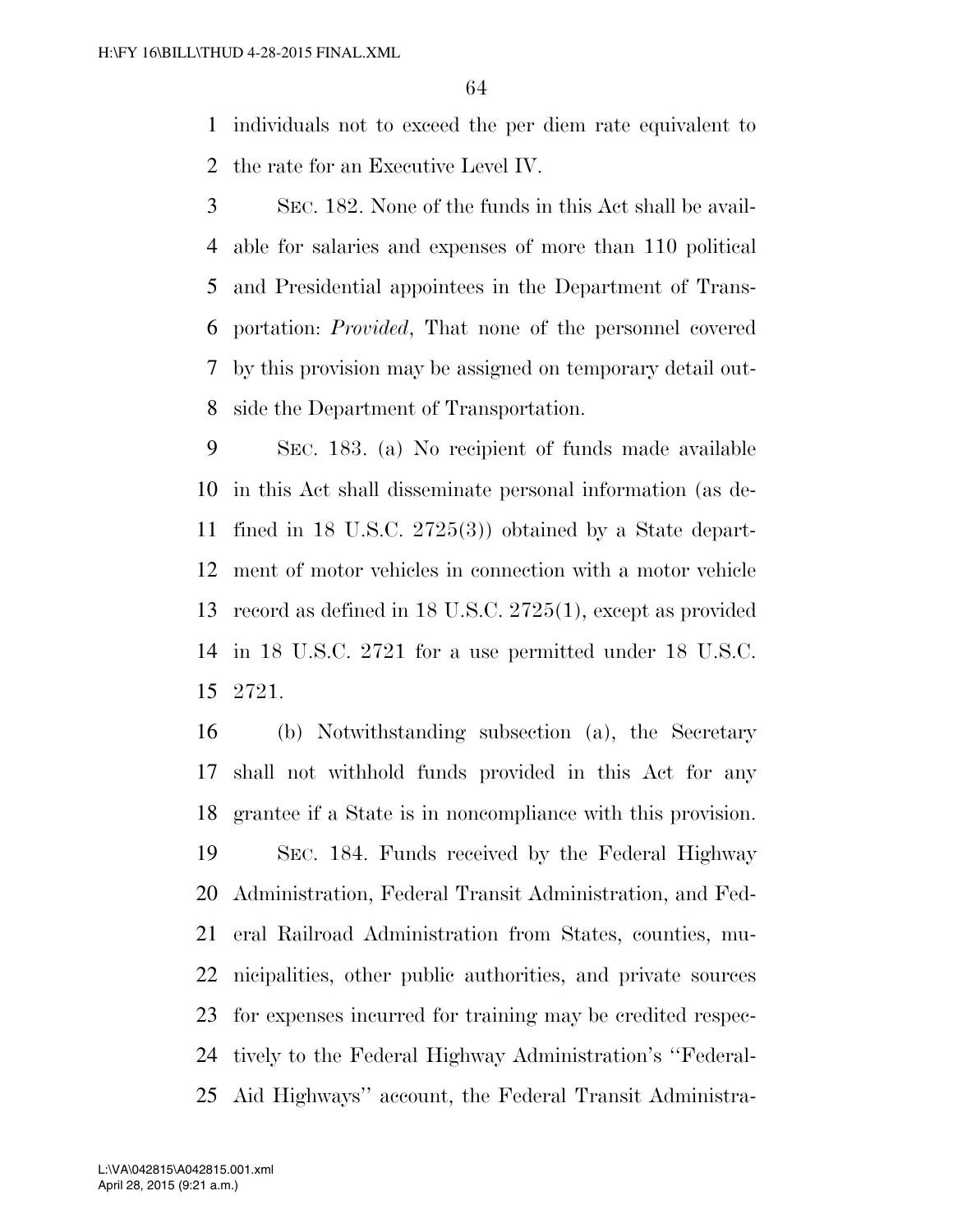tion's ''Technical Assistance and Training'' account, and to the Federal Railroad Administration's ''Safety and Op- erations'' account, except for State rail safety inspectors participating in training pursuant to 49 U.S.C. 20105.

 SEC. 185. None of the funds in this Act to the De- partment of Transportation may be used to make a loan, loan guarantee, line of credit, or grant unless the Sec- retary of Transportation notifies the House and Senate Committees on Appropriations not less than 3 full busi- ness days before any project competitively selected to re- ceive a discretionary grant award, any discretionary grant award, letter of intent, loan commitment, loan guarantee commitment, line of credit commitment, or full funding grant agreement totaling \$750,000 or more is announced by the department or its modal administrations from:

- (1) any discretionary grant or federal credit program of the Federal Highway Administration in-cluding the emergency relief program;
- (2) the airport improvement program of the Federal Aviation Administration;

 (3) any program of the Federal Railroad Ad-ministration;

 (4) any program of the Federal Transit Admin- istration other than the formula grants and fixed 25 guideway modernization programs;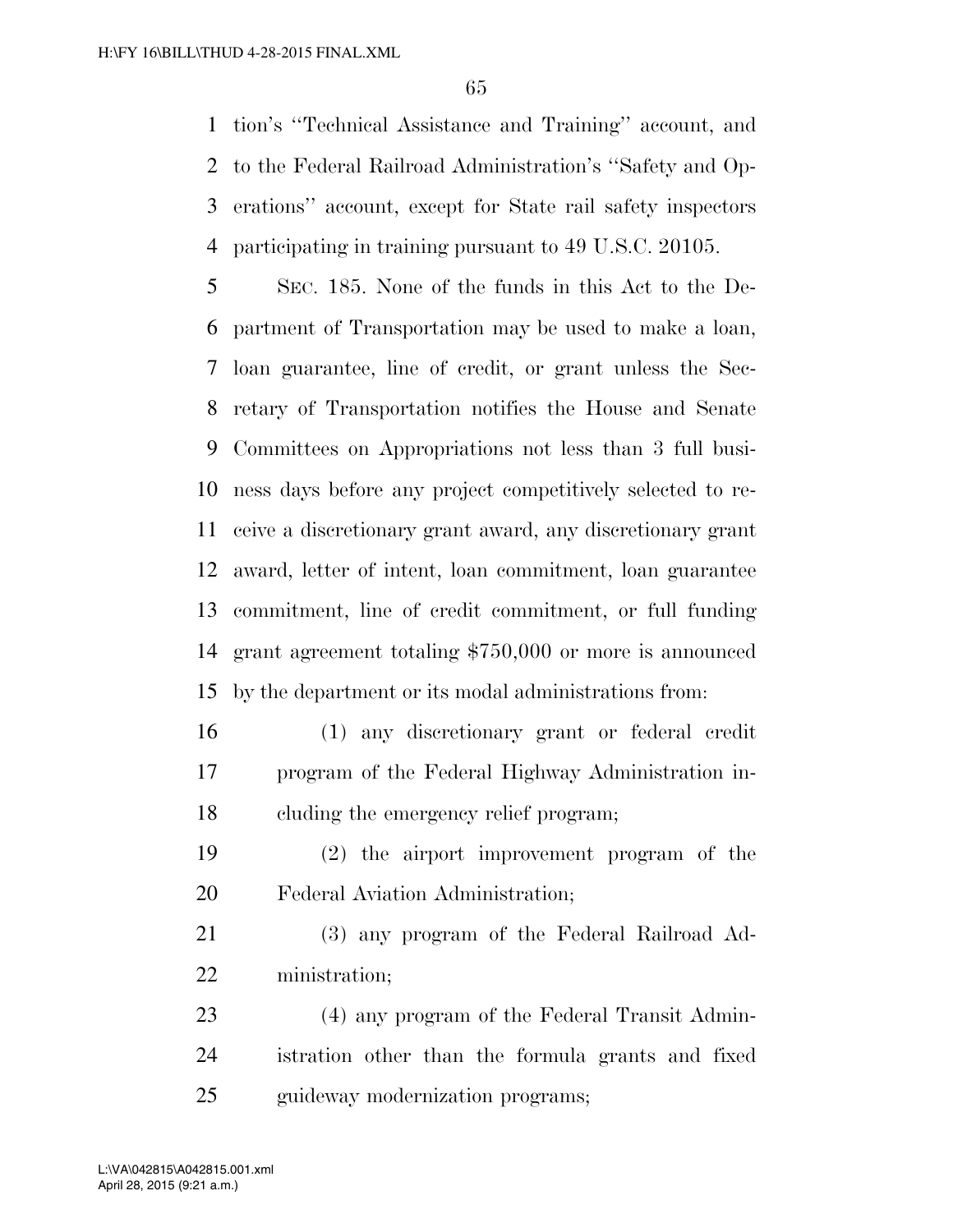(5) any program of the Maritime Administra-tion; or

 (6) any funding provided under the headings ''National Infrastructure Investments'' in this Act:

 *Provided*, That the Secretary gives concurrent notifi- cation to the House and Senate Committees on Appropria- tions for any ''quick release'' of funds from the emergency relief program: *Provided further*, That no notification shall involve funds that are not available for obligation.

 SEC. 186. Rebates, refunds, incentive payments, minor fees and other funds received by the Department of Transportation from travel management centers, charge card programs, the subleasing of building space, and miscellaneous sources are to be credited to appropria- tions of the Department of Transportation and allocated to elements of the Department of Transportation using fair and equitable criteria and such funds shall be avail-able until expended.

 SEC. 187. Amounts made available in this or any other Act that the Secretary determines represent im- proper payments by the Department of Transportation to a third-party contractor under a financial assistance award, which are recovered pursuant to law, shall be avail-able—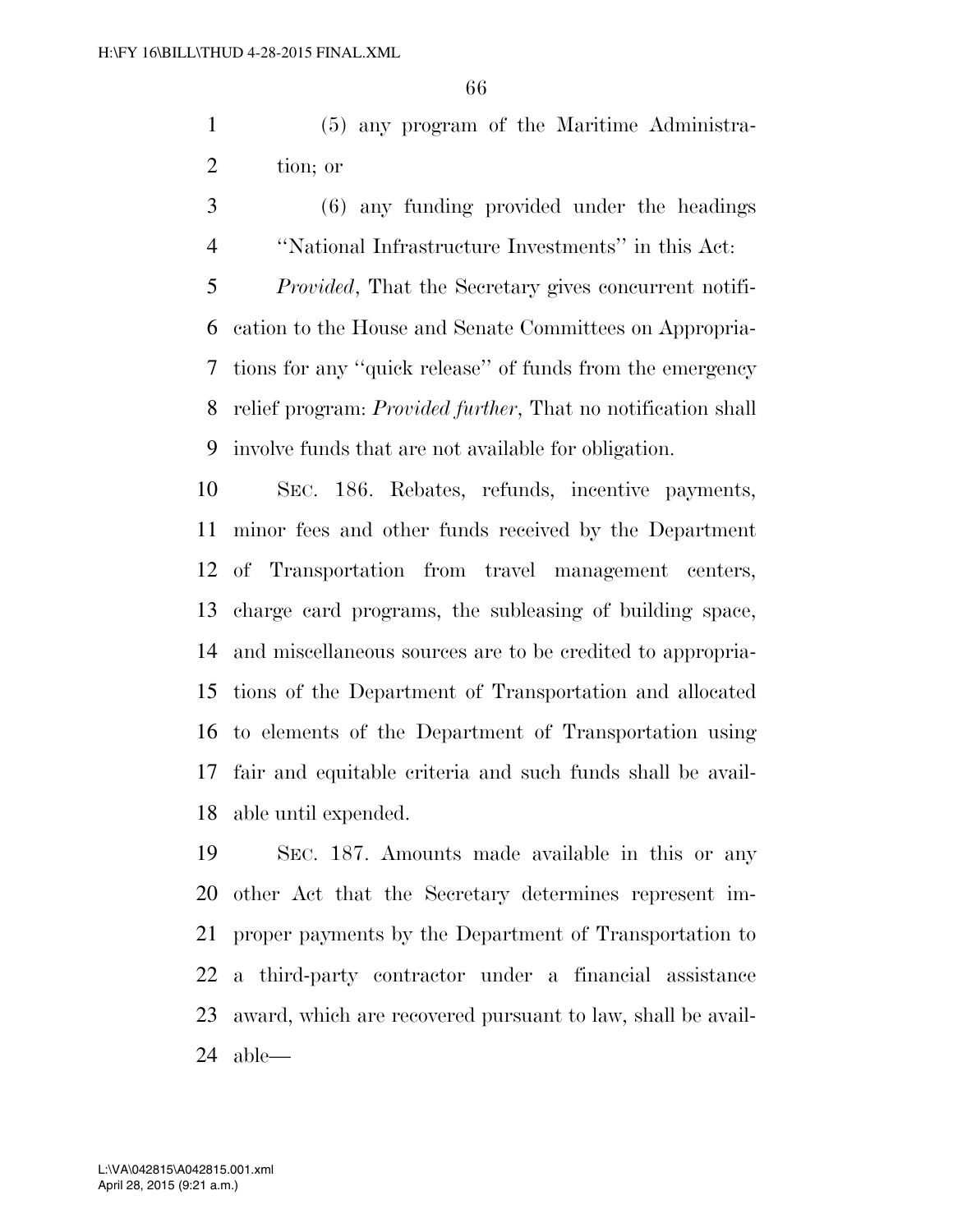|                | (1) to reimburse the actual expenses incurred     |
|----------------|---------------------------------------------------|
| 2              | by the Department of Transportation in recovering |
| 3              | improper payments; and                            |
| $\overline{4}$ | $(2)$ to pay contractors for services provided in |

 recovering improper payments or contractor support in the implementation of the Improper Payments In- formation Act of 2002: *Provided*, That amounts in excess of that required for paragraphs (1) and (2)—

 (A) shall be credited to and merged with 10 the appropriation from which the improper pay- ments were made, and shall be available for the purposes and period for which such appropria- tions are available: *Provided further*, That where specific project or accounting information associated with the improper payment or pay- ments is not readily available, the Secretary may credit an appropriate account, which shall be available for the purposes and period associ-ated with the account so credited; or

 (B) if no such appropriation remains avail- able, shall be deposited in the Treasury as mis- cellaneous receipts: *Provided further*, That prior to the transfer of any such recovery to an ap- propriations account, the Secretary shall notify the House and Senate Committees on Appro-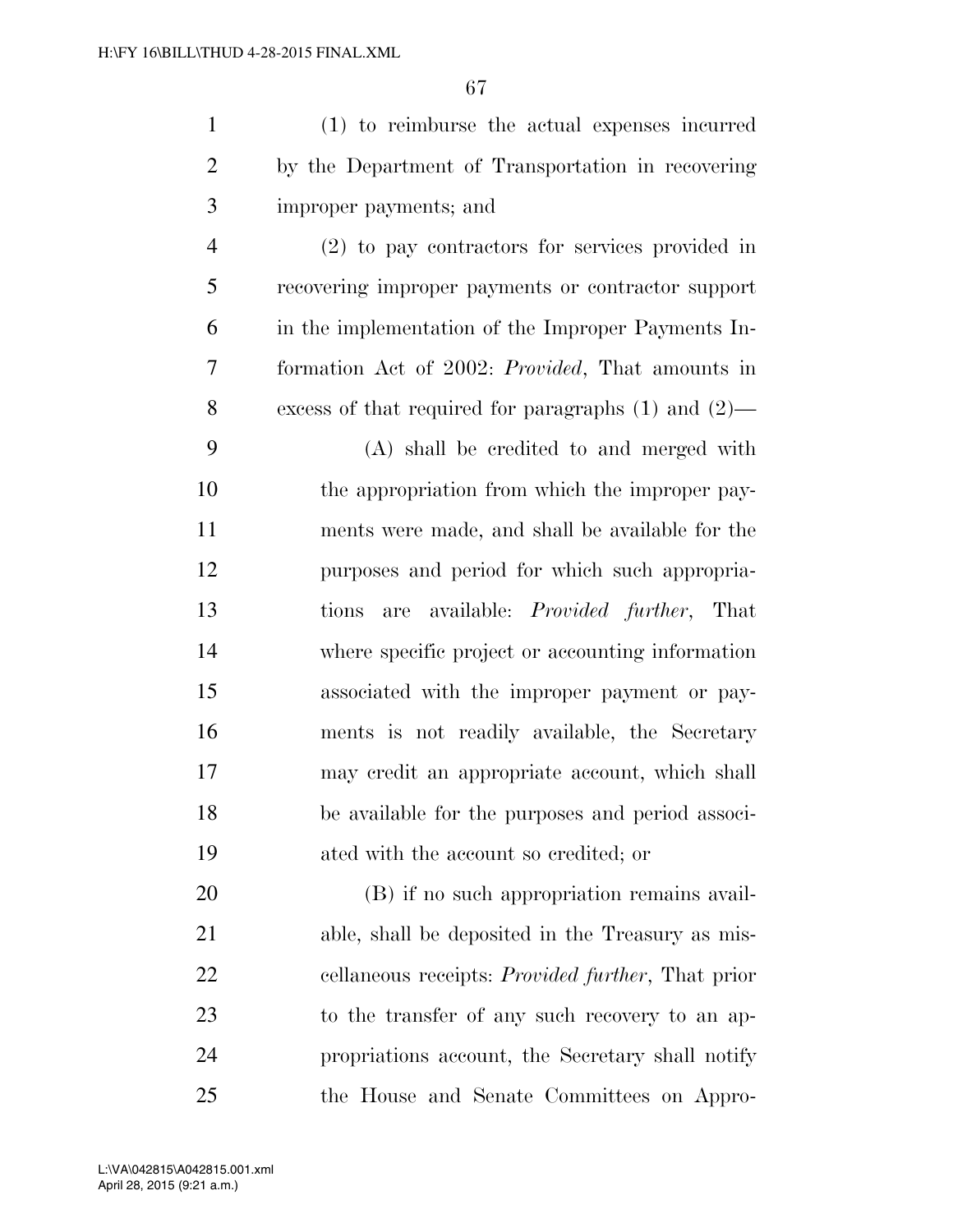priations of the amount and reasons for such transfer: *Provided further*, That for purposes of this section, the term ''improper payments'' has the same meaning as that provided in section 5 2(d)(2) of Public Law 107-300.

 SEC. 188. Notwithstanding any other provision of law, if any funds provided in or limited by this Act are subject to a reprogramming action that requires notice to be provided to the House and Senate Committees on Ap- propriations, transmission of said reprogramming notice shall be provided solely to the Committees on Appropria- tions, and said reprogramming action shall be approved or denied solely by the Committees on Appropriations: *Provided*, That the Secretary may provide notice to other congressional committees of the action of the Committees on Appropriations on such reprogramming but not sooner than 30 days following the date on which the reprogram- ming action has been approved or denied by the House and Senate Committees on Appropriations.

 SEC. 189. None of the funds appropriated or other- wise made available under this Act may be used by the Surface Transportation Board of the Department of Transportation to charge or collect any filing fee for rate or practice complaints filed with the Board in an amount in excess of the amount authorized for district court civil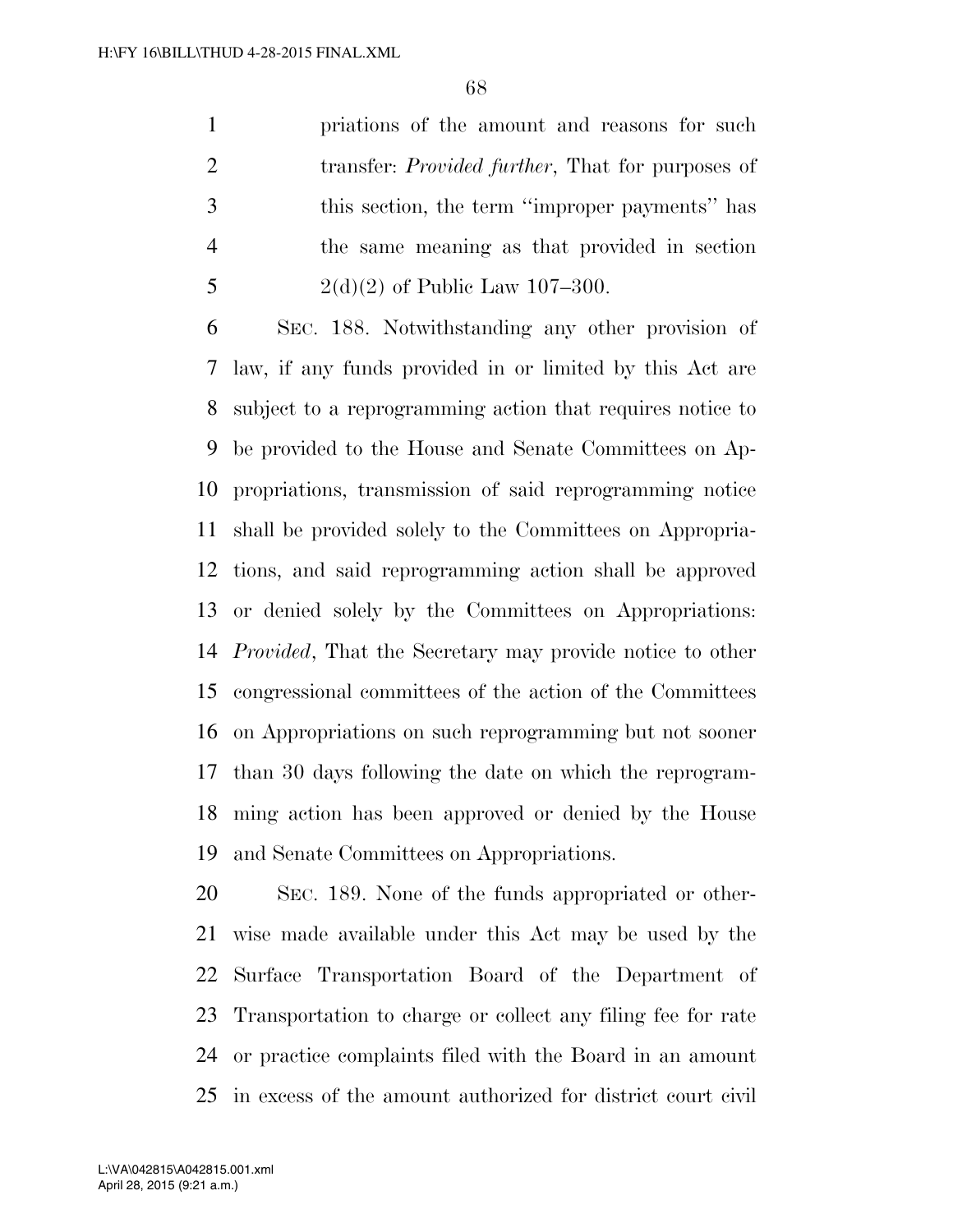suit filing fees under section 1914 of title 28, United States Code.

 SEC. 190. Funds appropriated in this Act to the modal administrations may be obligated for the Office of the Secretary for the costs related to assessments or reim- bursable agreements only when such amounts are for the costs of goods and services that are purchased to provide a direct benefit to the applicable modal administration or administrations.

 SEC. 191. The Secretary of Transportation is author- ized to carry out a program that establishes uniform standards for developing and supporting agency transit pass and transit benefits authorized under section 7905 of title 5, United States Code, including distribution of transit benefits by various paper and electronic media.

 SEC. 192. None of the funds made available by this Act shall be used by the Surface Transportation Board to take any actions with respect to the construction of a high speed rail project in California unless the permit is issued by the Board with respect to the project in its en-tirety.

 SEC. 193. None of the funds made available in this Act may be used to facilitate new scheduled air transpor- tation originating from the United States if such flights would land on, or pass through, property confiscated by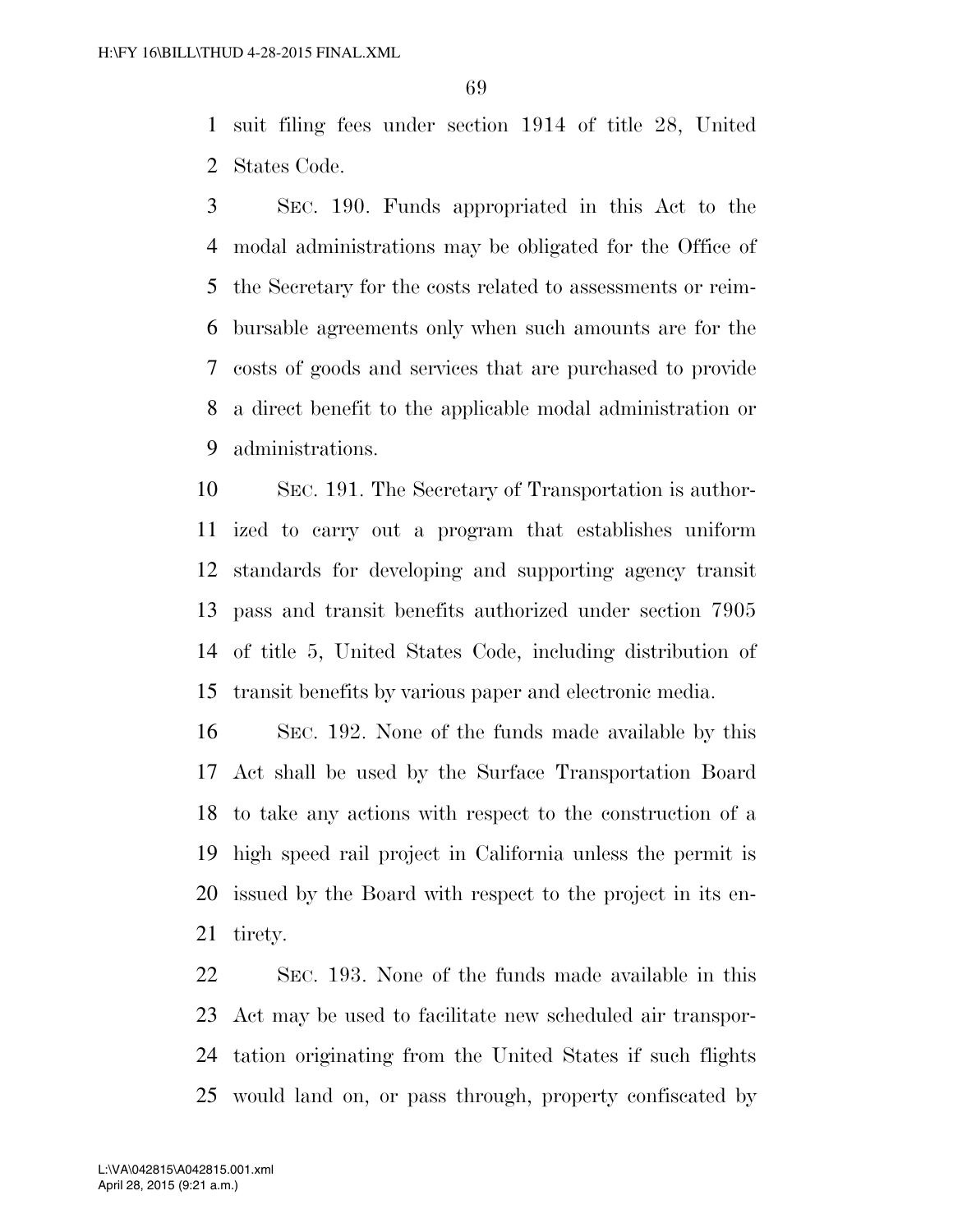| $\mathbf{1}$   | the Cuban Government, including property in which a mi-              |  |  |  |
|----------------|----------------------------------------------------------------------|--|--|--|
| 2              | nority interest was confiscated, as the terms confiscated,           |  |  |  |
| 3              | Cuban Government, and property are defined in para-                  |  |  |  |
| 4              | graphs $(4)$ , $(5)$ , and $(12)(A)$ , respectively, of section 4 of |  |  |  |
| 5              | Cuban Liberty and Democratic Solidarity<br>the                       |  |  |  |
| 6              | (LIBERTAD) Act of 1996 (22 U.S.C. 6023 (4), (5), and                 |  |  |  |
| 7              | $(12)(A)$ : <i>Provided</i> , That for this section, new scheduled   |  |  |  |
| 8              | air transportation shall include any flights not already reg-        |  |  |  |
| 9              | ularly scheduled prior to March 31, 2015.                            |  |  |  |
| 10             | This title may be cited as the "Department of Trans-                 |  |  |  |
| 11             | portation Appropriations Act, 2016".                                 |  |  |  |
| 12             | <b>TITLE II</b>                                                      |  |  |  |
| 13             | DEPARTMENT OF HOUSING AND URBAN                                      |  |  |  |
| 14             | <b>DEVELOPMENT</b>                                                   |  |  |  |
| 15             | MANAGEMENT AND ADMINISTRATION                                        |  |  |  |
| 16             | <b>EXECUTIVE OFFICES</b>                                             |  |  |  |
| 17             |                                                                      |  |  |  |
|                | For necessary salaries and expenses for Executive Of-                |  |  |  |
|                | fices, which shall be comprised of the offices of the Sec-           |  |  |  |
| 18<br>19       | retary, Deputy Secretary, Adjudicatory Services, Congres-            |  |  |  |
|                | sional and Intergovernmental Relations, Public Affairs,              |  |  |  |
|                | Small and Disadvantaged Business Utilization, and the                |  |  |  |
| 20<br>21<br>22 | Center for Faith-Based and Neighborhood Partnerships,                |  |  |  |
| 23             | \$14,500,000: <i>Provided</i> , That not to exceed \$25,000 of the   |  |  |  |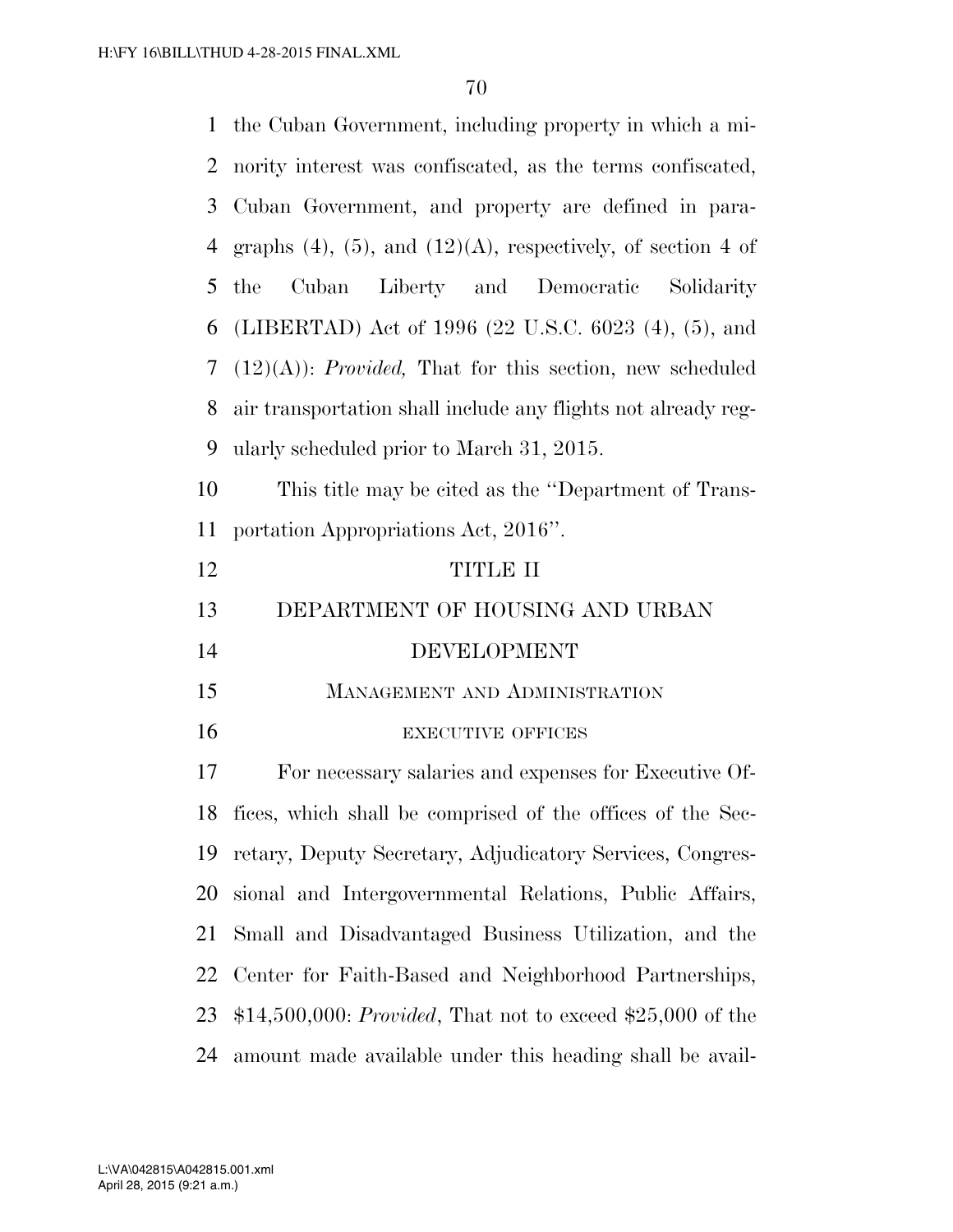able to the Secretary for official reception and representa-tion expenses as the Secretary may determine.

ADMINISTRATIVE SUPPORT OFFICES

 For necessary salaries and expenses for Administra- tive Support Offices, \$547,000,000, of which \$45,600,000, to remain available until expended, in addi- tion to amounts made available under this heading for the Office of the Chief Financial Officer and the Office of the Chief Human Capital Officer, shall be for funding shared service agreements between the Department of Housing and Urban Development and the Department of the Treasury; \$39,000,000 shall be available for the Office of the Chief Financial Officer; \$93,000,000 shall be available for the Office of the General Counsel; \$199,000,000 shall be available for the Office of Administration; \$40,000,000 shall be available for the Office of the Chief Human Cap- ital Officer; \$49,000,000 shall be available for the Office of Field Policy and Management; \$16,000,000 shall be available for the Office of the Chief Procurement Officer; \$3,000,000 shall be available for the Office of Depart- mental Equal Employment Opportunity; \$4,000,000 shall be available for the Office of Strategic Planning and Man- agement; \$44,000,000 shall be available for the Office of the Chief Information Officer; and of which the remaining amount shall be available through September 30, 2017,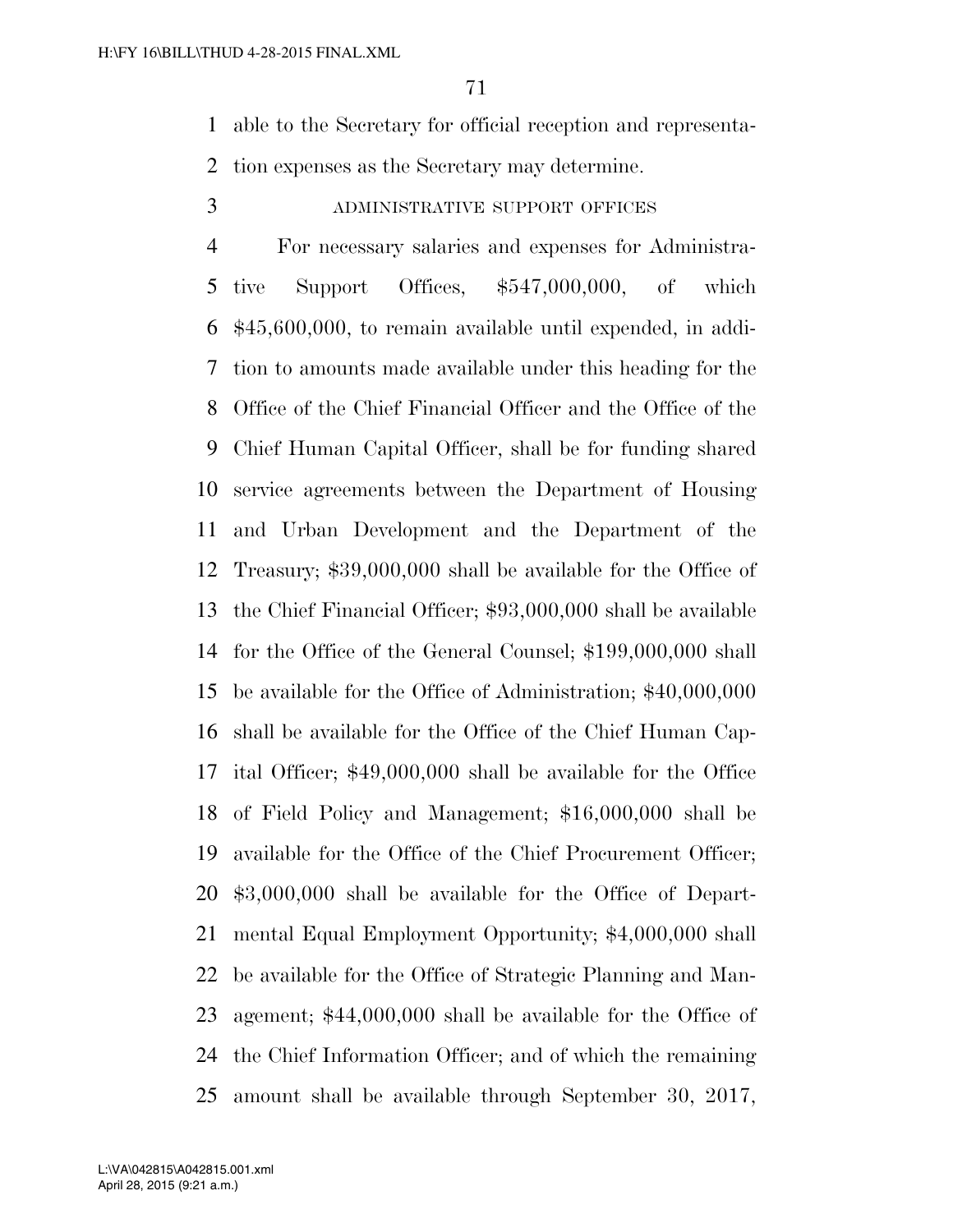for transfer to the appropriations for offices specified under this heading or the heading ''Program Office Sala- ries and Expenses'' in this title: *Provided*, That funds pro- vided under this heading may be used for necessary ad- ministrative and non-administrative expenses of the De- partment of Housing and Urban Development, not other- wise provided for, including purchase of uniforms, or al- lowances therefor, as authorized by 5 U.S.C. 5901–5902; hire of passenger motor vehicles; and services as author- ized by 5 U.S.C. 3109: *Provided further*, That notwith- standing any other provision of law, funds appropriated under this heading may be used for advertising and pro- motional activities that directly support program activities funded in this title: *Provided further*, That the Secretary shall provide the Committees on Appropriations quarterly written notification regarding the status of pending con- gressional reports: *Provided further*, That the Secretary shall provide in electronic form all signed reports required by Congress.

- PROGRAM OFFICE SALARIES AND EXPENSES
- PUBLIC AND INDIAN HOUSING

 For necessary salaries and expenses of the Office of Public and Indian Housing, \$203,000,000.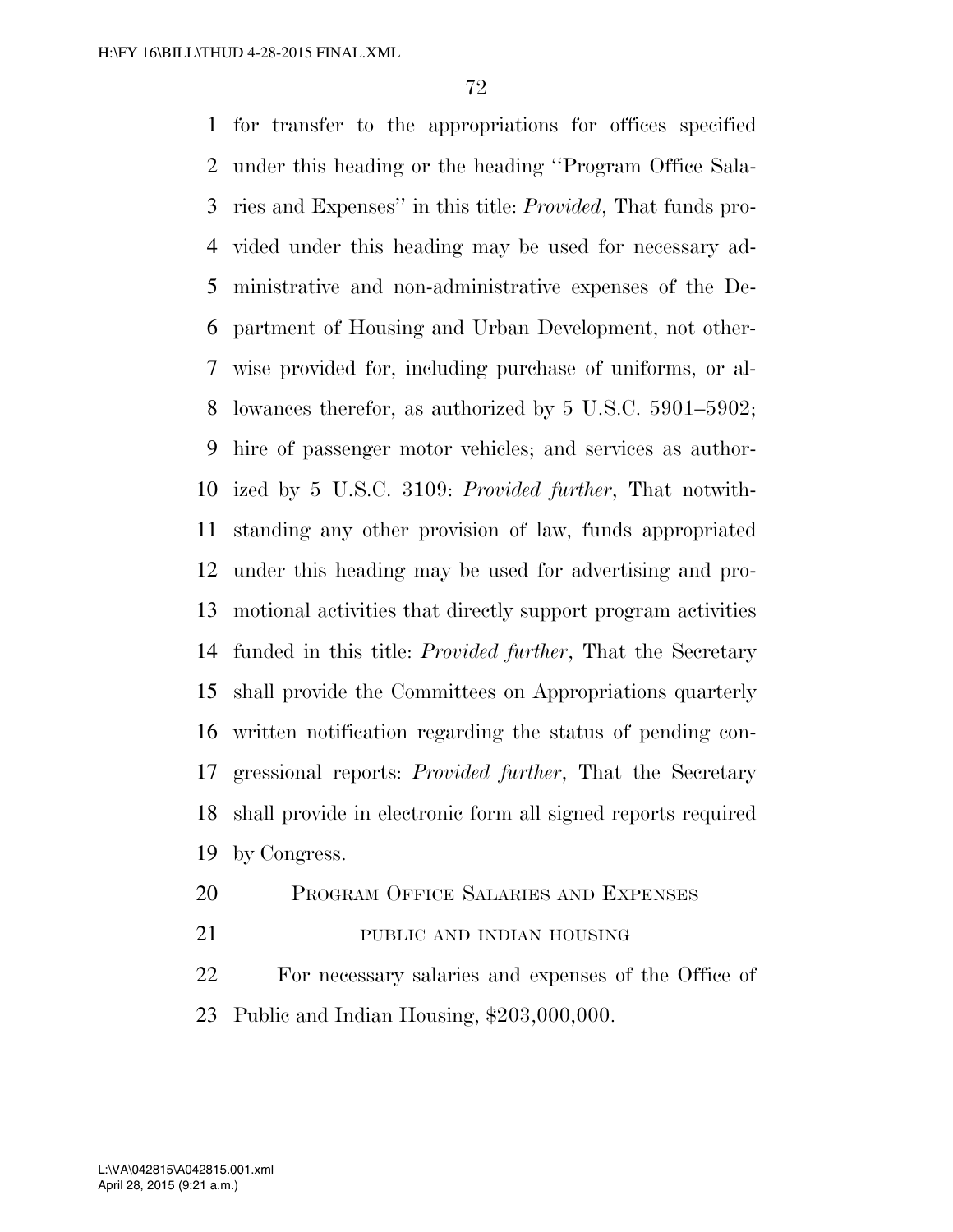| $\mathbf{1}$   | COMMUNITY PLANNING AND DEVELOPMENT                            |  |  |  |
|----------------|---------------------------------------------------------------|--|--|--|
| $\overline{2}$ | For necessary salaries and expenses of the Office of          |  |  |  |
| 3              | Community Planning and Development, \$102,000,000.            |  |  |  |
| $\overline{4}$ | <b>HOUSING</b>                                                |  |  |  |
| 5              | For necessary salaries and expenses of the Office of          |  |  |  |
| 6              | Housing, \$372,000,000.                                       |  |  |  |
| 7              | POLICY DEVELOPMENT AND RESEARCH                               |  |  |  |
| 8              | For necessary salaries and expenses of the Office of          |  |  |  |
| 9              | Policy Development and Research, \$22,700,000.                |  |  |  |
| 10             | FAIR HOUSING AND EQUAL OPPORTUNITY                            |  |  |  |
| 11             | For necessary salaries and expenses of the Office of          |  |  |  |
| 12             | Fair Housing and Equal Opportunity, \$73,000,000.             |  |  |  |
| 13             | OFFICE OF LEAD HAZARD CONTROL AND HEALTHY                     |  |  |  |
| 14             | <b>HOMES</b>                                                  |  |  |  |
| 15             | For necessary salaries and expenses of the Office of          |  |  |  |
| 16             | Lead Hazard Control and Healthy Homes, \$6,700,000.           |  |  |  |
| 17             | PUBLIC AND INDIAN HOUSING PROGRAMS                            |  |  |  |
| 18             | TENANT-BASED RENTAL ASSISTANCE                                |  |  |  |
| 19             | For activities and assistance for the provision of ten-       |  |  |  |
| 20             | ant-based rental assistance authorized under the United       |  |  |  |
| 21             | States Housing Act of 1937, as amended (42 U.S.C. 1437)       |  |  |  |
| 22             | et seq.) ("the Act" herein), not otherwise provided for,      |  |  |  |
| 23             | $$15,918,643,000$ to remain available until September 30,     |  |  |  |
| 24             | $2018$ , shall be available on October 1, $2015$ (in addition |  |  |  |
| 25             | to the $$4,000,000,000$ previously appropriated under this    |  |  |  |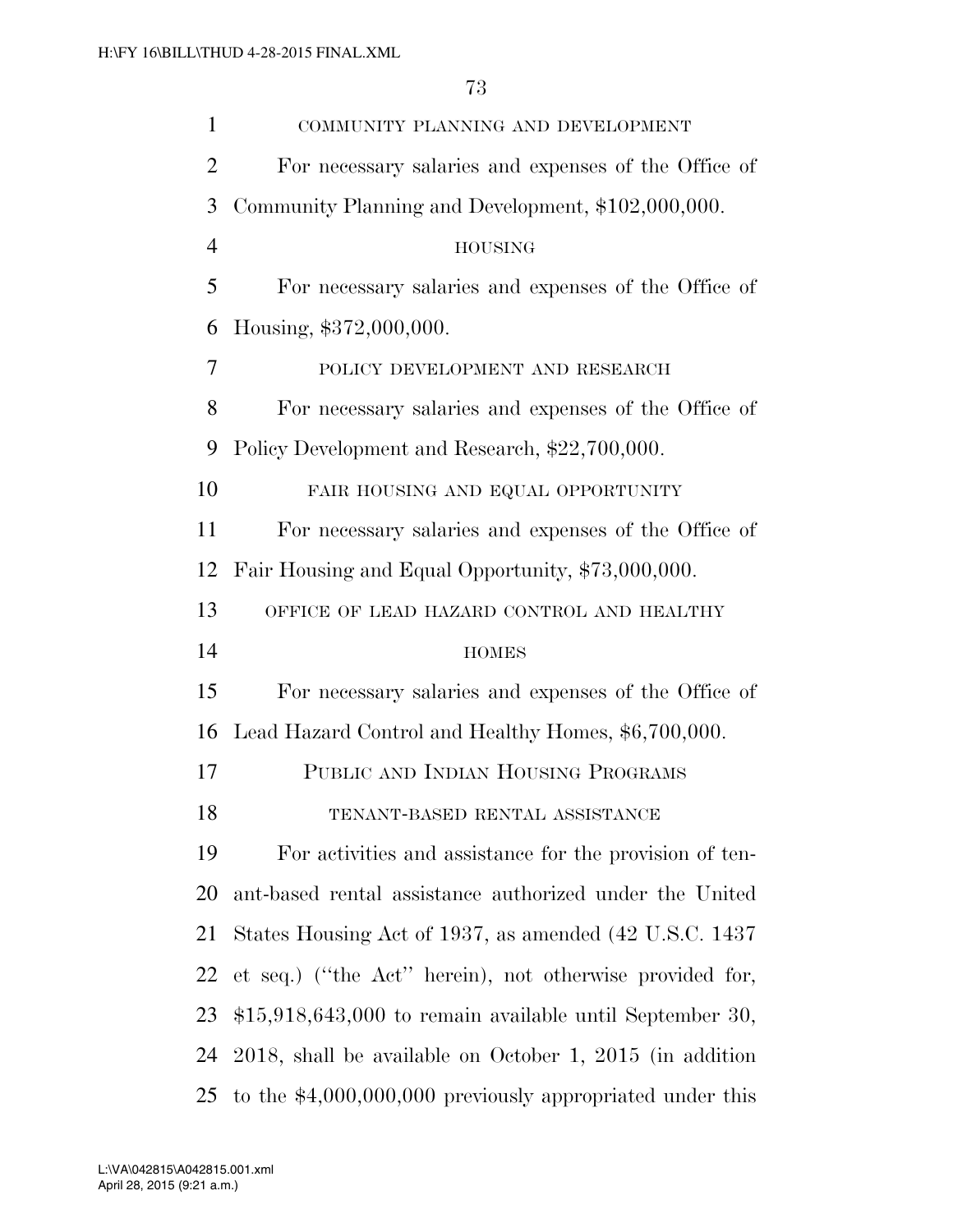heading that became available on October 1, 2015), and \$4,000,000,000, to remain available until September 30, 2019, shall be available on October 1, 2016: *Provided*, That the amounts made available under this heading are provided as follows:

 (1) \$18,151,000,000 shall be available for renewals of expiring section 8 tenant-based annual contributions contracts (including renewals of enhanced vouchers under any provision of law authorizing such assistance under section 8(t) of the Act) and including renewal of other spe- cial purpose *or* incremental vouchers: *Provided*, That not- withstanding any other provision of law, from amounts provided under this paragraph and any carryover, the Sec- retary for the calendar year 2016 funding cycle shall pro- vide renewal funding for each public housing agency based on validated voucher management system (VMS) leasing and cost data for the prior calendar year and by applying an inflation factor as established by the Secretary, by no- tice published in the Federal Register, and by making any necessary adjustments for the costs associated with the first-time renewal of vouchers under this paragraph in- cluding tenant protection, HOPE VI, and Choice Neigh- borhoods vouchers: *Provided further*, That in determining calendar year 2016 funding allocations under this heading for public housing agencies, including agencies partici-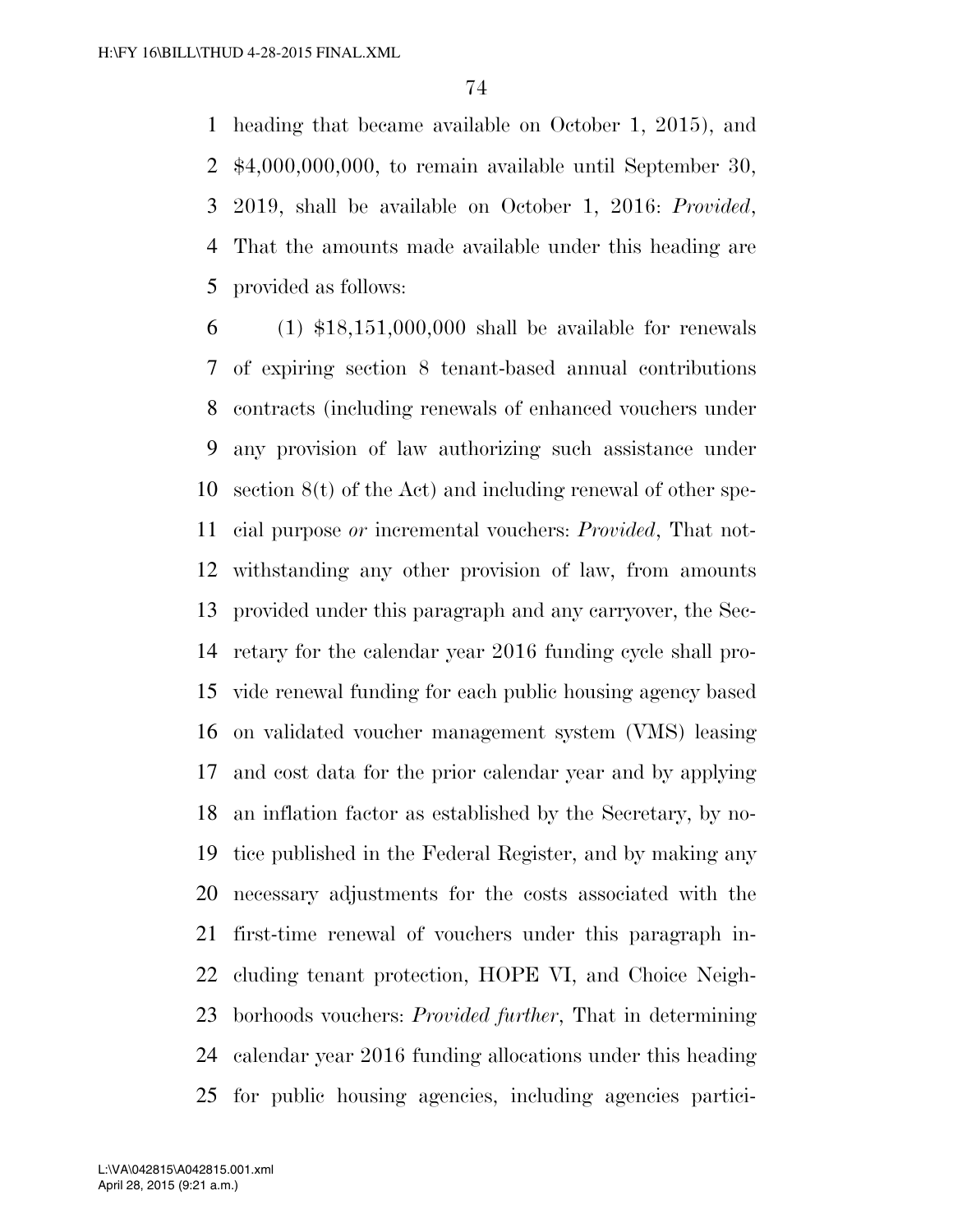pating in the Moving To Work (MTW) demonstration, the Secretary may take into account the anticipated impact of changes in targeting and utility allowances, on public housing agencies' contract renewal needs: *Provided fur- ther*, That none of the funds provided under this para- graph may be used to fund a total number of unit months under lease which exceeds a public housing agency's au- thorized level of units under contract, except for public housing agencies participating in the MTW demonstra- tion, which are instead governed by the terms and condi- tions of their MTW agreements: *Provided further*, That the Secretary shall, to the extent necessary to stay within the amount specified under this paragraph (except as oth- erwise modified under this paragraph), prorate each public housing agency's allocation otherwise established pursuant to this paragraph: *Provided further*, That except as pro- vided in the following provisos, the entire amount specified under this paragraph (except as otherwise modified under this paragraph) shall be obligated to the public housing agencies based on the allocation and pro rata method de- scribed above, and the Secretary shall notify public hous- ing agencies of their annual budget by the latter of 60 days after enactment of this Act or March 1, 2016: *Pro- vided further*, That the Secretary may extend the notifica-tion period with the prior written approval of the House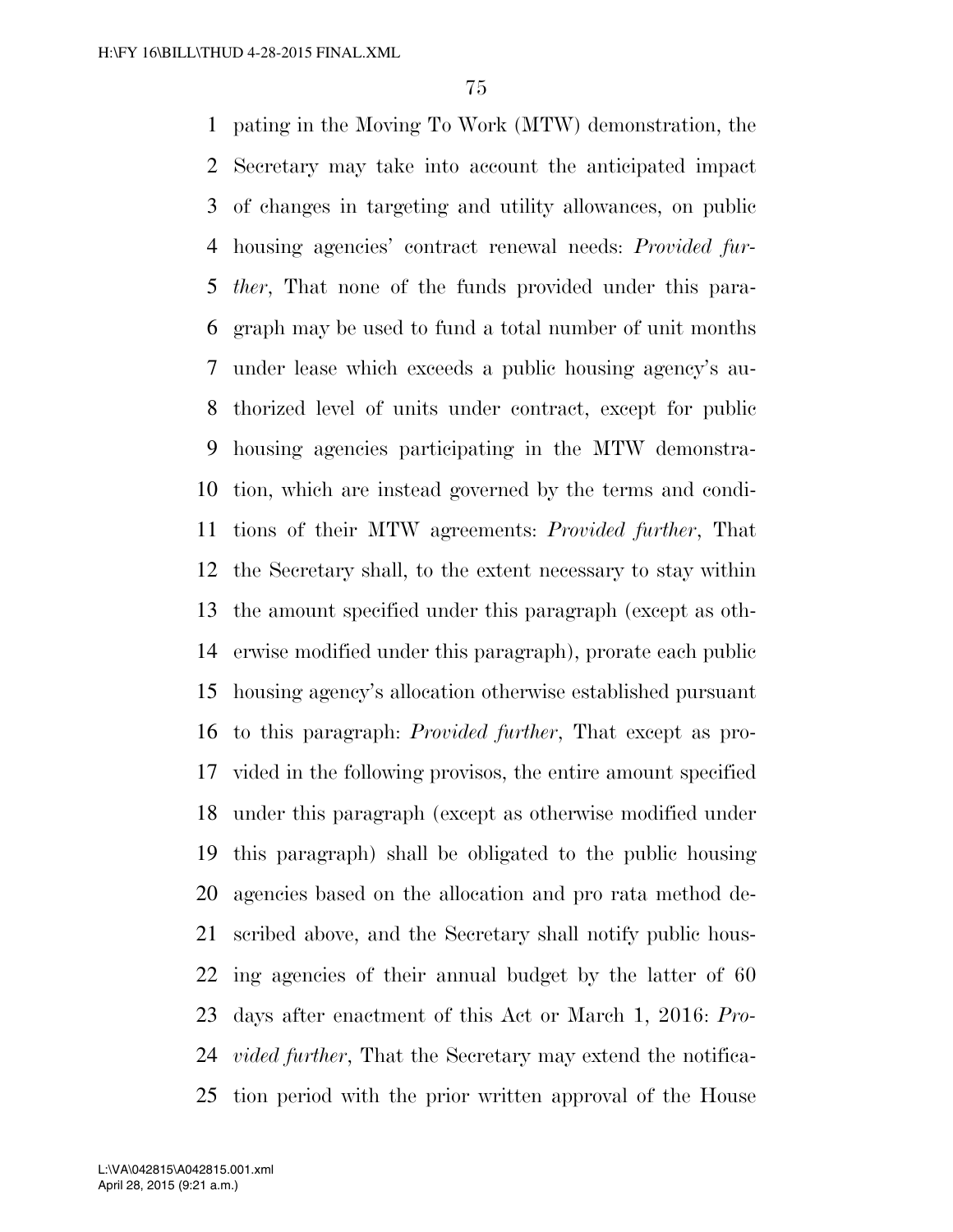and Senate Committees on Appropriations: *Provided fur- ther*, That public housing agencies participating in the MTW demonstration shall be funded pursuant to their MTW agreements and shall be subject to the same pro rata adjustments under the previous provisos: *Provided further*, That the Secretary may offset public housing agencies' calendar year 2016 allocations based on the ex- cess amounts of public housing agencies' net restricted as- sets accounts, including HUD held programmatic reserves (in accordance with VMS data in calendar year 2015 that is verifiable and complete), as determined by the Sec- retary: *Provided further*, That public housing agencies par- ticipating in the MTW demonstration shall also be subject to the offset, as determined by the Secretary, excluding amounts subject to the single fund budget authority provi- sions of their MTW agreements, from the agencies' cal- endar year 2016 MTW funding allocation: *Provided fur- ther*, That the Secretary shall use any offset referred to in the previous two provisos throughout the calendar year to prevent the termination of rental assistance for families as the result of insufficient funding, as determined by the Secretary, and to avoid or reduce the proration of renewal funding allocations: *Provided further*, That up to \$75,000,000 shall be available only: (1) for adjustments in the allocations for public housing agencies, after appli-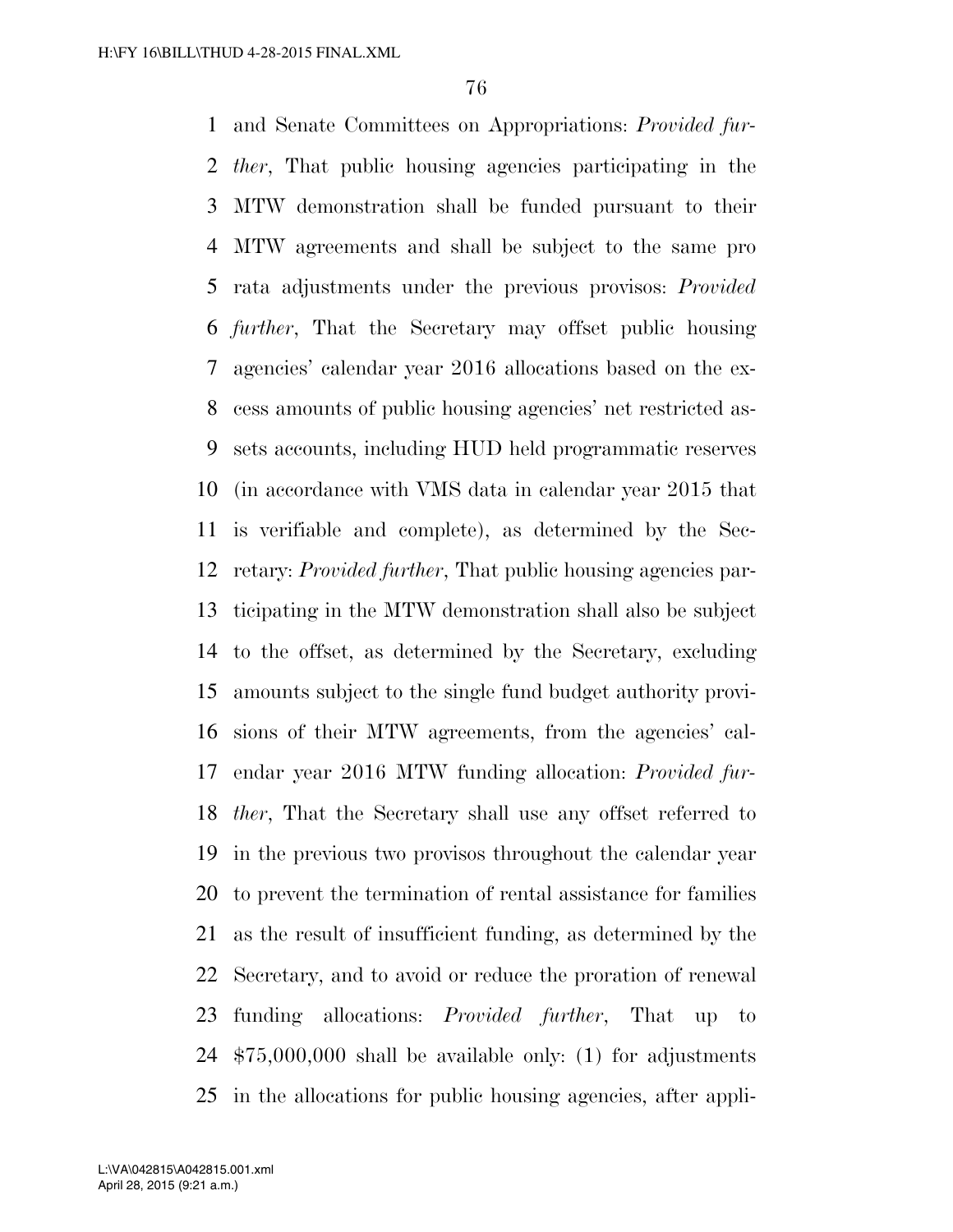cation for an adjustment by a public housing agency that experienced a significant increase, as determined by the Secretary, in renewal costs of vouchers resulting from un- foreseen circumstances or from portability under section  $8(r)$  of the Act; (2) for vouchers that were not in use dur- ing the 12-month period in order to be available to meet 7 a commitment pursuant to section  $8(0)(13)$  of the Act; (3) for adjustments for costs associated with HUD-Veterans Affairs Supportive Housing (HUD–VASH) vouchers; (4) for adjustments for public housing agencies with voucher leasing rates at the end of the calendar year that exceed the average leasing for the 12-month period used to estab- lish the allocation, and for additional leasing of vouchers that were issued but not leased prior to the end of such calendar year; (5) for public housing agencies that despite taking reasonable cost savings measures, as determined by the Secretary, would otherwise be required to terminate rental assistance for families as a result of insufficient funding; and (6) for adjustments in the allocations for public housing agencies that experienced a significant in- crease, as determined by the Secretary, in renewal costs as a result of participation in the Small Area Fair Market Rent demonstration: *Provided further*, That the Secretary shall allocate amounts under the previous proviso based on need, as determined by the Secretary;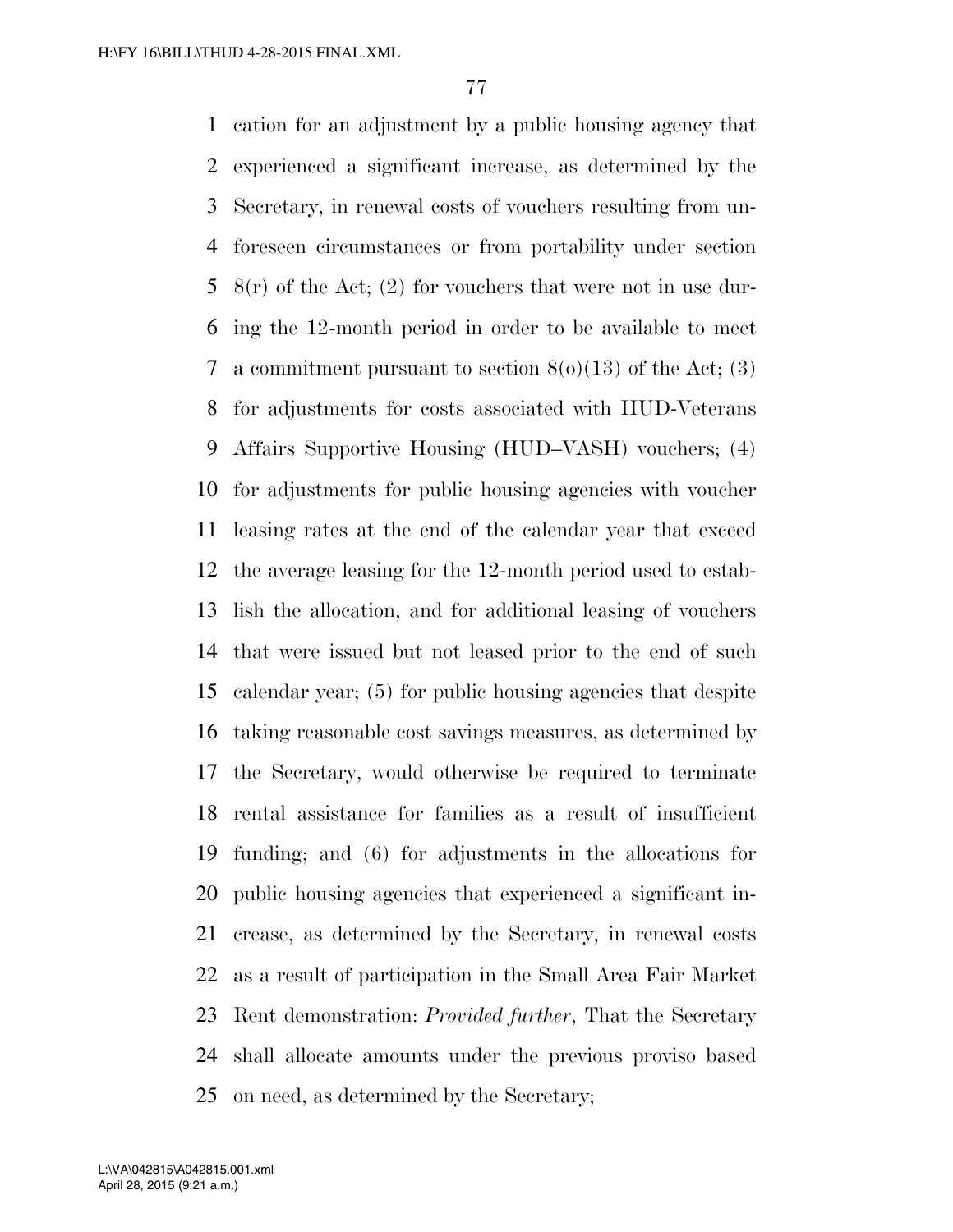(2) \$130,000,000 shall be for section 8 rental assist- ance for relocation and replacement of housing units that are demolished or disposed of pursuant to section 18 of the Act, conversion of section 23 projects to assistance under section 8, the family unification program under sec-6 tion  $8(x)$  of the Act, relocation of witnesses in connection with efforts to combat crime in public and assisted hous- ing pursuant to a request from a law enforcement or pros- ecution agency, enhanced vouchers under any provision of law authorizing such assistance under section 8(t) of the Act, HOPE VI and Choice Neighborhood vouchers, man- datory and voluntary conversions, and tenant protection assistance including replacement and relocation assistance or for project-based assistance to prevent the displacement of unassisted elderly tenants currently residing in section 202 properties financed between 1959 and 1974 that are refinanced pursuant to Public Law 106–569, as amended, or under the authority as provided under this Act: *Pro- vided*, That when a public housing development is sub- mitted for demolition or disposition under section 18 of the Act, the Secretary may provide section 8 rental assist- ance when the units pose an imminent health and safety risk to residents: *Provided further*, That the Secretary may only provide replacement vouchers for units that were oc-cupied within the previous 24 months that cease to be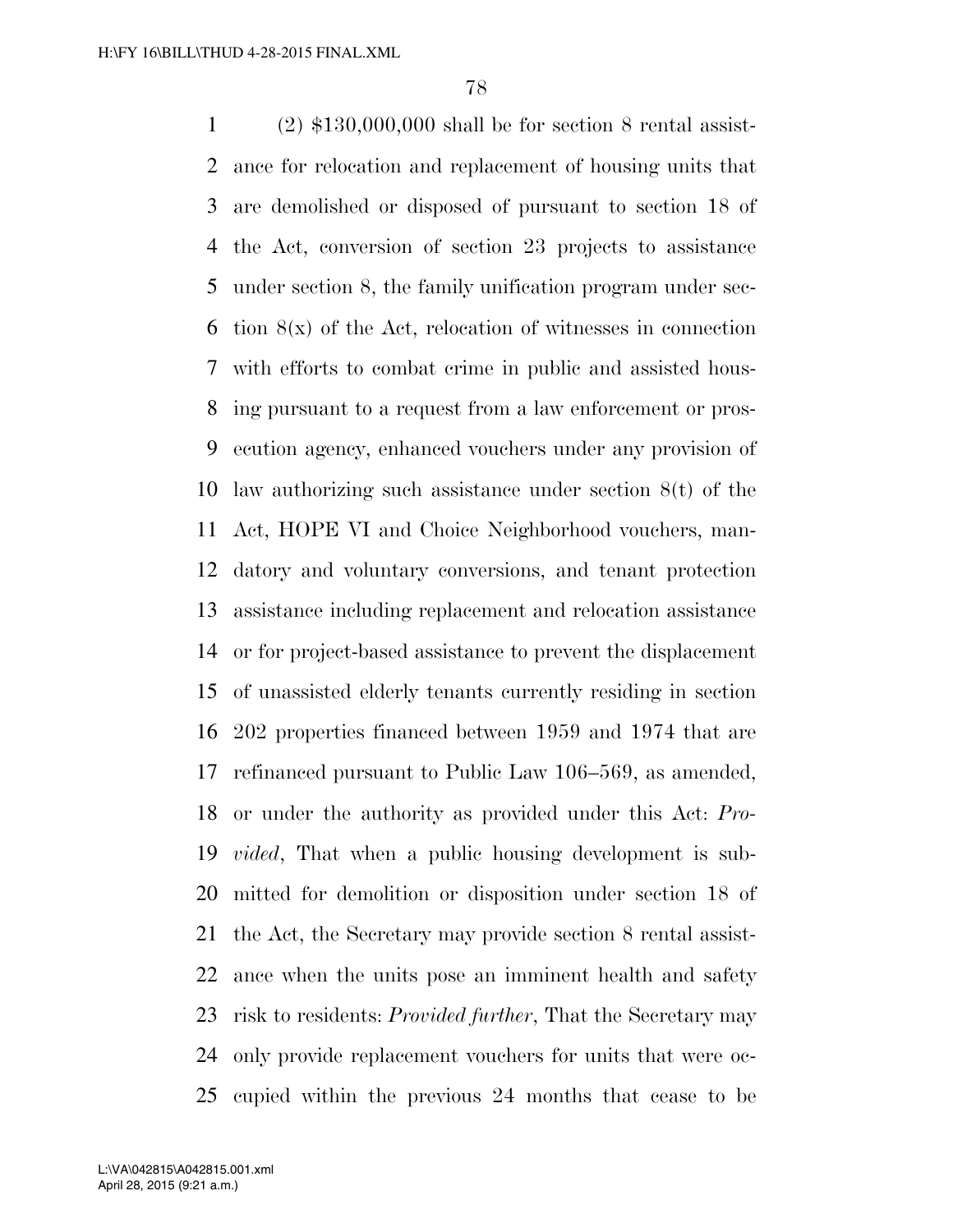available as assisted housing, subject only to the avail- ability of funds: *Provided further*, That of the amounts made available under this paragraph, \$5,000,000 may be available to provide tenant protection assistance, not oth- erwise provided under this paragraph, to residents resid- ing in low vacancy areas and who may have to pay rents greater than 30 percent of household income, as the result of (1) the maturity of a HUD-insured, HUD-held or sec- tion 202 loan that requires the permission of the Secretary prior to loan prepayment; (2) the expiration of a rental assistance contract for which the tenants are not eligible for enhanced voucher or tenant protection assistance under existing law; or (3) the expiration of affordability restrictions accompanying a mortgage or preservation pro- gram administered by the Secretary: *Provided further*, That such tenant protection assistance made available under the previous proviso may be provided under the au- thority of section 8(t) or section 8(o)(13) of the United States Housing Act of 1937 (42 U.S.C. 1437f(t)): *Pro- vided further*, That the Secretary shall issue guidance to implement the previous provisos, including, but not limited to, requirements for defining eligible at-risk households within 120 days of the enactment of this Act: *Provided further*, That any tenant protection voucher made avail-able from amounts under this paragraph shall not be re-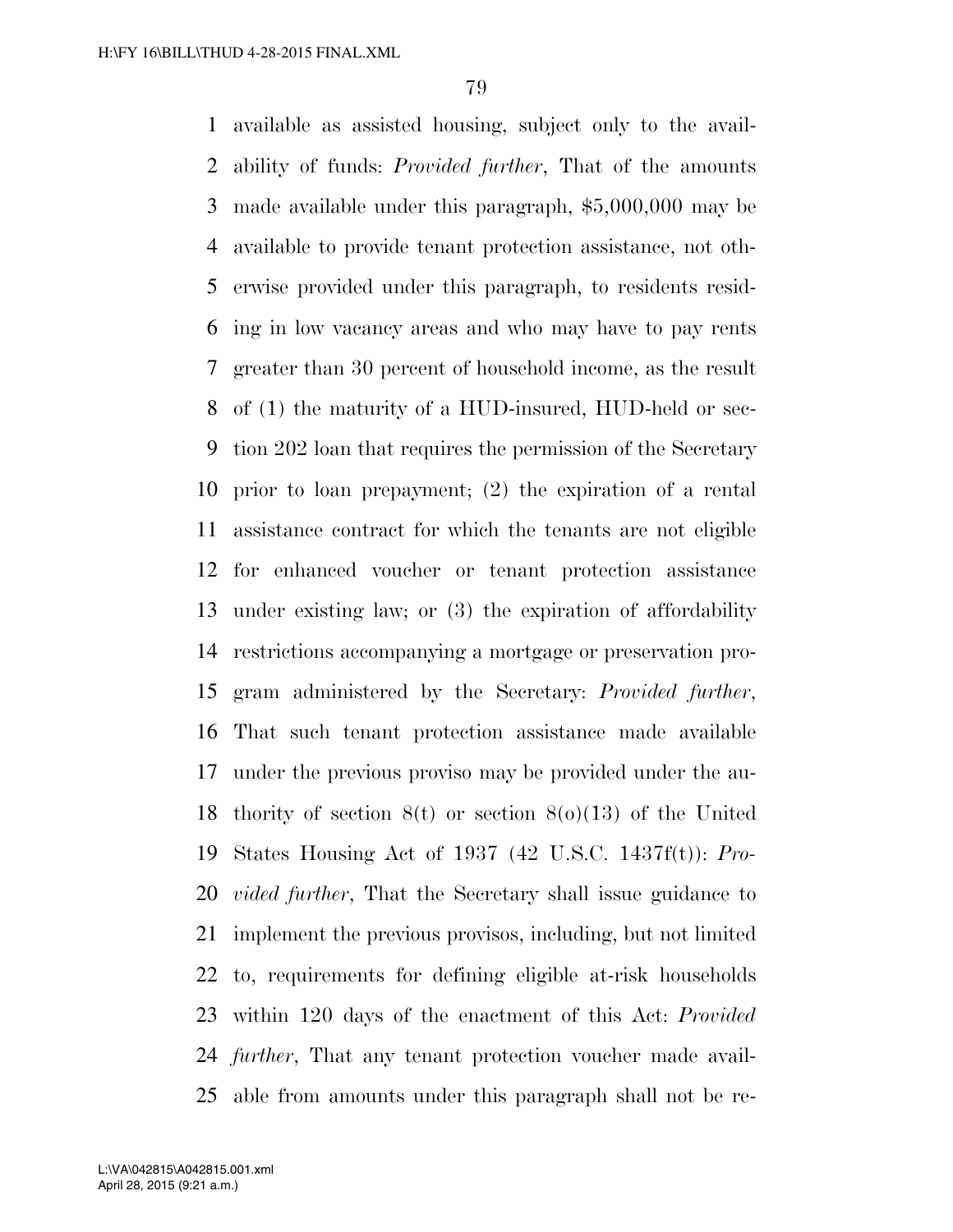issued by any public housing agency, except the replace- ment vouchers as defined by the Secretary by notice, when the initial family that received any such voucher no longer receives such voucher, and the authority for any public housing agency to issue any such voucher shall cease to exist: *Provided further*, That the Secretary, for the pur- pose under this paragraph, may use unobligated balances, including recaptures and carryovers, remaining from amounts appropriated in prior fiscal years under this heading for voucher assistance for nonelderly disabled families and for disaster assistance made available under Public Law 110–329;

 (3) \$1,530,000,000 shall be for administrative and other expenses of public housing agencies in administering the section 8 tenant-based rental assistance program, of which up to \$10,000,000 shall be available to the Sec- retary to allocate to public housing agencies that need ad- ditional funds to administer their section 8 programs, in- cluding fees associated with section 8 tenant protection rental assistance, the administration of disaster related vouchers, Veterans Affairs Supportive Housing vouchers, and other special purpose incremental vouchers: *Provided*, That no less than \$1,520,000,000 of the amount provided in this paragraph shall be allocated to public housing agencies for the calendar year 2016 funding cycle based

April 28, 2015 (9:21 a.m.) L:\VA\042815\A042815.001.xml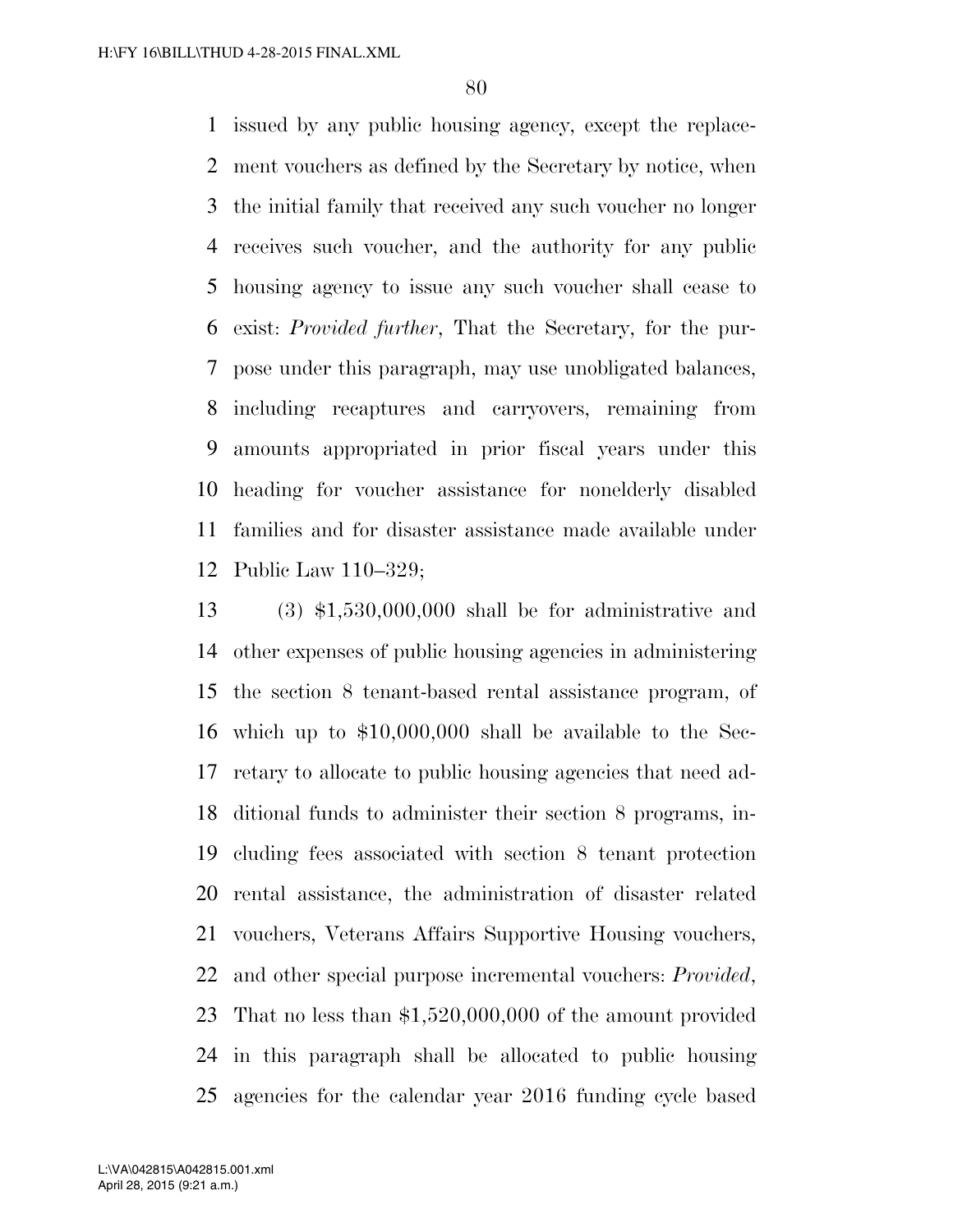on section 8(q) of the Act (and related Appropriation Act provisions) as in effect immediately before the enactment of the Quality Housing and Work Responsibility Act of 1998 (Public Law 105–276): *Provided further*, That if the amounts made available under this paragraph are insuffi- cient to pay the amounts determined under the previous proviso, the Secretary may decrease the amounts allocated to agencies by a uniform percentage applicable to all agen- cies receiving funding under this paragraph or may, to the extent necessary to provide full payment of amounts deter- mined under the previous proviso, utilize unobligated bal- ances, including recaptures and carryovers, remaining from funds appropriated to the Department of Housing and Urban Development under this heading from prior fis- cal years, excluding special purpose vouchers, notwith- standing the purposes for which such amounts were appro- priated: *Provided further*, That all public housing agencies participating in the MTW demonstration shall be funded pursuant to their MTW agreements, and shall be subject to the same uniform percentage decrease as under the pre- vious proviso: *Provided further*, That amounts provided under this paragraph shall be only for activities related to the provision of tenant-based rental assistance author- ized under section 8, including related development activi-ties;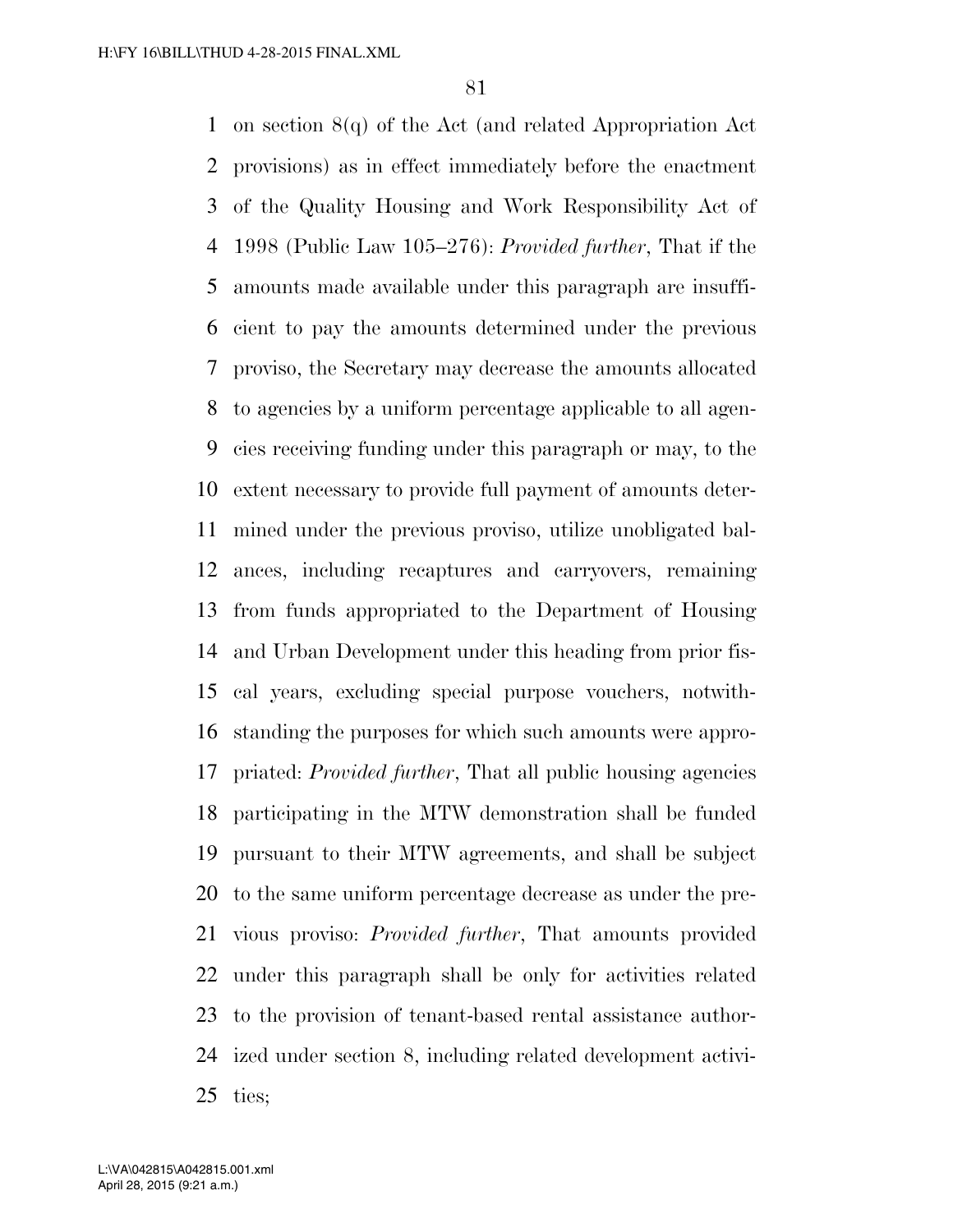(4) \$107,643,210 for the renewal of tenant-based as- sistance contracts under section 811 of the Cranston-Gon- zalez National Affordable Housing Act (42 U.S.C. 8013), including necessary administrative expenses: *Provided*, That administrative and other expenses of public housing agencies in administering the special purpose vouchers in this paragraph shall be funded under the same terms and be subject to the same pro rata reduction as the percent decrease for administrative and other expenses to public housing agencies under paragraph (3) of this heading;

 (5) The Secretary shall separately track all special purpose vouchers funded under this heading.

| 13 | HOUSING CERTIFICATE FUND |  |
|----|--------------------------|--|
|    |                          |  |

(INCLUDING RESCISSIONS)

 Unobligated balances, including recaptures and car- ryover, remaining from funds appropriated to the Depart- ment of Housing and Urban Development under this heading, the heading ''Annual Contributions for Assisted Housing'' and the heading ''Project-Based Rental Assist- ance'', for fiscal year 2016 and prior years may be used for renewal of or amendments to section 8 project-based contracts and for performance-based contract administra- tors, notwithstanding the purposes for which such funds were appropriated: *Provided*, That any obligated balances of contract authority from fiscal year 1974 and prior that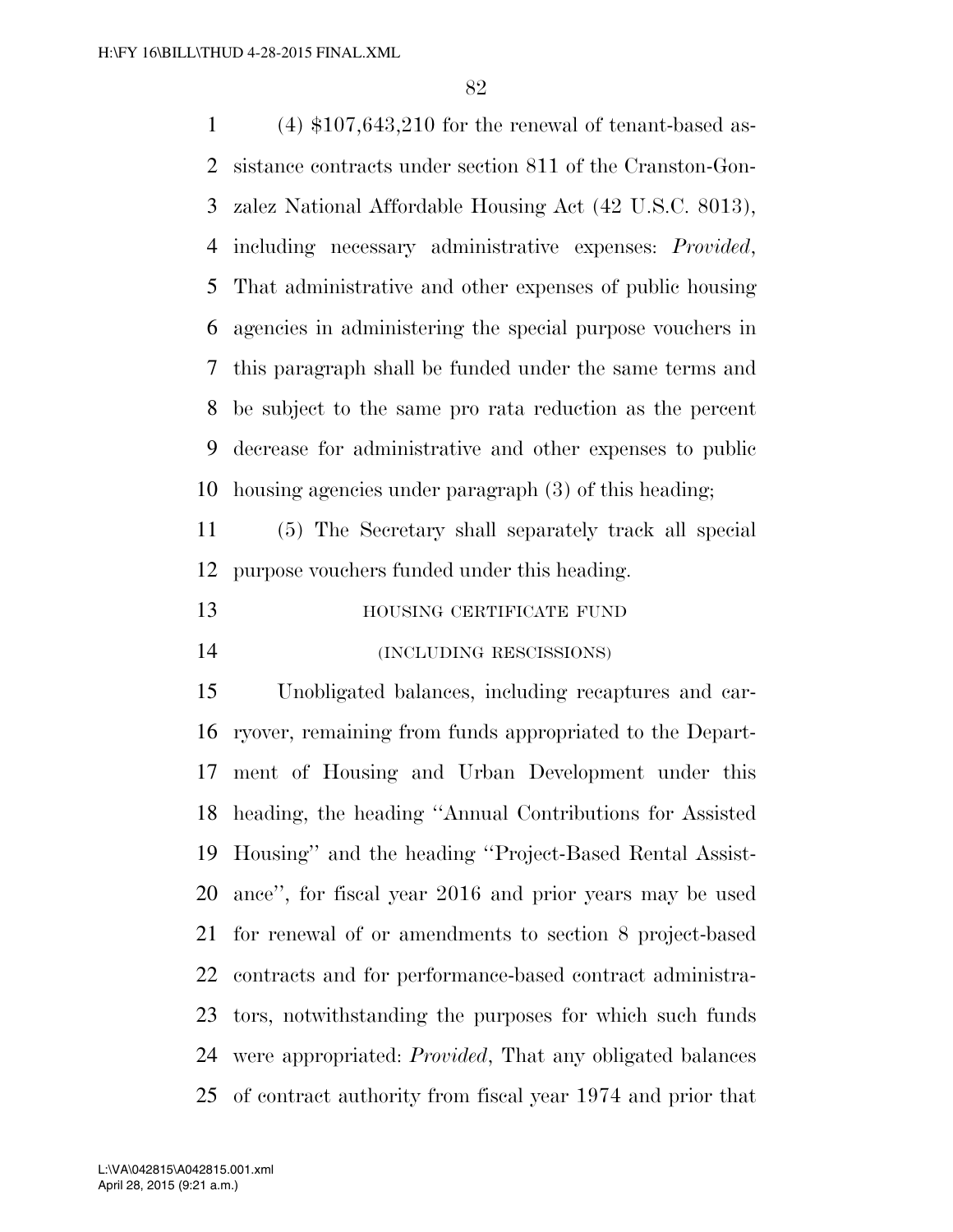have been terminated shall be rescinded: *Provided further*, That amounts heretofore recaptured, or recaptured during the current fiscal year, from section 8 project-based con- tracts from source years fiscal year 1975 through fiscal year 1987 are hereby rescinded, and an amount of addi- tional new budget authority, equivalent to the amount re- scinded is hereby appropriated, to remain available until expended, for the purposes set forth under this heading, in addition to amounts otherwise available.

## 10 PUBLIC HOUSING CAPITAL FUND

 For the Public Housing Capital Fund Program to carry out capital and management activities for public housing agencies, as authorized under section 9 of the United States Housing Act of 1937 (42 U.S.C. 1437g) (''the Act''), \$1,681,000,000, to remain available until September 30, 2019: *Provided*, That notwithstanding any other provision of law or regulation, during fiscal year 2016 the Secretary of Housing and Urban Development may not delegate to any Department official other than the Deputy Secretary and the Assistant Secretary for Public and Indian Housing any authority under paragraph (2) of section 9(j) regarding the extension of the time peri- ods under such section: *Provided further*, That for pur-24 poses of such section  $9(j)$ , the term "obligate" means, with respect to amounts, that the amounts are subject to a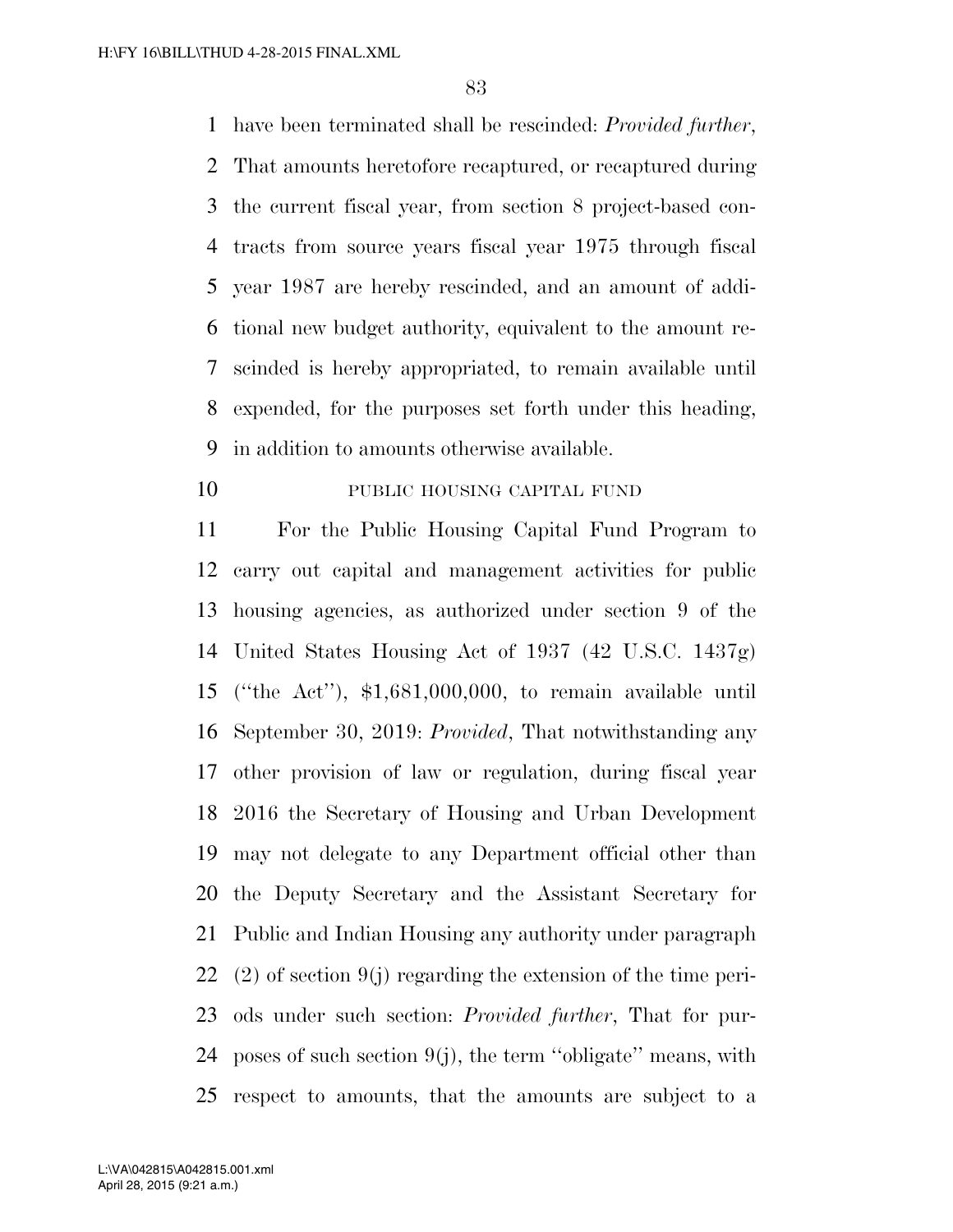binding agreement that will result in outlays, immediately or in the future: *Provided further*, That up to \$3,000,000 shall be to support ongoing Public Housing Financial and Physical Assessment activities: *Provided further*, That of the total amount provided under this heading, not to ex- ceed \$20,000,000 shall be available for the Secretary to make grants, notwithstanding section 204 of this Act, to public housing agencies for emergency capital needs in- cluding safety and security measures necessary to address crime and drug-related activity as well as needs resulting from unforeseen or unpreventable emergencies and nat- ural disasters excluding Presidentially declared emer- gencies and natural disasters under the Robert T. Stafford Disaster Relief and Emergency Act (42 U.S.C. 5121 et seq.) occurring in fiscal year 2016: *Provided further*, That of the total amount provided under this heading \$30,000,000 shall be for supportive services, service coor- dinator and congregate services as authorized by section 34 of the Act (42 U.S.C. 1437z-6) and the Native Amer- ican Housing Assistance and Self-Determination Act of 1996 (25 U.S.C. 4101 et seq.): *Provided further*, That of the total amount made available under this heading, up to \$15,000,000 may be used for a Jobs-Plus initiative modeled after the Jobs-Plus demonstration: *Provided fur-ther*, That the funding provided under the previous proviso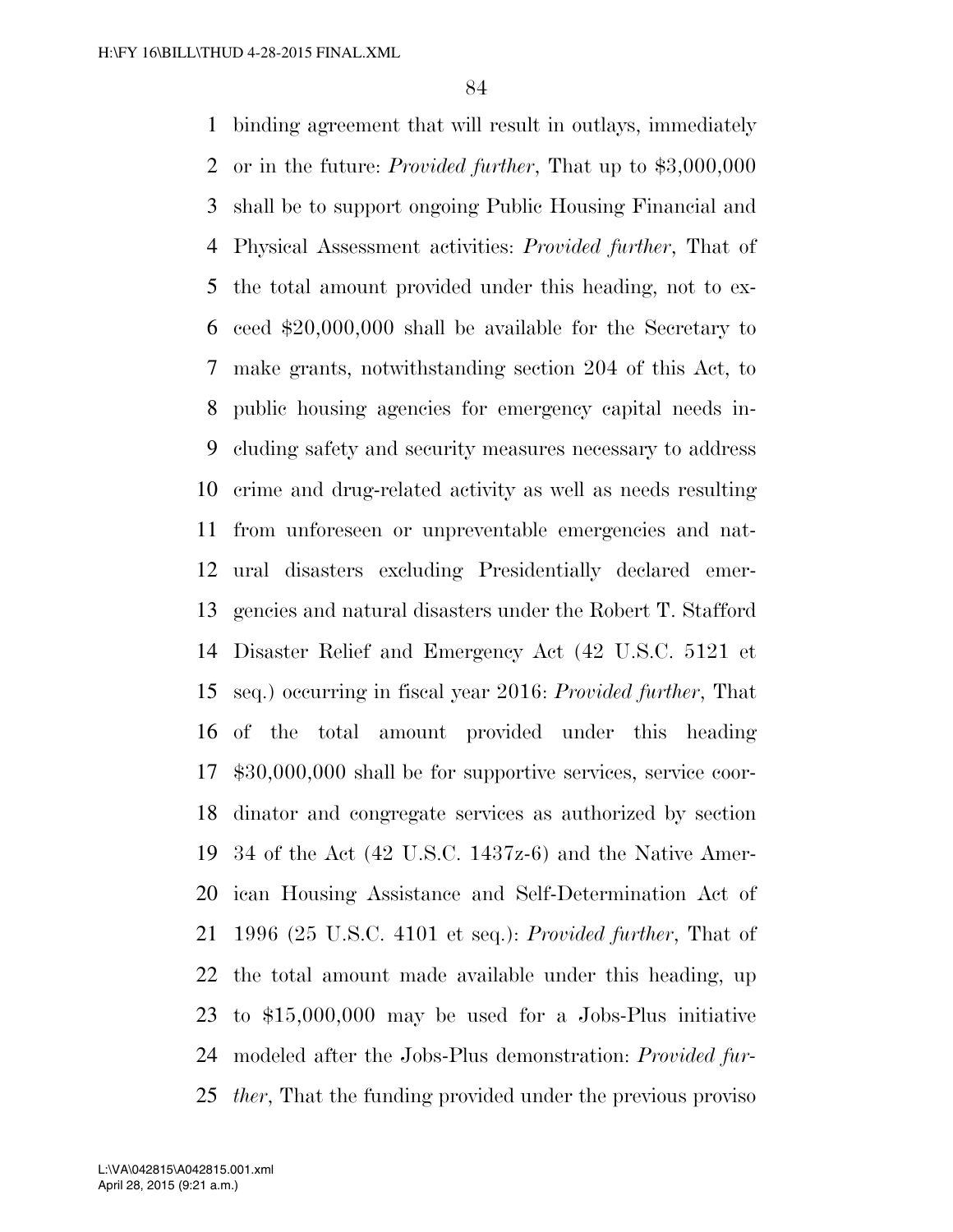shall provide competitive grants to partnerships between public housing authorities, local workforce investment boards established under section 117 of the Workforce In- vestment Act of 1998, and other agencies and organiza- tions that provide support to help public housing residents obtain employment and increase earnings: *Provided fur- ther*, That applicants must demonstrate the ability to pro- vide services to residents, partner with workforce invest- ment boards, and leverage service dollars: *Provided fur- ther*, That the Secretary may set aside a portion of the funds provided for the Resident Opportunity and Self-Suf- ficiency program to support the services element of the Jobs-Plus Pilot initiative: *Provided further*, That the Sec- retary may allow PHAs to request exemptions from rent and income limitation requirements under sections 3 and 6 of the United States Housing Act of 1937 as necessary to implement the Jobs-Plus program, on such terms and conditions as the Secretary may approve upon a finding by the Secretary that any such waivers or alternative re- quirements are necessary for the effective implementation of the Jobs-Plus initiative as a voluntary program for resi- dents: *Provided further*, That the Secretary shall publish by notice in the Federal Register any waivers or alter- native requirements pursuant to the preceding proviso no later than 10 days before the effective date of such notice: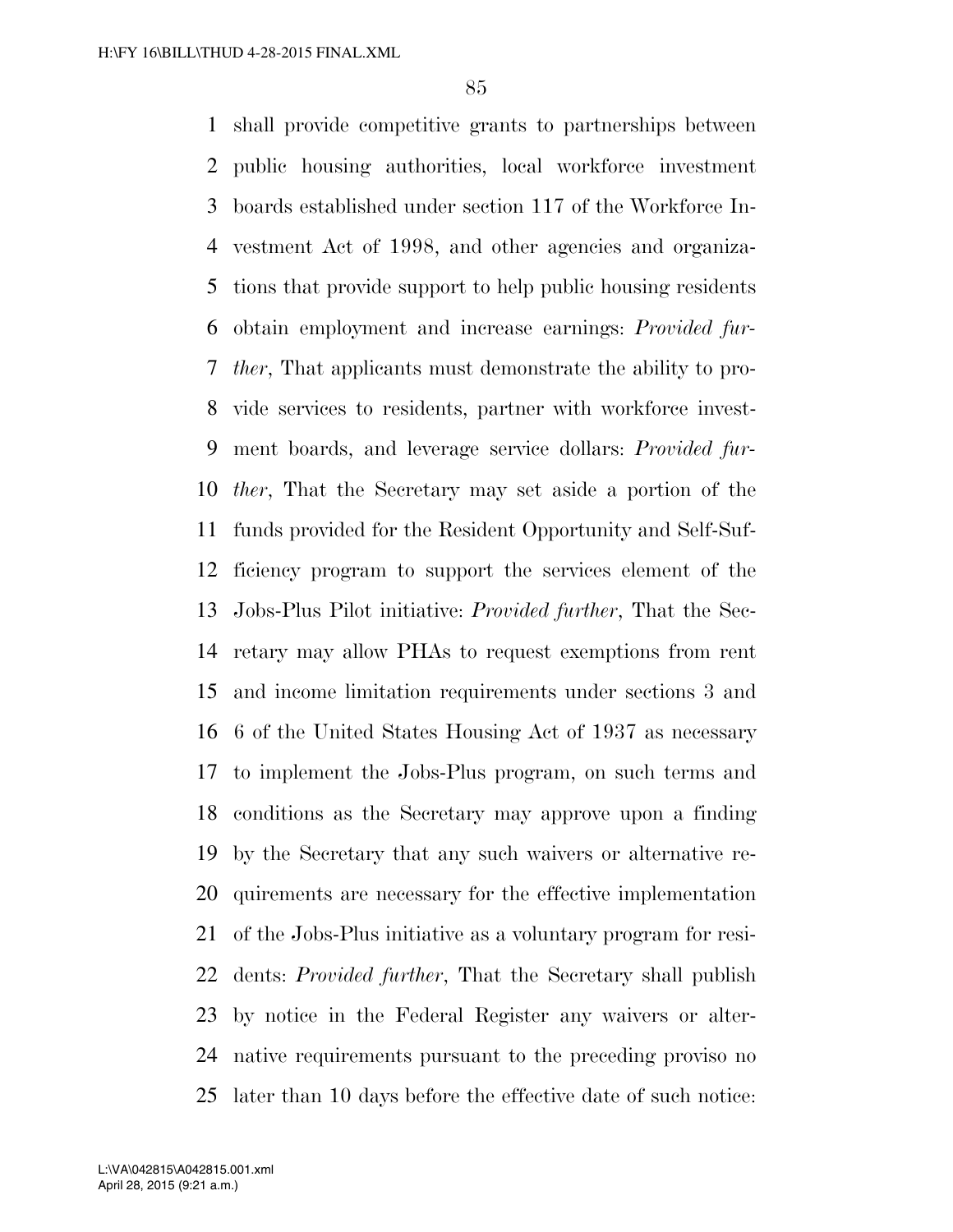*Provided further*, That for funds provided under this head-2 ing, the limitation in section  $9(g)(1)$  of the Act shall be 25 percent: *Provided further*, That the Secretary may waive the limitation in the previous proviso to allow public housing agencies to fund activities authorized under sec- tion 9(e)(1)(C) of the Act: *Provided further*, That from the funds made available under this heading, the Secretary shall provide bonus awards in fiscal year 2016 to public housing agencies that are designated high performers: *Provided further*, That the Department shall notify public housing agencies of their formula allocation within 60 days of enactment of this Act.

## 13 PUBLIC HOUSING OPERATING FUND

 For 2016 payments to public housing agencies for the operation and management of public housing, as author- ized by section 9(e) of the United States Housing Act of 1937 (42 U.S.C. 1437g(e)), \$4,440,000,000.

## CHOICE NEIGHBORHOODS INITIATIVE

 For competitive grants under the Choice Neighbor- hoods Initiative (subject to section 24 of the United States Housing Act of 1937 (42 U.S.C. 1437v), unless otherwise specified under this heading), for transformation, rehabili- tation, and replacement housing needs of both public and HUD-assisted housing and to transform neighborhoods of poverty into functioning, sustainable mixed income neigh-

April 28, 2015 (9:21 a.m.) L:\VA\042815\A042815.001.xml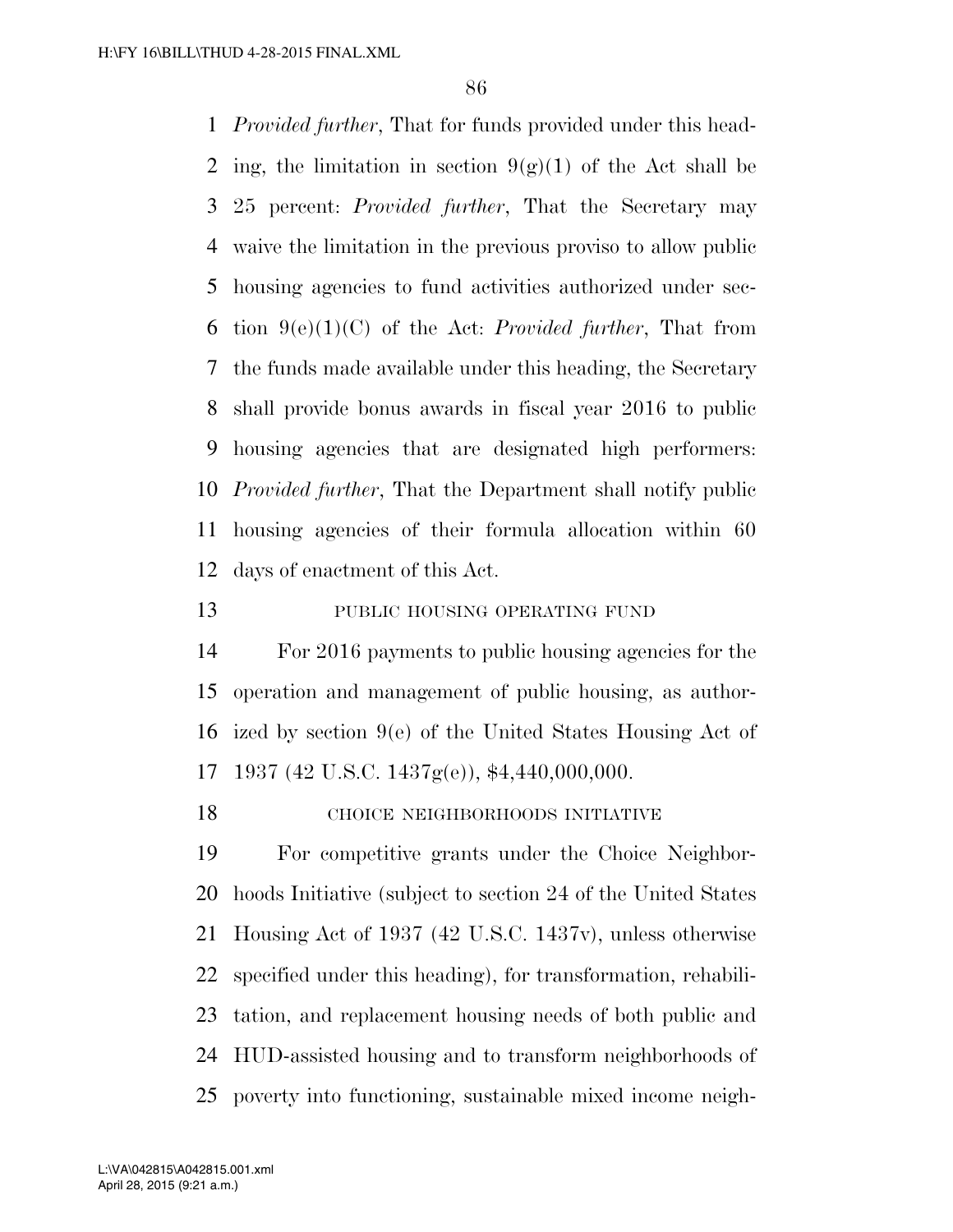borhoods with appropriate services, schools, public assets, transportation and access to jobs, \$20,000,000, to remain available until September 30, 2018: *Provided*, That grant funds may be used for resident and community services, community development, and affordable housing needs in the community, and for conversion of vacant or foreclosed properties to affordable housing: *Provided further*, That the use of funds made available under this heading shall not be deemed to be public housing notwithstanding sec- tion 3(b)(1) of such Act: *Provided further*, That grantees shall commit to an additional period of affordability deter- mined by the Secretary of not fewer than 20 years: *Pro- vided further*, That grantees shall undertake comprehen- sive local planning with input from residents and the com- munity, and that grantees shall provide a match in State, local, other Federal or private funds: *Provided further*, That grantees may include local governments, tribal enti- ties, public housing authorities, and nonprofits: *Provided further*, That for-profit developers may apply jointly with a public entity: *Provided further*, That for purposes of en- vironmental review, a grantee shall be treated as a public housing agency under section 26 of the United States Housing Act of 1937 (42 U.S.C. 1437x), and grants under this heading shall be subject to the regulations issued by the Secretary to implement such section: *Provided further*,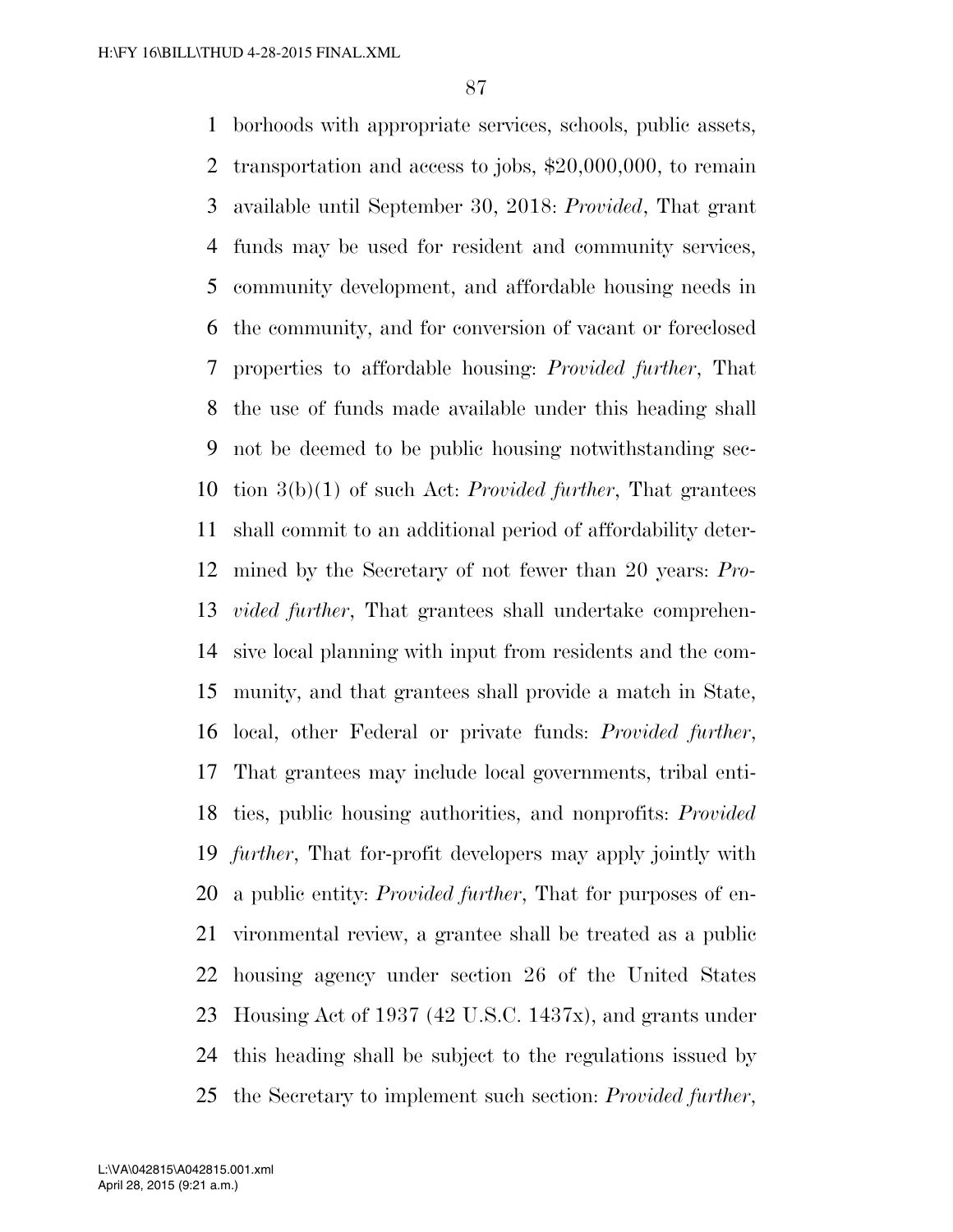That such grantees shall create partnerships with other local organizations including assisted housing owners, service agencies, and resident organizations: *Provided fur- ther*, That the Secretary shall consult with the Secretaries of Education, Labor, Transportation, Health and Human Services, Agriculture, and Commerce, the Attorney Gen- eral, and the Administrator of the Environmental Protec- tion Agency to coordinate and leverage other appropriate Federal resources: *Provided further*, That unobligated bal- ances, including recaptures, remaining from funds appro- priated under the heading ''Revitalization of Severely Dis- tressed Public Housing (HOPE VI)'' in fiscal year 2011 and prior fiscal years may be used for purposes under this heading, notwithstanding the purposes for which such amounts were appropriated.

#### FAMILY SELF-SUFFICIENCY

 For the Family Self-Sufficiency program to support family self-sufficiency coordinators under section 23 of the United States Housing Act of 1937, to promote the devel- opment of local strategies to coordinate the use of assist- ance under sections 8 and 9 of such Act with public and private resources, and enable eligible families to achieve economic independence and self-sufficiency, \$75,000,000, to remain available until September 30, 2017: *Provided*, That the Secretary may, by Federal Register notice, waive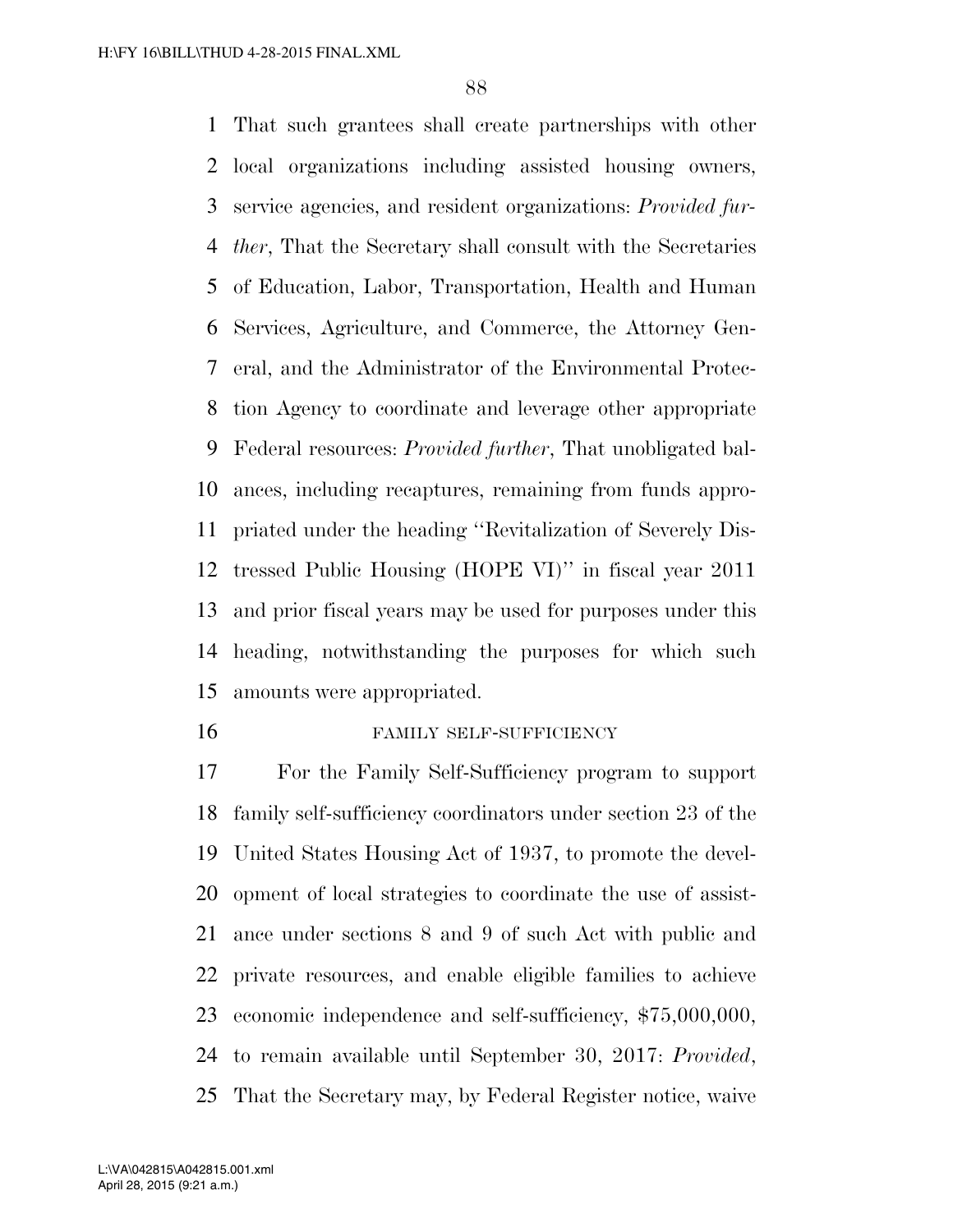or specify alternative requirements under sections b(3), 2 b(4), b(5), or  $c(1)$  of section 23 of such Act in order to facilitate the operation of a unified self-sufficiency pro- gram for individuals receiving assistance under different provisions of the Act, as determined by the Secretary: *Pro- vided further*, That owners of multifamily properties with project-based subsidy contracts under section 8 may com- pete for funding under this heading and/or voluntarily make a Family Self-Sufficiency program available to the assisted tenants of such property in accordance with pro- cedures established by the Secretary: *Provided further*, That such procedures established pursuant to the previous proviso shall permit participating tenants to accrue escrow 14 funds in accordance with section  $23(d)(2)$  and shall allow owners to use funding from residual receipt accounts to hire coordinators for their own Family Self-Sufficiency program.

### NATIVE AMERICAN HOUSING BLOCK GRANTS

 For the Native American Housing Block Grants pro- gram, as authorized under title I of the Native American Housing Assistance and Self-Determination Act of 1996 (NAHASDA) (25 U.S.C. 4111 et seq.), \$650,000,000, to remain available until September 30, 2020: *Provided*, That, notwithstanding the Native American Housing As-sistance and Self-Determination Act of 1996, to determine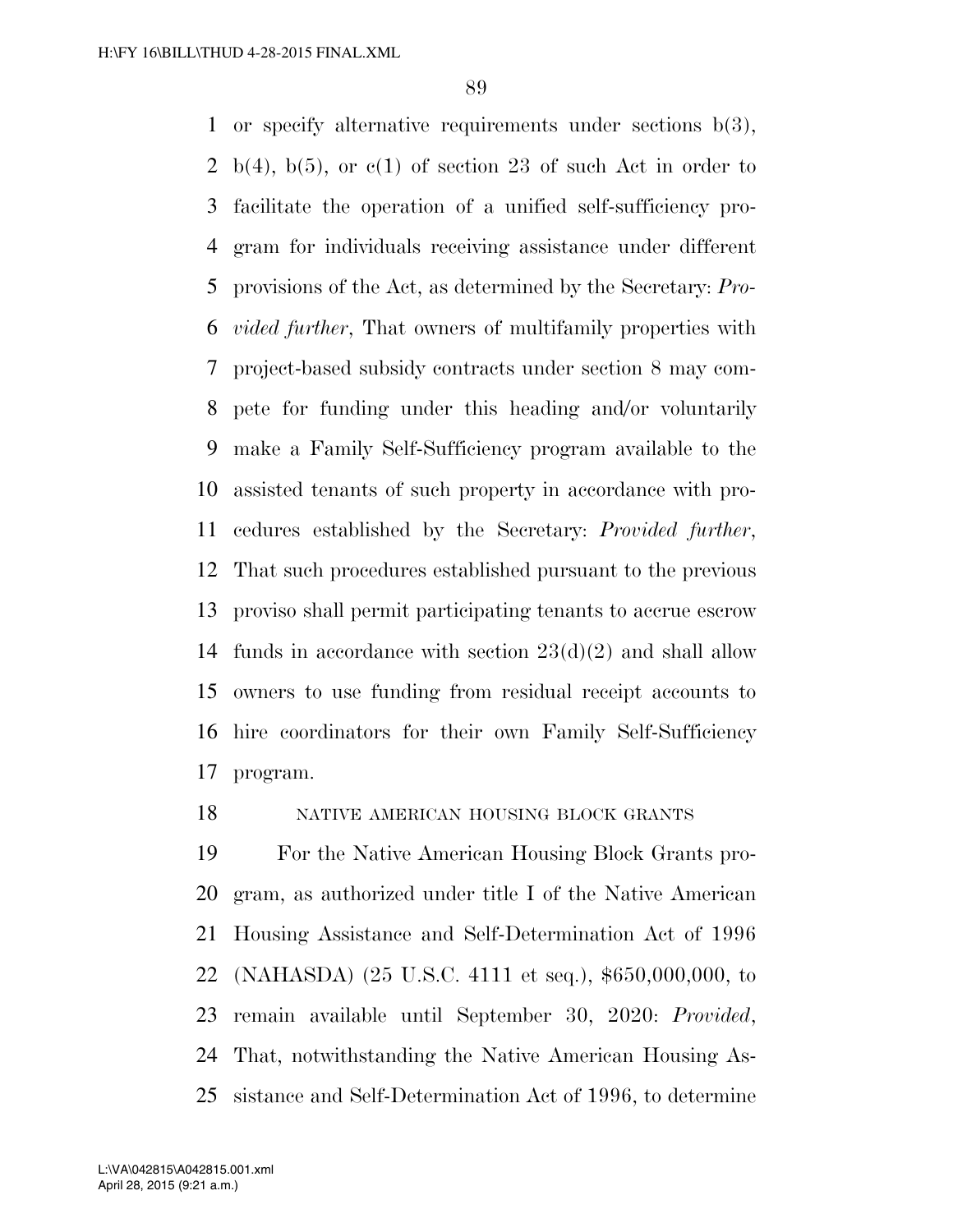the amount of the allocation under title I of such Act for each Indian tribe, the Secretary shall apply the formula under section 302 of such Act with the need component based on single-race census data and with the need compo- nent based on multi-race census data, and the amount of the allocation for each Indian tribe shall be the greater of the two resulting allocation amounts: *Provided further*, That of the amounts made available under this heading, \$3,500,000 shall be contracted for assistance for national or regional organizations representing Native American housing interests for providing training and technical as- sistance to Indian housing authorities and tribally des- ignated housing entities as authorized under NAHASDA: *Provided further*, That of the funds made available under the previous proviso, not less than \$2,000,000 shall be made available for a national organization as authorized under section 703 of NAHASDA (25 U.S.C. 4212): *Pro- vided further*, That of the amounts made available under this heading, \$2,000,000 shall be to support the inspection of Indian housing units, contract expertise, training, and technical assistance in the training, oversight, and man- agement of such Indian housing and tenant-based assist- ance, including up to \$300,000 for related travel: *Provided further*, That of the amount provided under this heading, \$2,000,000 shall be made available for the cost of guaran-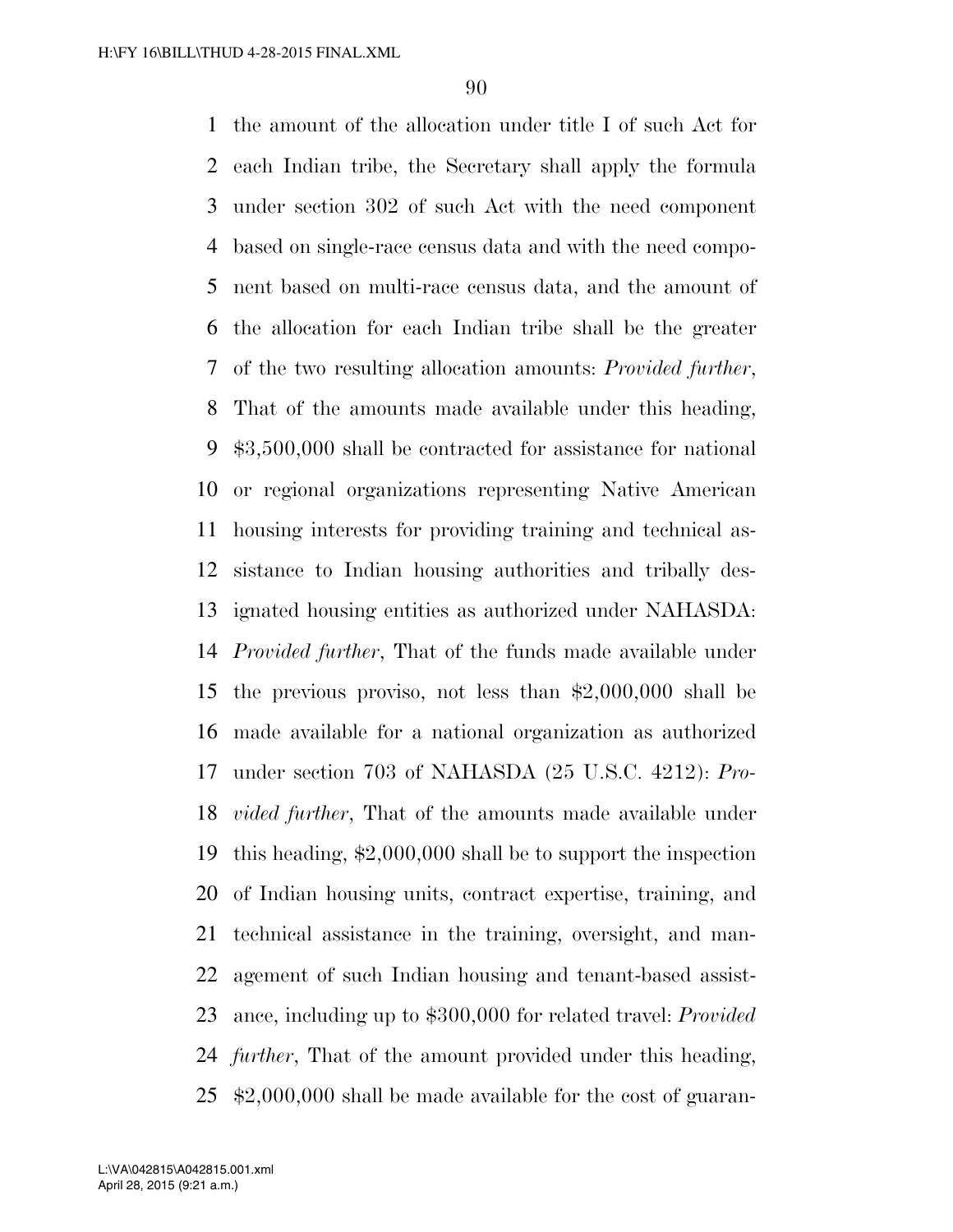teed notes and other obligations, as authorized by title VI of NAHASDA: *Provided further*, That such costs, includ- ing the costs of modifying such notes and other obliga- tions, shall be as defined in section 502 of the Congres- sional Budget Act of 1974, as amended: *Provided further*, That these funds are available to subsidize the total prin- cipal amount of any notes and other obligations, any part of which is to be guaranteed, not to exceed \$17,452,007: *Provided further*, That the Department will notify grantees of their formula allocation within 60 days of the date of enactment of this Act: *Provided further*, notwithstanding section 302(d) of NAHASDA, if on January 1, 2016, a recipient's total amount of undisbursed block grants in the Department's line of credit control system is greater than three times the formula allocation it would otherwise re- ceive under this heading, the Secretary shall adjust that recipient's formula allocation down by the difference be- tween its total amount of undisbursed block grants in the Department's line of credit control system on January 1, 2016, and three times the formula allocation it would oth- erwise receive: *Provided further*, That grant amounts not allocated to a recipient pursuant to the previous proviso shall be allocated under the need component of the for- mula proportionately among all other Indian tribes not subject to an adjustment: *Provided further*, That the two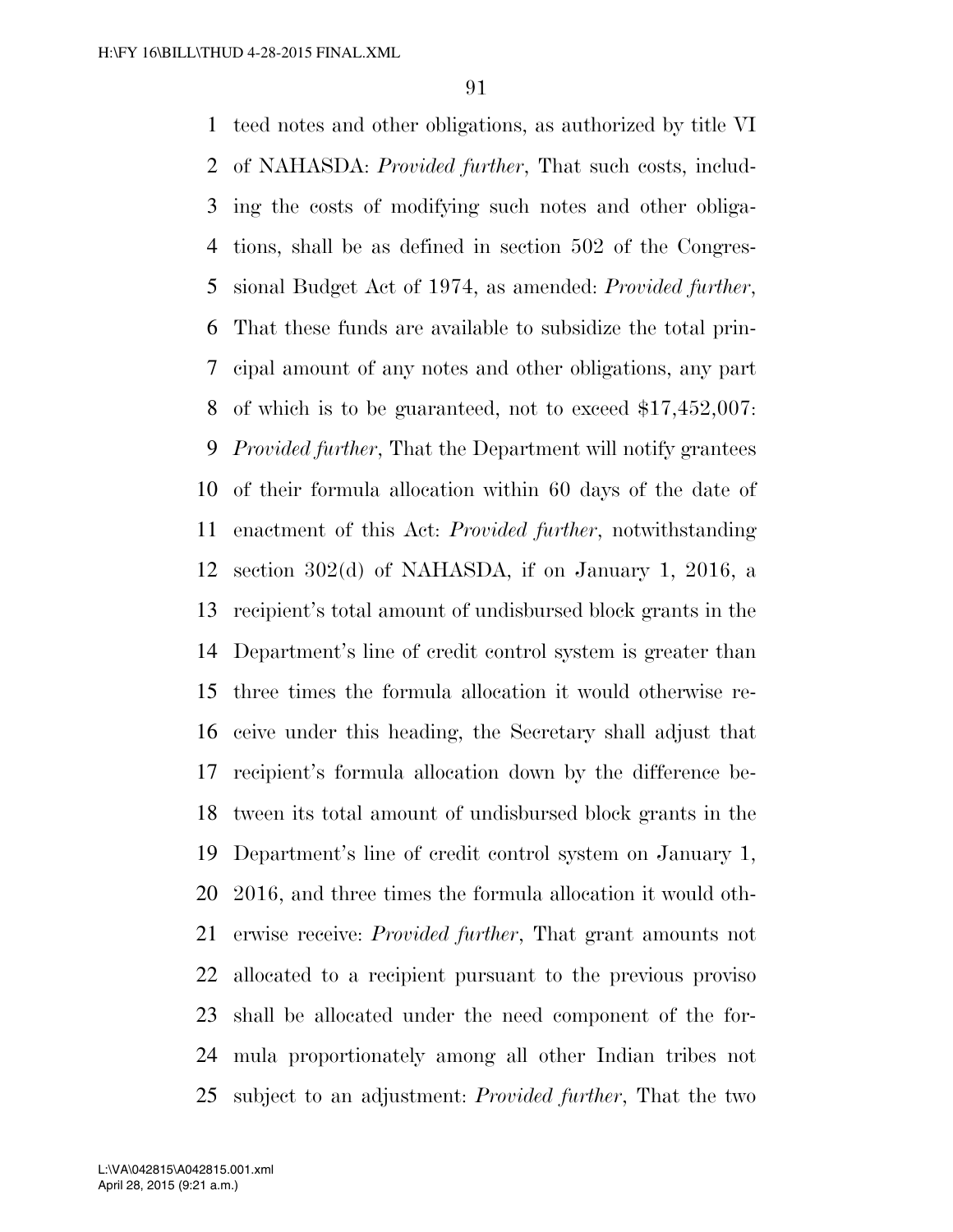previous provisos shall not apply to any Indian tribe that would otherwise receive a formula allocation of less than \$5,000,000: *Provided further*, That to take effect, the three previous provisos do not require the issuance of any regulation.

# INDIAN HOUSING LOAN GUARANTEE FUND PROGRAM ACCOUNT

 For the cost of guaranteed loans, as authorized by section 184 of the Housing and Community Development Act of 1992 (12 U.S.C. 1715z-13a), \$8,000,000, to re- main available until expended: *Provided*, That such costs, including the costs of modifying such loans, shall be as defined in section 502 of the Congressional Budget Act of 1974: *Provided further*, That these funds are available to subsidize total loan principal, any part of which is to be guaranteed, up to \$1,269,841,270, to remain available until expended: *Provided further*, That up to \$750,000 of this amount may be for administrative contract expenses including management processes and systems to carry out the loan guarantee program.

 COMMUNITY PLANNING AND DEVELOPMENT HOUSING OPPORTUNITIES FOR PERSONS WITH AIDS For carrying out the Housing Opportunities for Per- sons with AIDS program, as authorized by the AIDS Housing Opportunity Act (42 U.S.C. 12901 et seq.),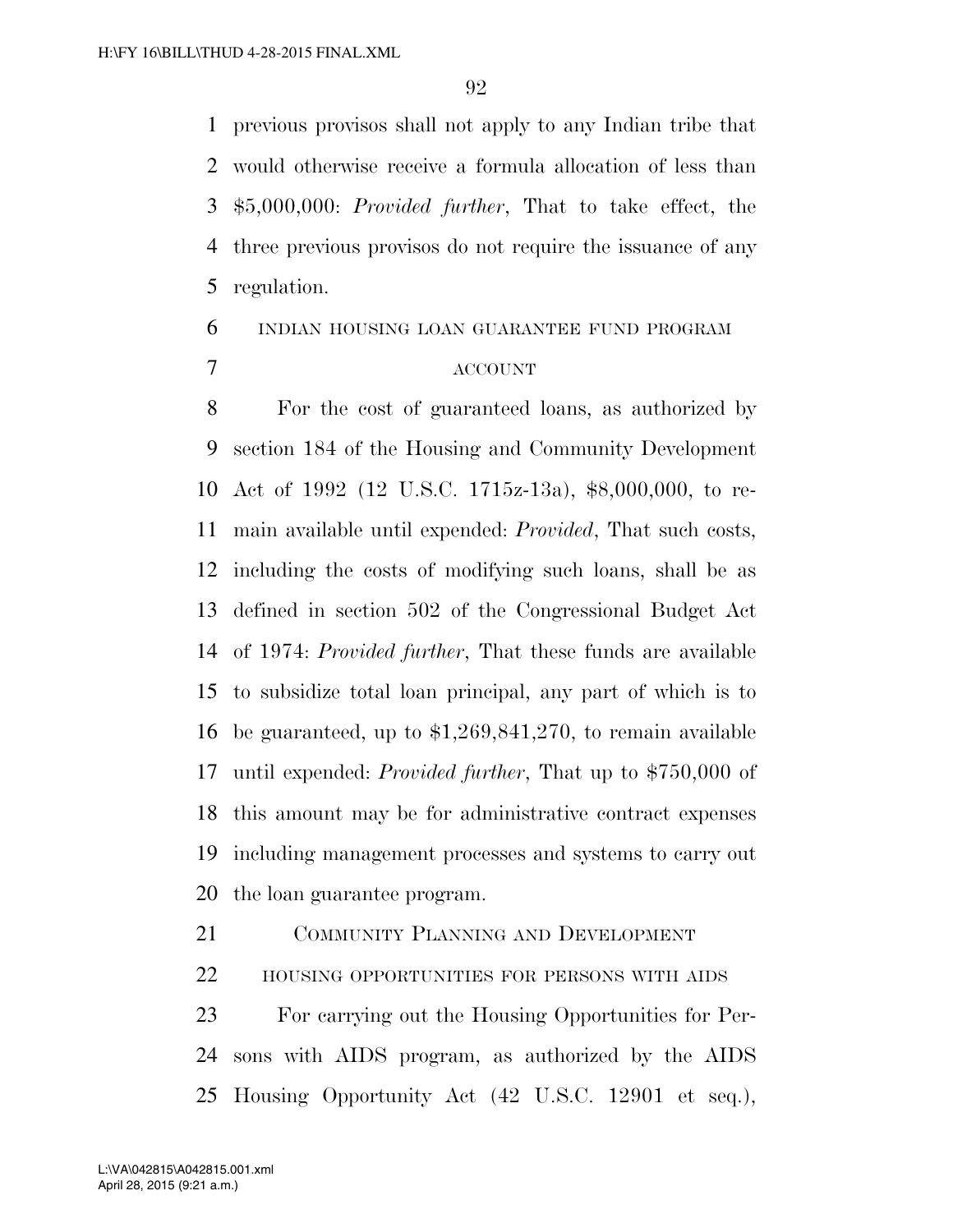\$332,000,000, to remain available until September 30, 2017, except that amounts allocated pursuant to section 854(c)(3) of such Act shall remain available until Sep- tember 30, 2018: *Provided*, That the Secretary shall renew all expiring contracts for permanent supportive housing 6 that initially were funded under section  $854(e)(3)$  of such Act from funds made available under this heading in fiscal year 2010 and prior fiscal years that meet all program requirements before awarding funds for new contracts under such section: *Provided further*, That the Depart- ment shall notify grantees of their formula allocation with-in 60 days of enactment of this Act.

COMMUNITY DEVELOPMENT FUND

 For assistance to units of State and local govern- ment, and to other entities, for economic and community development activities, and for other purposes, \$3,060,000,000, to remain available until September 30, 2018, unless otherwise specified: *Provided*, That of the total amount provided, \$3,000,000,000 is for carrying out the community development block grant program under title I of the Housing and Community Development Act of 1974, as amended (''the Act'' herein) (42 U.S.C. 5301 et seq.): *Provided further*, That unless explicitly provided for under this heading, not to exceed 20 percent of any grant made with funds appropriated under this heading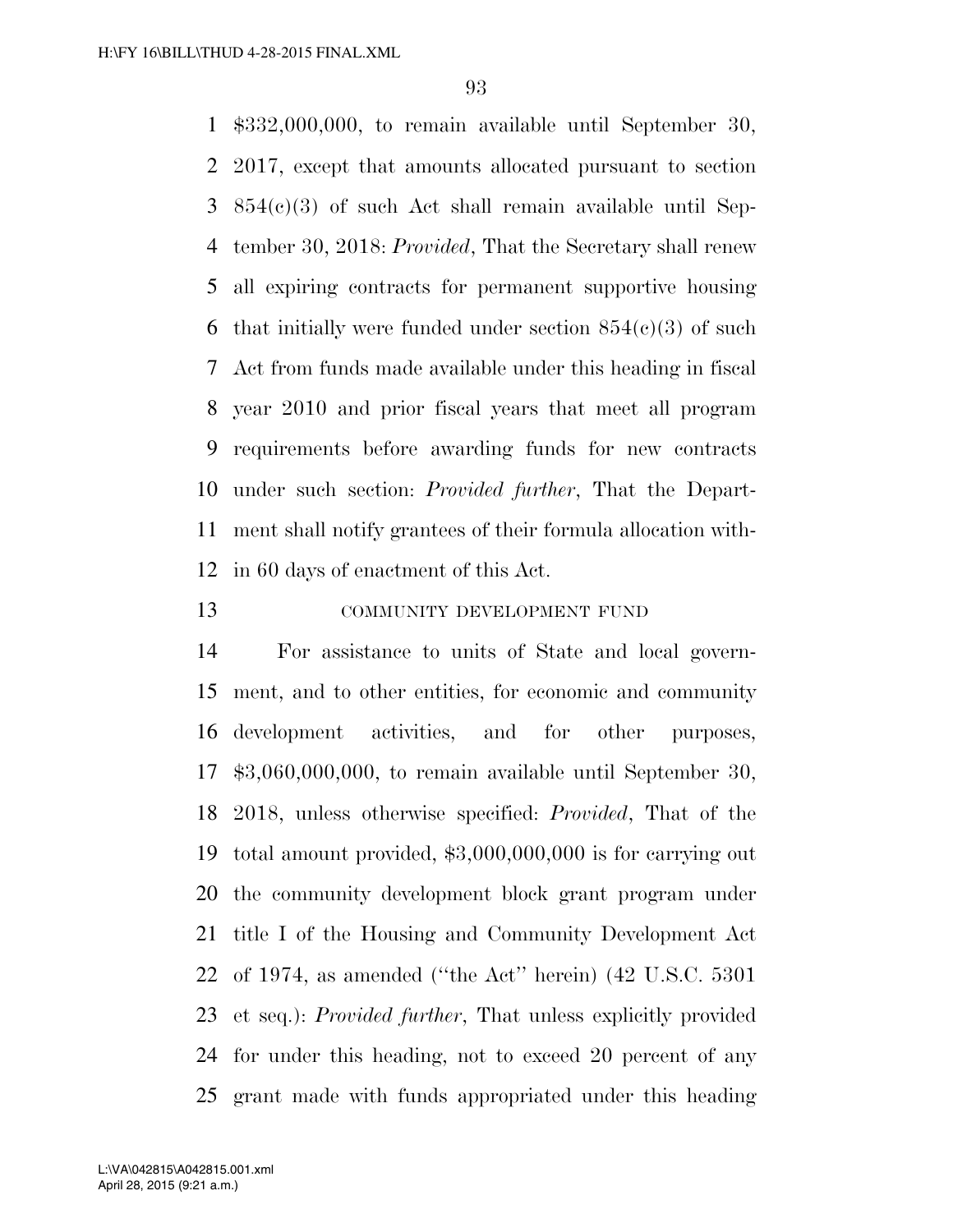shall be expended for planning and management develop- ment and administration: *Provided further*, That a metro- politan city, urban county, unit of general local govern- ment, or Indian tribe, or insular area that directly or indi- rectly receives funds under this heading may not sell, trade, or otherwise transfer all or any portion of such funds to another such entity in exchange for any other funds, credits or non-Federal considerations, but must use such funds for activities eligible under title I of the Act: *Provided further*, That notwithstanding section 105(e)(1) of the Act, no funds provided under this heading may be provided to a for-profit entity for an economic develop- ment project under section 105(a)(17) unless such project has been evaluated and selected in accordance with guide- lines required under subparagraph (e)(2): *Provided fur- ther*, That none of the funds made available under this heading may be used for grants for the Economic Develop- ment Initiative (''EDI'') or Neighborhood Initiatives ac- tivities, Rural Innovation Fund, or for grants pursuant to section 107 of the Housing and Community Development Act of 1974 (42 U.S.C. 5307): *Provided further*, That the Department shall notify grantees of their formula alloca- tion within 60 days of enactment of this Act: *Provided further*, That of the total amount provided under this heading \$60,000,000 shall be for grants to Indian tribes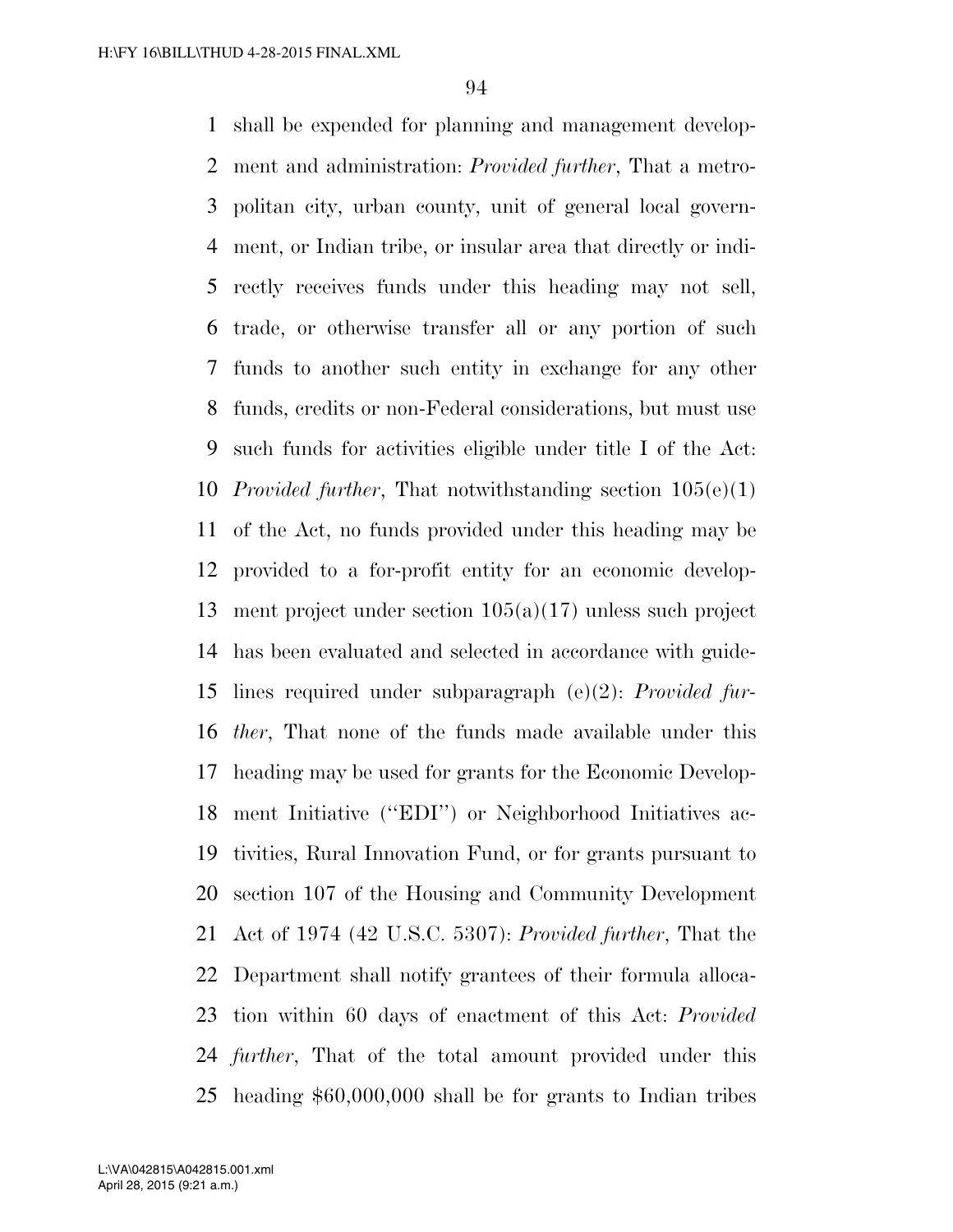1 notwithstanding section  $106(a)(1)$  of such Act, of which, notwithstanding any other provision of law (including sec- tion 204 of this Act), up to \$3,960,000 may be used for emergencies that constitute imminent threats to health and safety.

# COMMUNITY DEVELOPMENT LOAN GUARANTEES PROGRAM ACCOUNT

 Subject to section 502 of the Congressional Budget Act of 1974, during fiscal year 2016, commitments to guarantee loans under section 108 of the Housing and Community Development Act of 1974 (42 U.S.C. 5308), any part of which is guaranteed, shall not exceed a total principal amount of \$300,000,000, notwithstanding any aggregate limitation on outstanding obligations guaran- teed in subsection (k) of such section 108: *Provided*, That the Secretary shall collect fees from borrowers, notwith- standing subsection (m) of such section 108, to result in a credit subsidy cost of zero for guaranteeing such loans, and any such fees shall be collected in accordance with section 502(7) of the Congressional Budget Act of 1974: *Provided further*, That all unobligated balances, including recaptures and carryover, remaining from funds appro- priated to the Department of Housing and Urban Devel- opment under this heading are hereby permanently re-scinded.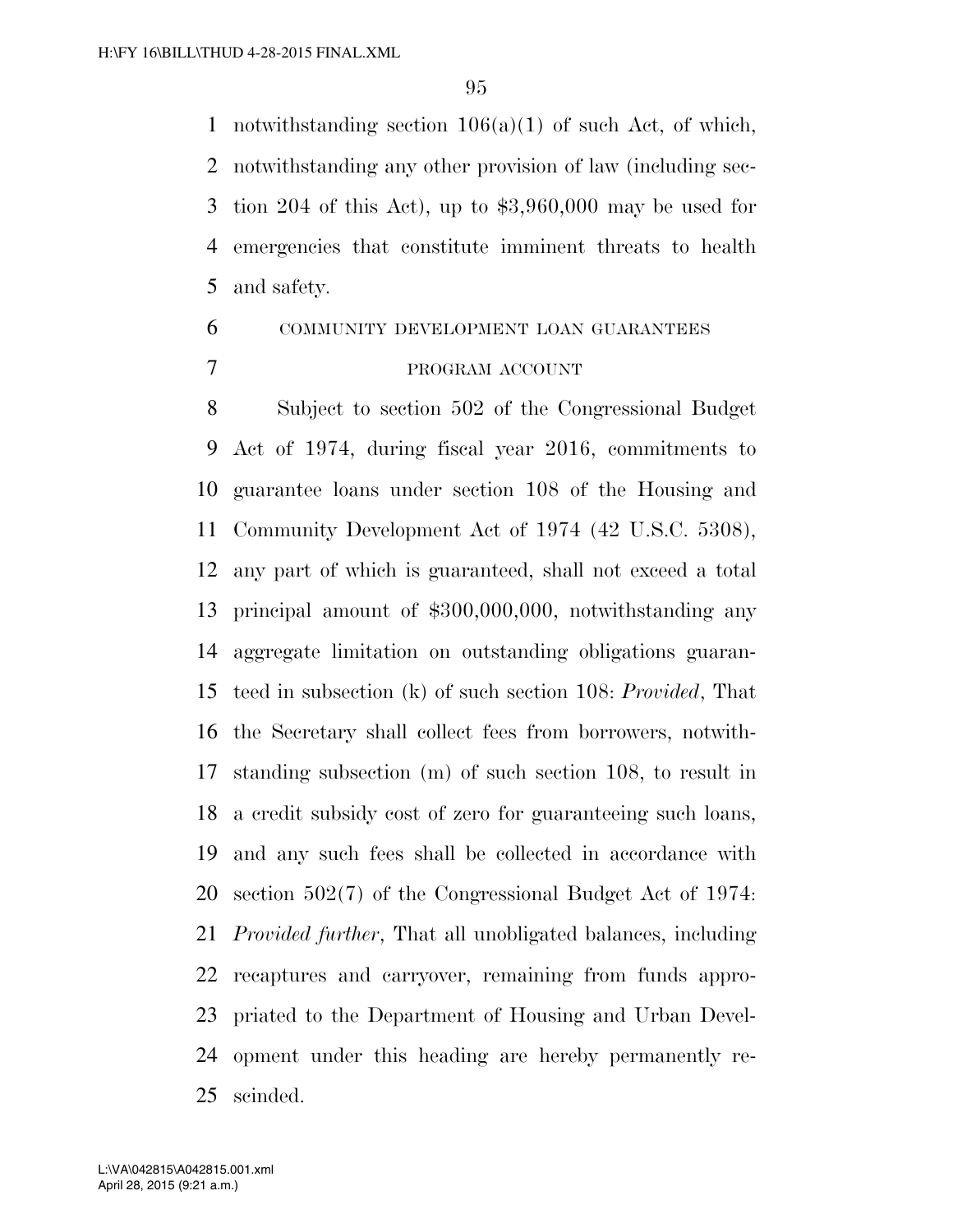HOME INVESTMENT PARTNERSHIPS PROGRAM (INCLUDING TRANSFER OF FUNDS)

 For the HOME investment partnerships program, as authorized under title II of the Cranston-Gonzalez Na- tional Affordable Housing Act, as amended, \$767,000,000, to remain available until September 30, 2019: *Provided*, That notwithstanding the amount made available under this heading, the threshold reduction re-9 quirements in sections  $216(10)$  and  $217(b)(4)$  of such Act shall not apply to allocations of such amount: *Provided further*, That the requirements under provisos 2 through 6 under this heading for fiscal year 2012 and such re- quirements applicable pursuant to the ''Full-Year Con- tinuing Appropriations Act, 2013'', shall not apply to any project to which funds were committed on or after August 23, 2013, but such projects shall instead be governed by the Final Rule titled ''Home Investment Partnerships Program; Improving Performance and Accountability; Up- dating Property Standards'' which became effective on such date: *Provided further*, That notwithstanding para-21 graphs  $(1)(B)(i)$  or  $(2)(B)(i)$  of section 1337(a) of the Housing and Community Development Act of 1992 (12 U.S.C. 4567(a)), amounts allocated under such para- graphs shall be credited to and merged with this account: *Provided further*, That no amounts made available by any

April 28, 2015 (9:21 a.m.) L:\VA\042815\A042815.001.xml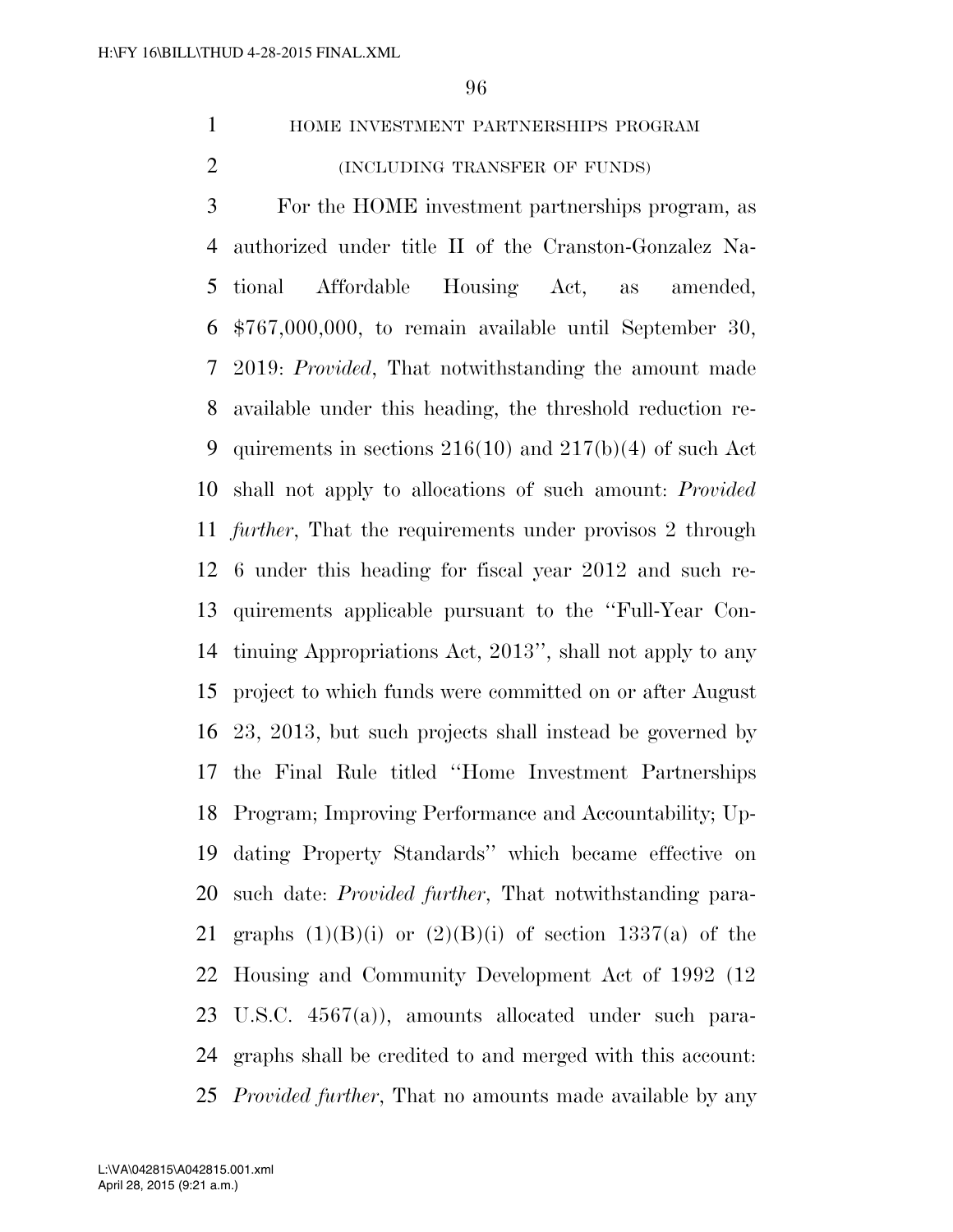provision of law may be transferred, reprogrammed, or credited to the Housing Trust Fund.

SELF-HELP AND ASSISTED HOMEOWNERSHIP

## OPPORTUNITY PROGRAM

 For the Self-Help and Assisted Homeownership Op- portunity Program, as authorized under section 11 of the Housing Opportunity Program Extension Act of 1996, as amended, \$50,000,000, to remain available until Sep- tember 30, 2018: *Provided*, That of the total amount pro- vided under this heading, \$10,000,000 shall be made available to the Self-Help and Assisted Homeownership Opportunity Program as authorized under section 11 of the Housing Opportunity Program Extension Act of 1996, as amended: *Provided further*, That of the total amount provided under this heading, \$35,000,000 shall be made available for the second, third, and fourth capacity build- ing activities authorized under section 4(a) of the HUD Demonstration Act of 1993 (42 U.S.C. 9816 note), of which not less than \$5,000,000 shall be made available for rural capacity building activities: *Provided further*, That of the total amount provided under this heading, \$5,000,000 shall be made available for capacity building by national rural housing organizations with experience assessing national rural conditions and providing financ-ing, training, technical assistance, information, and re-

April 28, 2015 (9:21 a.m.) L:\VA\042815\A042815.001.xml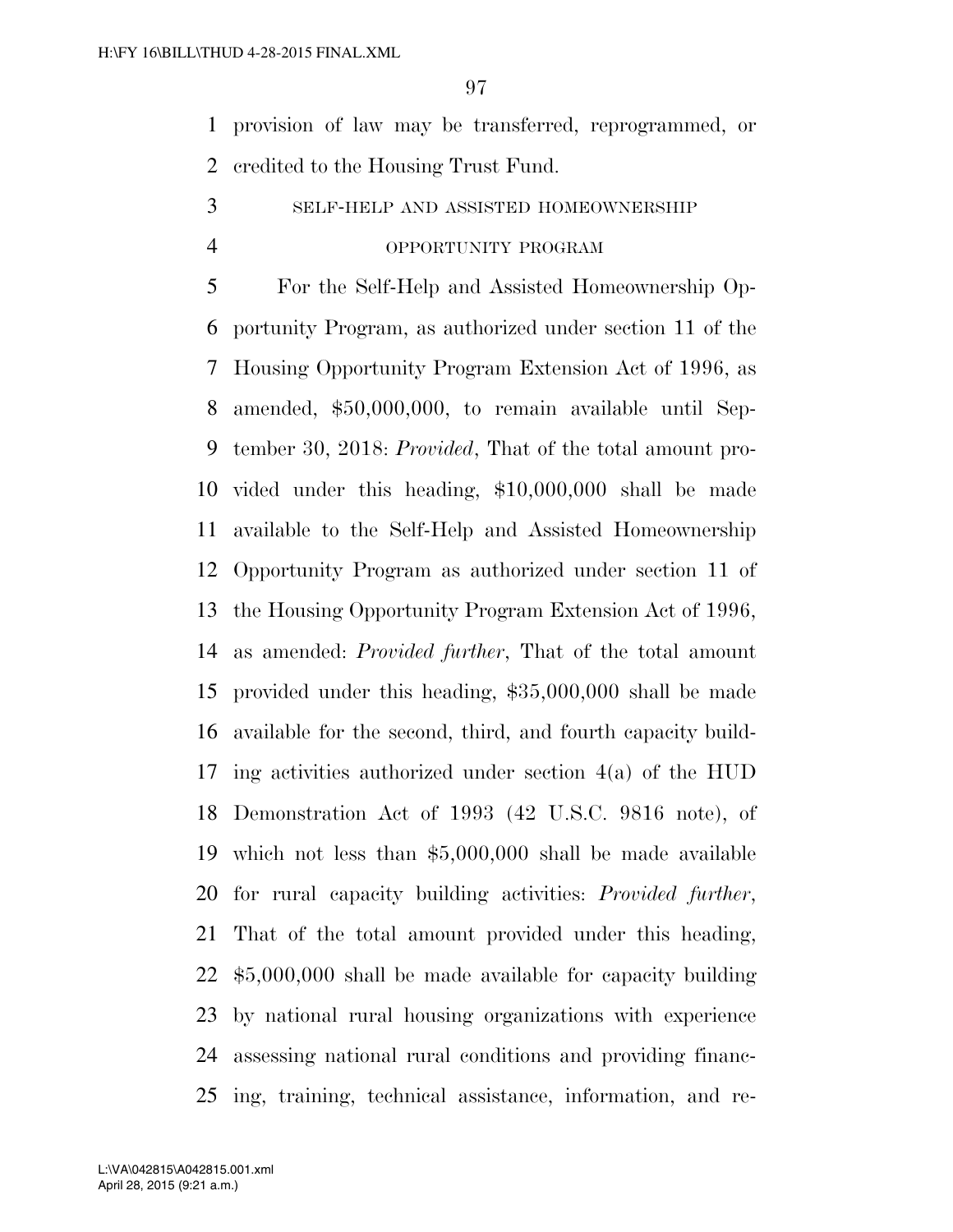search to local nonprofits, local governments and Indian Tribes serving high need rural communities.

## HOMELESS ASSISTANCE GRANTS

 For the emergency solutions grants program as au- thorized under subtitle B of title IV of the McKinney- Vento Homeless Assistance Act, as amended; the con- tinuum of care program as authorized under subtitle C of title IV of such Act; and the rural housing stability as- sistance program as authorized under subtitle D of title IV of such Act, \$2,185,000,000, to remain available until September 30, 2018: *Provided*, That any rental assistance amounts that are recaptured under such continuum of care program shall remain available until expended: *Pro- vided further*, That not less than \$250,000,000 of the funds appropriated under this heading shall be available for such emergency solutions grants program: *Provided further*, That not less than \$1,905,000,000 of the funds appropriated under this heading shall be available for such continuum of care and rural housing stability assistance programs: *Provided further*, That up to \$5,000,000 of the funds appropriated under this heading shall be available for the national homeless data analysis project: *Provided further*, That all funds awarded for supportive services under the continuum of care program and the rural hous-ing stability assistance program shall be matched by not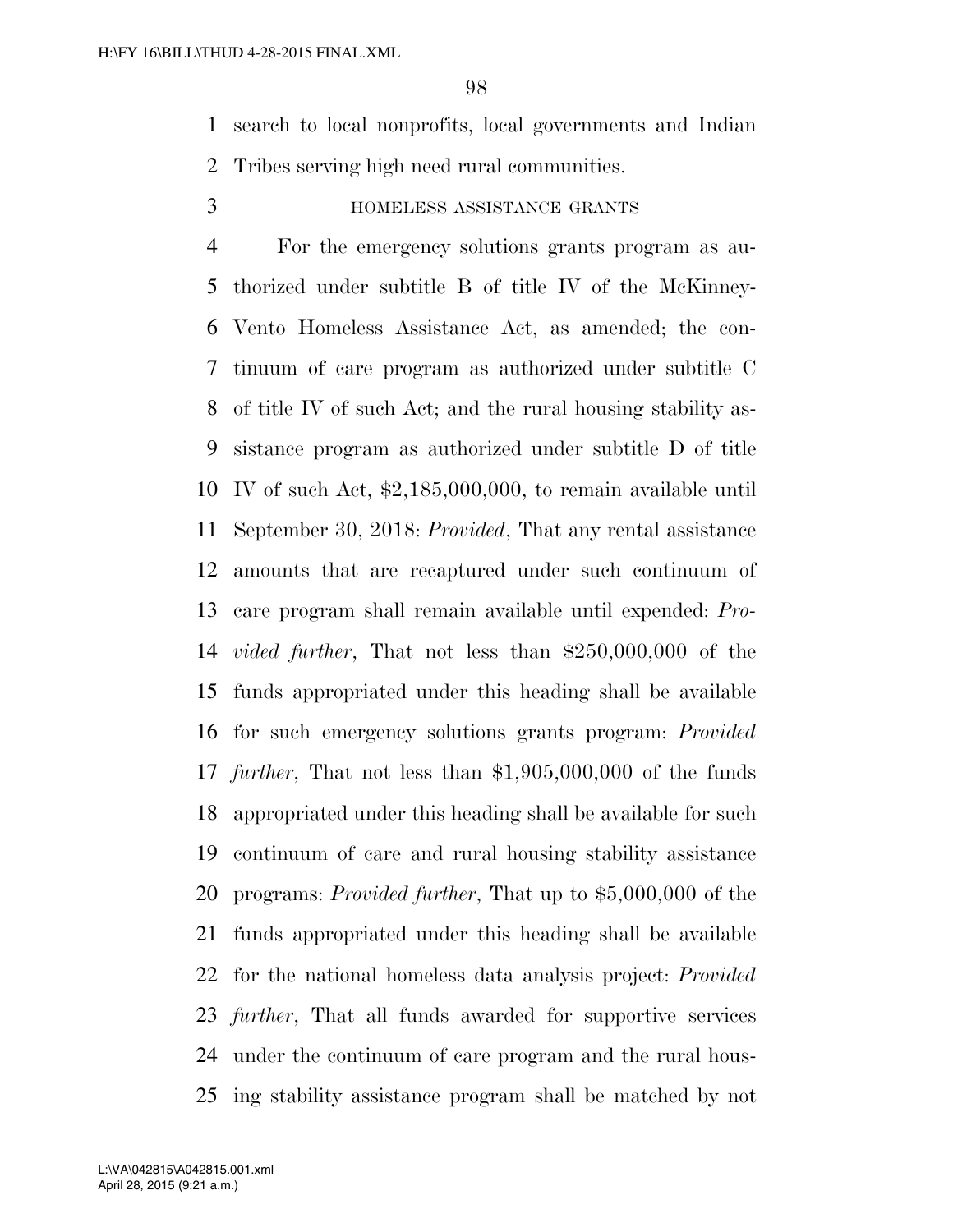less than 25 percent in cash or in kind by each grantee: *Provided further*, That for all match requirements applica- ble to funds made available under this heading for this fiscal year and prior years, a grantee may use (or could have used) as a source of match funds other funds admin- istered by the Secretary and other Federal agencies unless there is (or was) a specific statutory prohibition on any such use of any such funds: *Provided further*, That the Secretary shall establish minimum project performance thresholds for each grantee under the continuum of care program based on program performance data: *Provided further*, That none of the funds provided under this head- ing shall be available to renew any expiring contract or amendment to a contract funded under the continuum of care program unless the Secretary determines that the ex- piring contract or amendment to a contract is needed under the applicable continuum of care and meets appro- priate program requirements, financial standards, and performance measures, including the minimum perform- ance thresholds established in the previous proviso: *Pro- vided further*, That the Secretary shall prioritize funding under the continuum of care program to grant applica- tions that demonstrate a capacity to reallocate funding from lower performing projects to higher performing projects: *Provided further*, That all awards of assistance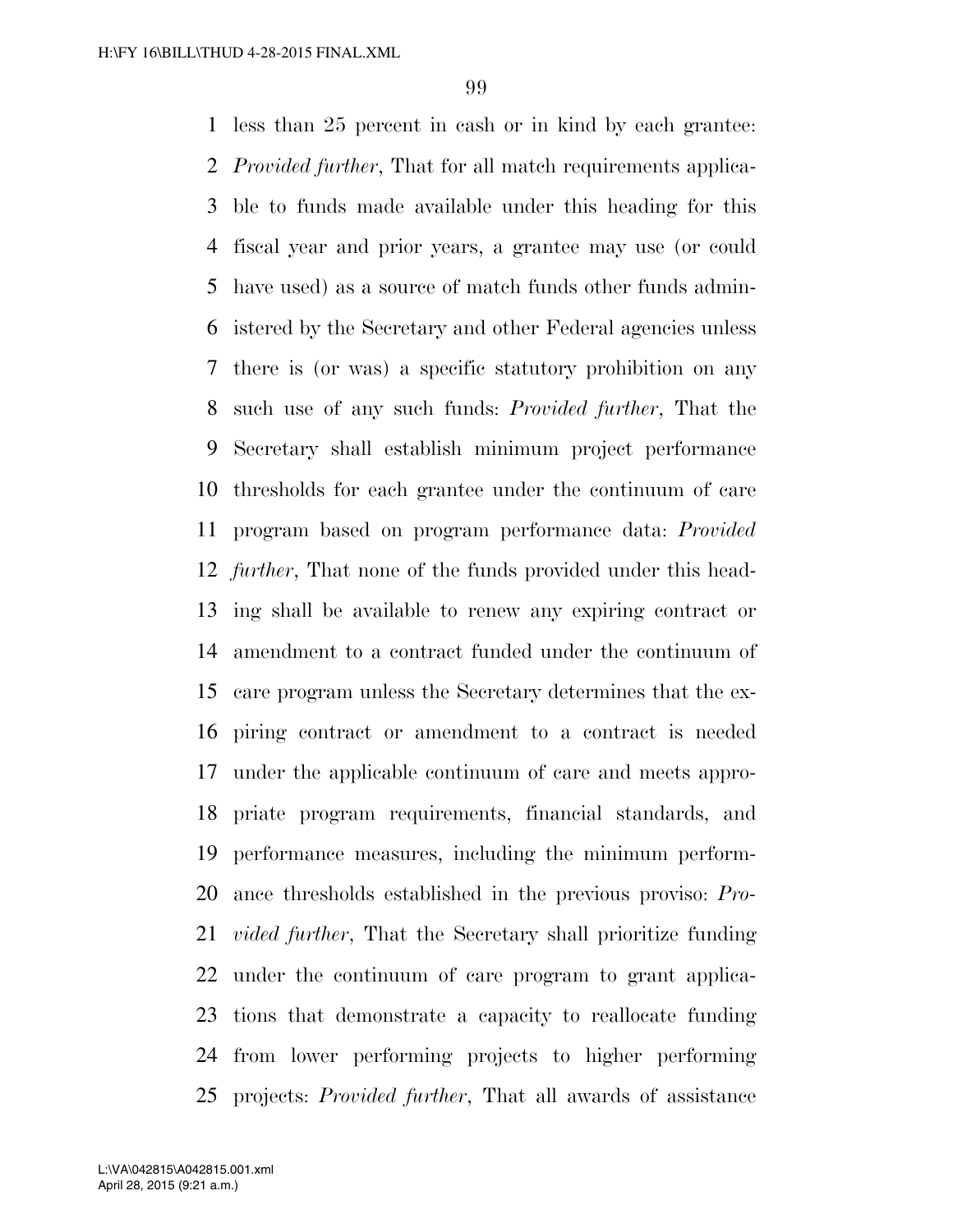under this heading shall be required to coordinate and in- tegrate homeless programs with other mainstream health, social services, and employment programs for which home- less populations may be eligible: *Provided further*, That with respect to funds provided under this heading for the continuum of care program for fiscal years 2013, 2014, 2015, and 2016 provision of permanent housing rental as- sistance may be administered by private nonprofit organi- zations: *Provided further,* That any unobligated amounts remaining from funds appropriated under this heading in fiscal year 2012 and prior years for project-based rental assistance for rehabilitation projects with 10-year grant terms may be used for purposes under this heading, not- withstanding the purposes for which such funds were ap- propriated: *Provided further*, That all balances for Shelter Plus Care renewals previously funded from the Shelter Plus Care Renewal account and transferred to this ac- count shall be available, if recaptured, for continuum of care renewals in fiscal year 2016: *Provided further*, That the Department shall notify grantees of their formula allo- cation from amounts allocated (which may represent ini- tial or final amounts allocated) for the emergency solu- tions grant program within 60 days of enactment of this Act.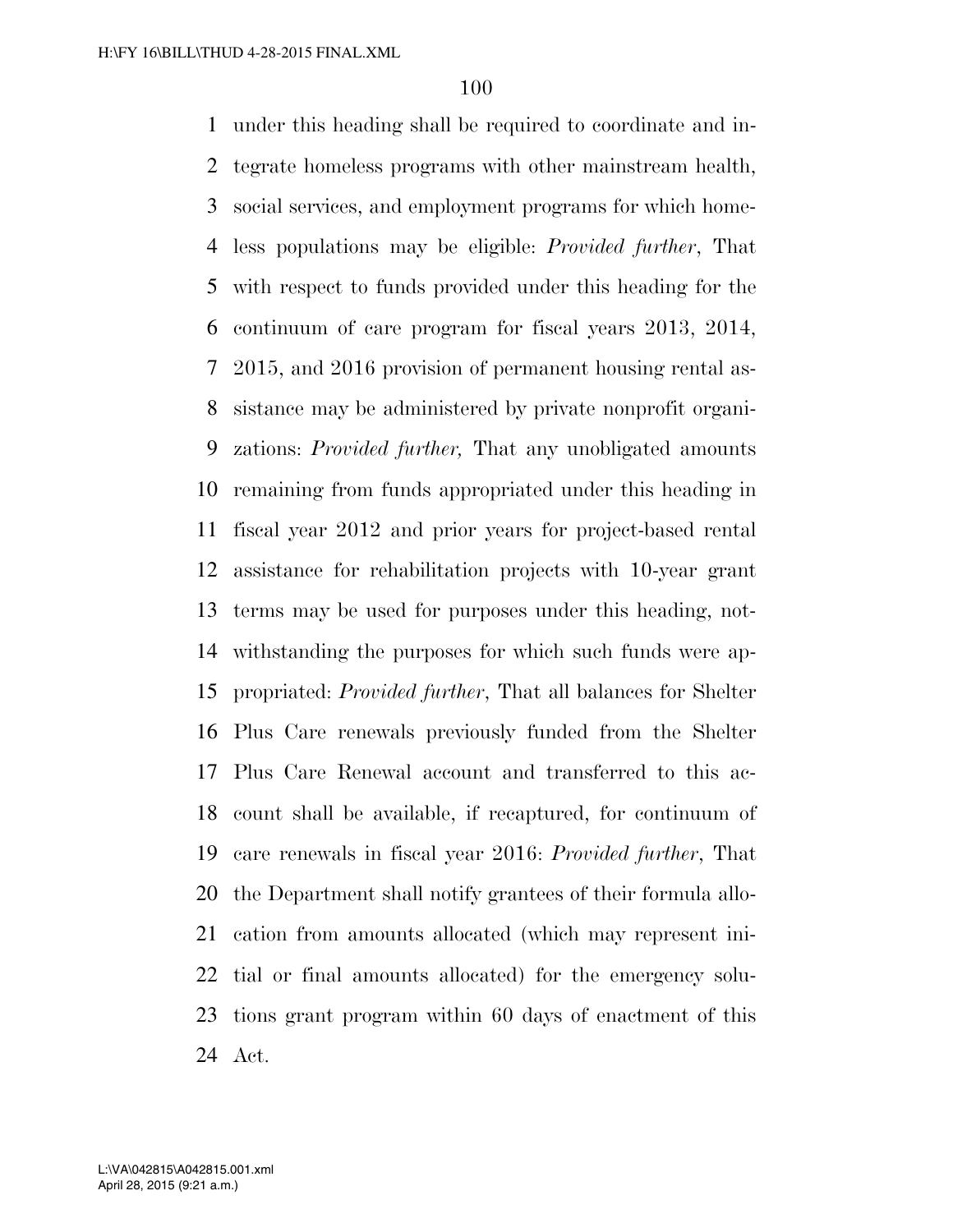#### 1 HOUSING PROGRAMS

## PROJECT-BASED RENTAL ASSISTANCE

 For activities and assistance for the provision of project-based subsidy contracts under the United States Housing Act of 1937 (42 U.S.C. 1437 et seq.) (''the 6 Act''), not otherwise provided for,  $$10,254,000,000$ , to re- main available until expended, shall be available on Octo- ber 1, 2015 (in addition to the \$400,000,000 previously appropriated under this heading that became available Oc- tober 1, 2015), and \$400,000,000, to remain available until expended, shall be available on October 1, 2016: *Pro- vided*, That the amounts made available under this head- ing shall be available for expiring or terminating section 8 project-based subsidy contracts (including section 8 moderate rehabilitation contracts), for amendments to sec- tion 8 project-based subsidy contracts (including section 8 moderate rehabilitation contracts), for contracts entered into pursuant to section 441 of the McKinney-Vento Homeless Assistance Act (42 U.S.C. 11401), for renewal of section 8 contracts for units in projects that are subject to approved plans of action under the Emergency Low In- come Housing Preservation Act of 1987 or the Low-In- come Housing Preservation and Resident Homeownership Act of 1990, and for administrative and other expenses associated with project-based activities and assistance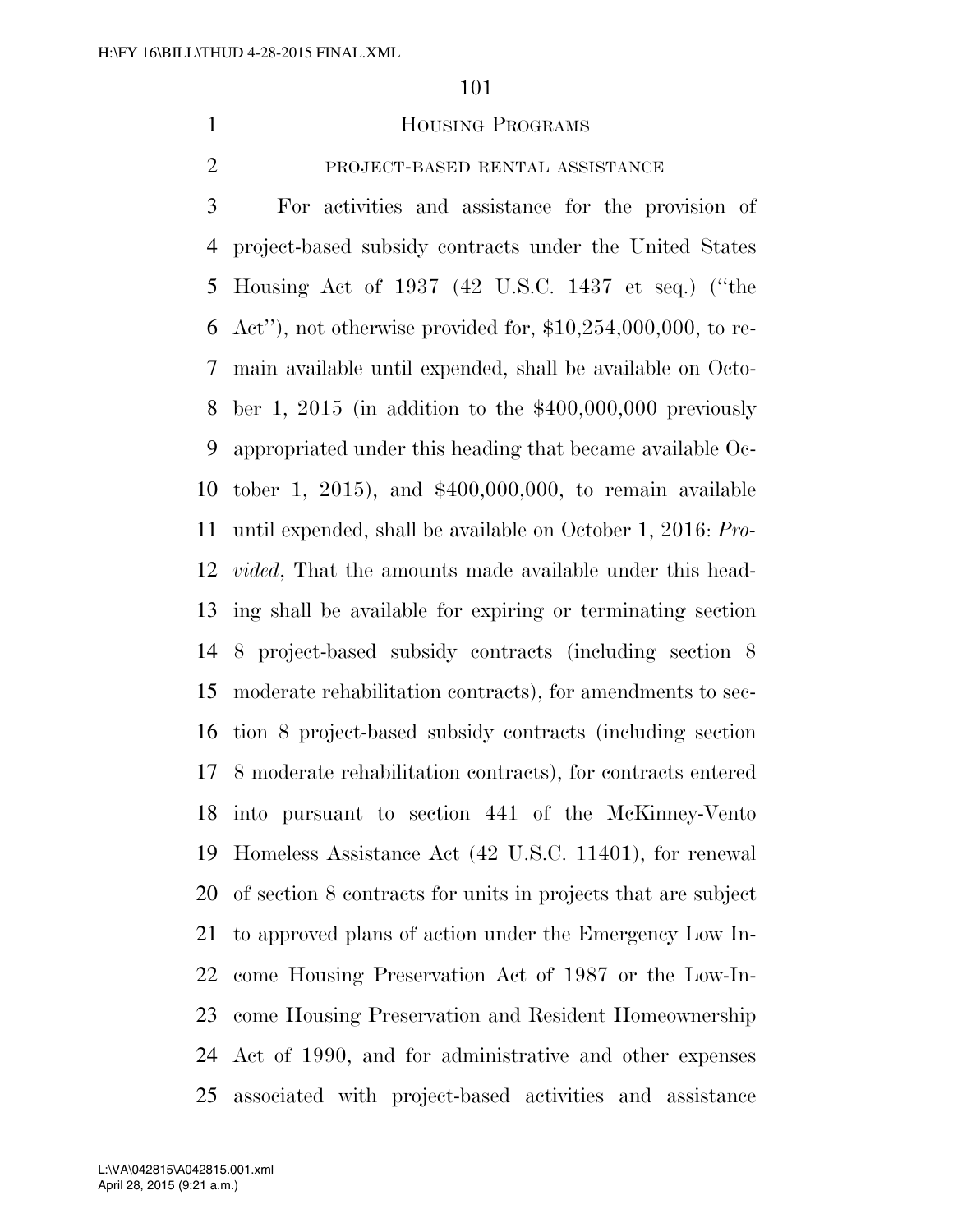funded under this paragraph: *Provided further*, That of the total amounts provided under this heading, not to ex- ceed \$150,000,000 shall be available for performance- based contract administrators for section 8 project-based assistance, for carrying out 42 U.S.C. 1437(f): *Provided further*, That the Secretary of Housing and Urban Devel- opment may also use such amounts in the previous proviso for performance-based contract administrators for the ad- ministration of: interest reduction payments pursuant to section 236(a) of the National Housing Act (12 U.S.C. 11 1715 $z$ -1(a)); rent supplement payments pursuant to sec- tion 101 of the Housing and Urban Development Act of 1965 (12 U.S.C. 1701s); section 236(f)(2) rental assist-14 ance payments  $(12 \text{ U.S.C. } 1715z-1(f)(2))$ ; project rental assistance contracts for the elderly under section  $202(c)(2)$  of the Housing Act of 1959 (12 U.S.C. 1701q); project rental assistance contracts for supportive housing 18 for persons with disabilities under section  $811(d)(2)$  of the Cranston-Gonzalez National Affordable Housing Act (42 U.S.C. 8013(d)(2)); project assistance contracts pursuant to section 202(h) of the Housing Act of 1959 (Public Law 86–372; 73 Stat. 667); and loans under section 202 of the Housing Act of 1959 (Public Law 86–372; 73 Stat. 667): *Provided further*, That amounts recaptured under this heading, the heading ''Annual Contributions for As-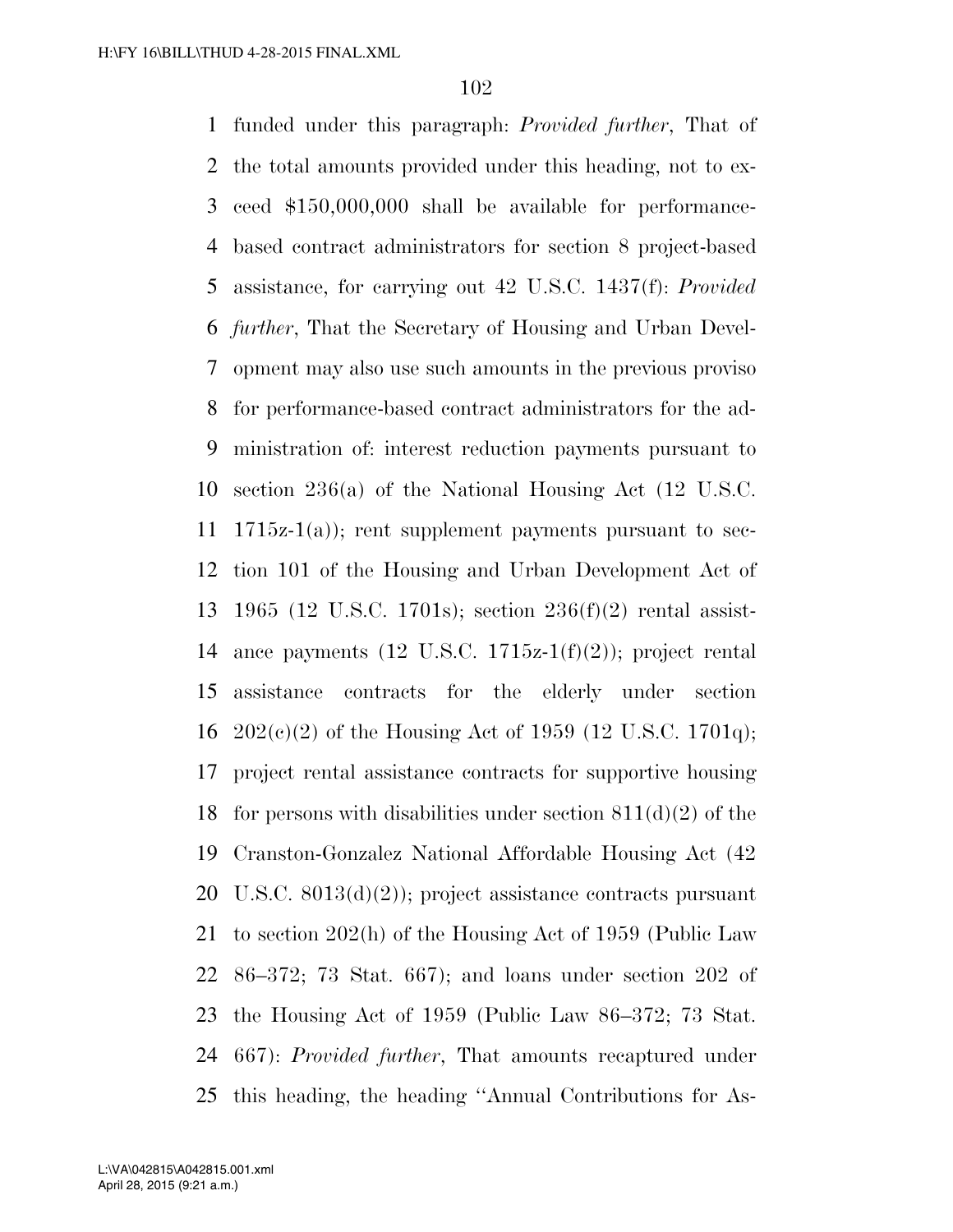sisted Housing'', or the heading ''Housing Certificate Fund'', may be used for renewals of or amendments to section 8 project-based contracts or for performance-based contract administrators, notwithstanding the purposes for which such amounts were appropriated: *Provided further*, That, notwithstanding any other provision of law, upon the request of the Secretary of Housing and Urban Devel- opment, project funds that are held in residual receipts accounts for any project subject to a section 8 project- based Housing Assistance Payments contract that author- izes HUD or a Housing Finance Agency to require that surplus project funds be deposited in an interest-bearing residual receipts account and that are in excess of an amount to be determined by the Secretary, shall be remit- ted to the Department and deposited in this account, to be available until expended: *Provided further*, That amounts deposited pursuant to the previous proviso shall be available in addition to the amount otherwise provided by this heading for uses authorized under this heading.

## **HOUSING FOR THE ELDERLY**

 For amendments to capital advance contracts for housing for the elderly, as authorized by section 202 of the Housing Act of 1959, as amended, and for project 24 rental assistance for the elderly under section  $202(c)(2)$ of such Act, including amendments to contracts for such

April 28, 2015 (9:21 a.m.) L:\VA\042815\A042815.001.xml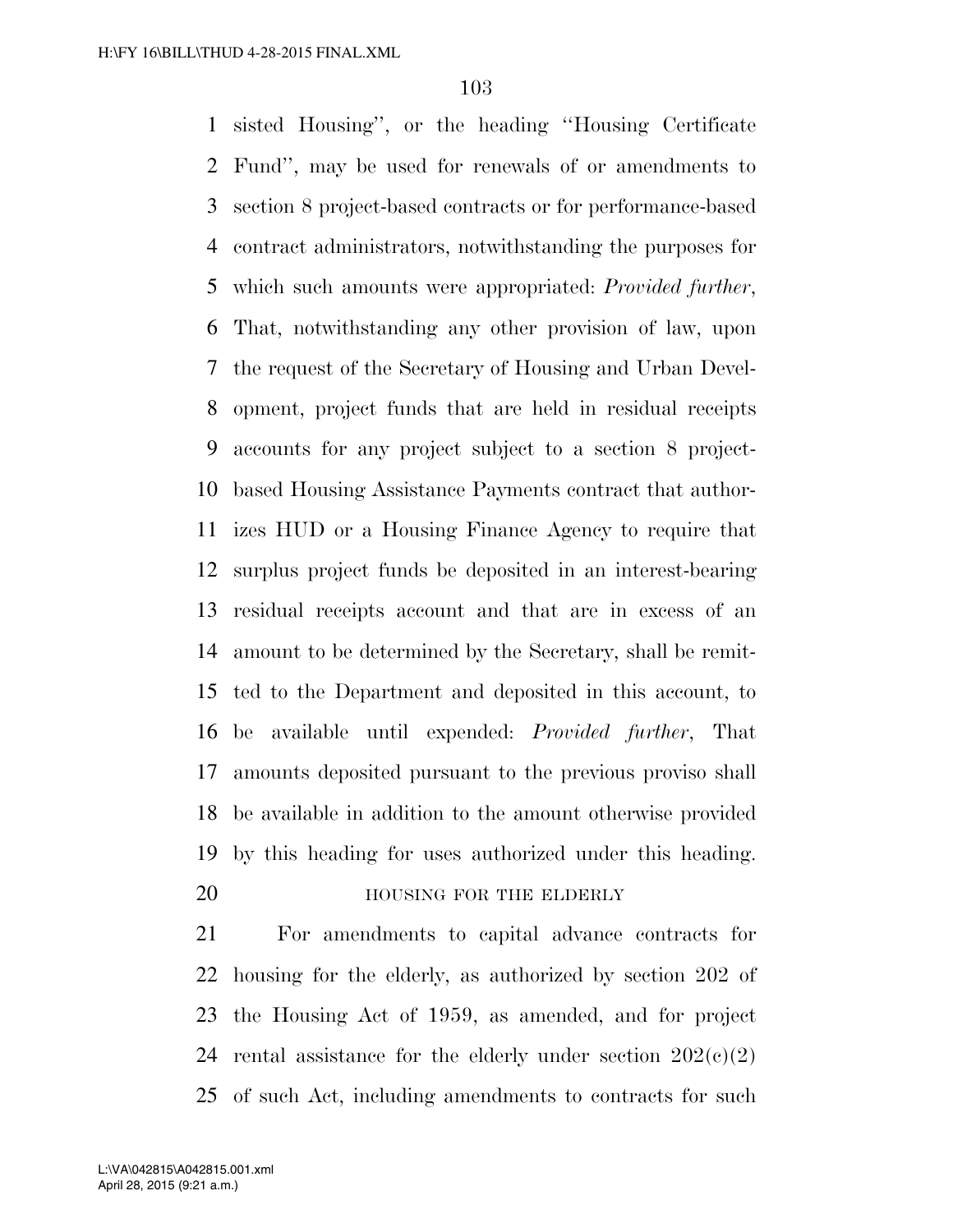assistance and renewal of expiring contracts for such as- sistance for up to a 1-year term, and for senior preserva- tion rental assistance contracts, including renewals, as au- thorized by section 811(e) of the American Housing and Economic Opportunity Act of 2000, as amended, and for supportive services associated with the housing, \$414,000,000 to remain available until September 30, 2019: *Provided*, That of the amount provided under this heading, up to \$77,000,000 shall be for service coordina- tors and the continuation of existing congregate service grants for residents of assisted housing projects: *Provided further*, That amounts under this heading shall be avail- able for Real Estate Assessment Center inspections and inspection-related activities associated with section 202 projects: *Provided further*, That the Secretary may waive the provisions of section 202 governing the terms and con- ditions of project rental assistance, except that the initial contract term for such assistance shall not exceed 5 years in duration: *Provided further*, That upon request of the Secretary of Housing and Urban Development, project funds that are held in residual receipts accounts for any project subject to a section 202 project rental assistance contract, and that upon termination of such contract are in excess of an amount to be determined by the Secretary, shall be remitted to the Department and deposited in this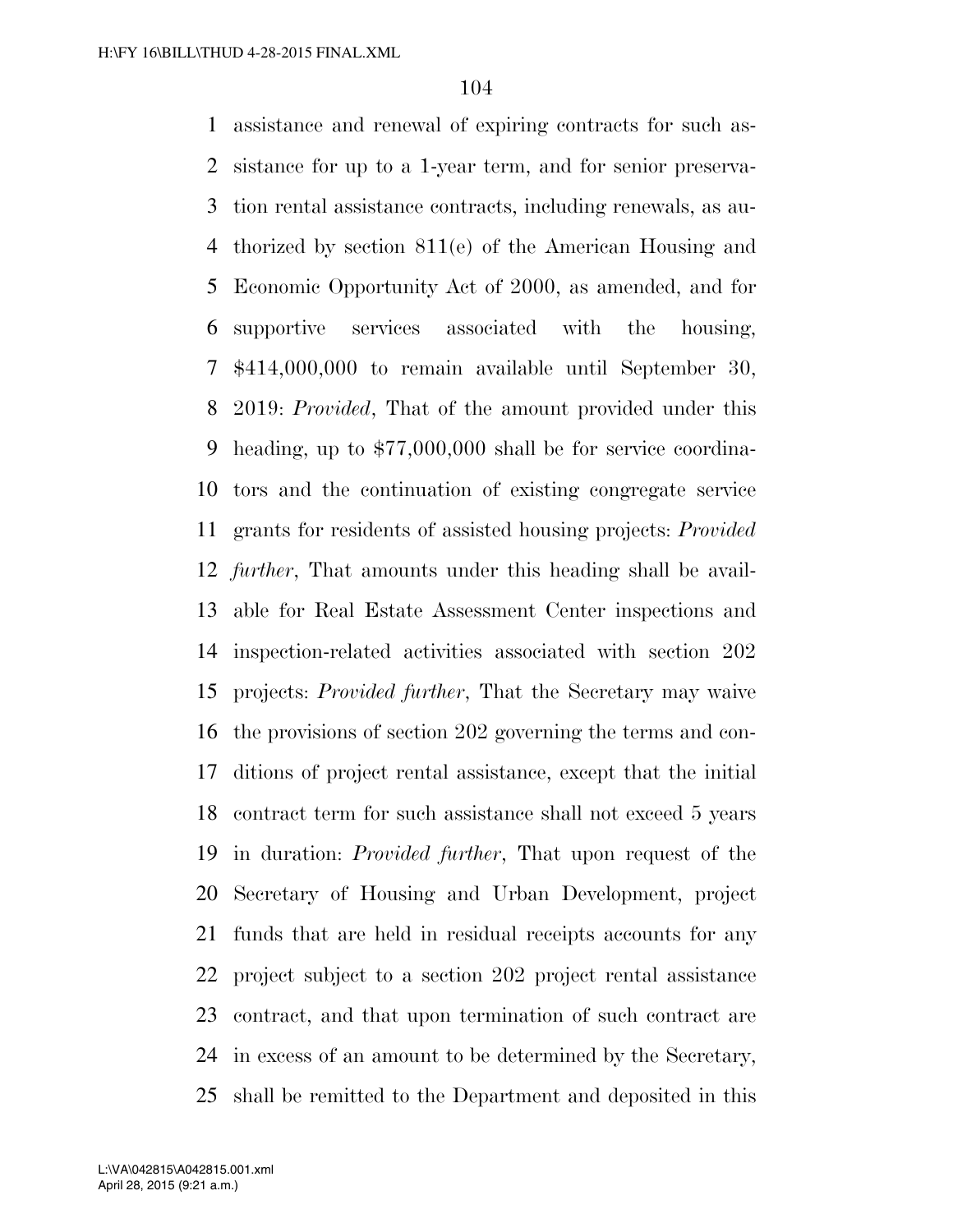account, to be available until September 30, 2019, for pur- poses under this heading, and shall be in addition to the amounts otherwise provided under this heading for such purposes.

#### HOUSING FOR PERSONS WITH DISABILITIES

 For amendments to capital advance contracts for supportive housing for persons with disabilities, as author- ized by section 811 of the Cranston-Gonzalez National Af- fordable Housing Act (42 U.S.C. 8013), for project rental assistance for supportive housing for persons with disabil-11 ities under section  $811(d)(2)$  of such Act and for project assistance contracts pursuant to section 202(h) of the Housing Act of 1959 (Public Law 86–372; 73 Stat. 667), including amendments to contracts for such assistance and renewal of expiring contracts for such assistance for up to a 1-year term, for project rental assistance to State housing finance agencies and other appropriate entities as authorized under section 811(b)(3) of the Cranston-Gon- zalez National Housing Act, and for supportive services associated with the housing for persons with disabilities as authorized by section 811(b)(1) of such Act, \$152,000,000, to remain available until September 30, 2019: *Provided*, That amounts made available under this heading shall be available for Real Estate Assessment Center inspections and inspection-related activities associ-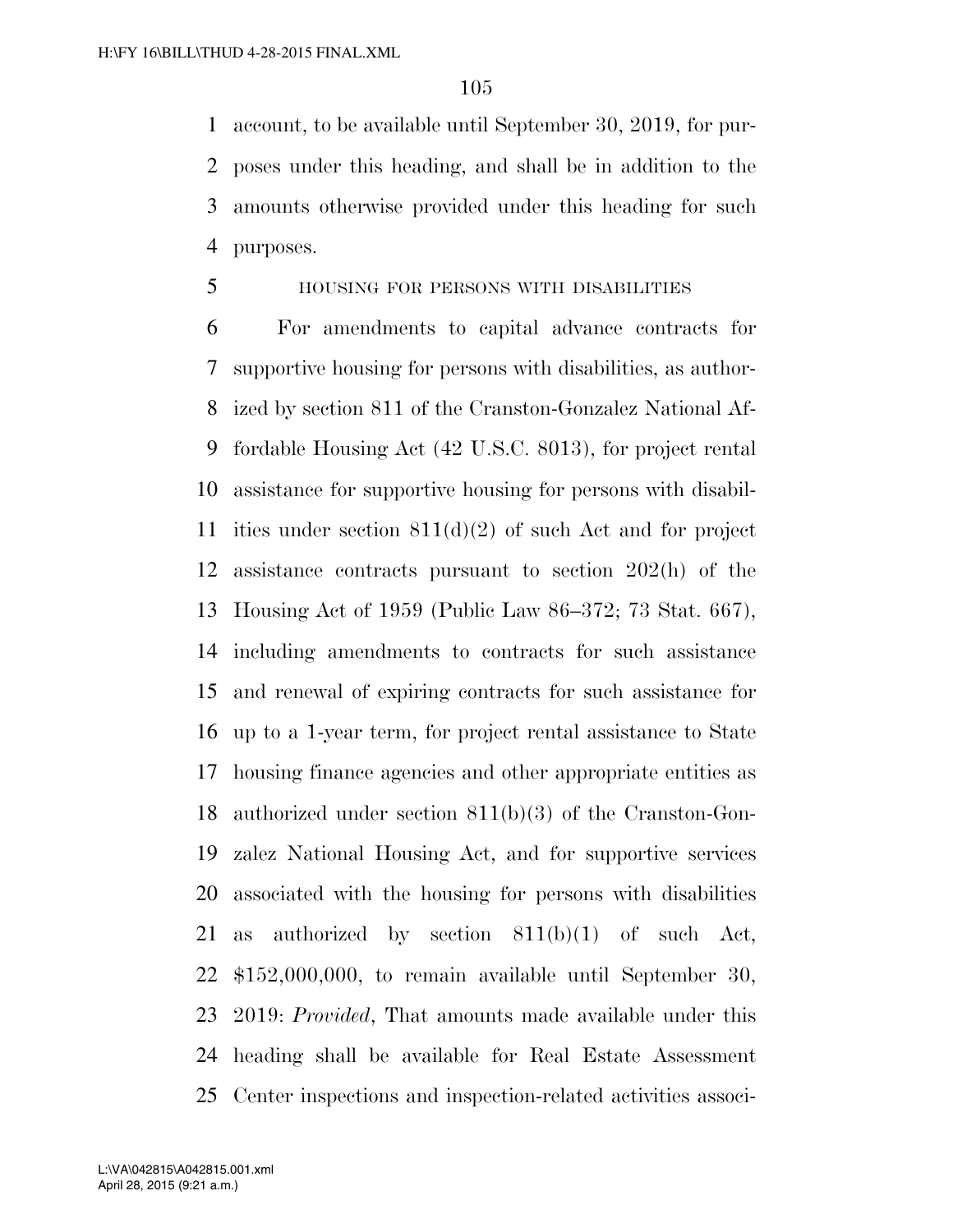ated with section 811 projects: *Provided further*, That, in this fiscal year, upon the request of the Secretary of Hous- ing and Urban Development, project funds that are held in residual receipts accounts for any project subject to a section 811 project rental assistance contract and that upon termination of such contract are in excess of an amount to be determined by the Secretary shall be remit- ted to the Department and deposited in this account, to be available until September 30, 2019: *Provided further*, That amounts deposited in this account pursuant to the previous proviso shall be available in addition to the amounts otherwise provided by this heading for the pur- poses authorized under this heading: *Provided further*, That unobligated balances, including recaptures and car- ryover, remaining from funds transferred to or appro- priated under this heading may be used for the current purposes authorized under this heading notwithstanding the purposes for which such funds originally were appro-priated.

**HOUSING COUNSELING ASSISTANCE** 

 For contracts, grants, and other assistance excluding loans, as authorized under section 106 of the Housing and Urban Development Act of 1968, as amended, \$47,000,000, to remain available until September 30, 2017, including up to \$4,500,000 for administrative con-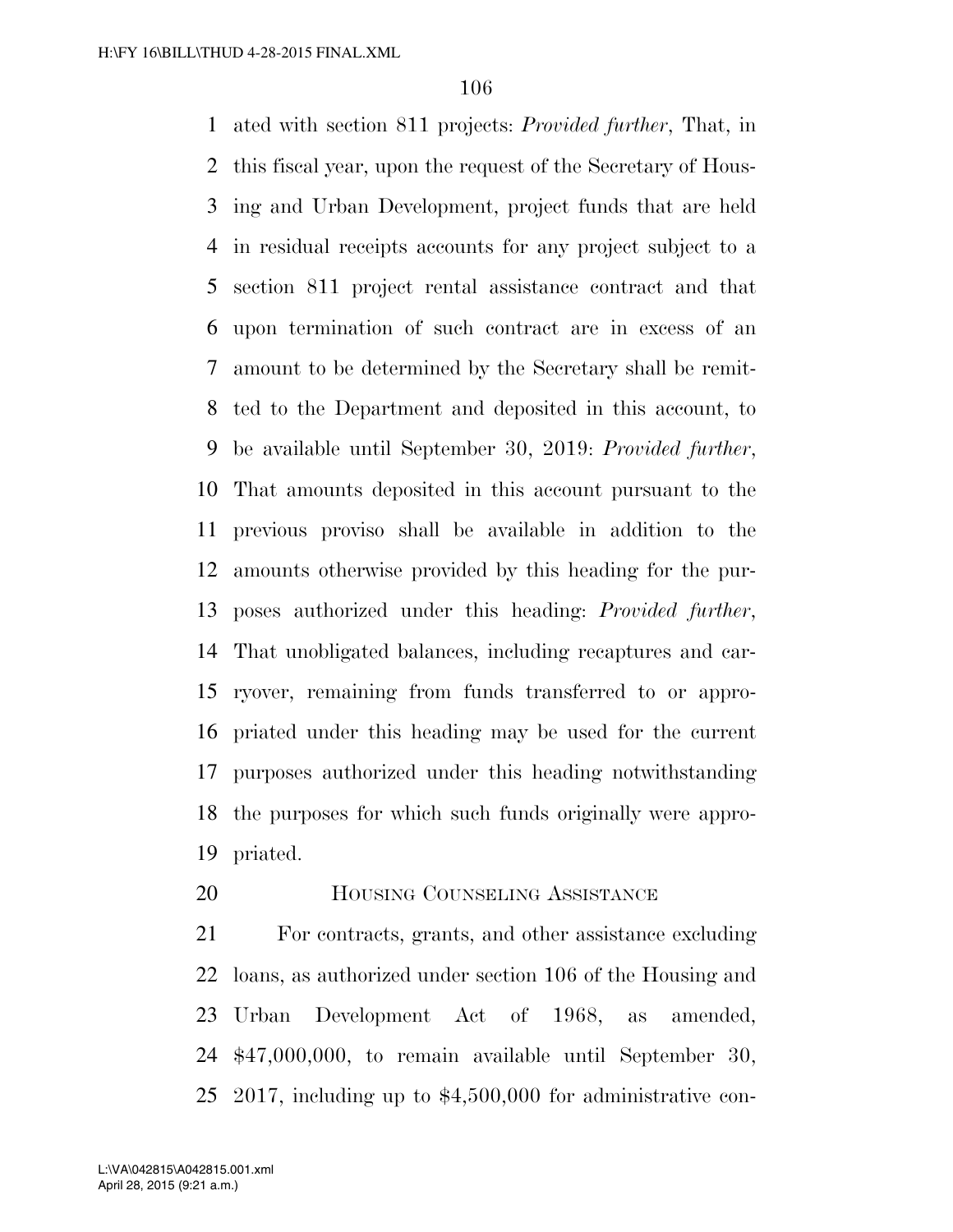tract services: *Provided*, That grants made available from amounts provided under this heading shall be awarded within 180 days of enactment of this Act: *Provided further*, That funds shall be used for providing counseling and ad- vice to tenants and homeowners, both current and pro- spective, with respect to property maintenance, financial management/literacy, and such other matters as may be appropriate to assist them in improving their housing con- ditions, meeting their financial needs, and fulfilling the re- sponsibilities of tenancy or homeownership; for program administration; and for housing counselor training: *Pro- vided further*, That for purposes of providing such grants from amounts provided under this heading, the Secretary may enter into multiyear agreements as is appropriate, subject to the availability of annual appropriations.

#### 16 RENTAL HOUSING ASSISTANCE

 For amendments to contracts under section 101 of the Housing and Urban Development Act of 1965 (12 U.S.C. 1701s) and section 236(f)(2) of the National Housing Act (12 U.S.C. 1715z-1) in State-aided, non- insured rental housing projects, \$30,000,000, to remain available until expended: *Provided*, That such amount, to- gether with unobligated balances from recaptured amounts appropriated prior to fiscal year 2006 from ter-minated contracts under such sections of law, and any un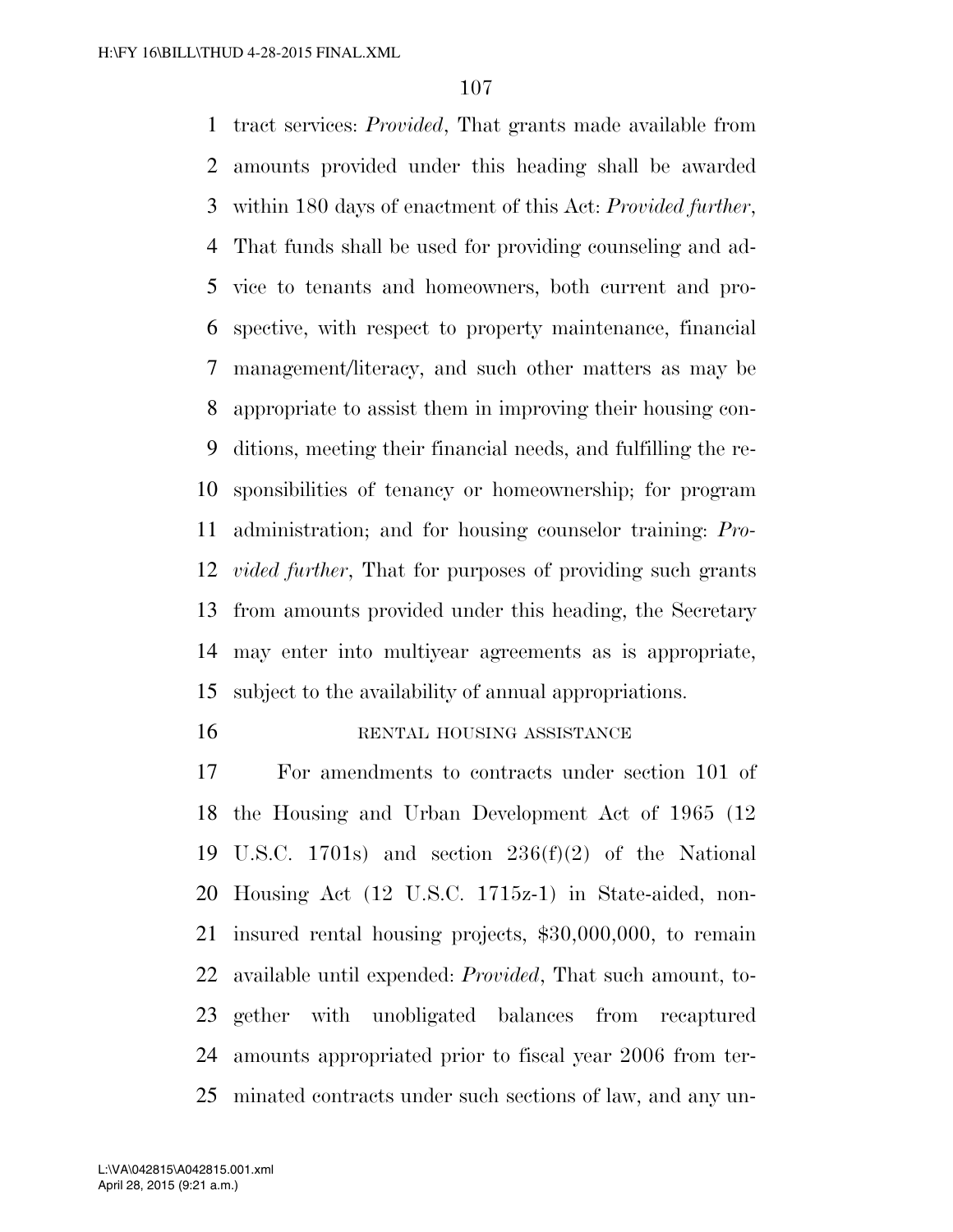obligated balances, including recaptures and carryover, re- maining from funds appropriated under this heading after fiscal year 2005, shall also be available for extensions of up to one year for expiring contracts under such sections of law.

## PAYMENT TO MANUFACTURED HOUSING FEES TRUST

#### FUND

 For necessary expenses as authorized by the National Manufactured Housing Construction and Safety Stand- ards Act of 1974 (42 U.S.C. 5401 et seq.), up to \$11,000,000, to remain available until expended, of which \$11,000,000 is to be derived from the Manufactured Housing Fees Trust Fund: *Provided*, That not to exceed the total amount appropriated under this heading shall be available from the general fund of the Treasury to the ex- tent necessary to incur obligations and make expenditures pending the receipt of collections to the Fund pursuant to section 620 of such Act: *Provided further*, That the amount made available under this heading from the gen- eral fund shall be reduced as such collections are received during fiscal year 2016 so as to result in a final fiscal year 2016 appropriation from the general fund estimated at zero, and fees pursuant to such section 620 shall be modified as necessary to ensure such a final fiscal year 2016 appropriation: *Provided further*, That for the dispute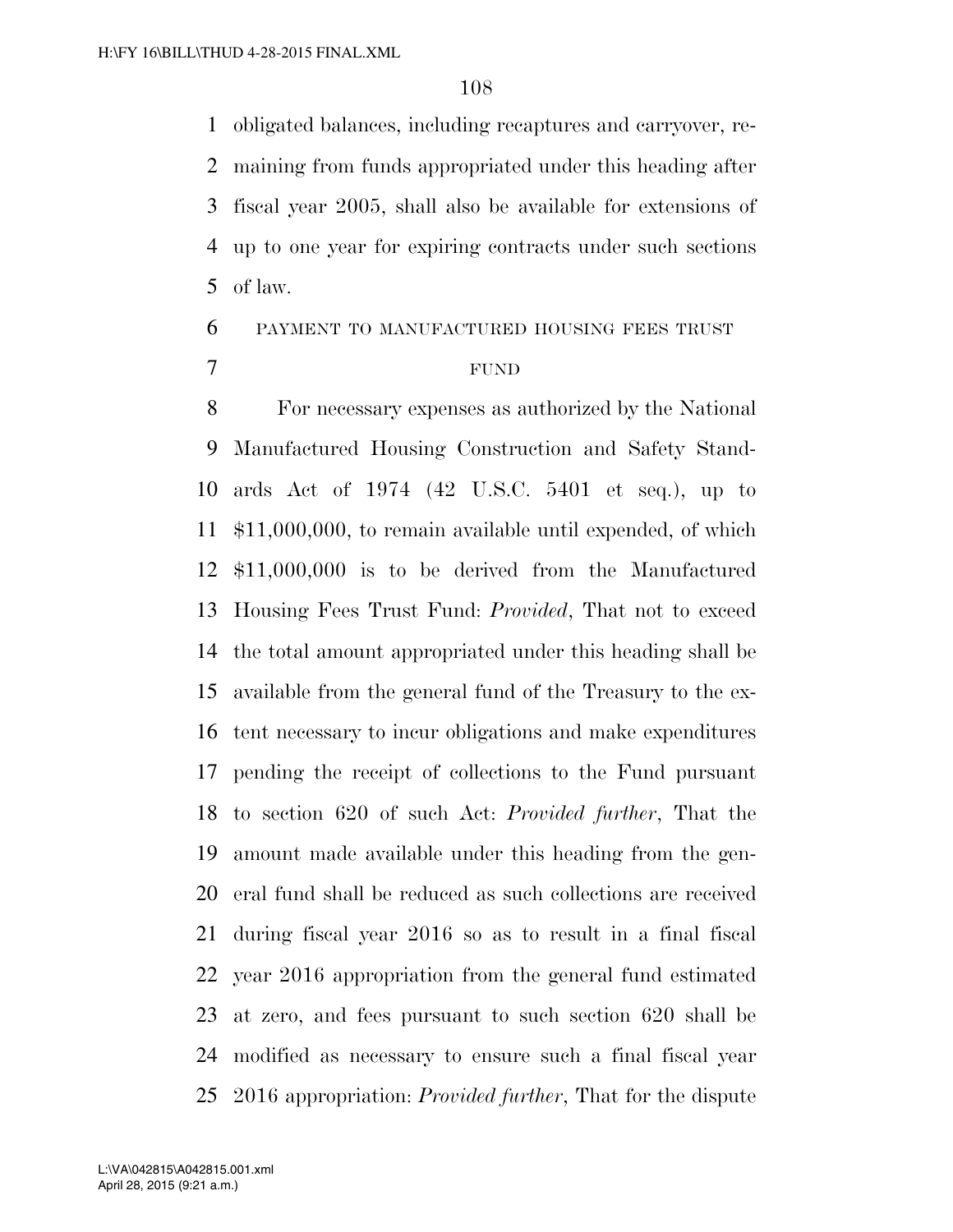resolution and installation programs, the Secretary of Housing and Urban Development may assess and collect fees from any program participant: *Provided further*, That such collections shall be deposited into the Fund, and the Secretary, as provided herein, may use such collections, as well as fees collected under section 620, for necessary expenses of such Act: *Provided further*, That, notwith- standing the requirements of section 620 of such Act, the Secretary may carry out responsibilities of the Secretary under such Act through the use of approved service pro- viders that are paid directly by the recipients of their serv-ices.

FEDERAL HOUSING ADMINISTRATION

MUTUAL MORTGAGE INSURANCE PROGRAM ACCOUNT

 New commitments to guarantee single family loans insured under the Mutual Mortgage Insurance Fund shall not exceed \$400,000,000,000, to remain available until September 30, 2017: *Provided*, That during fiscal year 2016, obligations to make direct loans to carry out the 20 purposes of section  $204(g)$  of the National Housing Act, as amended, shall not exceed \$5,000,000: *Provided fur- ther*, That the foregoing amount in the previous proviso shall be for loans to nonprofit and governmental entities in connection with sales of single family real properties owned by the Secretary and formerly insured under the

April 28, 2015 (9:21 a.m.) L:\VA\042815\A042815.001.xml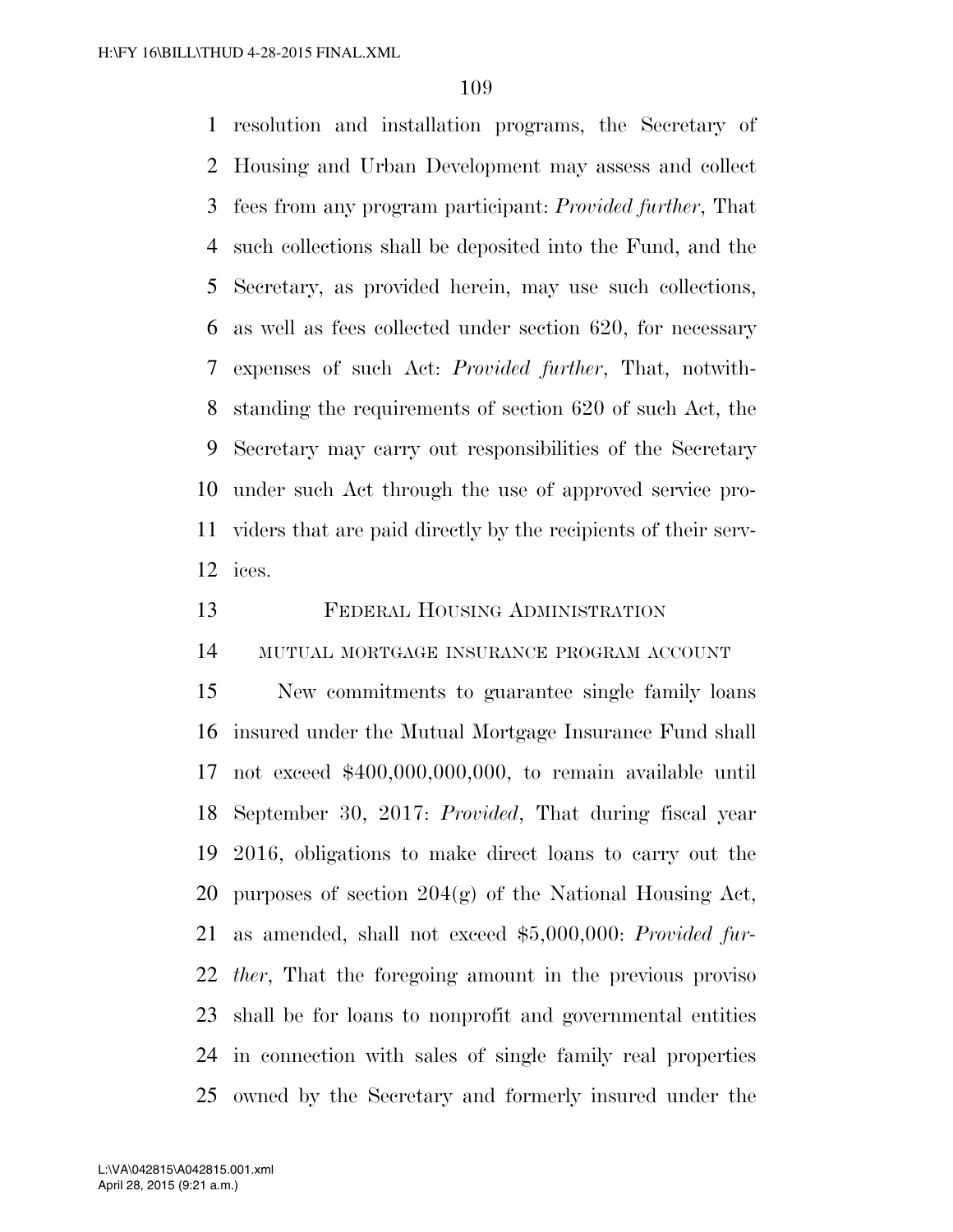Mutual Mortgage Insurance Fund: *Provided Further*, That for administrative contract expenses of the Federal Hous- ing Administration, \$130,000,000, to remain available until September 30, 2017.

#### GENERAL AND SPECIAL RISK PROGRAM ACCOUNT

 New commitments to guarantee loans insured under the General and Special Risk Insurance Funds, as author- ized by sections 238 and 519 of the National Housing Act (12 U.S.C. 1715z-3 and 1735c), shall not exceed \$30,000,000,000 in total loan principal, any part of which is to be guaranteed, to remain available until September 30, 2017: *Provided*, That during fiscal year 2016, gross obligations for the principal amount of direct loans, as au-14 thorized by sections  $204(g)$ ,  $207(l)$ ,  $238$ , and  $519(a)$  of the National Housing Act, shall not exceed \$5,000,000, which shall be for loans to nonprofit and governmental en- tities in connection with the sale of single family real prop- erties owned by the Secretary and formerly insured under such Act.

GOVERNMENT NATIONAL MORTGAGE ASSOCIATION

GUARANTEES OF MORTGAGE-BACKED SECURITIES LOAN

GUARANTEE PROGRAM ACCOUNT

 New commitments to issue guarantees to carry out the purposes of section 306 of the National Housing Act, 25 as amended  $(12 \text{ U.S.C. } 1721(g))$ , shall not exceed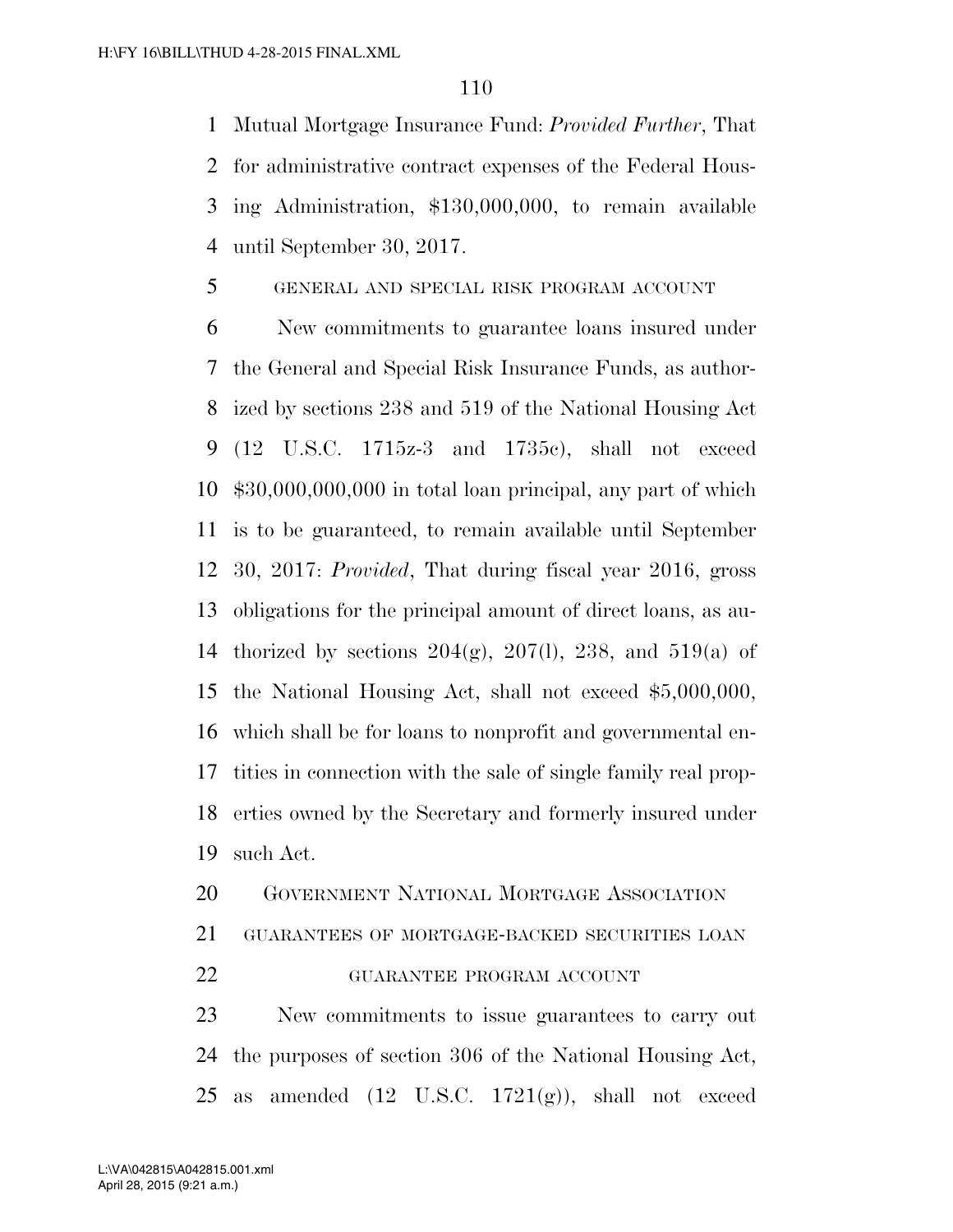\$500,000,000,000, to remain available until September 30, 2017: *Provided*, That \$23,000,000 shall be available for necessary salaries and expenses of the Office of Gov- ernment National Mortgage Association: *Provided further*, That receipts from Commitment and Multiclass fees col- lected pursuant to title III of the National Housing Act, as amended, shall be credited as offsetting collections to this account.

# POLICY DEVELOPMENT AND RESEARCH 10 RESEARCH AND TECHNOLOGY

 For contracts, grants, and necessary expenses of pro- grams of research and studies relating to housing and urban problems, not otherwise provided for, as authorized by title V of the Housing and Urban Development Act of 1970 (12 U.S.C. 1701z-1 et seq.), including carrying out the functions of the Secretary of Housing and Urban Development under section 1(a)(1)(i) of Reorganization Plan No. 2 of 1968, \$52,500,000, to remain available until September 30, 2017: *Provided*, That with respect to amounts made available under this heading, notwith- standing section 204 of this title, the Secretary may enter into cooperative agreements funded with philanthropic en- tities, other Federal agencies, or State or local govern- ments and their agencies for research projects: *Provided further*, That with respect to the previous proviso, such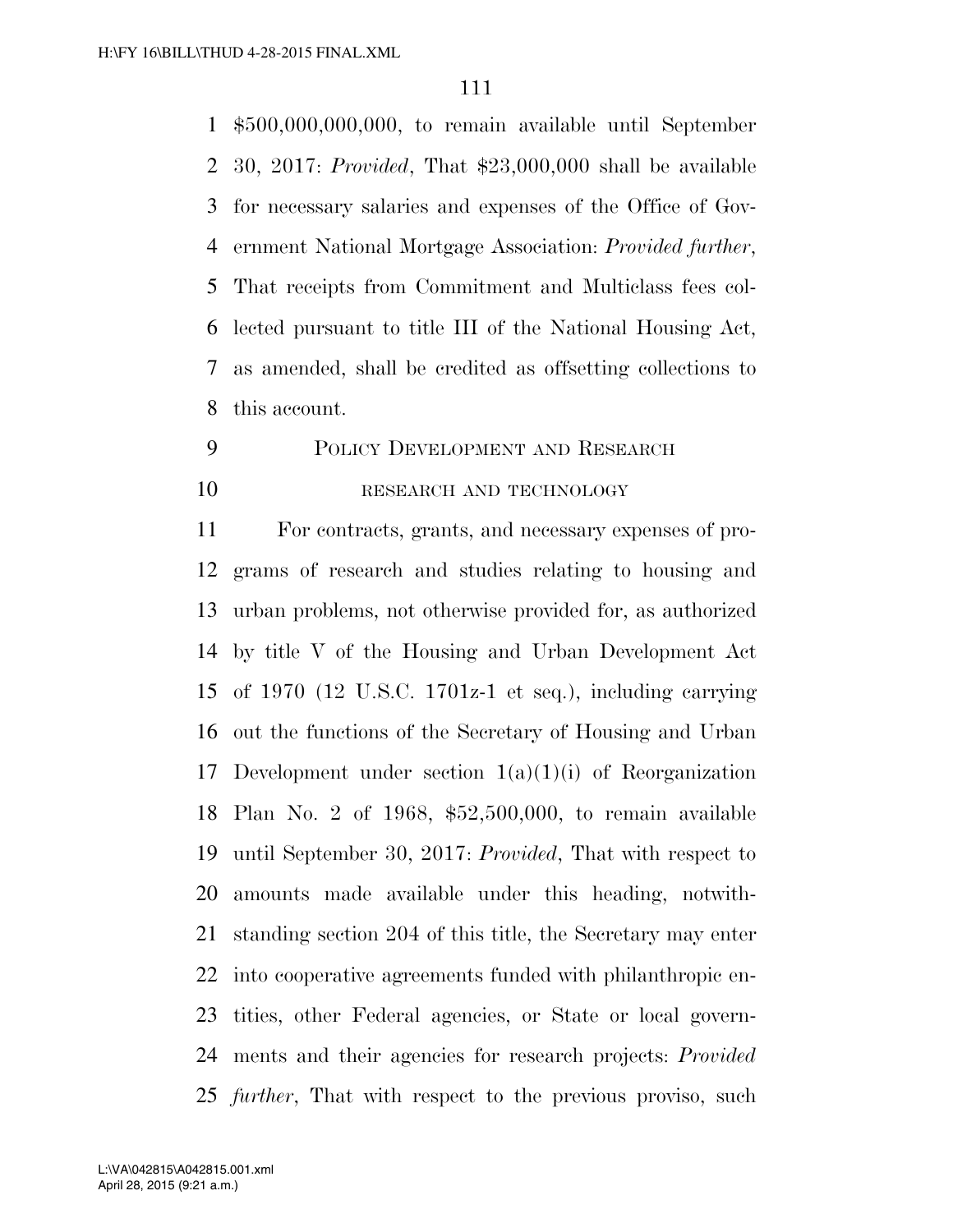partners to the cooperative agreements must contribute at least a 50 percent match toward the cost of the project: *Provided further*, That for non-competitive agreements en- tered into in accordance with the previous two provisos, the Secretary of Housing and Urban Development shall comply with section 2(b) of the Federal Funding Account- ability and Transparency Act of 2006 (Public Law 109– 282, 31 U.S.C. note) in lieu of compliance with section  $102(a)(4)(C)$  with respect to documentation of award deci- sions: *Provided further*, That prior to obligation of tech- nical assistance funding, the Secretary shall submit a plan, for approval, to the House and Senate Committees on Appropriations on how it will allocate funding for this activity.

 FAIR HOUSING AND EQUAL OPPORTUNITY 16 FAIR HOUSING ACTIVITIES

 For contracts, grants, and other assistance, not oth- erwise provided for, as authorized by title VIII of the Civil Rights Act of 1968, as amended by the Fair Housing Amendments Act of 1988, and section 561 of the Housing and Community Development Act of 1987, as amended, \$65,300,000, to remain available until September 30, 2017: *Provided*, That notwithstanding 31 U.S.C. 3302, the Secretary may assess and collect fees to cover the costs of the Fair Housing Training Academy, and may use such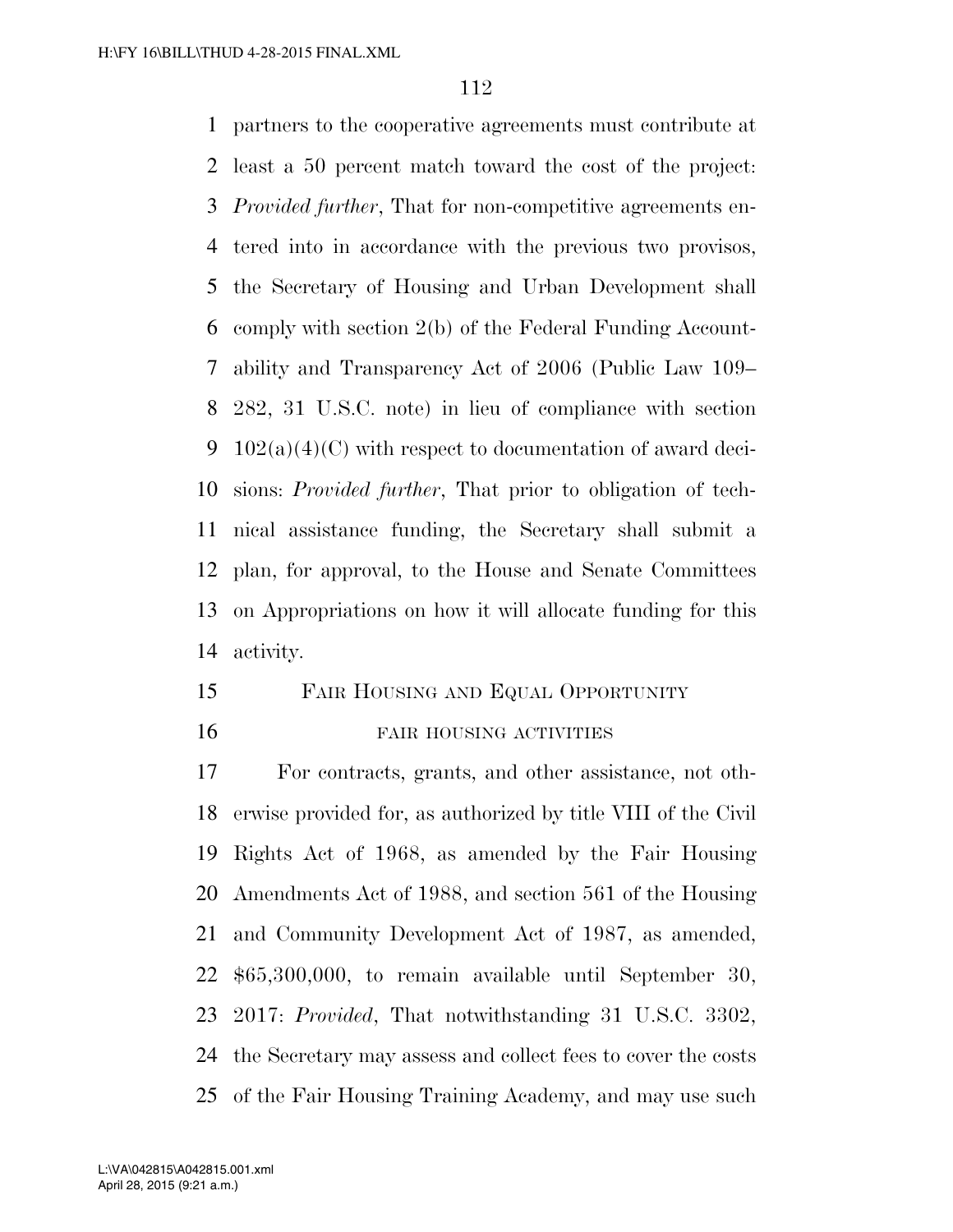funds to provide such training: *Provided further*, That no funds made available under this heading shall be used to lobby the executive or legislative branches of the Federal Government in connection with a specific contract, grant, or loan: *Provided further*, That of the funds made available under this heading, \$300,000 shall be available to the Sec- retary of Housing and Urban Development for the cre- ation and promotion of translated materials and other pro- grams that support the assistance of persons with limited English proficiency in utilizing the services provided by the Department of Housing and Urban Development. OFFICE OF LEAD HAZARD CONTROL AND HEALTHY HOMES 14 LEAD HAZARD REDUCTION

 For the Lead Hazard Reduction Program, as author- ized by section 1011 of the Residential Lead-Based Paint Hazard Reduction Act of 1992, \$75,000,000, to remain available until September 30, 2017: *Provided*, That up to \$15,000,000 of that amount shall be for the Healthy Homes Initiative, pursuant to sections 501 and 502 of the Housing and Urban Development Act of 1970 that shall include research, studies, testing, and demonstration ef- forts, including education and outreach concerning lead- based paint poisoning and other housing-related diseases and hazards: *Provided further*, That for purposes of envi-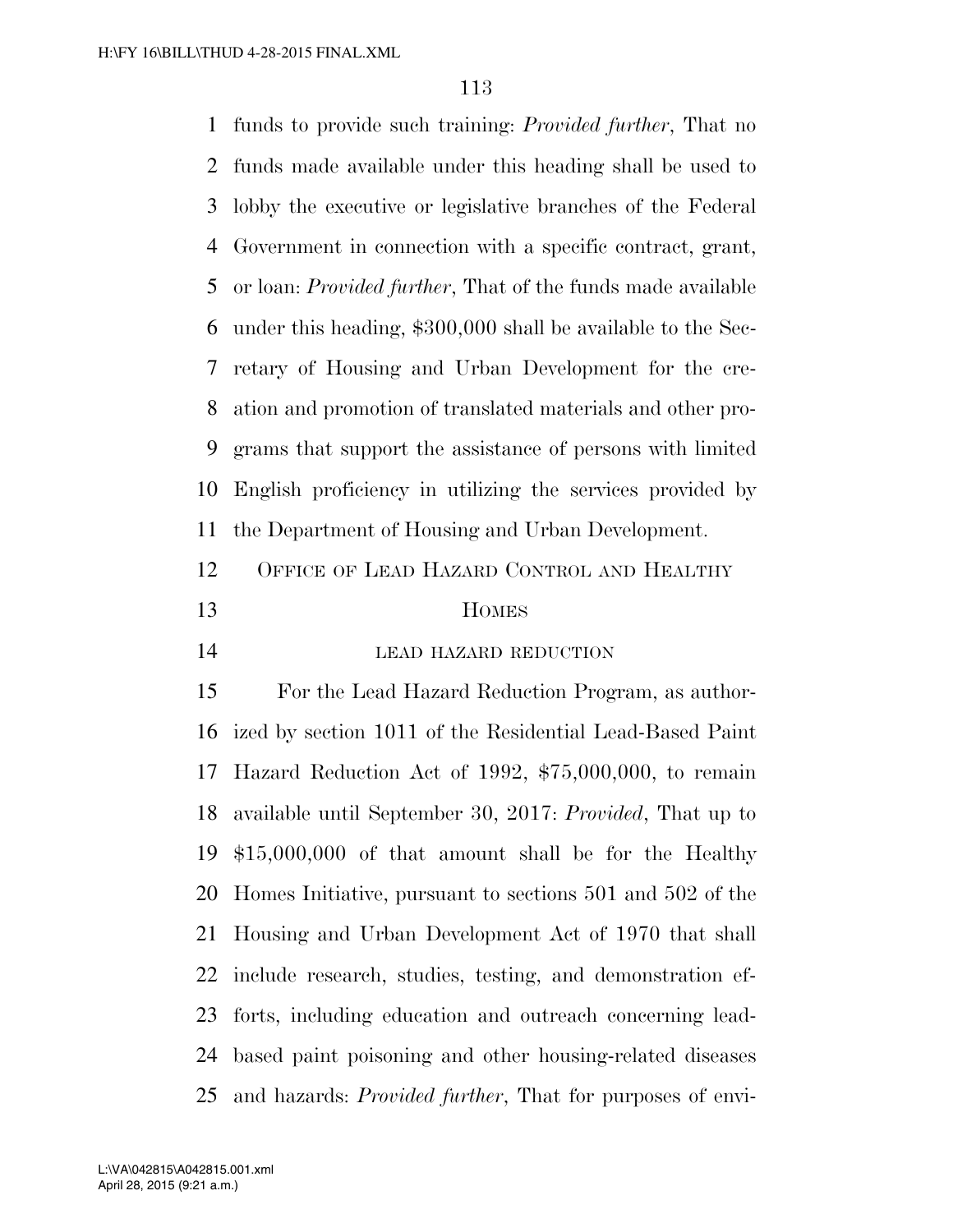ronmental review, pursuant to the National Environ- mental Policy Act of 1969 (42 U.S.C. 4321 et seq.) and other provisions of the law that further the purposes of such Act, a grant under the Healthy Homes Initiative, or the Lead Technical Studies program under this heading or under prior appropriations Acts for such purposes under this heading, shall be considered to be funds for a special project for purposes of section 305(c) of the Mul- tifamily Housing Property Disposition Reform Act of 1994: *Provided further*, That amounts made available under this heading in this or prior appropriations Acts, and that still remain available, may be used for any pur- pose under this heading notwithstanding the purpose for which such amounts were appropriated if a program com- petition is undersubscribed and there are other program competitions under this heading that are oversubscribed.

### 17 INFORMATION TECHNOLOGY FUND

 For the development of, modifications to, and infra- structure for Department-wide and program-specific infor- mation technology systems, for the continuing operation and maintenance of both Department-wide and program- specific information systems, and for program-related maintenance activities, \$100,000,000: *Provided*, That any amounts transferred to this Fund under this Act shall re-main available until expended: *Provided further*, That any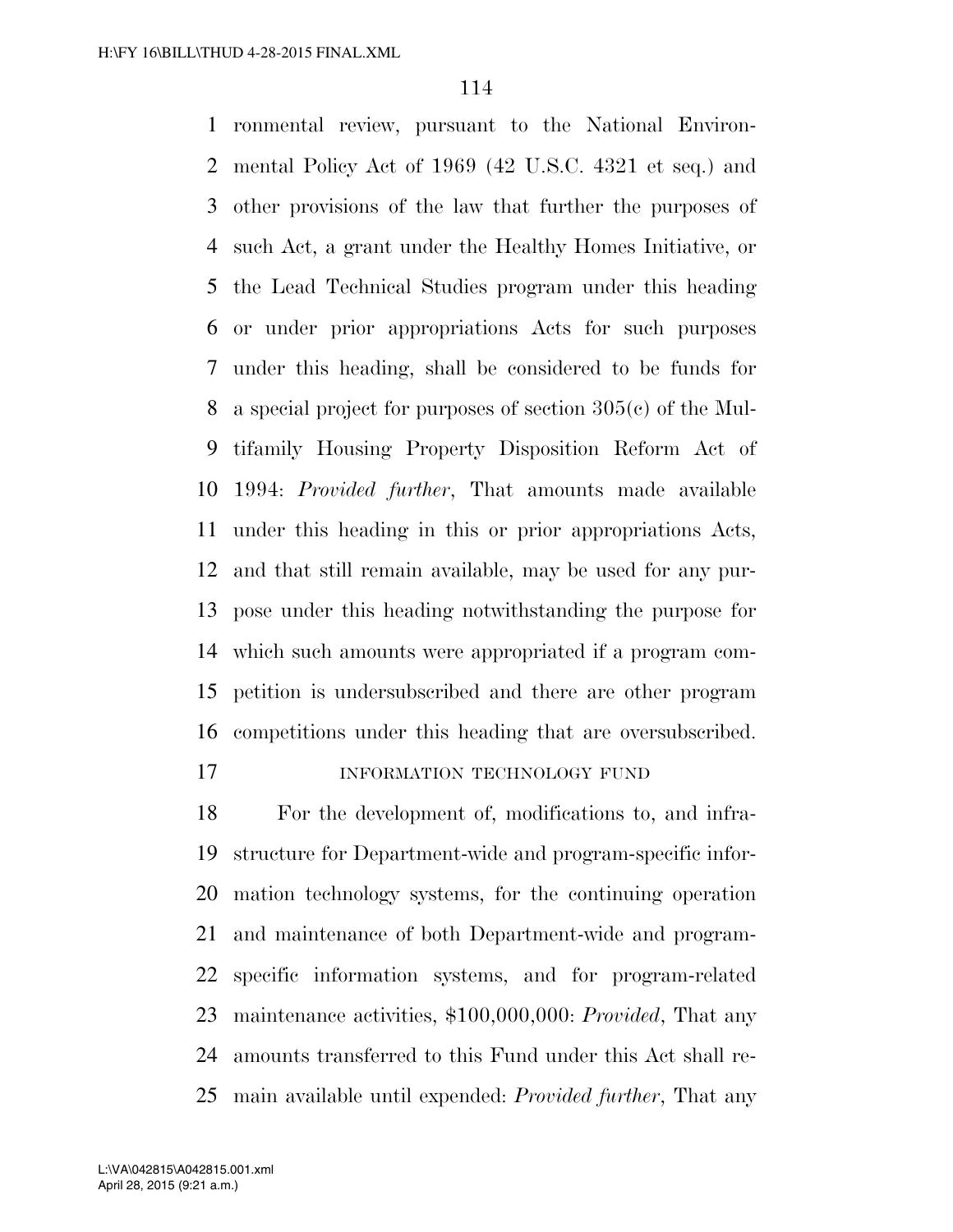amounts transferred to this Fund from amounts appro- priated by previously enacted appropriations Acts may be used for the purposes specified under this Fund, in addi- tion to any other information technology purposes for which such amounts were appropriated.

OFFICE OF INSPECTOR GENERAL

 For necessary salaries and expenses of the Office of Inspector General in carrying out the Inspector General Act of 1978, as amended, \$126,000,000: *Provided*, That the Inspector General shall have independent authority over all personnel issues within this office.

GENERAL PROVISIONS—DEPARTMENT OF HOUSING AND

URBAN DEVELOPMENT

(INCLUDING TRANSFER OF FUNDS)

#### (INCLUDING RESCISSIONS)

 SEC. 201. Eighty five percent of the amounts of budget authority, or in lieu thereof 85 percent of the cash amounts associated with such budget authority, that are recaptured from projects described in section 1012(a) of the Stewart B. McKinney Homeless Assistance Amend- ments Act of 1988 (42 U.S.C. 1437 note) shall be re- scinded or in the case of cash, shall be remitted to the Treasury. Notwithstanding the previous sentence, the Sec- retary may award up to 15 percent of the budget authority or cash recaptured and not rescinded or remitted to the

April 28, 2015 (9:21 a.m.) L:\VA\042815\A042815.001.xml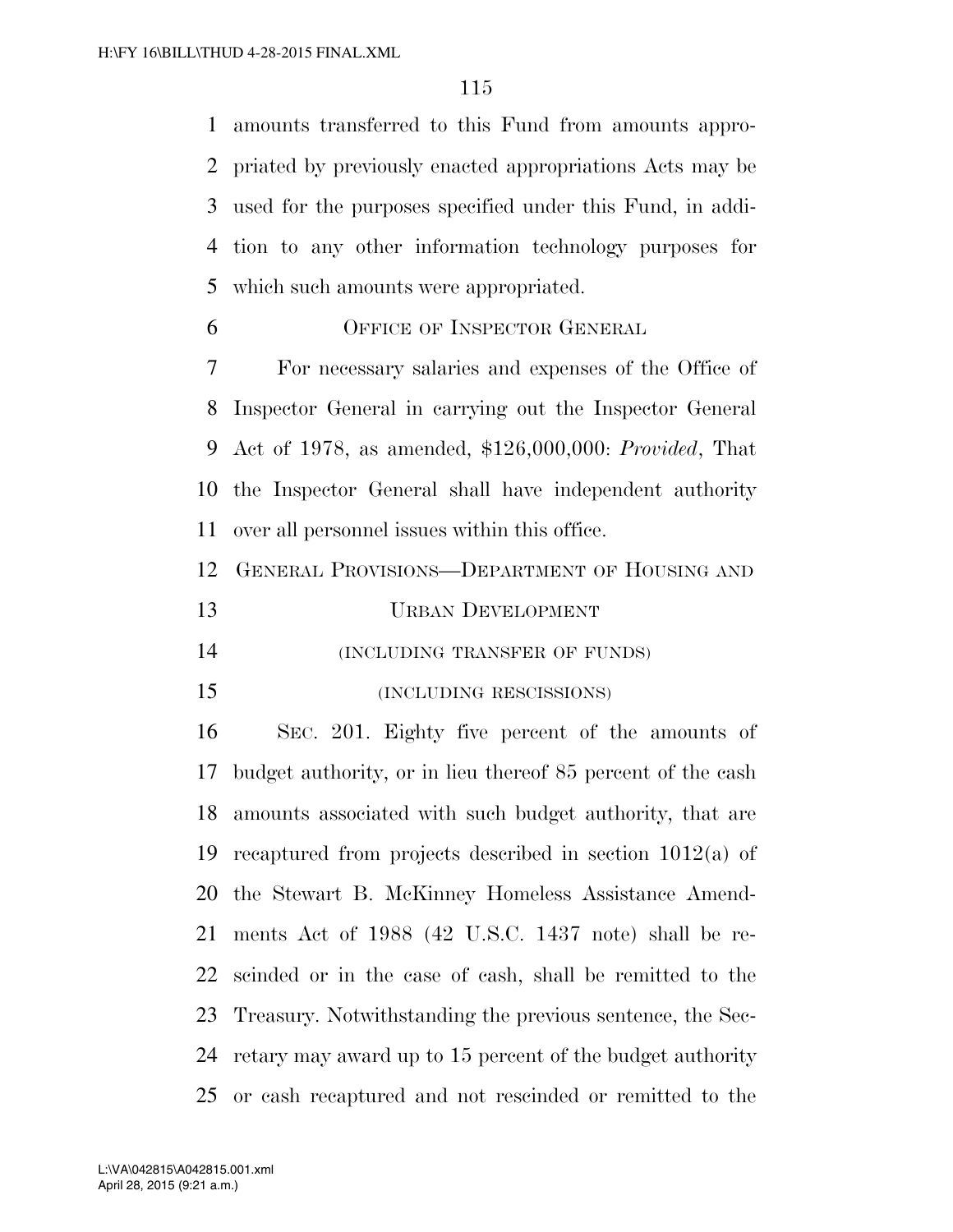Treasury to provide project owners with incentives to refi- nance their project at a lower interest rate. Any amounts of budget authority or cash recaptured and not rescinded, returned to the Treasury, or otherwise awarded by Sep- tember 30, 2016 shall be rescinded or in the case of cash, shall be remitted to the Treasury.

 SEC. 202. None of the amounts made available under this Act may be used during fiscal year 2016 to investigate or prosecute under the Fair Housing Act any otherwise lawful activity engaged in by one or more persons, includ- ing the filing or maintaining of a nonfrivolous legal action, that is engaged in solely for the purpose of achieving or preventing action by a Government official or entity, or a court of competent jurisdiction.

 SEC. 203. Sections 203 and 209 of division C of Pub- lic Law 112–55 (125 Stat. 693–694) shall apply during fiscal year 2016 as if such sections were included in this title, except that during such fiscal year such sections shall be applied by substituting ''fiscal year 2016'' for ''fiscal year 2011'' and for ''fiscal year 2012'' each place such terms appear, and shall be amended to reflect revised de- lineations of statistical areas established by the Office of Management and Budget pursuant to 44 U.S.C. 3504(e)(3), 31 U.S.C. 1104(d), and Executive Order No. 10253.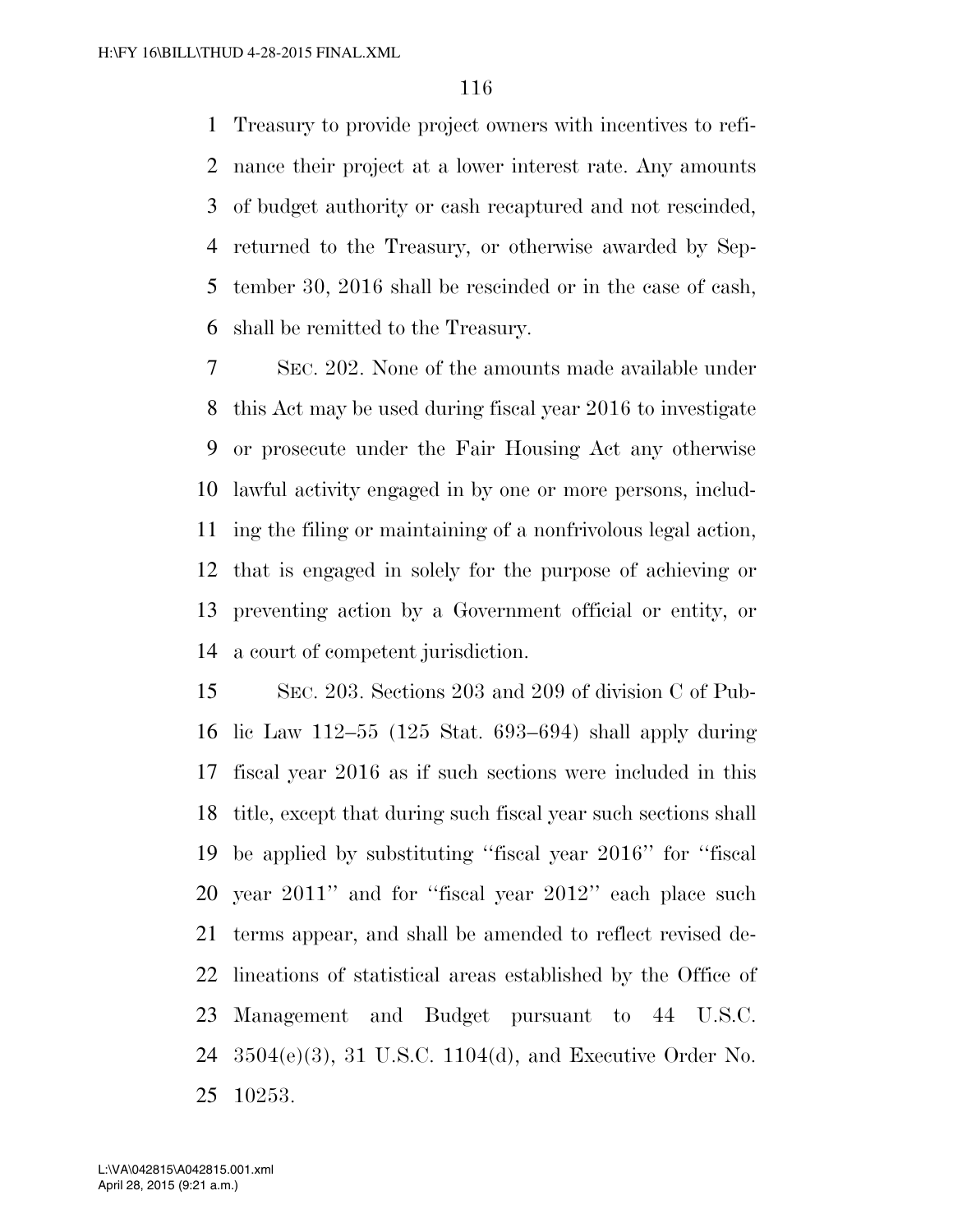SEC. 204. Except as explicitly provided in law, any grant, cooperative agreement or other assistance made pursuant to title II of this Act shall be made on a competi- tive basis and in accordance with section 102 of the De- partment of Housing and Urban Development Reform Act of 1989 (42 U.S.C. 3545).

 SEC. 205. Funds of the Department of Housing and Urban Development subject to the Government Corpora- tion Control Act or section 402 of the Housing Act of 1950 shall be available, without regard to the limitations on administrative expenses, for legal services on a contract or fee basis, and for utilizing and making payment for the services and facilities of the Federal National Mortgage Association, Government National Mortgage Association, Federal Home Loan Mortgage Corporation, Federal Fi- nancing Bank, Federal Reserve banks or any member thereof, Federal Home Loan banks, and any insured bank within the meaning of the Federal Deposit Insurance Cor-poration Act, as amended (12 U.S.C. 1811-11).

 SEC. 206. Unless otherwise provided for in this Act or through a reprogramming of funds, no part of any ap- propriation for the Department of Housing and Urban Development shall be available for any program, project or activity in excess of amounts set forth in the budget estimates submitted to Congress.

April 28, 2015 (9:21 a.m.) L:\VA\042815\A042815.001.xml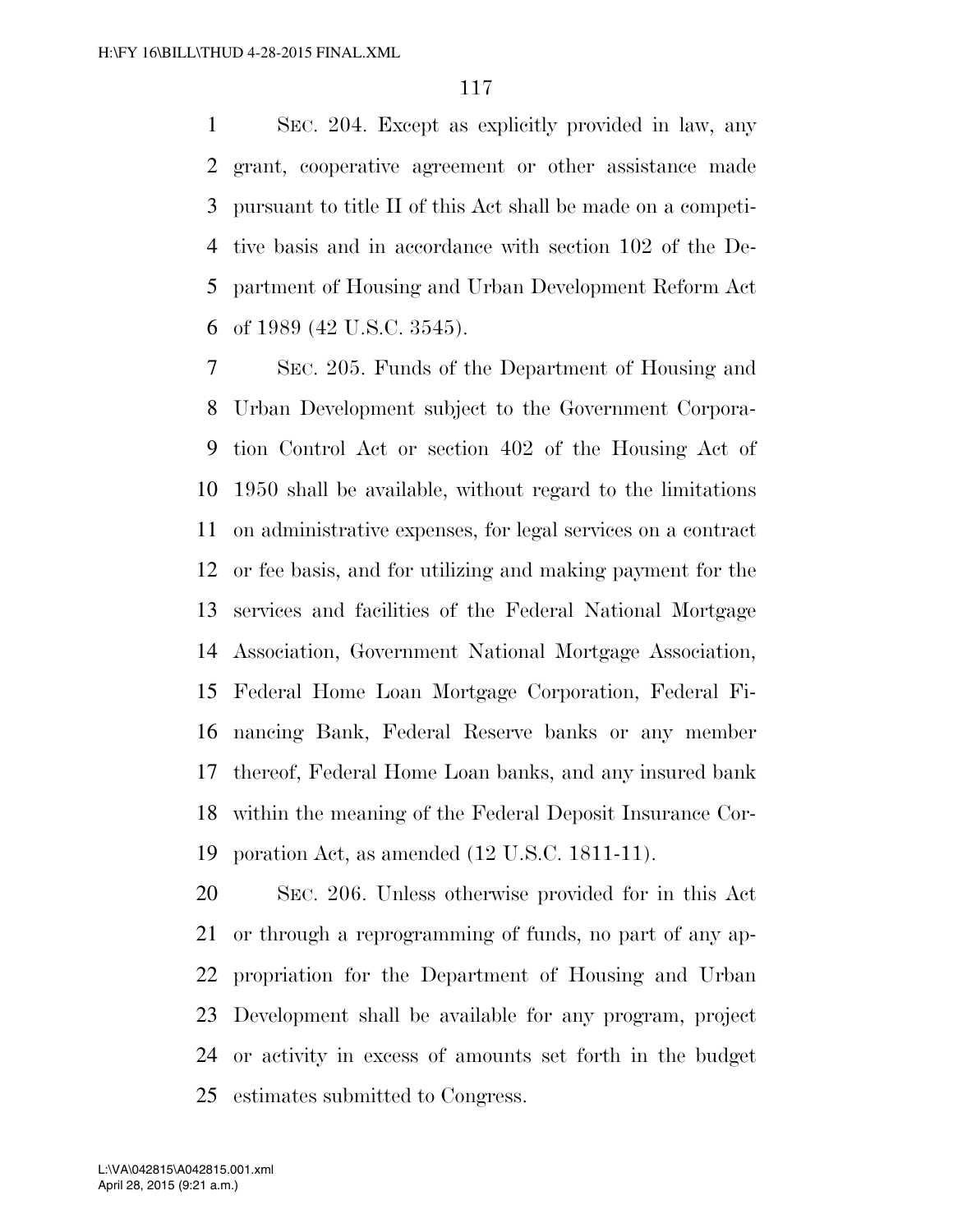SEC. 207. Corporations and agencies of the Depart- ment of Housing and Urban Development which are sub- ject to the Government Corporation Control Act are here- by authorized to make such expenditures, within the limits of funds and borrowing authority available to each such corporation or agency and in accordance with law, and to make such contracts and commitments without regard to fiscal year limitations as provided by section 104 of such Act as may be necessary in carrying out the programs set forth in the budget for 2016 for such corporation or agen- cy except as hereinafter provided: *Provided*, That collec- tions of these corporations and agencies may be used for new loan or mortgage purchase commitments only to the extent expressly provided for in this Act (unless such loans are in support of other forms of assistance provided for in this or prior appropriations Acts), except that this pro- viso shall not apply to the mortgage insurance or guaranty operations of these corporations, or where loans or mort- gage purchases are necessary to protect the financial in-terest of the United States Government.

 SEC. 208. The Secretary of Housing and Urban De- velopment shall provide quarterly reports to the House and Senate Committees on Appropriations regarding all uncommitted, unobligated, recaptured and excess funds in each program and activity within the jurisdiction of the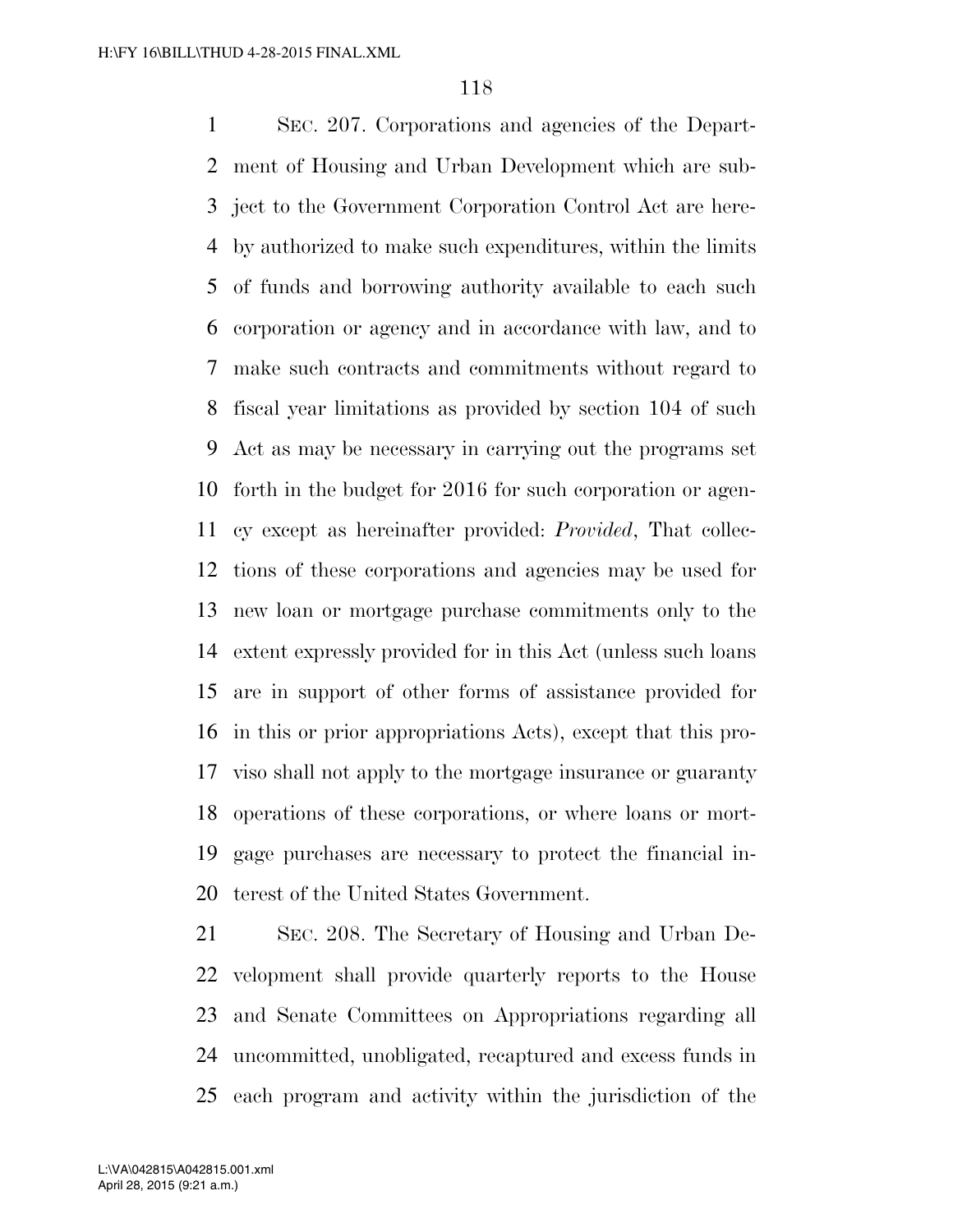Department and shall submit additional, updated budget information to these Committees upon request.

 SEC. 209. The President's formal budget request for fiscal year 2017, as well as the Department of Housing and Urban Development's congressional budget justifica- tions to be submitted to the Committees on Appropriations of the House of Representatives and the Senate, shall use the identical account and sub-account structure provided under this Act.

 SEC. 210. A public housing agency or such other enti- ty that administers Federal housing assistance for the Housing Authority of the county of Los Angeles, Cali- fornia, and the States of Alaska, Iowa, and Mississippi shall not be required to include a resident of public hous- ing or a recipient of assistance provided under section 8 of the United States Housing Act of 1937 on the board of directors or a similar governing board of such agency or entity as required under section (2)(b) of such Act. Each public housing agency or other entity that admin- isters Federal housing assistance under section 8 for the Housing Authority of the county of Los Angeles, Cali- fornia and the States of Alaska, Iowa and Mississippi that chooses not to include a resident of public housing or a recipient of section 8 assistance on the board of directors or a similar governing board shall establish an advisory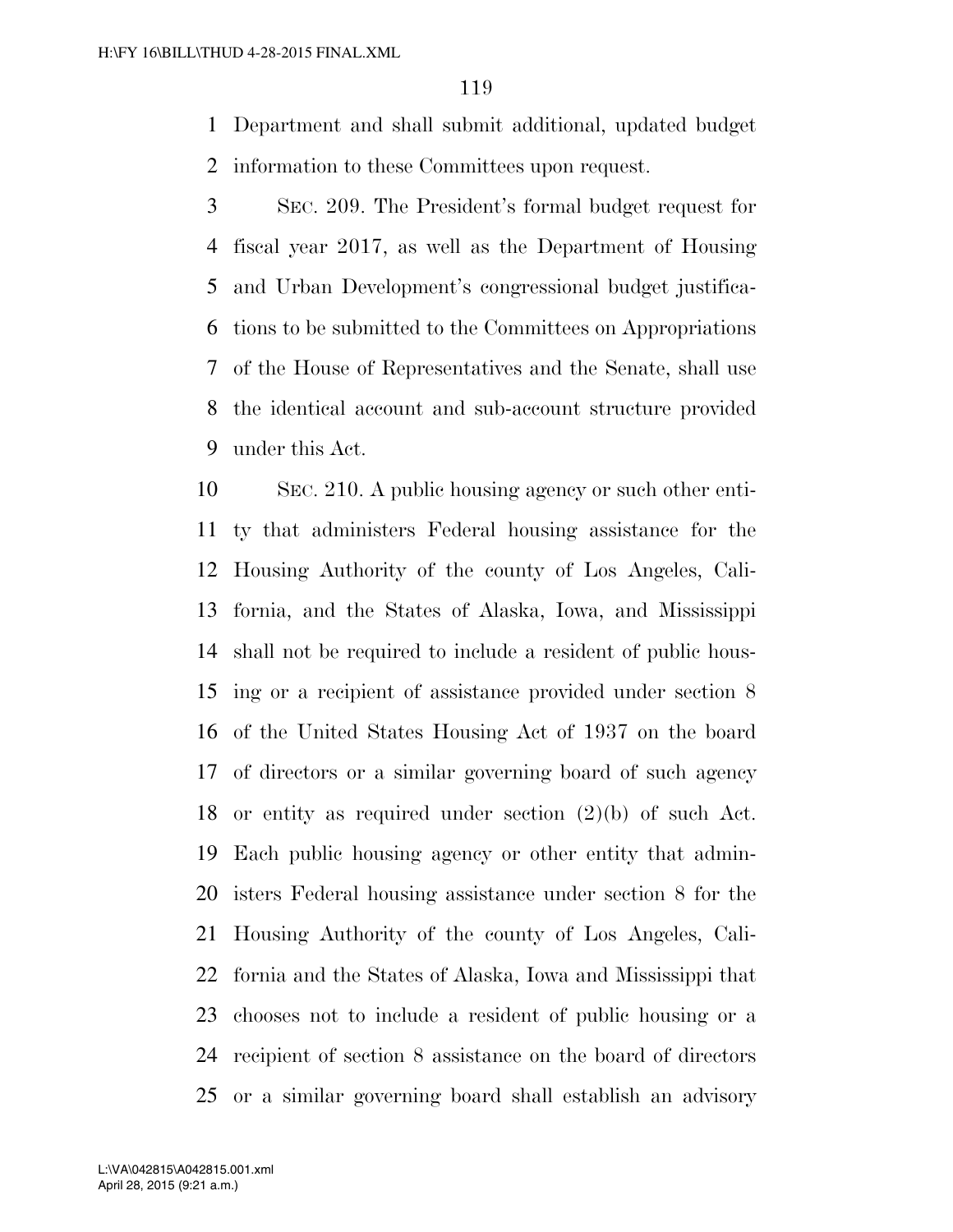board of not less than six residents of public housing or recipients of section 8 assistance to provide advice and comment to the public housing agency or other admin- istering entity on issues related to public housing and sec- tion 8. Such advisory board shall meet not less than quar-terly.

 SEC. 211. No funds provided under this title may be used for an audit of the Government National Mortgage Association that makes applicable requirements under the Federal Credit Reform Act of 1990 (2 U.S.C. 661 et seq.).

 SEC. 212. (a) Notwithstanding any other provision of law, subject to the conditions listed under this section, for fiscal years 2016 and 2017, the Secretary of Housing and Urban Development may authorize the transfer of some or all project-based assistance, debt held or insured by the Secretary and statutorily required low-income and very low-income use restrictions if any, associated with one or more multifamily housing project or projects to another multifamily housing project or projects.

 (b) Transfers of project-based assistance under this section may be done in phases to accommodate the financ- ing and other requirements related to rehabilitating or constructing the project or projects to which the assistance is transferred, to ensure that such project or projects meet the standards under subsection (c).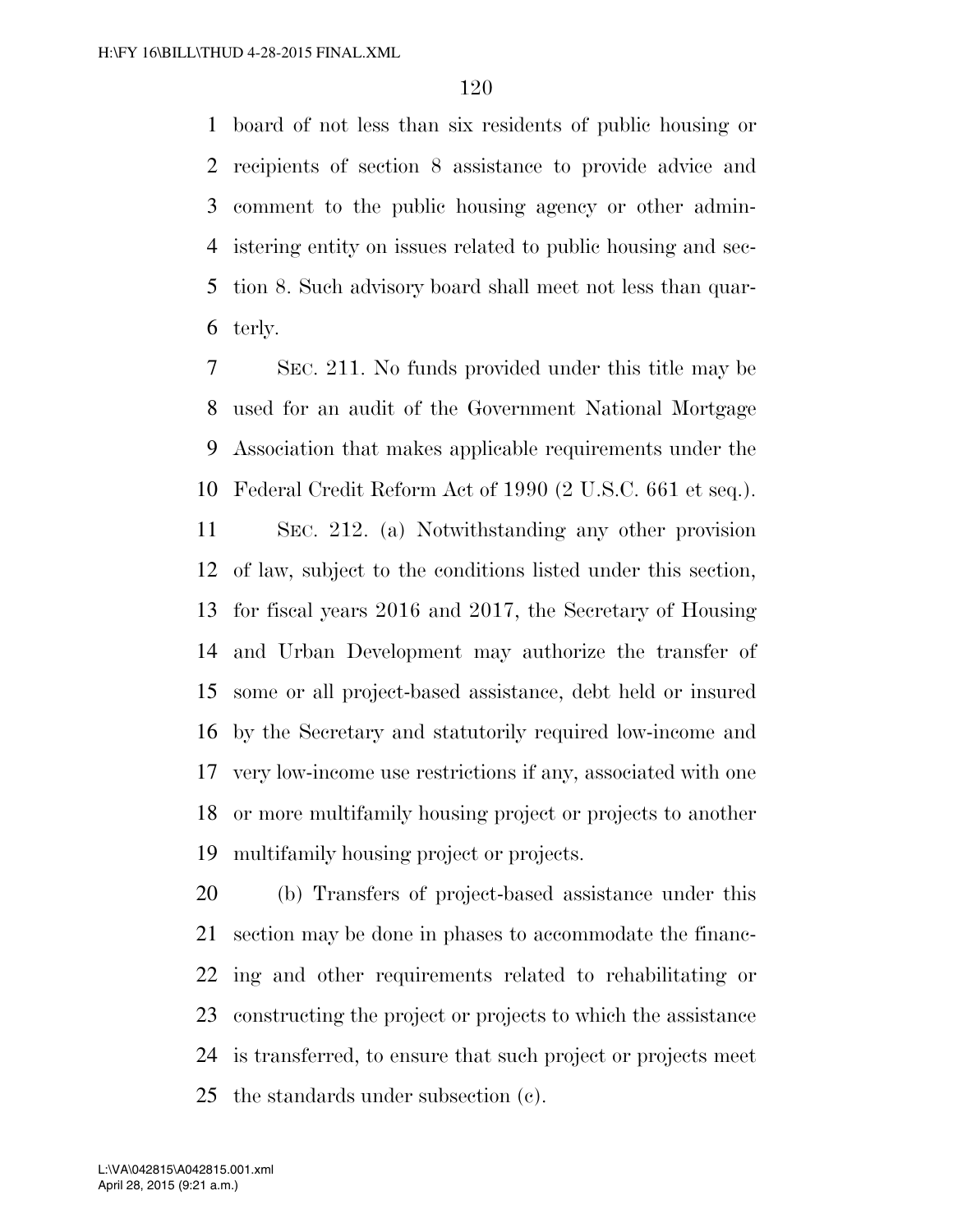(c) The transfer authorized in subsection (a) is sub-ject to the following conditions:

(1) Number and bedroom size of units.—

 (A) For occupied units in the transferring project: the number of low-income and very low- income units and the configuration (i.e., bed- room size) provided by the transferring project shall be no less than when transferred to the re- ceiving project or projects and the net dollar amount of Federal assistance provided to the transferring project shall remain the same in 12 the receiving project or projects.

 (B) For unoccupied units in the transfer- ring project: the Secretary may authorize a re- duction in the number of dwelling units in the receiving project or projects to allow for a re- configuration of bedroom sizes to meet current market demands, as determined by the Sec- retary and provided there is no increase in the project-based assistance budget authority.

 (2) The transferring project shall, as deter- mined by the Secretary, be either physically obsolete or economically nonviable.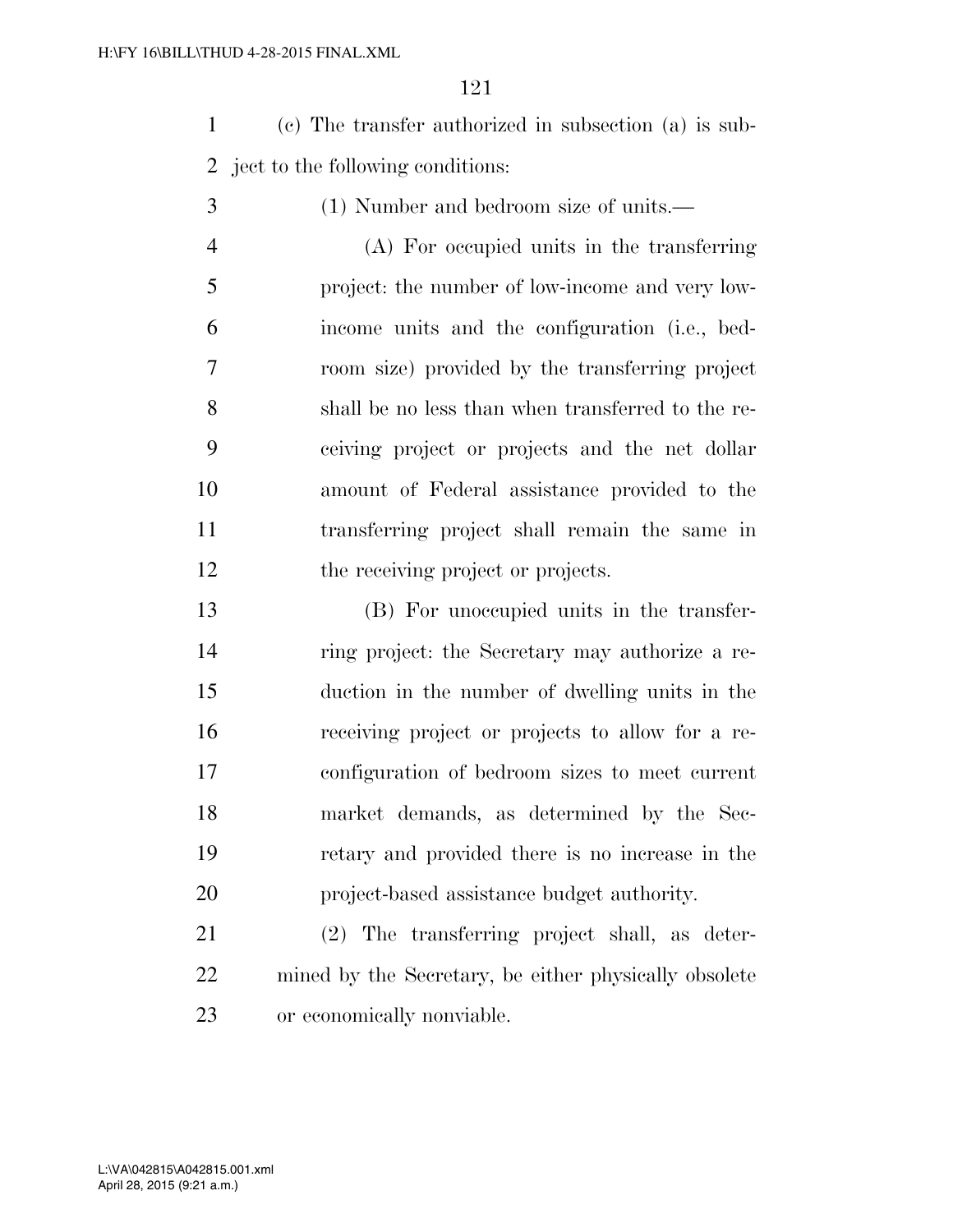(3) The receiving project or projects shall meet or exceed applicable physical standards established by the Secretary.

 (4) The owner or mortgagor of the transferring project shall notify and consult with the tenants re- siding in the transferring project and provide a cer- tification of approval by all appropriate local govern-mental officials.

 (5) The tenants of the transferring project who remain eligible for assistance to be provided by the receiving project or projects shall not be required to vacate their units in the transferring project or projects until new units in the receiving project are available for occupancy.

 (6) The Secretary determines that this transfer is in the best interest of the tenants.

 (7) If either the transferring project or the re- ceiving project or projects meets the condition speci-19 fied in subsection  $(d)(2)(A)$ , any lien on the receiv- ing project resulting from additional financing ob- tained by the owner shall be subordinate to any FHA-insured mortgage lien transferred to, or placed on, such project by the Secretary, except that the Secretary may waive this requirement upon deter-mination that such a waiver is necessary to facilitate

April 28, 2015 (9:21 a.m.) L:\VA\042815\A042815.001.xml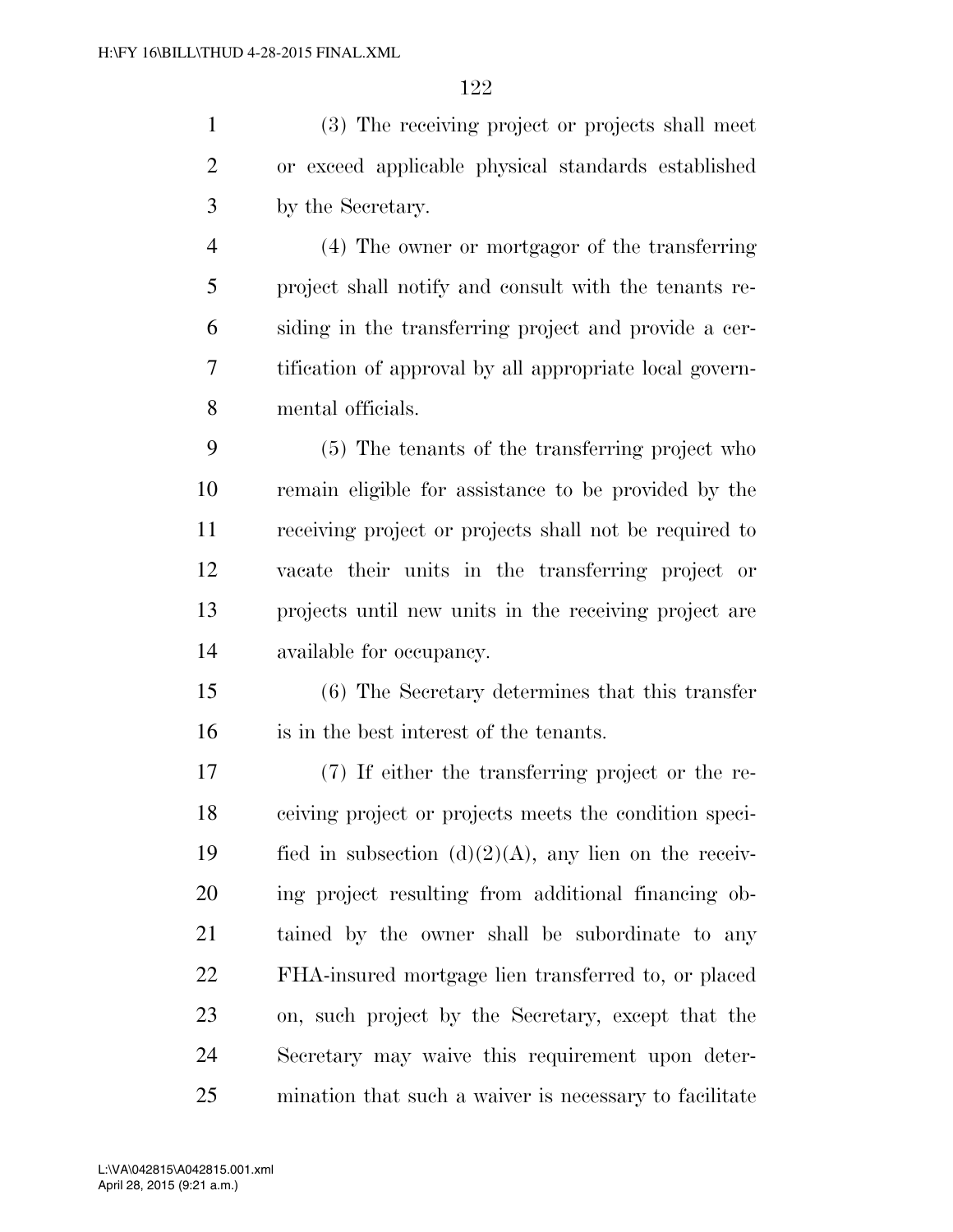the financing of acquisition, construction, and/or re-habilitation of the receiving project or projects.

 (8) If the transferring project meets the re-4 quirements of subsection  $(d)(2)$ , the owner or mort- gagor of the receiving project or projects shall exe- cute and record either a continuation of the existing use agreement or a new use agreement for the project where, in either case, any use restrictions in such agreement are of no lesser duration than the existing use restrictions.

 (9) The transfer does not increase the cost (as defined in section 502 of the Congressional Budget Act of 1974, as amended) of any FHA-insured mortgage, except to the extent that appropriations are provided in advance for the amount of any such increased cost.

(d) For purposes of this section—

 (1) the terms ''low-income'' and ''very low-in- come'' shall have the meanings provided by the stat- ute and/or regulations governing the program under which the project is insured or assisted;

 (2) the term ''multifamily housing project'' means housing that meets one of the following con-ditions—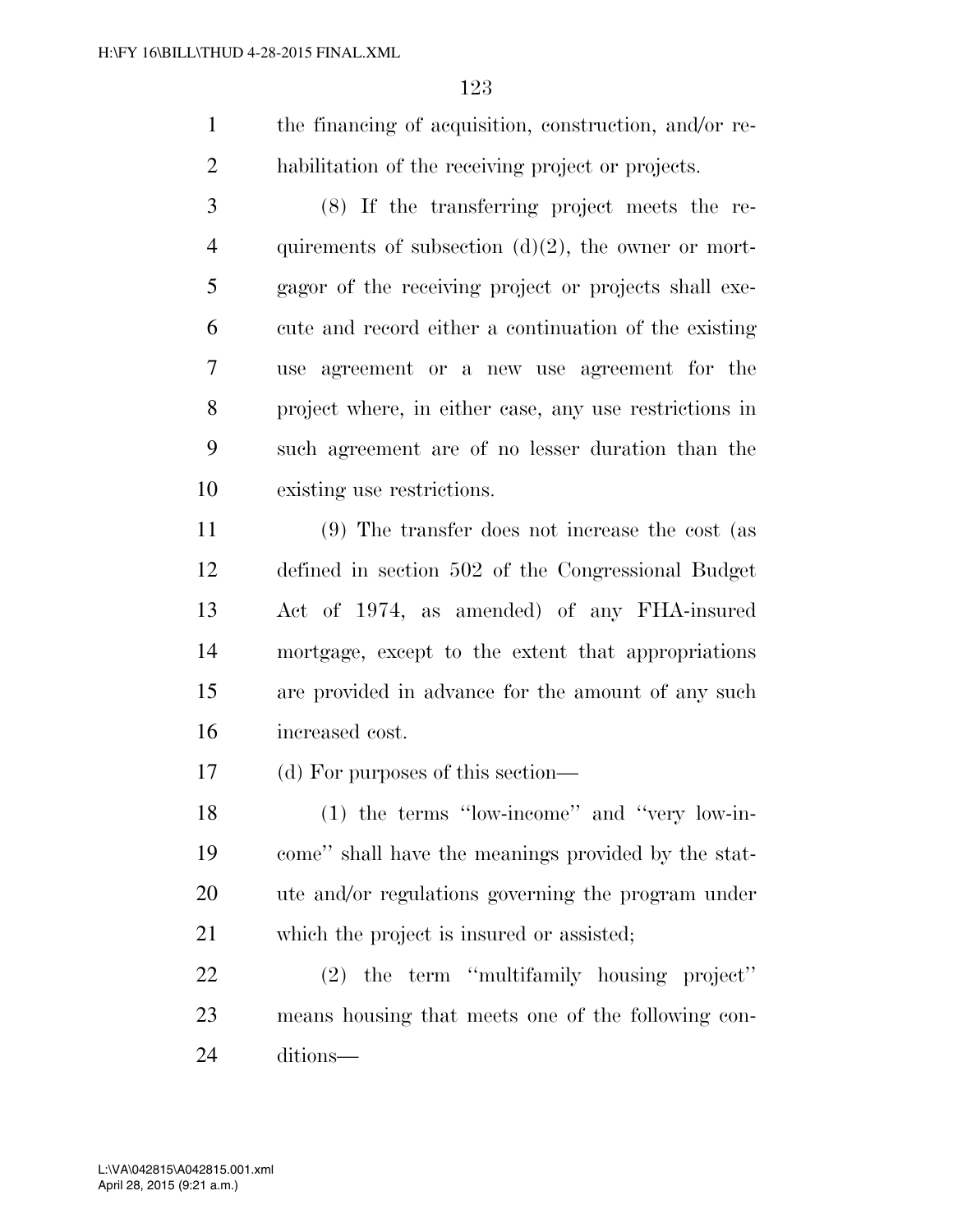| $\mathbf{1}$   | (A) housing that is subject to a mortgage      |
|----------------|------------------------------------------------|
| $\overline{2}$ | insured under the National Housing Act;        |
| 3              | (B) housing that has project-based assist-     |
| $\overline{4}$ | attached to the structure including<br>ance    |
| 5              | projects undergoing mark to market debt re-    |
| 6              | structuring under the Multifamily Assisted     |
| 7              | Housing Reform and Affordability Housing Act;  |
| 8              | (C) housing that is assisted under section     |
| 9              | 202 of the Housing Act of 1959, as amended     |
| 10             | by section 801 of the Cranston-Gonzales Na-    |
| 11             | tional Affordable Housing Act;                 |
| 12             | (D) housing that is assisted under section     |
| 13             | 202 of the Housing Act of 1959, as such sec-   |
| 14             | tion existed before the enactment of the Cran- |
| 15             | ston-Gonzales National Affordable Housing Act; |
| 16             | (E) housing that is assisted under section     |
| 17             | 811 of the Cranston-Gonzales National Afford-  |
| 18             | able Housing Act; or                           |
| 19             | (F) housing or vacant land that is subject     |
| 20             | to a use agreement;                            |
| 21             | term "project-based assistance"<br>(3)<br>the  |
| 22             | means-                                         |
| 23             | $(A)$ assistance provided under section $8(b)$ |
| 24             | of the United States Housing Act of 1937;      |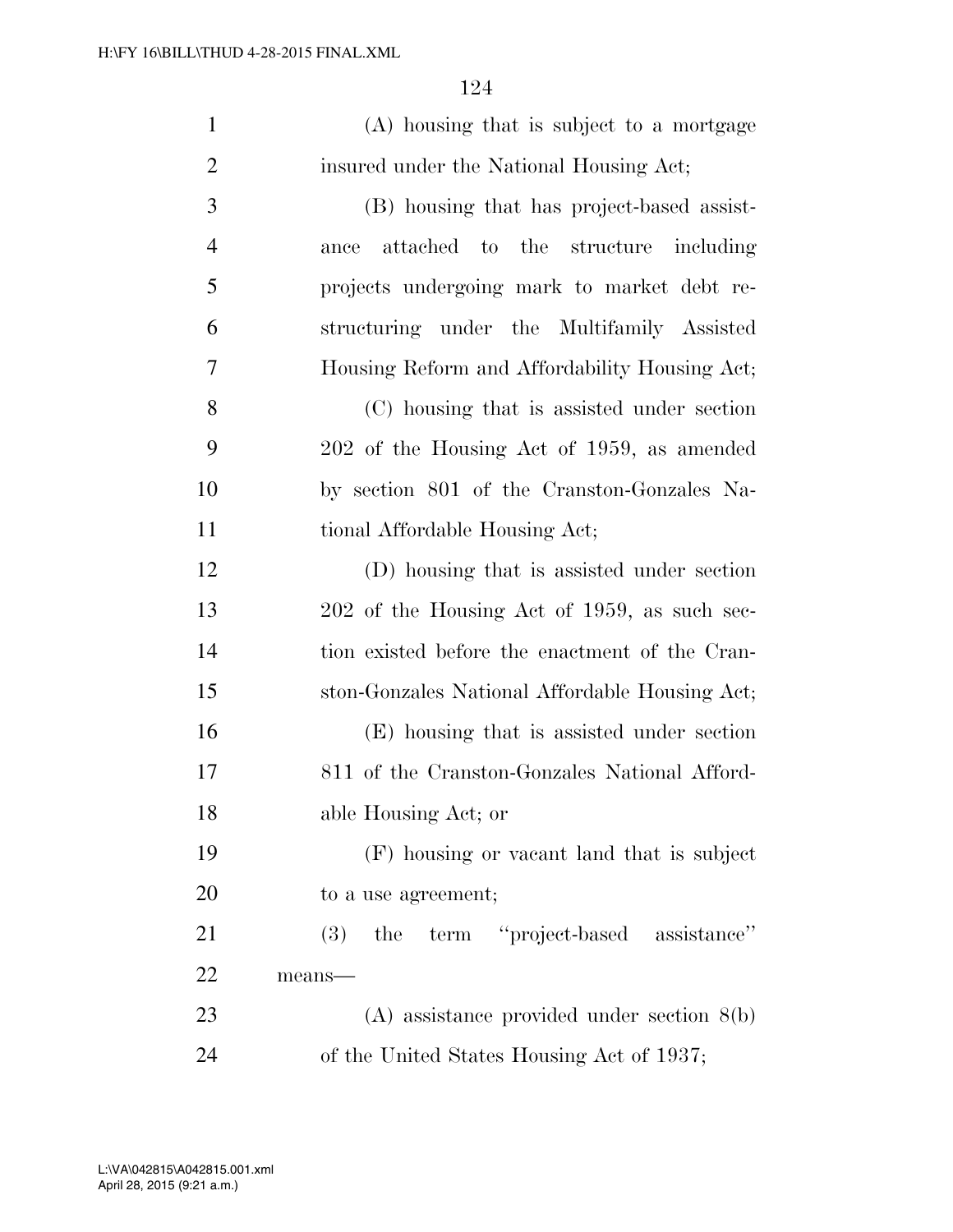| $\mathbf{1}$   | (B) assistance for housing constructed or              |
|----------------|--------------------------------------------------------|
| $\overline{2}$ | substantially rehabilitated pursuant to assist-        |
| 3              | ance provided under section $8(b)(2)$ of such Act      |
| $\overline{4}$ | (as such section existed immediately before Oc-        |
| 5              | tober 1, 1983);                                        |
| 6              | (C) rent supplement payments under sec-                |
| $\overline{7}$ | tion 101 of the Housing and Urban Develop-             |
| 8              | ment Act of 1965;                                      |
| 9              | (D) interest reduction payments under sec-             |
| 10             | tion 236 and/or additional assistance payments         |
| 11             | under section $236(f)(2)$ of the National Hous-        |
| 12             | ing Act;                                               |
| 13             | (E) assistance payments made under sec-                |
| 14             | tion $202(c)(2)$ of the Housing Act of 1959; and       |
| 15             | (F) assistance payments made under sec-                |
| 16             | tion $811(d)(2)$ of the Cranston-Gonzalez Na-          |
| 17             | tional Affordable Housing Act;                         |
| 18             | (4) the term "receiving project or projects"           |
| 19             | means the multifamily housing project or projects to   |
| 20             | which some or all of the project-based assistance,     |
| 21             | debt, and statutorily required low-income and very     |
| 22             | low-income use restrictions are to be transferred;     |
| 23             | (5) the term "transferring project" means the          |
| 24             | multifamily housing project which is transferring      |
| 25             | some or all of the project-based assistance, debt, and |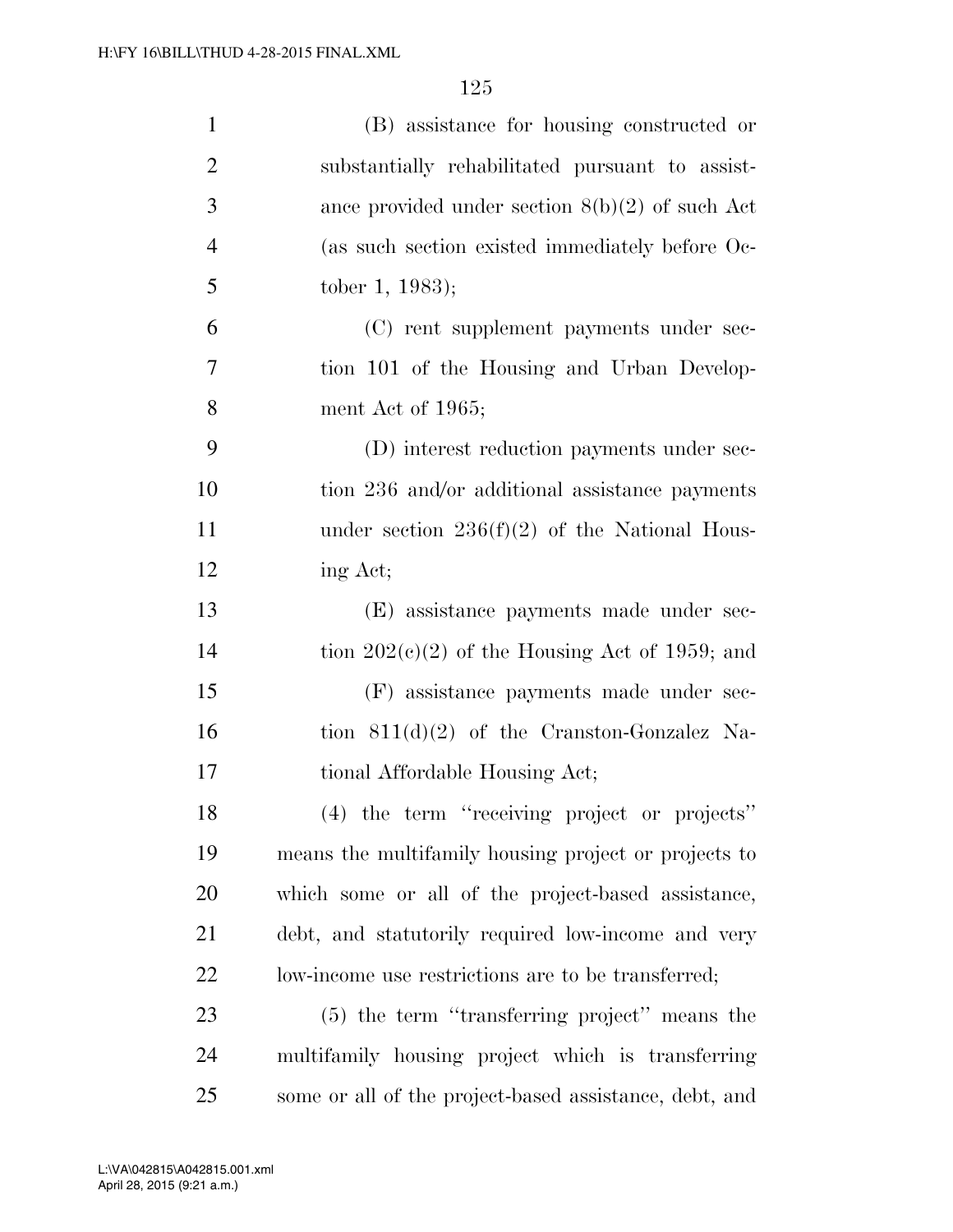| $\mathbf{1}$   | the statutorily required low-income and very low-in-    |
|----------------|---------------------------------------------------------|
| $\overline{2}$ | come use restrictions to the receiving project or       |
| 3              | projects; and                                           |
| $\overline{4}$ | (6) the term "Secretary" means the Secretary            |
| 5              | of Housing and Urban Development.                       |
| 6              | (e) PUBLIC NOTICE AND RESEARCH REPORT.                  |
| 7              | (1) The Secretary shall publish by notice in the        |
| 8              | Federal Register the terms and conditions, including    |
| 9              | criteria for HUD approval, of transfers pursuant to     |
| 10             | this section no later than 30 days before the effec-    |
| 11             | tive date of such notice.                               |
| 12             | (2) The Secretary shall conduct an evaluation           |
| 13             | of the transfer authority under this section, includ-   |
| 14             | ing the effect of such transfers on the operational ef- |
| 15             | ficiency, contract rents, physical and financial condi- |
| 16             | tions, and long-term preservation of the affected       |
| 17             | properties.                                             |
| 18             | SEC. 213. (a) No assistance shall be provided under     |
| 19             | section 8 of the United States Housing Act of 1937 (42) |
| 20             | U.S.C. 1437f) to any individual who—                    |
| 21             | $(1)$ is enrolled as a student at an institution of     |
| 22             | higher education (as defined under section 102 of       |
| 23             | the Higher Education Act of 1965 (20 U.S.C.             |
| 24             | $1002$ );                                               |
| 25             | $(2)$ is under 24 years of age;                         |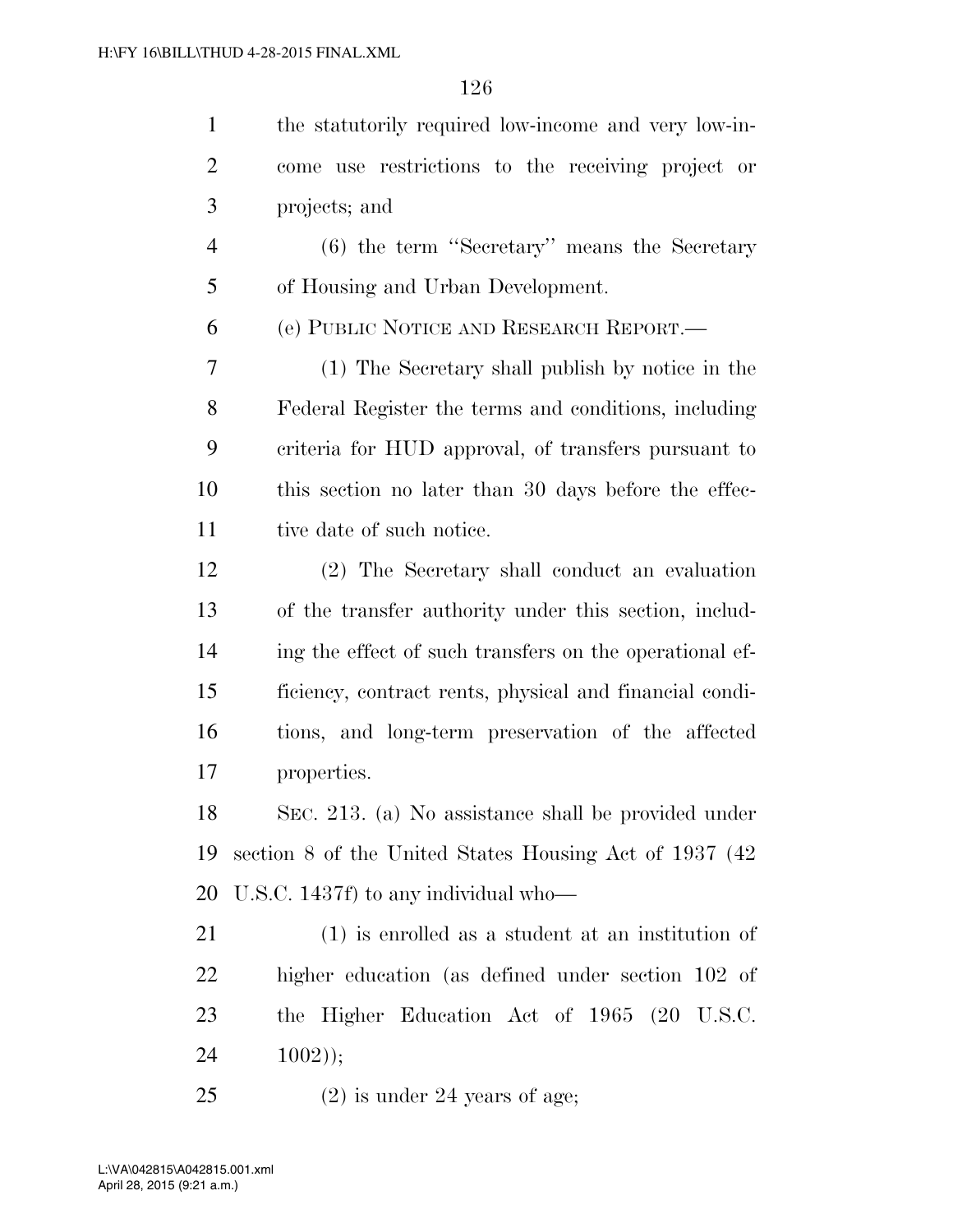- (3) is not a veteran;
- 2 (4) is unmarried;
- (5) does not have a dependent child;
- (6) is not a person with disabilities, as such 5 term is defined in section  $3(b)(3)(E)$  of the United States Housing Act of 1937 (42 U.S.C. 1437a(b)(3)(E)) and was not receiving assistance under such section 8 as of November 30, 2005; and (7) is not otherwise individually eligible, or has parents who, individually or jointly, are not eligible, to receive assistance under section 8 of the United States Housing Act of 1937 (42 U.S.C. 1437f).

 (b) For purposes of determining the eligibility of a person to receive assistance under section 8 of the United States Housing Act of 1937 (42 U.S.C. 1437f), any finan- cial assistance (in excess of amounts received for tuition and any other required fees and charges) that an indi- vidual receives under the Higher Education Act of 1965 (20 U.S.C. 1001 et seq.), from private sources, or an insti- tution of higher education (as defined under the Higher Education Act of 1965 (20 U.S.C. 1002)), shall be consid- ered income to that individual, except for a person over the age of 23 with dependent children.

 SEC. 214. The funds made available for Native Alas-kans under the heading ''Native American Housing Block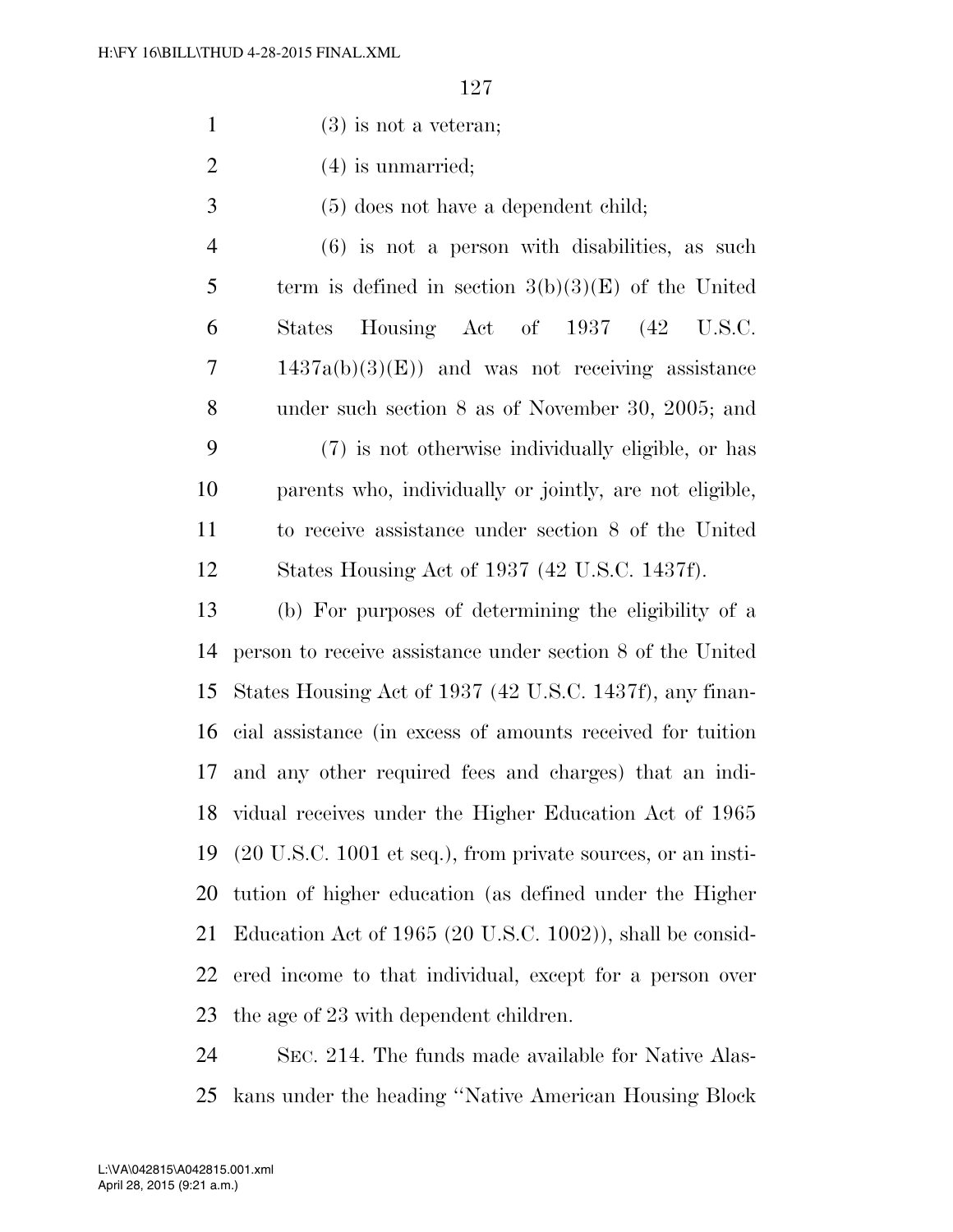Grants'' in title II of this Act shall be allocated to the same Native Alaskan housing block grant recipients that received funds in fiscal year 2005.

 SEC. 215. Notwithstanding the limitation in the first sentence of section 255(g) of the National Housing Act 6 (12 U.S.C. 1715 $z=20(g)$ ), the Secretary of Housing and Urban Development may, until September 30, 2016, in- sure and enter into commitments to insure mortgages under such section 255.

 SEC. 216. Notwithstanding any other provision of law, in fiscal year 2016, in managing and disposing of any multifamily property that is owned or has a mortgage held by the Secretary of Housing and Urban Development, and during the process of foreclosure on any property with a contract for rental assistance payments under section 8 of the United States Housing Act of 1937 or other Fed- eral programs, the Secretary shall maintain any rental as- sistance payments under section 8 of the United States Housing Act of 1937 and other programs that are at- tached to any dwelling units in the property. To the extent the Secretary determines, in consultation with the tenants and the local government, that such a multifamily prop- erty owned or held by the Secretary is not feasible for con- tinued rental assistance payments under such section 8 or other programs, based on consideration of (1) the costs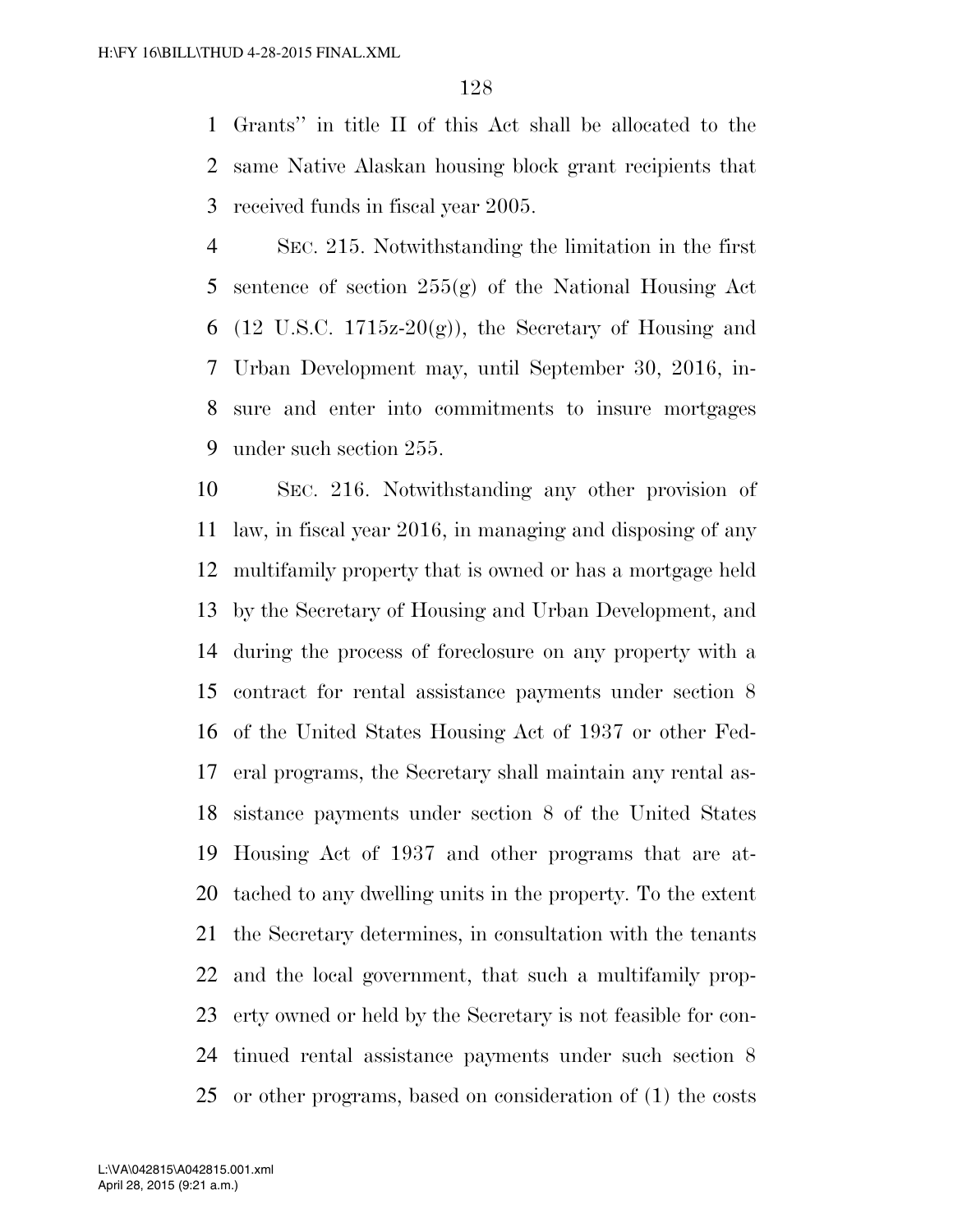of rehabilitating and operating the property and all avail- able Federal, State, and local resources, including rent ad- justments under section 524 of the Multifamily Assisted Housing Reform and Affordability Act of 1997 (''MAHRAA'') and (2) environmental conditions that can- not be remedied in a cost-effective fashion, the Secretary may, in consultation with the tenants of that property, contract for project-based rental assistance payments with an owner or owners of other existing housing properties, or provide other rental assistance. The Secretary shall also take appropriate steps to ensure that project-based con- tracts remain in effect prior to foreclosure, subject to the exercise of contractual abatement remedies to assist relo- cation of tenants for imminent major threats to health and safety after written notice to and informed consent of the affected tenants and use of other available remedies, such as partial abatements or receivership. After disposition of any multifamily property described under this section, the contract and allowable rent levels on such properties shall be subject to the requirements under section 524 of MAHRAA.

 SEC. 217. The commitment authority funded by fees as provided under the heading ''Community Development Loan Guarantees Program Account'' may be used to guar-antee, or make commitments to guarantee, notes or other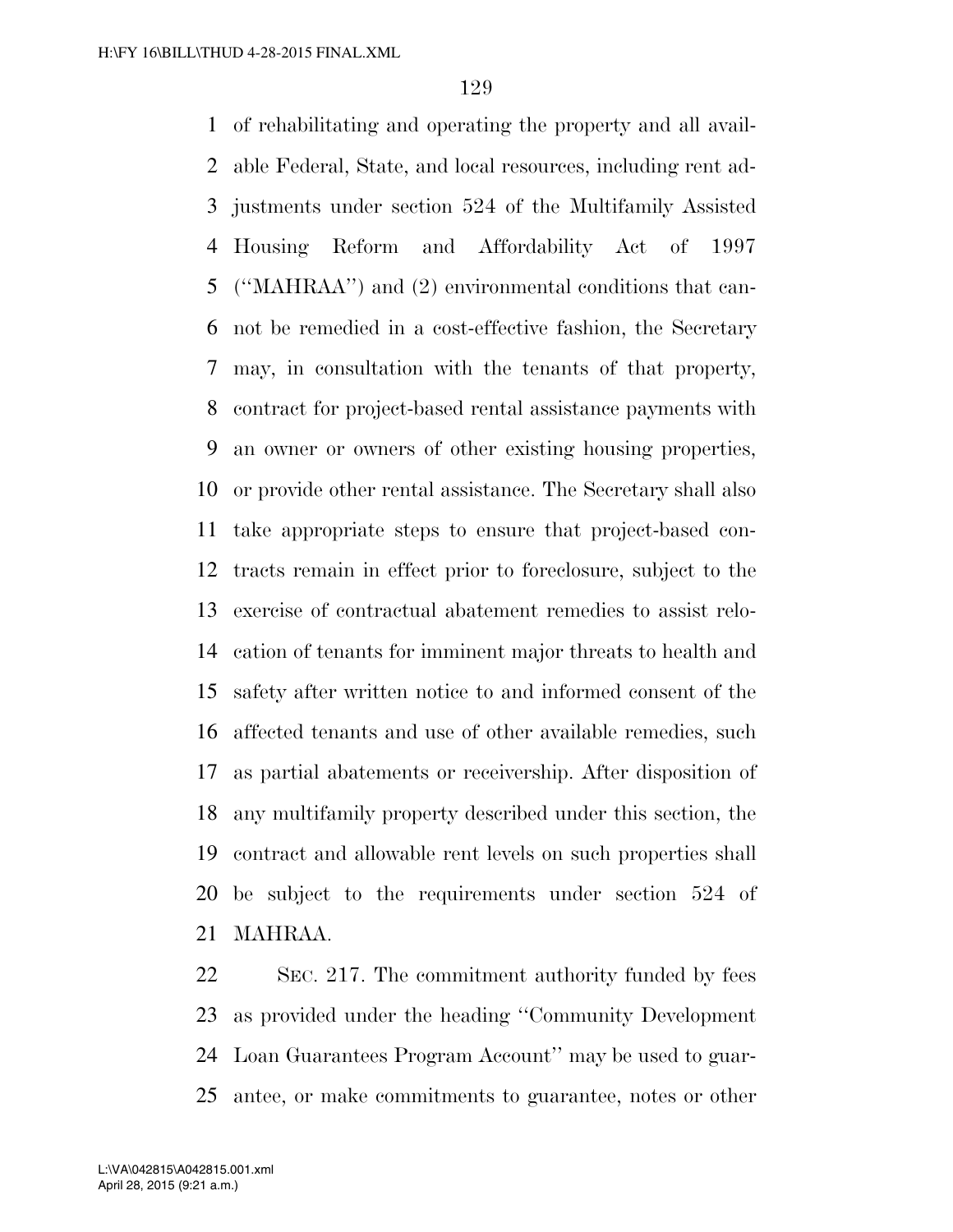obligations issued by any State on behalf of non-entitle- ment communities in the State in accordance with the re- quirements of section 108 of the Housing and Community Development Act of 1974: *Provided*, That any State re- ceiving such a guarantee or commitment shall distribute all funds subject to such guarantee to the units of general local government in non-entitlement areas that received the commitment.

 SEC. 218. Public housing agencies that own and oper- ate 400 or fewer public housing units may elect to be ex- empt from any asset management requirement imposed by the Secretary of Housing and Urban Development in con- nection with the operating fund rule: *Provided*, That an agency seeking a discontinuance of a reduction of subsidy under the operating fund formula shall not be exempt from asset management requirements.

 SEC. 219. With respect to the use of amounts pro- vided in this Act and in future Acts for the operation, cap- ital improvement and management of public housing as authorized by sections 9(d) and 9(e) of the United States Housing Act of 1937 (42 U.S.C. 1437g(d) and (e)), the Secretary shall not impose any requirement or guideline relating to asset management that restricts or limits in any way the use of capital funds for central office costs 25 pursuant to section  $9(\mathcal{Q})(1)$  or  $9(\mathcal{Q})(2)$  of the United States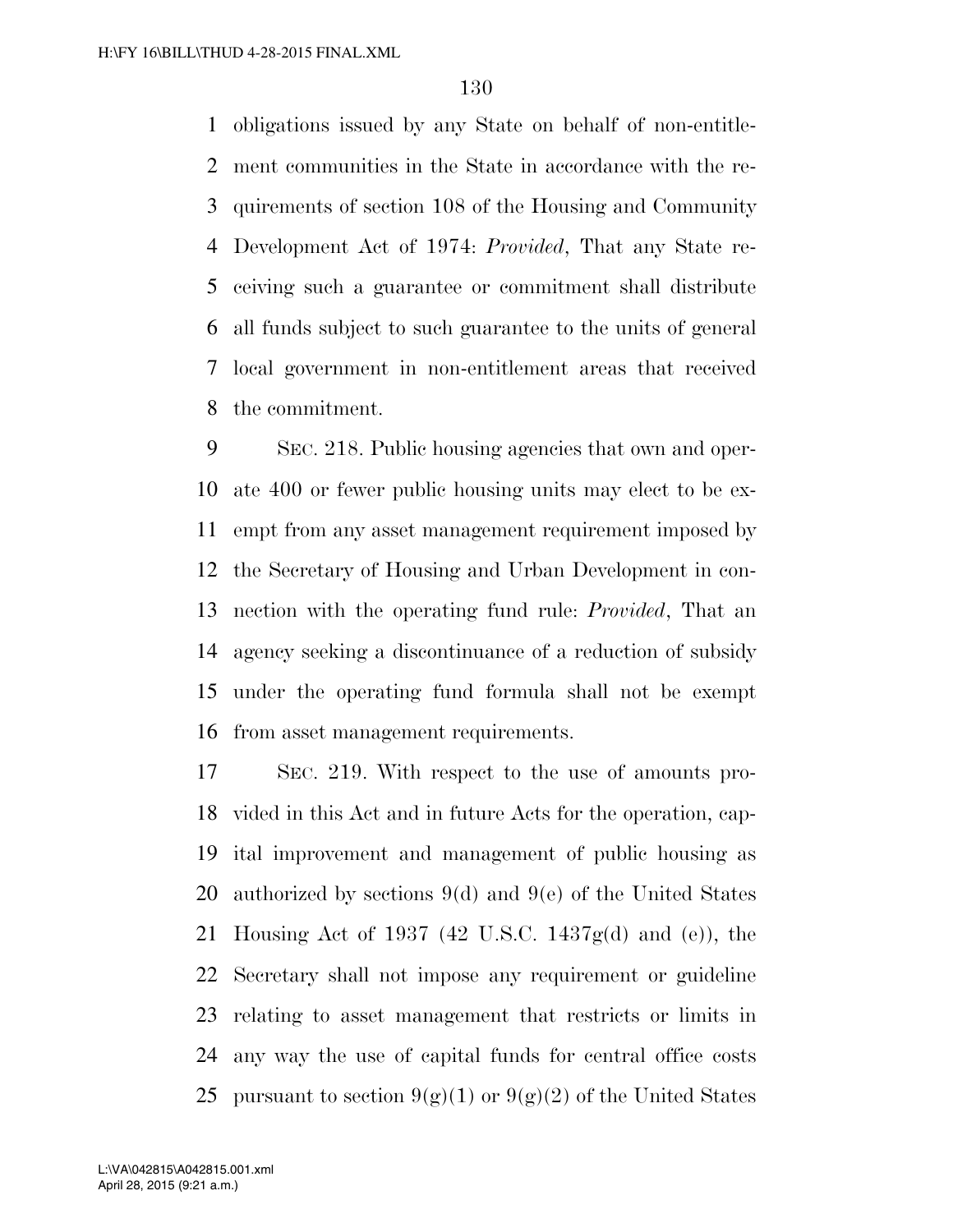Housing Act of 1937 (42 U.S.C. 1437g(g)(1), (2)): *Pro- vided*, That a public housing agency may not use capital funds authorized under section 9(d) for activities that are eligible under section 9(e) for assistance with amounts from the operating fund in excess of the amounts per-6 mitted under section  $9(g)(1)$  or  $9(g)(2)$ .

 SEC. 220. No official or employee of the Department of Housing and Urban Development shall be designated as an allotment holder unless the Office of the Chief Fi- nancial Officer has determined that such allotment holder has implemented an adequate system of funds control and has received training in funds control procedures and di- rectives. The Chief Financial Officer shall ensure that there is a trained allotment holder for each HUD sub- office under the accounts ''Executive Offices'' and ''Ad- ministrative Support Offices'', as well as each account re- ceiving appropriations for ''Program Office Salaries and Expenses'', ''Government National Mortgage Associa- tion—Guarantees of Mortgage-Backed Securities Loan Guarantee Program Account'', and ''Office of Inspector General'' within the Department of Housing and Urban Development.

 SEC. 221. The Secretary of the Department of Hous- ing and Urban Development shall, for fiscal year 2016, notify the public through the Federal Register and other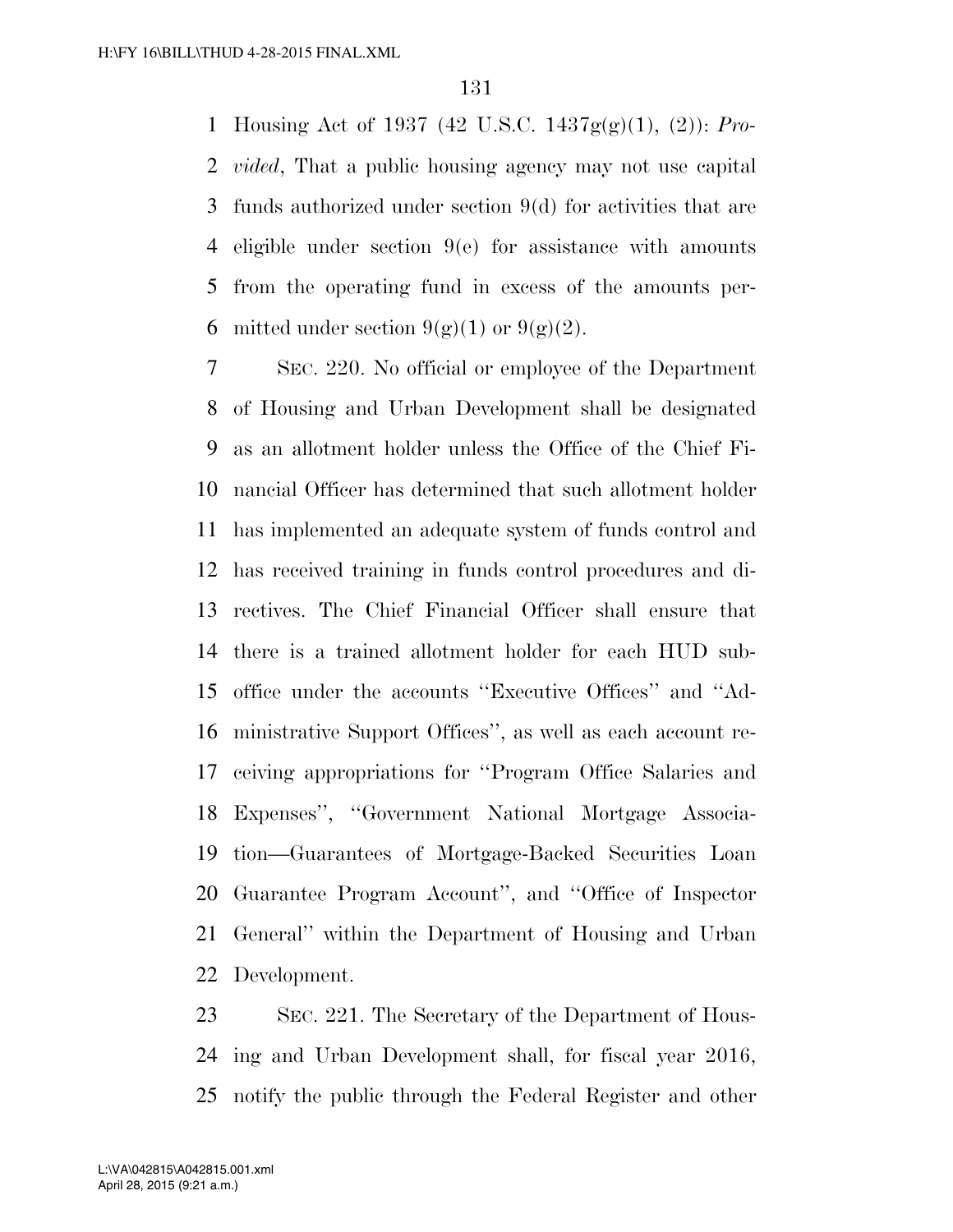means, as determined appropriate, of the issuance of a no- tice of the availability of assistance or notice of funding availability (NOFA) for any program or discretionary fund administered by the Secretary that is to be competi- tively awarded. Notwithstanding any other provision of law, for fiscal year 2016, the Secretary may make the NOFA available only on the Internet at the appropriate Government web site or through other electronic media, as determined by the Secretary.

 SEC. 222. Payment of attorney fees in program-re- lated litigation must be paid from the individual program office and Office of General Counsel personnel funding. The annual budget submissions for program offices and Office of General Counsel personnel funding must include program-related litigation costs for attorney fees as a sep-arate line item request.

 SEC. 223. The Disaster Housing Assistance Pro- grams, administered by the Department of Housing and Urban Development, shall be considered a ''program of the Department of Housing and Urban Development'' under section 904 of the McKinney Act for the purpose of income verifications and matching.

 SEC. 224. (a) The Secretary of Housing and Urban Development shall take the required actions under sub-section (b) when a multifamily housing project with a sec-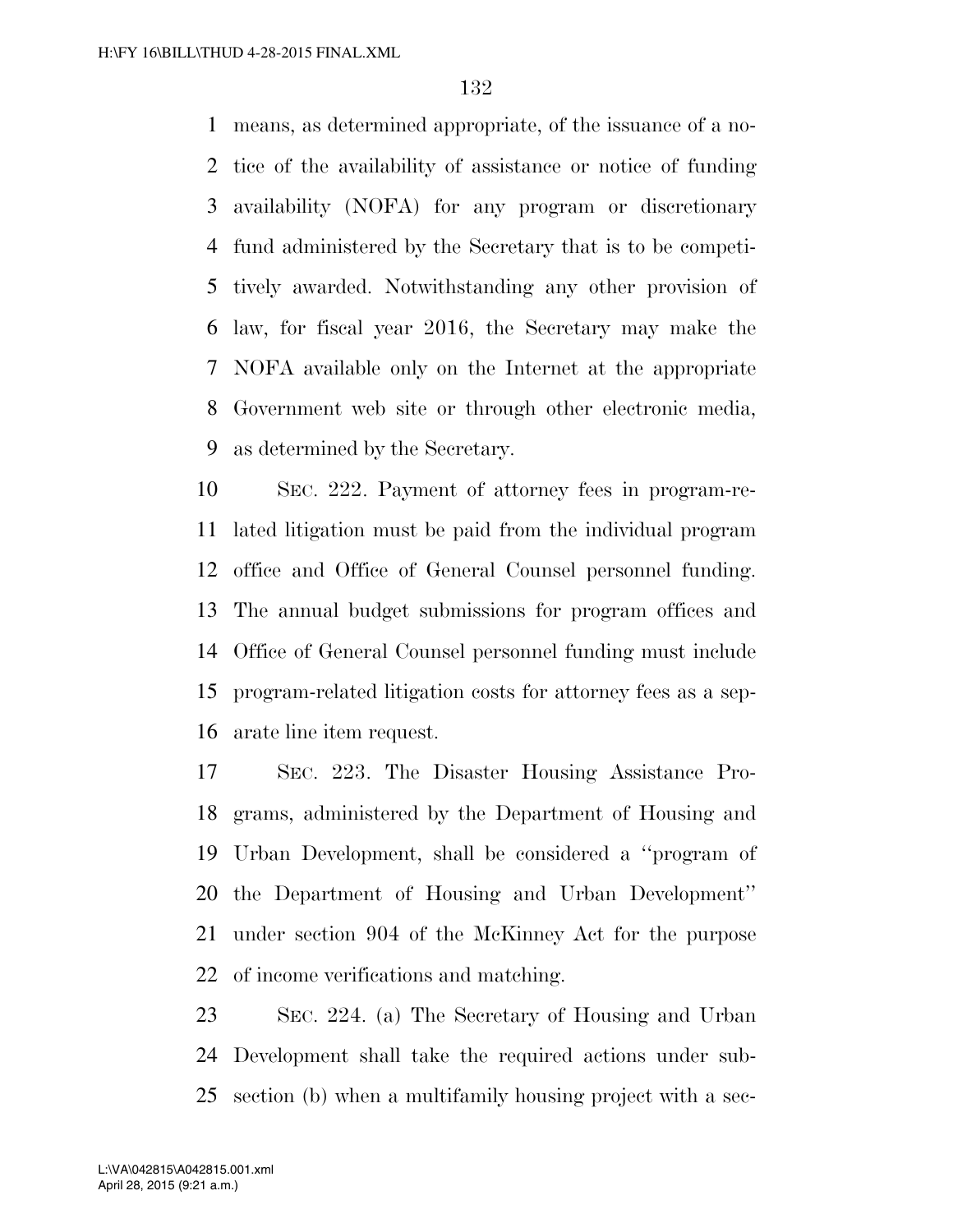tion 8 contract or contract for similar project-based assist-ance:

 (1) receives a Real Estate Assessment Center (REAC) score of 30 or less; or

 (2) receives a REAC score between 31 and 59 and:

 (A) fails to certify in writing to HUD with- in 60 days that all deficiencies have been cor-rected; or

 (B) receives consecutive scores of less than 11 60 on REAC inspections.

 Such requirements shall apply to insured and noninsured projects with assistance attached to the units under sec- tion 8 of the United States Housing Act of 1937 (42 U.S.C. 1437f), but do not apply to such units assisted under section 8(o)(13) (42 U.S.C. 1437f(o)(13)) or to public housing units assisted with capital or operating funds under section 9 of the United States Housing Act of 1937 (42 U.S.C. 1437g).

 (b) The Secretary shall take the following required actions as authorized under subsection (a)—

 (1) The Secretary shall notify the owner and provide an opportunity for response within 30 days. If the violations remain, the Secretary shall develop a Compliance, Disposition and Enforcement Plan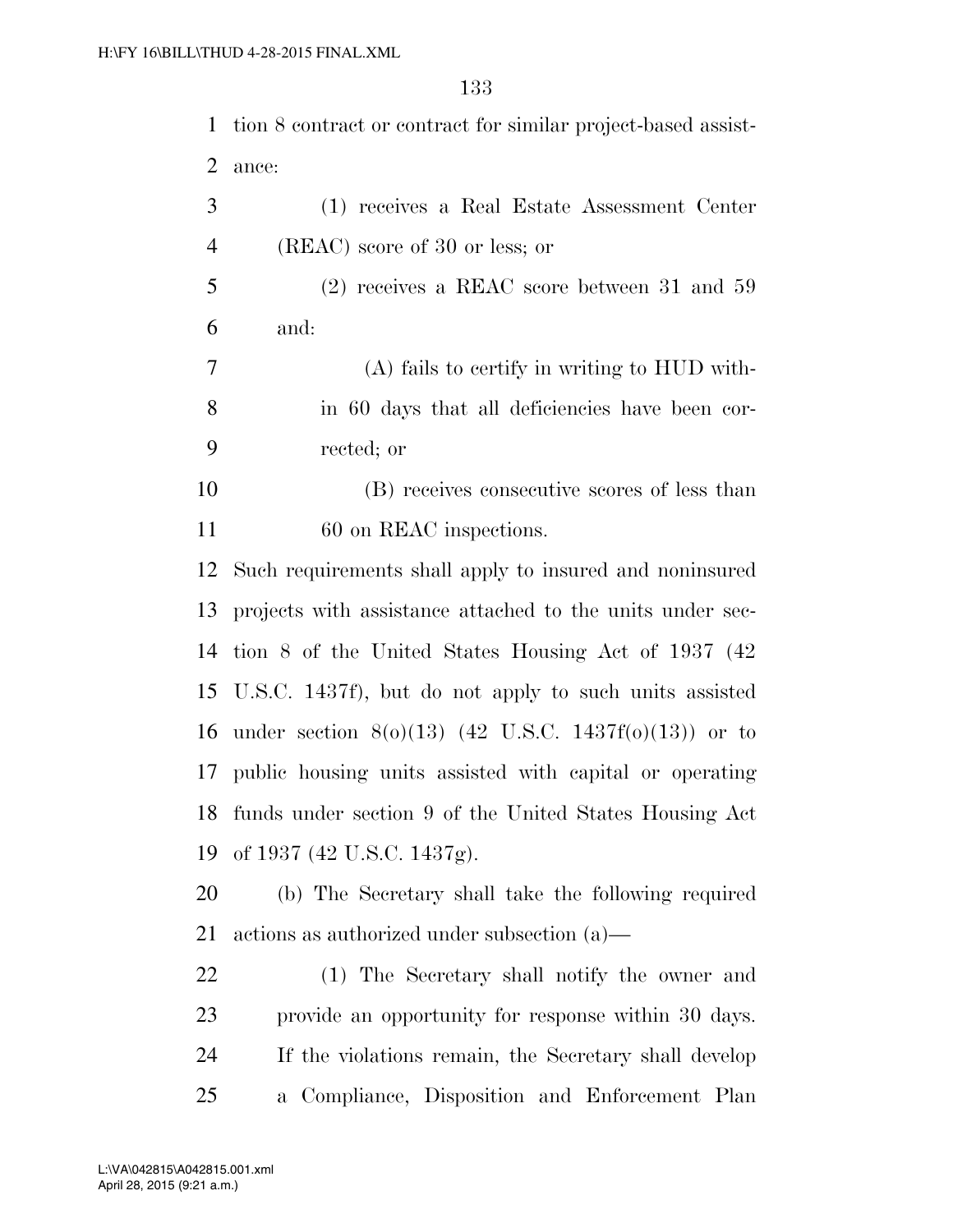within 60 days, with a specified timetable for cor- recting all deficiencies. The Secretary shall provide notice of the Plan to the owner, tenants, the local government, any mortgagees, and any contract ad-ministrator.

 (2) At the end of the term of the Compliance, Disposition and Enforcement Plan, if the owner fails to fully comply with such plan, the Secretary may require immediate replacement of project manage- ment with a management agent approved by the Secretary, and shall take one or more of the fol- lowing actions, and provide additional notice of those actions to the owner and the parties specified above:

(A) impose civil money penalties;

 (B) abate the section 8 contract, including partial abatement, as determined by the Sec-retary, until all deficiencies have been corrected;

 (C) pursue transfer of the project to an owner, approved by the Secretary under estab- lished procedures, which will be obligated to promptly make all required repairs and to ac- cept renewal of the assistance contract as long as such renewal is offered; or

 (D) seek judicial appointment of a receiver to manage the property and cure all project de-

April 28, 2015 (9:21 a.m.) L:\VA\042815\A042815.001.xml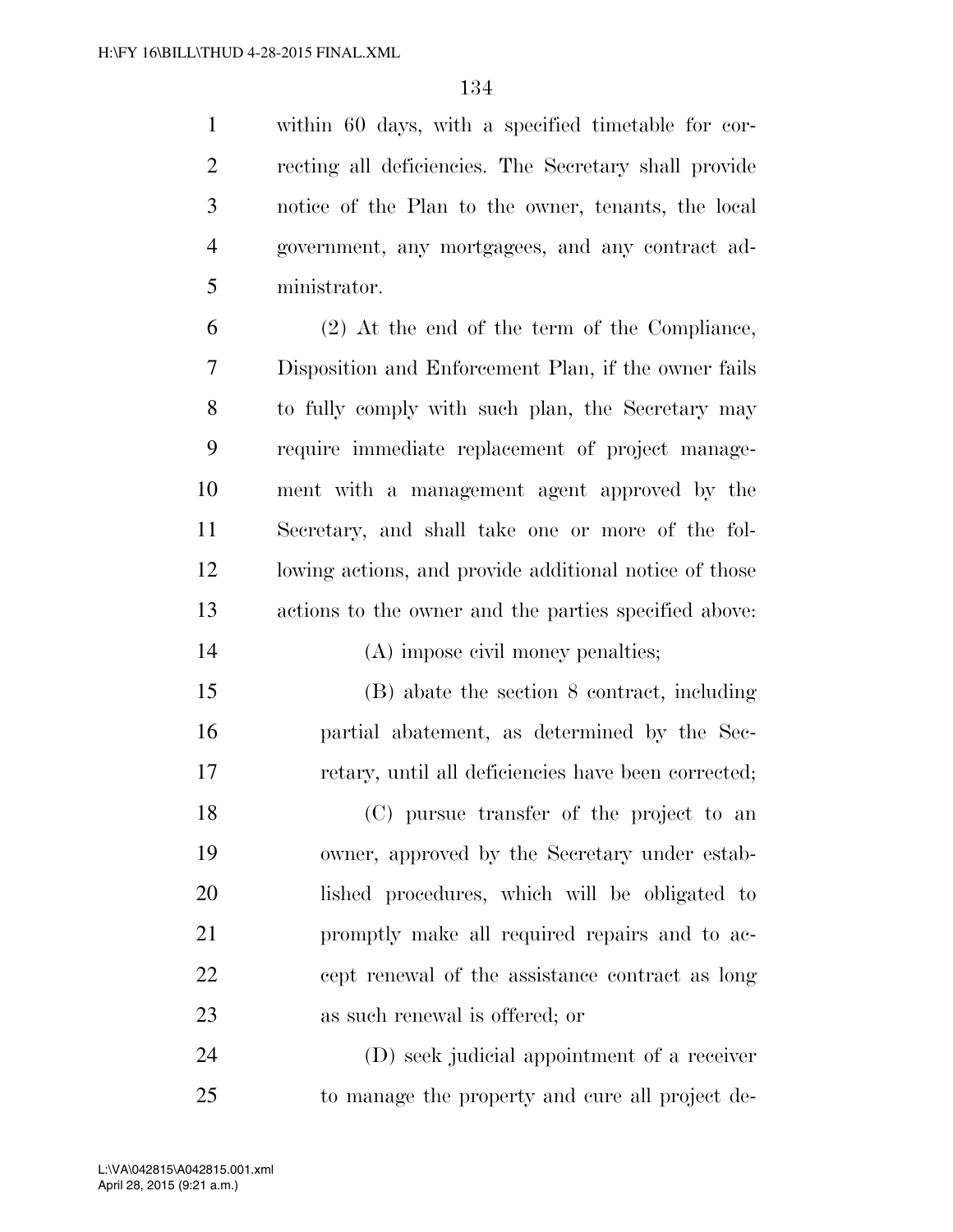ficiencies or seek a judicial order of specific per- formance requiring the owner to cure all project deficiencies.

 (c) The Secretary shall also take appropriate steps to ensure that project-based contracts remain in effect, subject to the exercise of contractual abatement remedies to assist relocation of tenants for imminent major threats to health and safety after written notice to and informed consent of the affected tenants and use of other remedies set forth above. To the extent the Secretary determines, in consultation with the tenants and the local government, that the property is not feasible for continued rental as- sistance payments under such section 8 or other programs, based on consideration of (1) the costs of rehabilitating and operating the property and all available Federal, State, and local resources, including rent adjustments under section 524 of the Multifamily Assisted Housing Reform and Affordability Act of 1997 (''MAHRAA'') and (2) environmental conditions that cannot be remedied in a cost-effective fashion, the Secretary may, in consultation with the tenants of that property, contract for project- based rental assistance payments with an owner or owners of other existing housing properties, or provide other rent- al assistance. The Secretary shall report semi-annually on all properties covered by this section that are assessed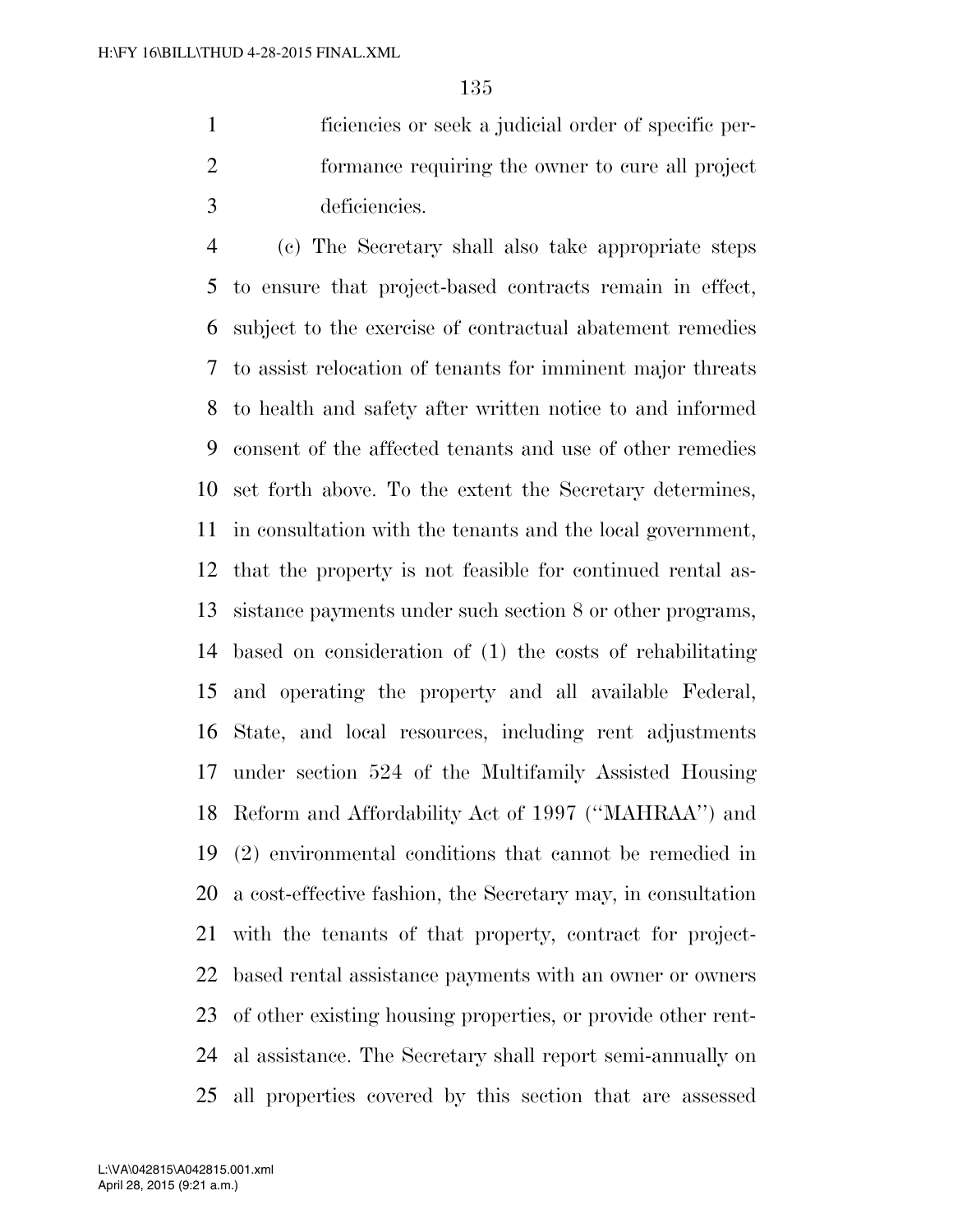through the Real Estate Assessment Center and have physical inspection scores of less than 30 or have consecu- tive physical inspection scores of less than 60. The report shall include:

- (1) The enforcement actions being taken to ad- dress such conditions, including imposition of civil money penalties and termination of subsidies, and identify properties that have such conditions mul-tiple times; and
- (2) Actions that the Department of Housing and Urban Development is taking to protect tenants of such identified properties.
- SEC. 225. None of the funds made available by this Act, or any other Act, for purposes authorized under sec- tion 8 (only with respect to the tenant-based rental assist- ance program) and section 9 of the United States Housing Act of 1937 (42 U.S.C. 1437 et seq.), may be used by any public housing agency for any amount of salary, in- cluding bonuses, for the chief executive officer of which, or any other official or employee of which, that exceeds the annual rate of basic pay payable for a position at level IV of the Executive Schedule at any time during any pub-lic housing agency fiscal year 2016.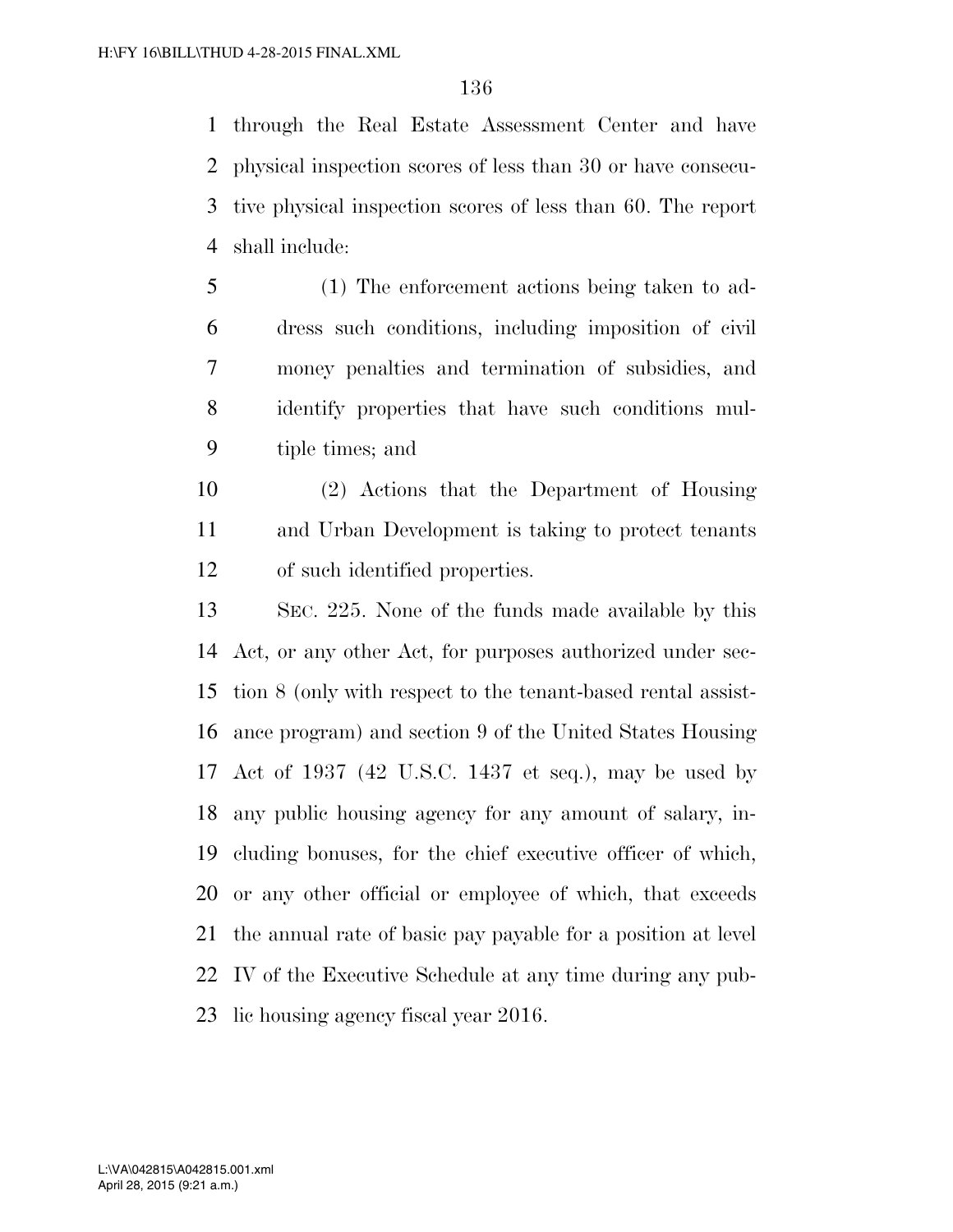SEC. 226. None of the funds in this Act may be avail- able for the doctoral dissertation research grant program at the Department of Housing and Urban Development. SEC. 227. None of the funds in this Act provided to the Department of Housing and Urban Development may be used to make a grant award unless the Secretary noti- fies the House and Senate Committees on Appropriations not less than 3 full business days before any project, State, locality, housing authority, tribe, nonprofit organi- zation, or other entity selected to receive a grant award is announced by the Department or its offices.

 SEC. 228. None of the funds made available by this Act may be used to require or enforce the Physical Needs Assessment (PNA).

 SEC. 229. None of the funds made available in this Act shall be used by the Federal Housing Administration, the Government National Mortgage Administration, or the Department of Housing and Urban Development to in- sure, securitize, or establish a Federal guarantee of any mortgage or mortgage backed security that refinances or otherwise replaces a mortgage that has been subject to eminent domain condemnation or seizure, by a state, mu-nicipality, or any other political subdivision of a state.

 SEC. 230. None of the funds made available by this Act may be used to terminate the status of a unit of gen-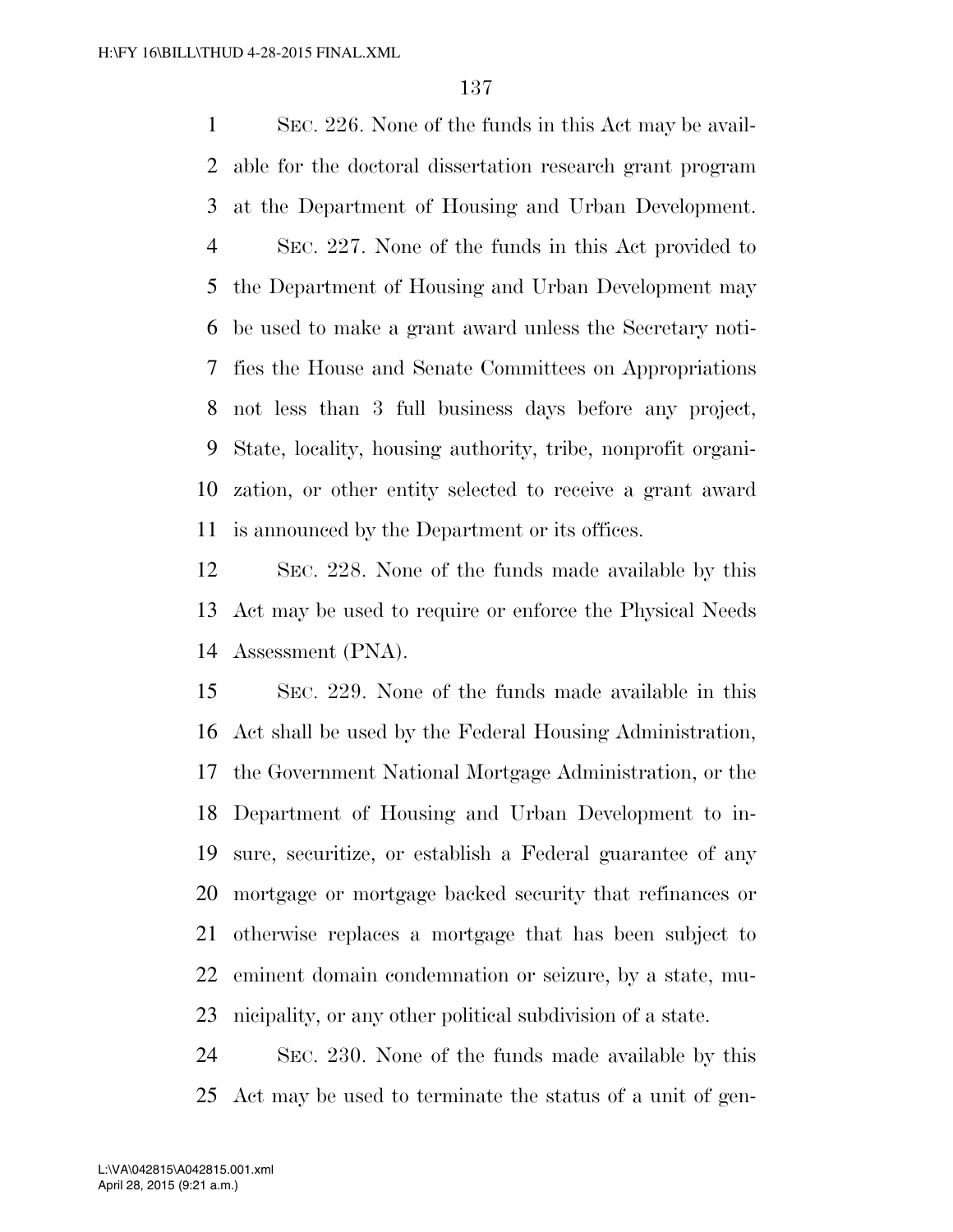eral local government as a metropolitan city (as defined in section 102 of the Housing and Community Develop- ment Act of 1974 (42 U.S.C. 5302)) with respect to grants under section 106 of such Act (42 U.S.C. 5306). SEC. 231. EVALUATION FUNDING FLEXIBILITY PILOT.—

 Amounts made available under this Act which are ei- ther appropriated, allocated, advanced on a reimbursable basis, or transferred to the Office of Policy Development and Research in the Department of Housing and Urban Development and functions thereof, for research, evalua- tion, or statistical purposes, and which are unexpended at the time of completion of a contract, grant, or cooperative agreement, may be deobligated and shall immediately be- come available and may be reobligated in that fiscal year or the subsequent fiscal year for the research, evaluation, or statistical purposes for which the amounts are made available to that Office subject to reprogramming require-ments in Section 405 of this Act.

 SEC. 232. None of the funds made available by this Act may be used by the Secretary of Housing and Urban Development to require a recipient or sub-recipient of funding for the purpose of land acquisition, affordable housing construction, or affordable housing rehabilitation to meet Energy Star standards or any other energy effi-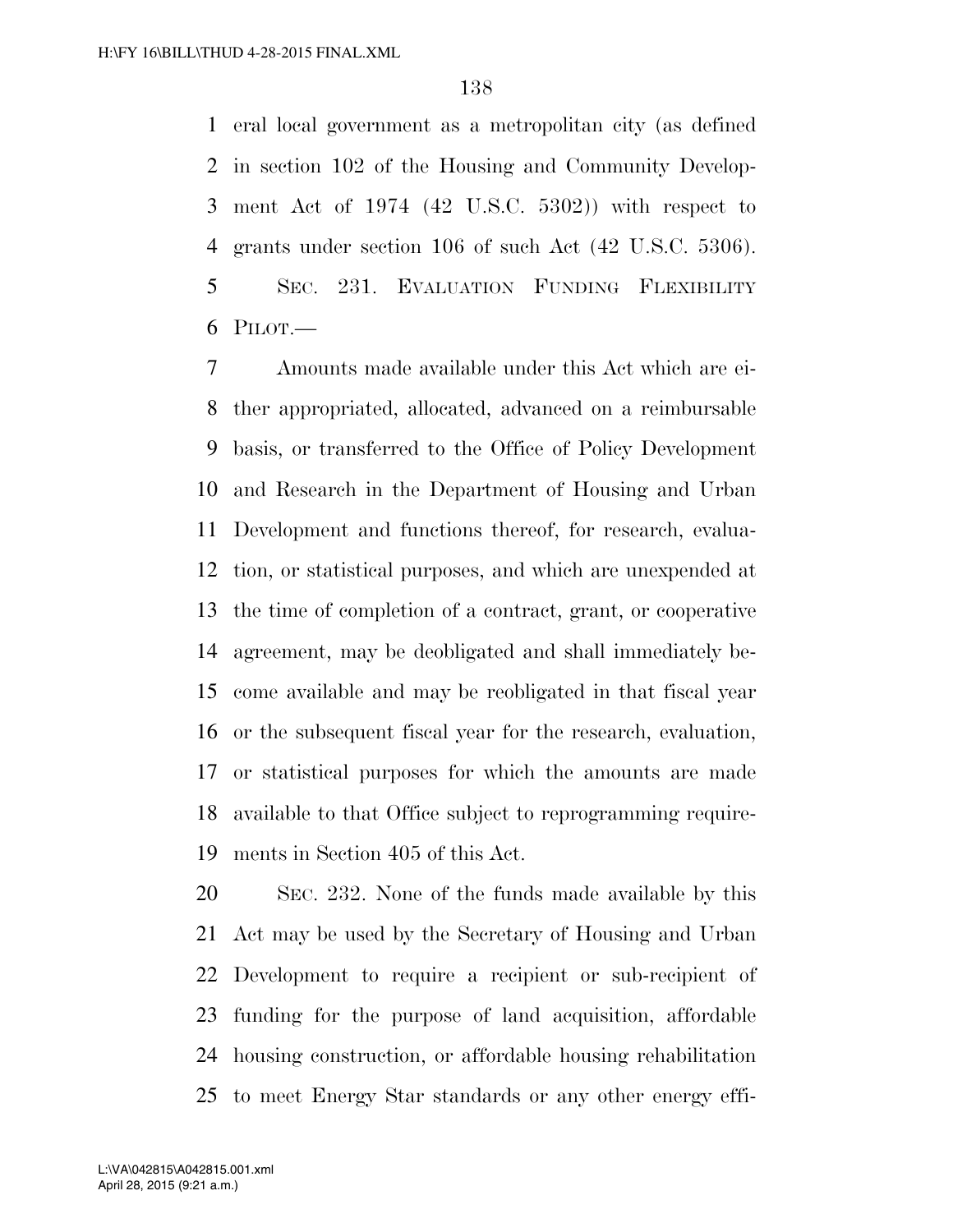ciency standards that exceed the requirements of applica-ble State and local building codes.

 SEC. 233. Of the unobligated balances, including re- captures and carryover, remaining from funds appro- priated in section 1497(a) of the Dodd-Frank Wall Street Reform and Consumer Protection Act (Public Law 111– 203; 42 U.S.C. 5301 note) and section 2301(a) of title III of division B of the Housing and Economic Recovery Act of 2008 (Public Law 110–289; 42 U.S.C. 5301 note), \$7,000,000 is hereby rescinded.

 SEC. 234. (a) All unobligated balances, including re- captures and carryover, remaining from funds appro- priated to the Department of Housing and Urban Devel- opment under the heading ''Rural Housing and Economic Development'' are hereby rescinded.

 (b) Effective October 1, 2015, all unobligated bal- ances, including recaptures and carryover, remaining from funds appropriated to the Department of Housing and Urban Development for accounts under the headings ''Management and Administration'' and ''Program Office Salaries and Expenses'' in division K of Public Law 113– 235 are rescinded.

 This title may be cited as the ''Department of Hous-ing and Urban Development Appropriations Act, 2016''.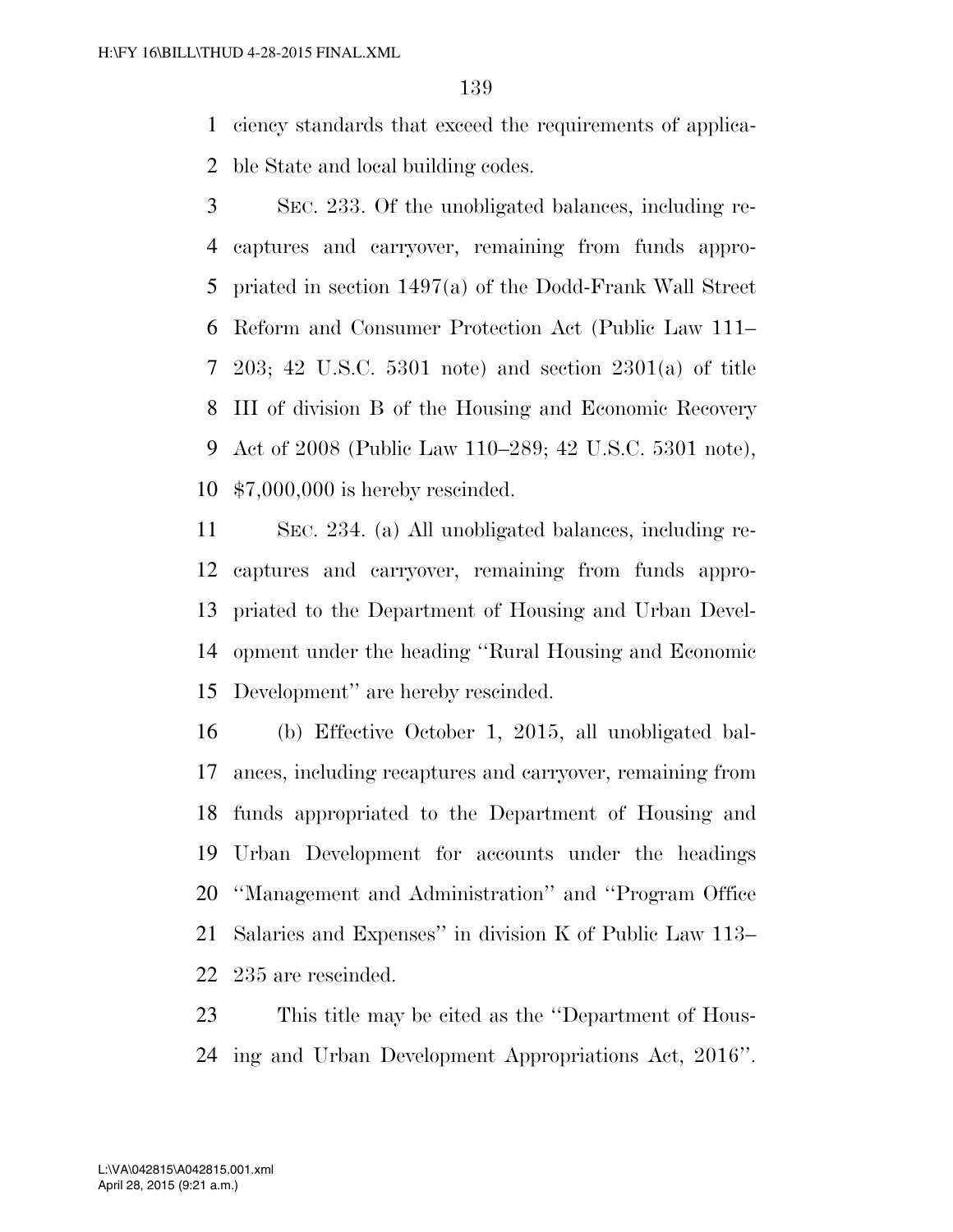|                | 140                                                                |
|----------------|--------------------------------------------------------------------|
| $\mathbf{1}$   | TITLE III—RELATED AGENCIES                                         |
| $\overline{2}$ | <b>ACCESS BOARD</b>                                                |
| 3              | <b>SALARIES AND EXPENSES</b>                                       |
| $\overline{4}$ | For expenses necessary for the Access Board, as au-                |
| 5              | thorized by section 502 of the Rehabilitation Act of 1973,         |
| 6              | as amended, $$7,548,000$ : <i>Provided</i> , That, notwithstanding |
| 7              | any other provision of law, there may be credited to this          |
| 8              | appropriation funds received for publications and training         |
| 9              | expenses.                                                          |
| 10             | FEDERAL MARITIME COMMISSION                                        |
| 11             | SALARIES AND EXPENSES                                              |
| 12             | For necessary expenses of the Federal Maritime                     |
| 13             | Commission as authorized by section $201(d)$ of the Mer-           |
| 14             | chant Marine Act, 1936, as amended (46 U.S.C. 307), in-            |
| 15             | cluding services as authorized by 5 U.S.C. 3109; hire of           |
| 16             | passenger motor vehicles as authorized by 31 U.S.C.                |
|                | 17 1343(b); and uniforms or allowances therefore, as author-       |
| 18             | ized by 5 U.S.C. 5901-5902, \$25,660,000: Provided, That           |
| 19             | not to exceed \$2,000 shall be available for official recep-       |
| 20             | tion and representation expenses.                                  |
| 21             | NATIONAL RAILROAD PASSENGER CORPORATION OFFICE                     |
| 22             | OF INSPECTOR GENERAL                                               |
| 23             | SALARIES AND EXPENSES                                              |

 For necessary expenses of the Office of Inspector General for the National Railroad Passenger Corporation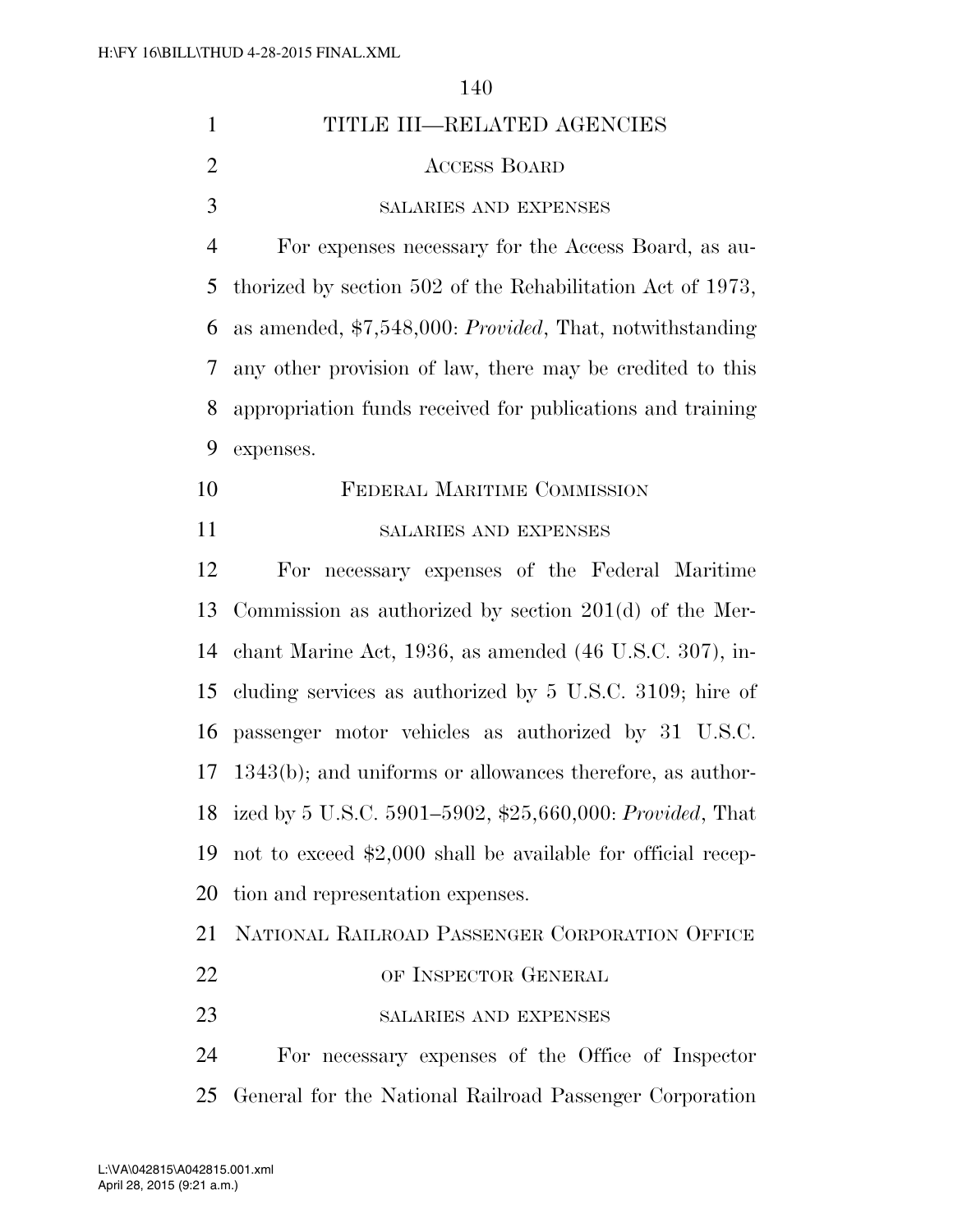to carry out the provisions of the Inspector General Act of 1978, as amended, \$23,999,000: *Provided*, That the In- spector General shall have all necessary authority, in car- rying out the duties specified in the Inspector General Act, as amended (5 U.S.C. App. 3), to investigate allegations of fraud, including false statements to the government (18 U.S.C. 1001), by any person or entity that is subject to regulation by the National Railroad Passenger Corpora- tion: *Provided further*, That the Inspector General may enter into contracts and other arrangements for audits, studies, analyses, and other services with public agencies and with private persons, subject to the applicable laws and regulations that govern the obtaining of such services within the National Railroad Passenger Corporation: *Pro- vided further*, That the Inspector General may select, ap- point, and employ such officers and employees as may be necessary for carrying out the functions, powers, and du- ties of the Office of Inspector General, subject to the appli- cable laws and regulations that govern such selections, ap- pointments, and employment within Amtrak: *Provided fur- ther*, That concurrent with the President's budget request for fiscal year 2016, the Inspector General shall submit to the House and Senate Committees on Appropriations a budget request for fiscal year 2016 in similar format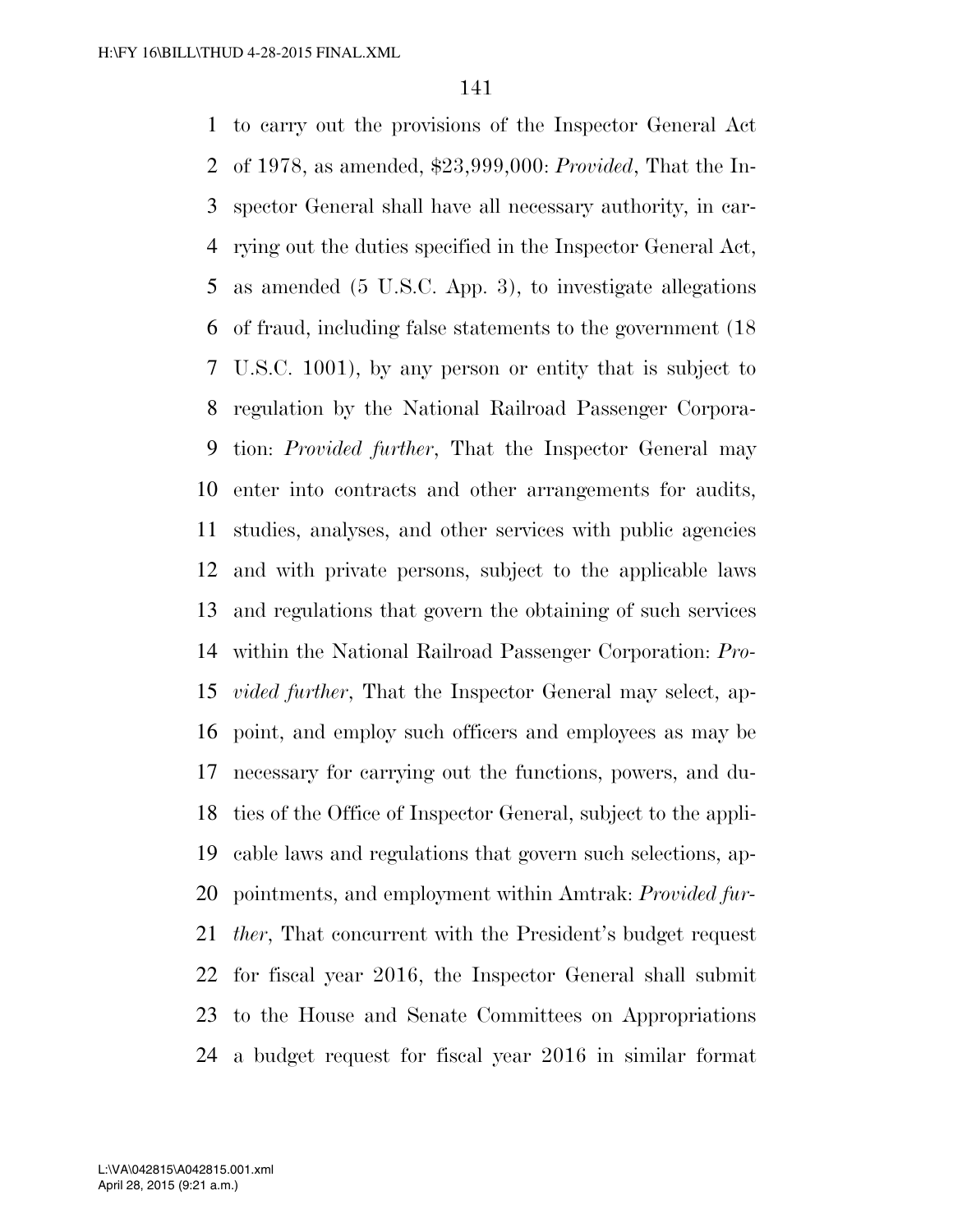and substance to those submitted by executive agencies of the Federal Government.

- NATIONAL TRANSPORTATION SAFETY BOARD
- 

## SALARIES AND EXPENSES

 For necessary expenses of the National Transpor- tation Safety Board, including hire of passenger motor ve- hicles and aircraft; services as authorized by 5 U.S.C. 3109, but at rates for individuals not to exceed the per diem rate equivalent to the rate for a GS–15; uniforms, or allowances therefor, as authorized by law (5 U.S.C. 5901–5902), \$103,981,000, of which not to exceed \$2,000 may be used for official reception and representation ex- penses. The amounts made available to the National Transportation Safety Board in this Act include amounts necessary to make lease payments on an obligation in-curred in fiscal year 2001 for a capital lease.

NEIGHBORHOOD REINVESTMENT CORPORATION

PAYMENT TO THE NEIGHBORHOOD REINVESTMENT

CORPORATION

 For payment to the Neighborhood Reinvestment Cor- poration for use in neighborhood reinvestment activities, as authorized by the Neighborhood Reinvestment Corpora- tion Act (42 U.S.C. 8101–8107), \$135,000,000, of which \$5,000,000 shall be for a multi-family rental housing pro-gram: *Provided*, That in addition, \$42,000,000 shall be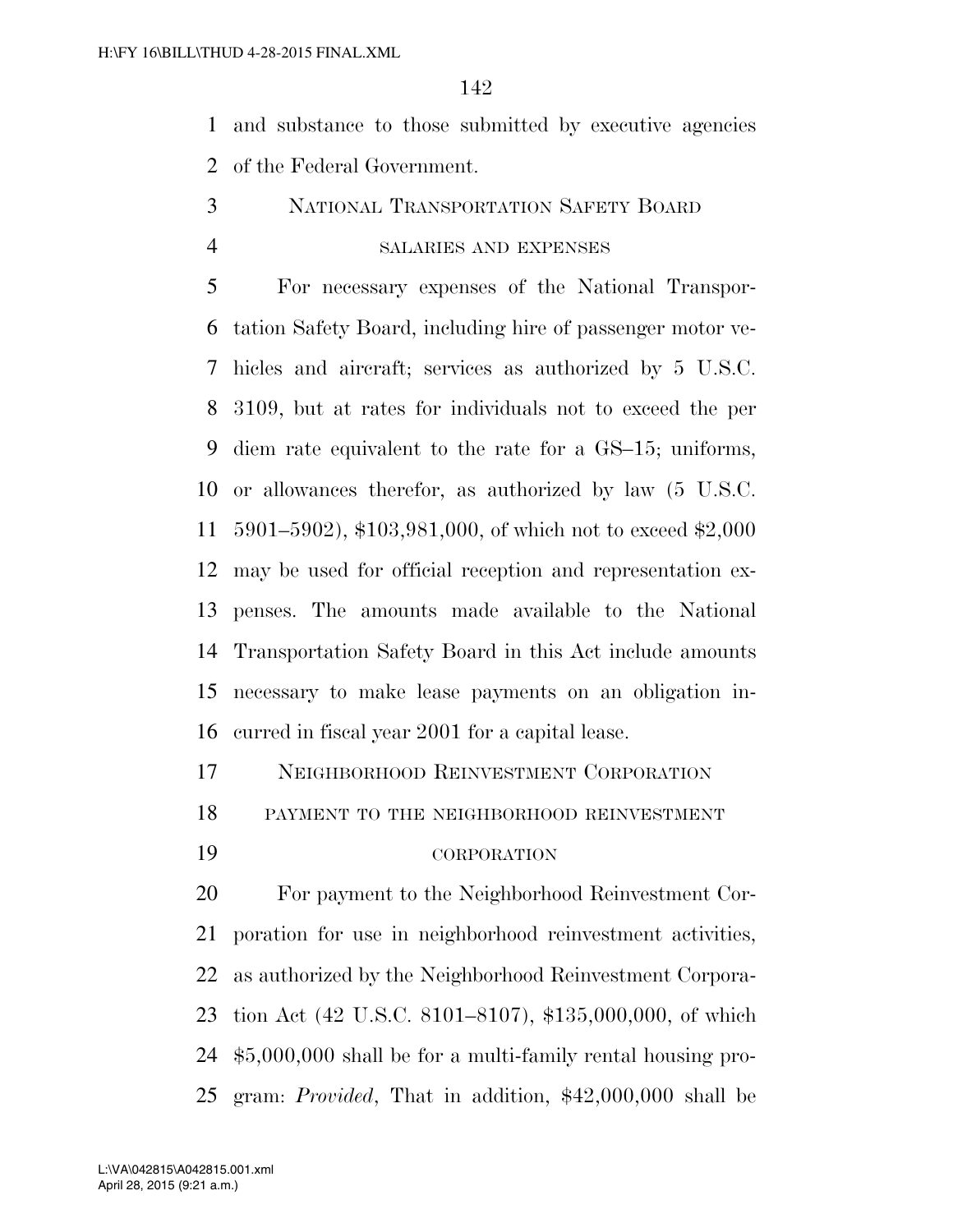made available until expended to the Neighborhood Rein- vestment Corporation for mortgage foreclosure mitigation activities, under the following terms and conditions:

 (1) The Neighborhood Reinvestment Corpora- tion (NRC) shall make grants to counseling inter- mediaries approved by the Department of Housing and Urban Development (HUD) (with match to be determined by NRC based on affordability and the economic conditions of an area; a match also may be waived by NRC based on the aforementioned condi- tions) to provide mortgage foreclosure mitigation as- sistance primarily to States and areas with high rates of defaults and foreclosures to help eliminate the default and foreclosure of mortgages of owner- occupied single-family homes that are at risk of such foreclosure. Other than areas with high rates of de- faults and foreclosures, grants may also be provided to approved counseling intermediaries based on a ge- ographic analysis of the Nation by NRC which de- termines where there is a prevalence of mortgages 21 that are risky and likely to fail, including any trends for mortgages that are likely to default and face foreclosure. A State Housing Finance Agency may also be eligible where the State Housing Finance Agency meets all the requirements under this para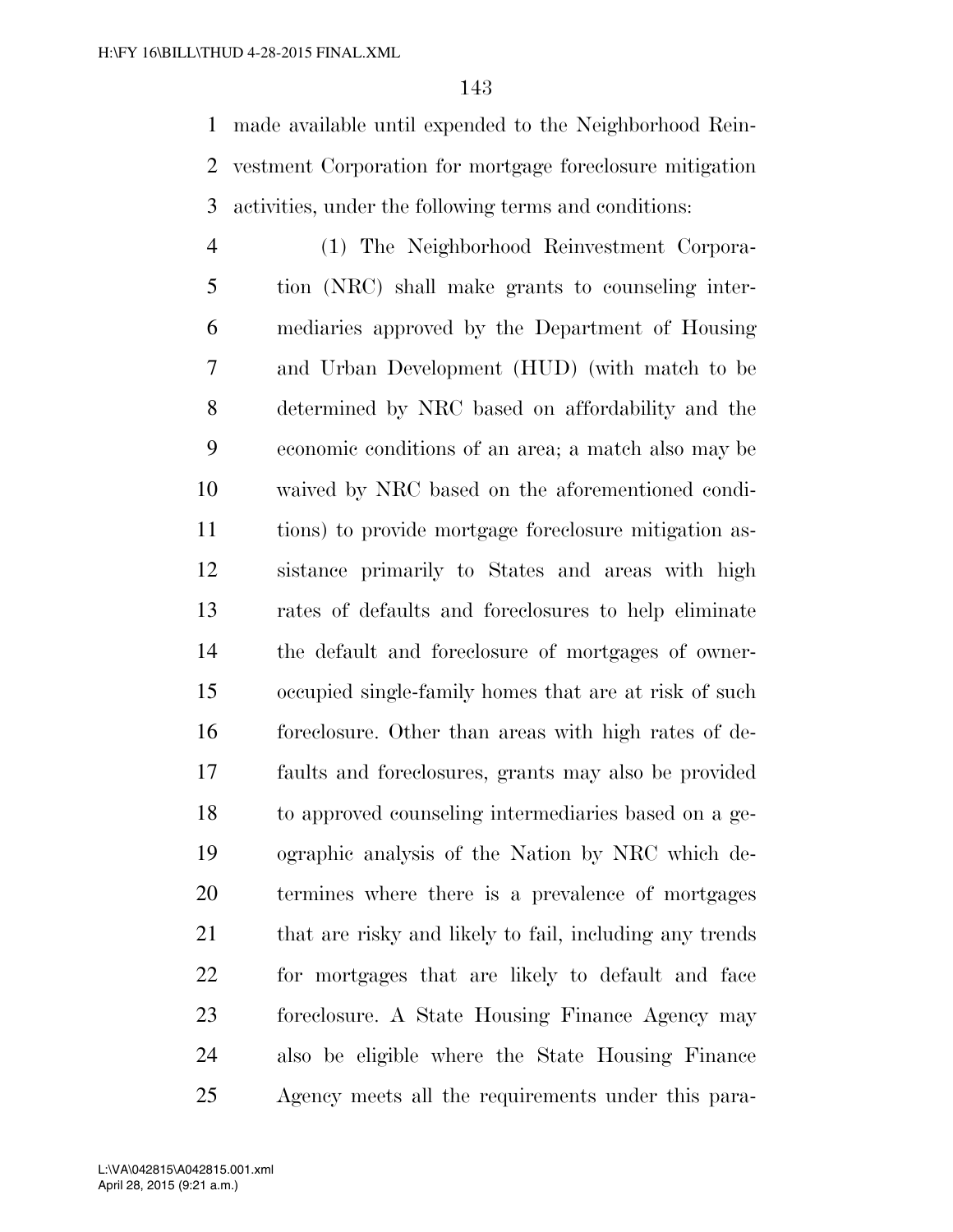graph. A HUD-approved counseling intermediary shall meet certain mortgage foreclosure mitigation assistance counseling requirements, as determined by NRC, and shall be approved by HUD or NRC as meeting these requirements.

 (2) Mortgage foreclosure mitigation assistance shall only be made available to homeowners of owner-occupied homes with mortgages in default or in danger of default. These mortgages shall likely be subject to a foreclosure action and homeowners will be provided such assistance that shall consist of ac- tivities that are likely to prevent foreclosures and re- sult in the long-term affordability of the mortgage retained pursuant to such activity or another posi- tive outcome for the homeowner. No funds made available under this paragraph may be provided di- rectly to lenders or homeowners to discharge out- standing mortgage balances or for any other direct debt reduction payments.

 (3) The use of mortgage foreclosure mitigation assistance by approved counseling intermediaries and State Housing Finance Agencies shall involve a reasonable analysis of the borrower's financial situa- tion, an evaluation of the current value of the prop-erty that is subject to the mortgage, counseling re-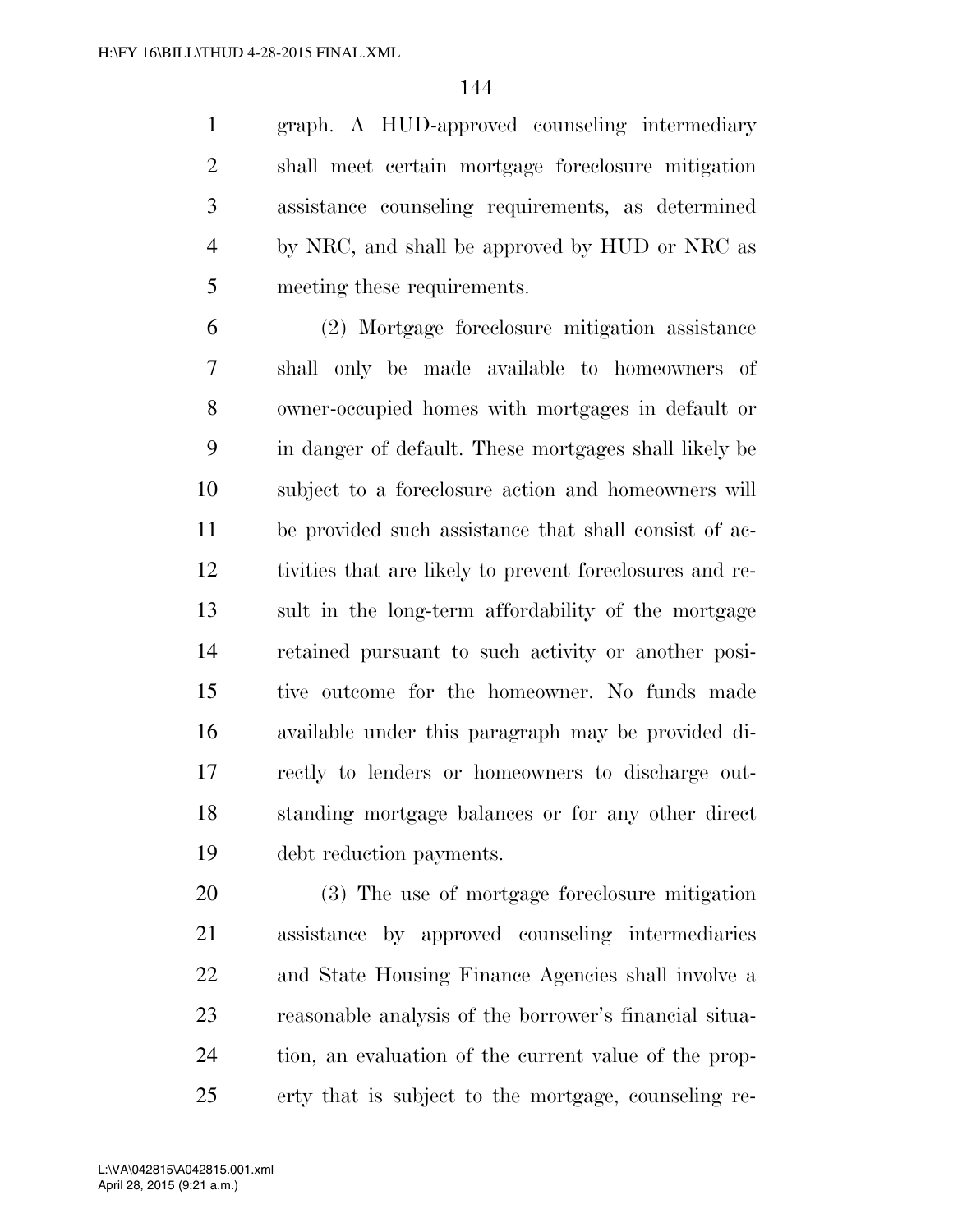garding the assumption of the mortgage by another non-Federal party, counseling regarding the possible purchase of the mortgage by a non-Federal third party, counseling and advice of all likely restruc- turing and refinancing strategies or the approval of a work-out strategy by all interested parties.

 (4) NRC may provide up to 15 percent of the total funds under this paragraph to its own charter members with expertise in foreclosure prevention counseling, subject to a certification by NRC that the procedures for selection do not consist of any procedures or activities that could be construed as a conflict of interest or have the appearance of impro-priety.

 (5) HUD-approved counseling entities and State Housing Finance Agencies receiving funds under this paragraph shall have demonstrated expe- rience in successfully working with financial institu- tions as well as borrowers facing default, delin- quency and foreclosure as well as documented coun- seling capacity, outreach capacity, past successful performance and positive outcomes with documented counseling plans (including post mortgage fore- closure mitigation counseling), loan workout agree-ments and loan modification agreements. NRC may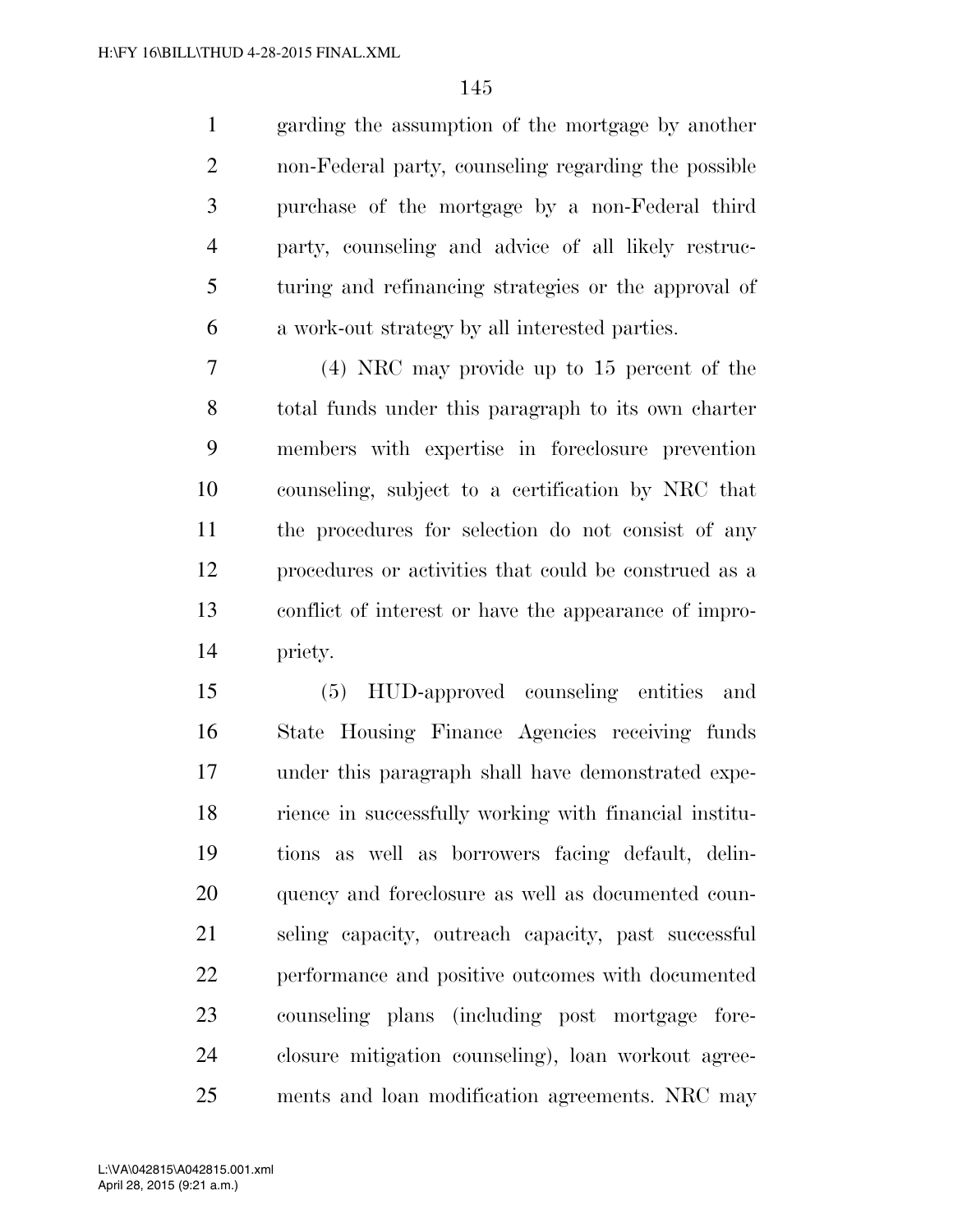use other criteria to demonstrate capacity in under-served areas.

 (6) Of the total amount made available under this paragraph, up to \$2,000,000 may be made available to build the mortgage foreclosure and de- fault mitigation counseling capacity of counseling intermediaries through NRC training courses with HUD-approved counseling intermediaries and their partners, except that private financial institutions that participate in NRC training shall pay market rates for such training.

 (7) Of the total amount made available under this paragraph, up to 5 percent may be used for as- sociated administrative expenses for NRC to carry out activities provided under this section.

 (8) Mortgage foreclosure mitigation assistance grants may include a budget for outreach and adver-tising, and training, as determined by NRC.

 (9) NRC shall continue to report bi-annually to the House and Senate Committees on Appropria- tions as well as the Senate Banking Committee and House Financial Services Committee on its efforts to mitigate mortgage default.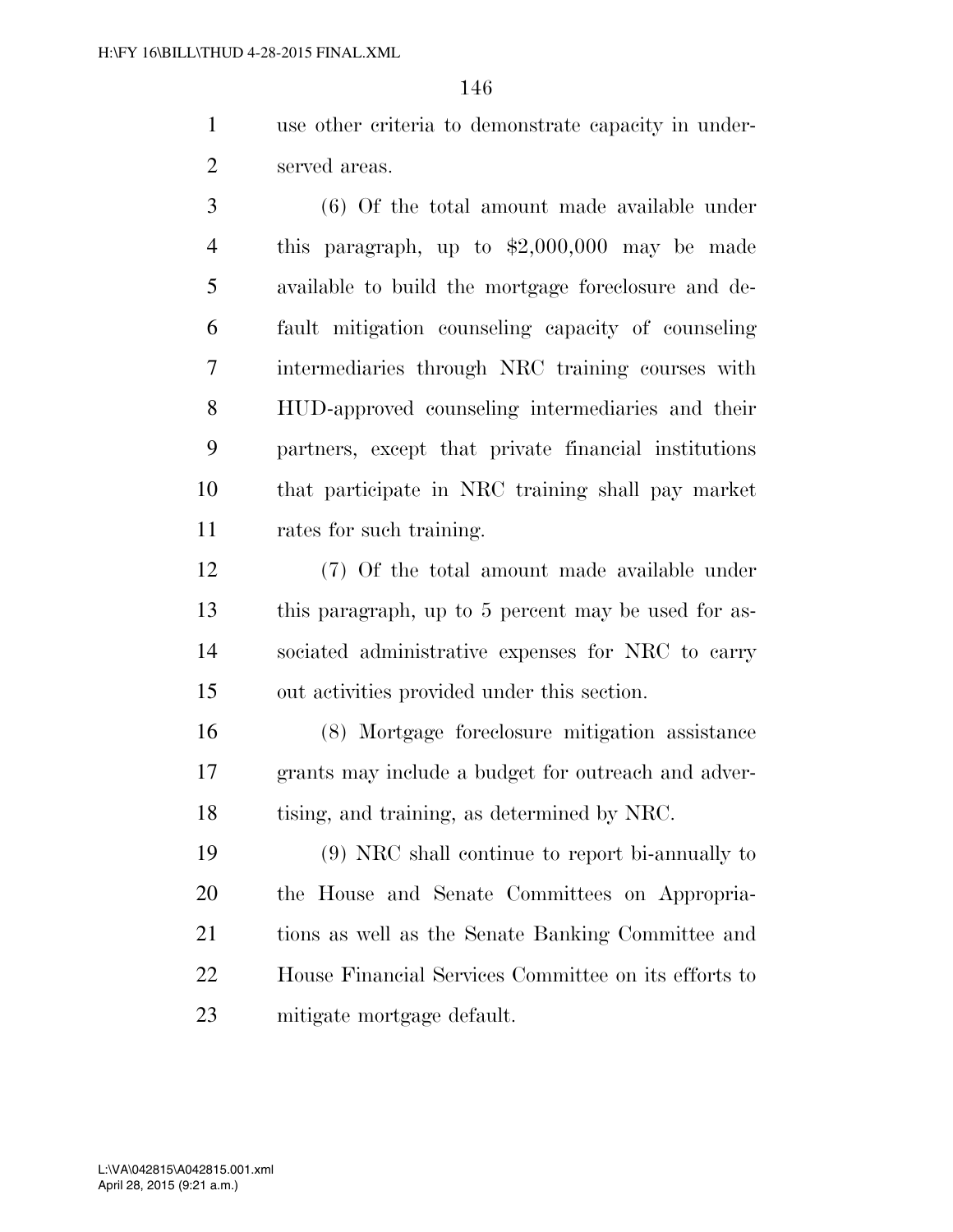| $\mathbf{1}$   | UNITED STATES INTERAGENCY COUNCIL ON                        |
|----------------|-------------------------------------------------------------|
| $\overline{2}$ | <b>HOMELESSNESS</b>                                         |
| 3              | OPERATING EXPENSES                                          |
| $\overline{4}$ | For necessary expenses (including payment of sala-          |
| 5              | ries, authorized travel, hire of passenger motor vehicles,  |
| 6              | the rental of conference rooms, and the employment of ex-   |
| 7              | perts and consultants under section 3109 of title 5, United |
| 8              | States Code) of the United States Interagency Council on    |
| 9              | Homelessness in carrying out the functions pursuant to      |
| 10             | title II of the McKinney-Vento Homeless Assistance Act,     |
| 11             | as amended, $$3,530,000$ .                                  |
| 12             | <b>TITLE IV</b>                                             |
| 13             | GENERAL PROVISIONS-THIS ACT                                 |
| 14             | SEC. 401. None of the funds in this Act shall be used       |
| 15             | for the planning or execution of any program to pay the     |
| 16             | expenses of, or otherwise compensate, non-Federal parties   |
| 17             | intervening in regulatory or adjudicatory proceedings       |
|                | 18 funded in this Act.                                      |
| 19             | SEC. 402. None of the funds appropriated in this Act        |
| 20             | shall remain available for obligation beyond the current    |
| 21             | fiscal year, nor may any be transferred to other appropria- |
| 22             | tions, unless expressly so provided herein.                 |
| 23             | SEC. 403. The expenditure of any appropriation              |
| 24             | under this Act for any consulting service through a pro-    |
| 25             | curement contract pursuant to section 3109 of title 5,      |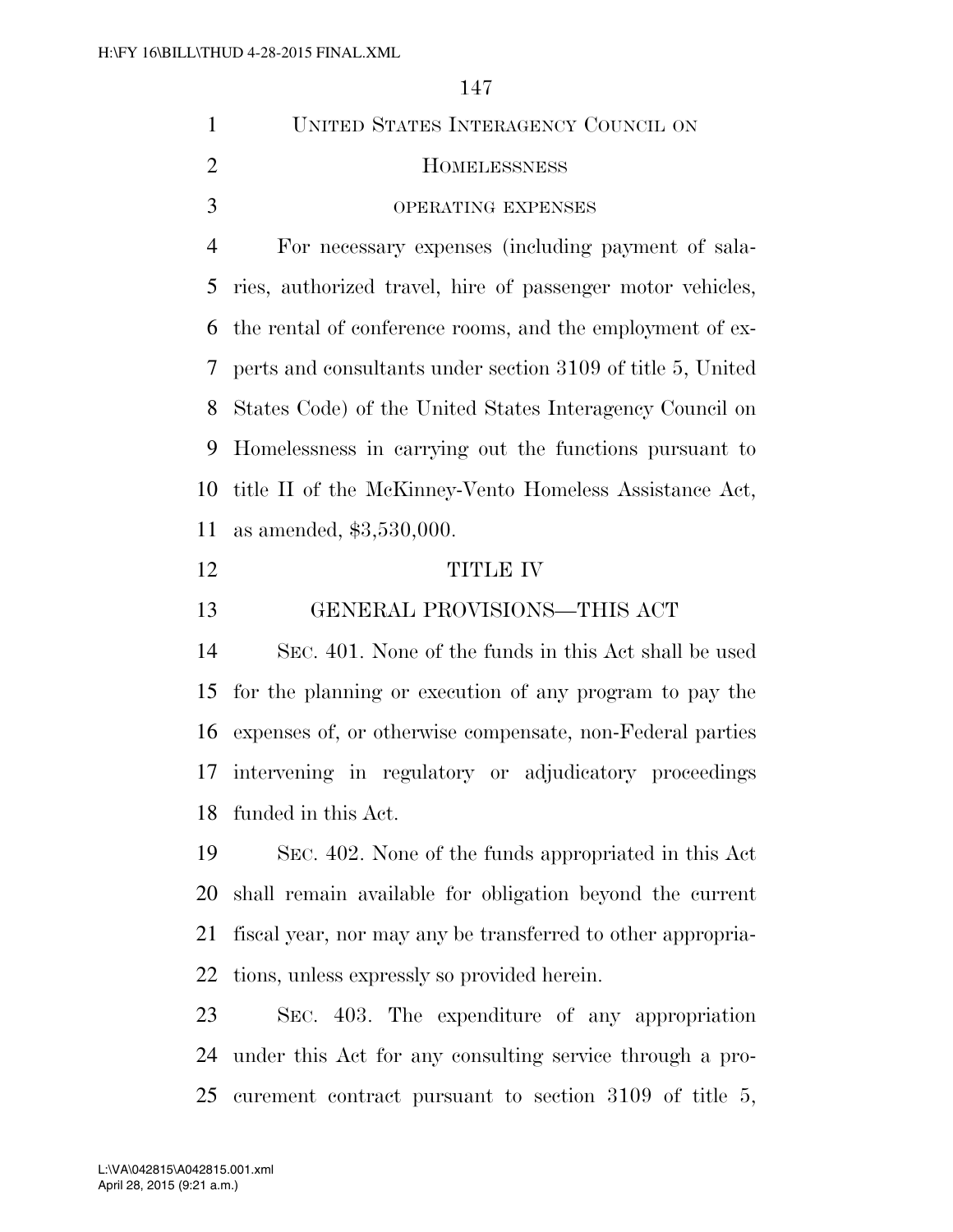United States Code, shall be limited to those contracts where such expenditures are a matter of public record and available for public inspection, except where otherwise pro- vided under existing law, or under existing Executive order issued pursuant to existing law.

 SEC. 404. (a) None of the funds made available in this Act may be obligated or expended for any employee training that—

 (1) does not meet identified needs for knowl- edge, skills, and abilities bearing directly upon the performance of official duties;

 (2) contains elements likely to induce high lev- els of emotional response or psychological stress in some participants;

 (3) does not require prior employee notification of the content and methods to be used in the train-ing and written end of course evaluation;

 (4) contains any methods or content associated with religious or quasi-religious belief systems or ''new age'' belief systems as defined in Equal Em- ployment Opportunity Commission Notice N– 915.022, dated September 2, 1988; or

 (5) is offensive to, or designed to change, par- ticipants' personal values or lifestyle outside the workplace.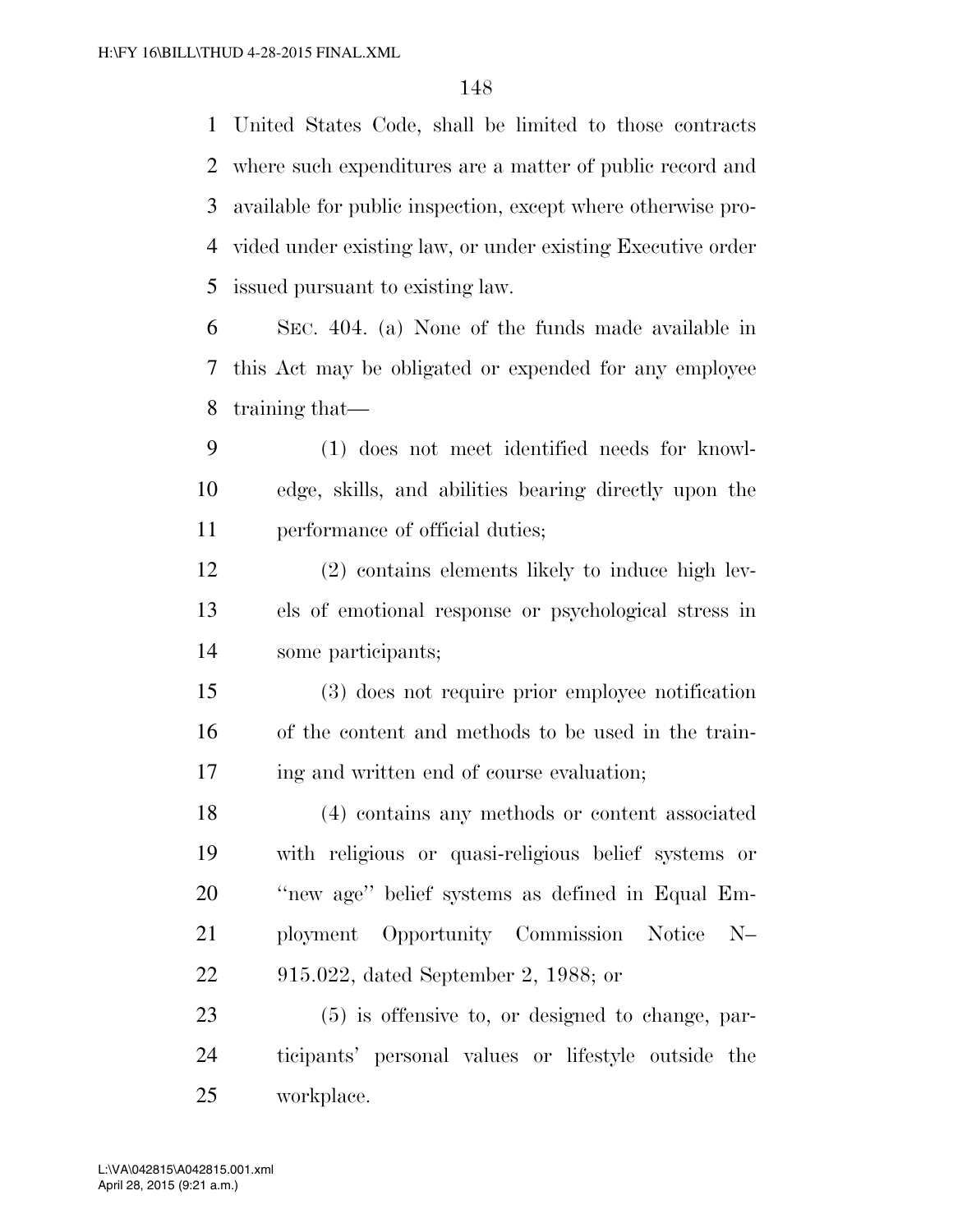(b) Nothing in this section shall prohibit, restrict, or otherwise preclude an agency from conducting training bearing directly upon the performance of official duties. SEC. 405. Except as otherwise provided in this Act, none of the funds provided in this Act, provided by pre- vious appropriations Acts to the agencies or entities fund- ed in this Act that remain available for obligation or ex- penditure in fiscal year 2016, or provided from any ac- counts in the Treasury derived by the collection of fees and available to the agencies funded by this Act, shall be available for obligation or expenditure through a re-programming of funds that:

(1) creates a new program;

(2) eliminates a program, project, or activity;

 (3) increases funds or personnel for any pro- gram, project, or activity for which funds have been denied or restricted by the Congress;

 (4) proposes to use funds directed for a specific activity by either the House or Senate Committees on Appropriations for a different purpose;

 (5) augments existing programs, projects, or ac-22 tivities in excess of \$5,000,000 or 10 percent, which-ever is less;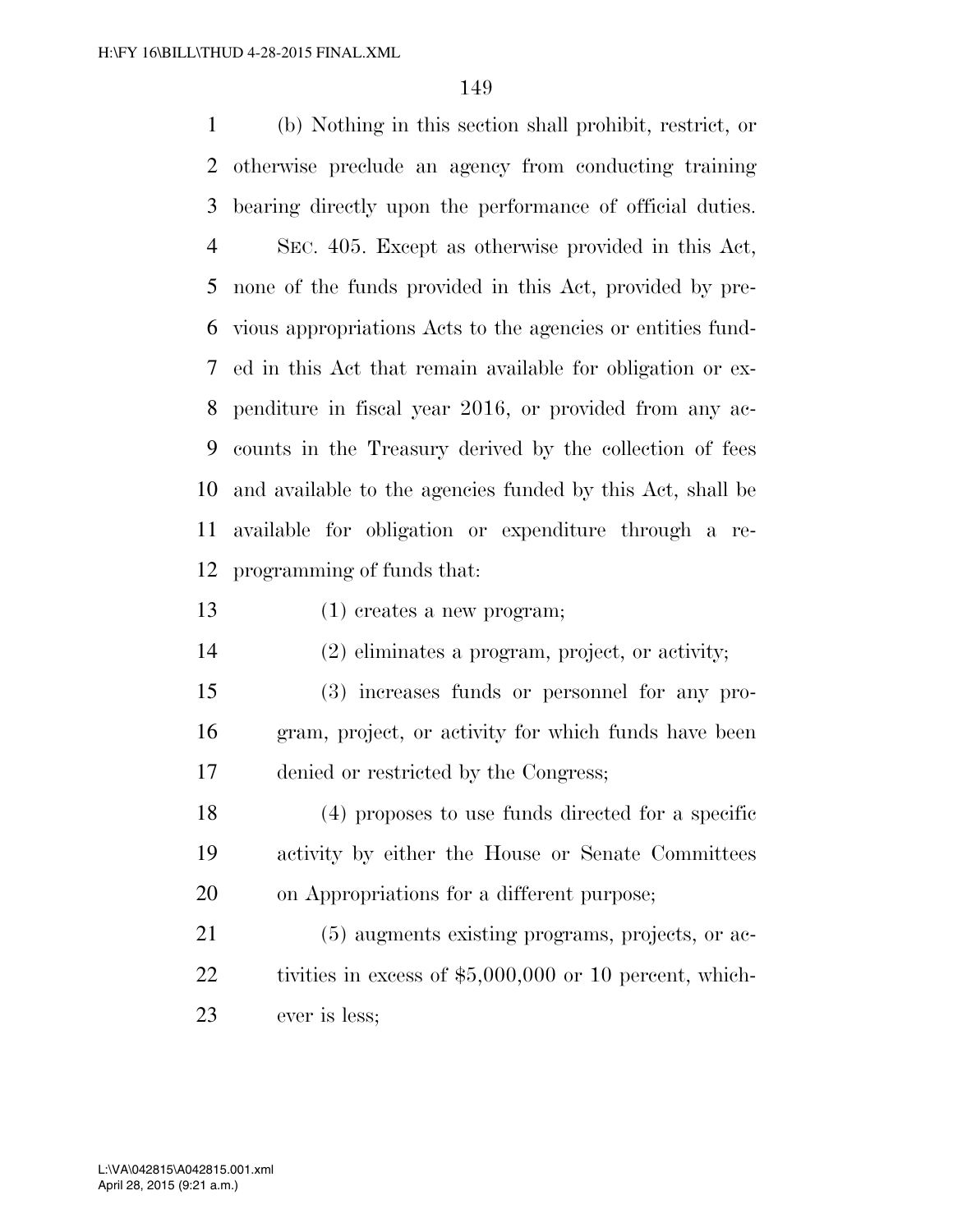(6) reduces existing programs, projects, or ac- tivities by \$5,000,000 or 10 percent, whichever is less; or

 (7) creates, reorganizes, or restructures a branch, division, office, bureau, board, commission, agency, administration, or department different from the budget justifications submitted to the Commit- tees on Appropriations or the table accompanying the explanatory statement accompanying this Act, whichever is more detailed, unless prior approval is received from the House and Senate Committees on Appropriations: *Provided*, That not later than 60 days after the date of enactment of this Act, each agency funded by this Act shall submit a report to the Committees on Appropriations of the Senate and of the House of Representatives to establish the baseline for application of reprogramming and trans- fer authorities for the current fiscal year: *Provided further*, That the report shall include:

 (A) a table for each appropriation with a separate column to display the prior year en- acted level, the President's budget request, ad- justments made by Congress, adjustments due to enacted rescissions, if appropriate, and the fiscal year enacted level;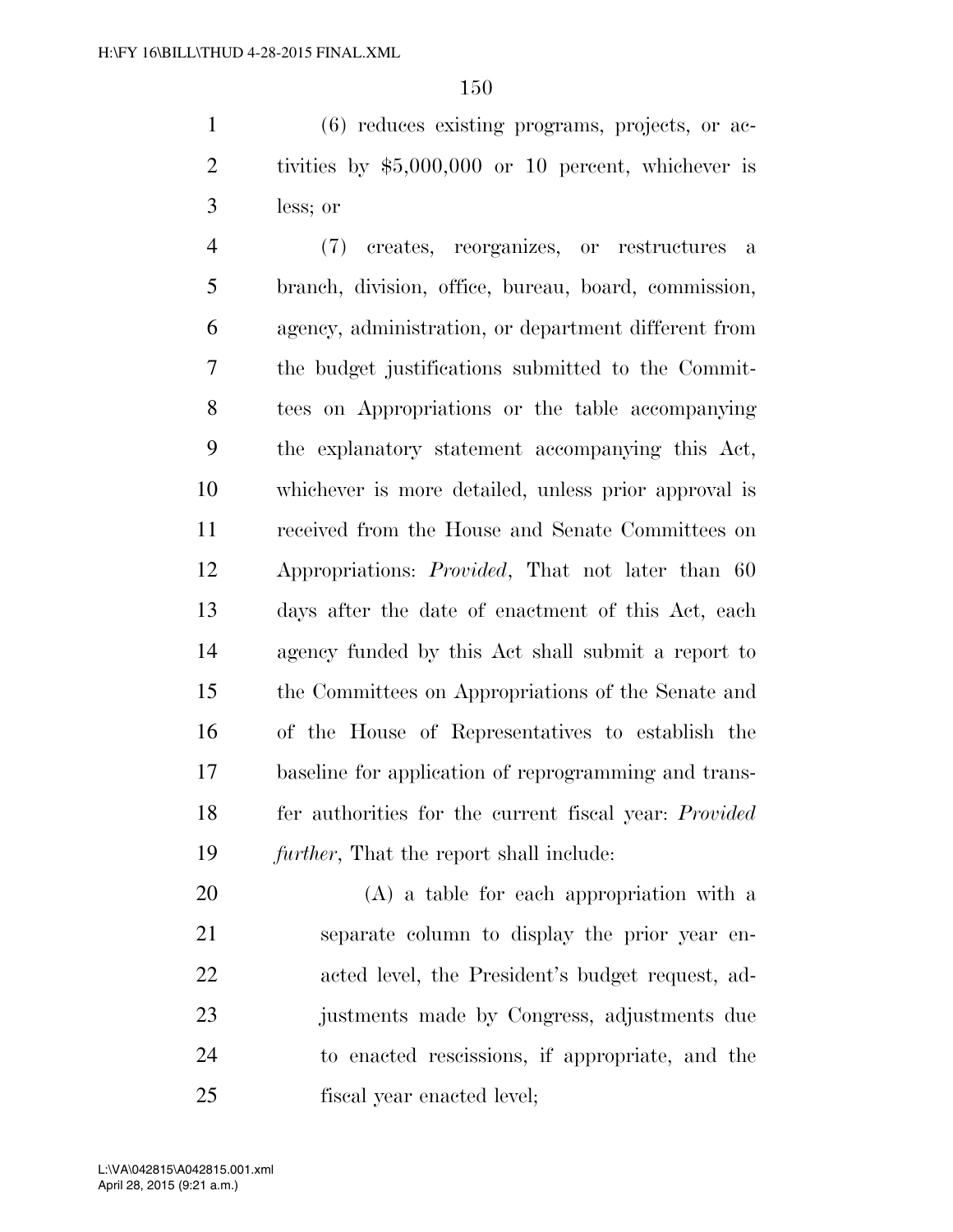(B) a delineation in the table for each ap- propriation and its respective prior year enacted level by object class and program, project, and activity as detailed in the budget appendix for the respective appropriation; and

 (C) an identification of items of special congressional interest.

 SEC. 406. Except as otherwise specifically provided by law, not to exceed 50 percent of unobligated balances remaining available at the end of fiscal year 2016 from appropriations made available for salaries and expenses for fiscal year 2016 in this Act, shall remain available through September 30, 2017, for each such account for the purposes authorized: *Provided*, That a request shall be submitted to the House and Senate Committees on Ap- propriations for approval prior to the expenditure of such funds: *Provided further*, That these requests shall be made in compliance with reprogramming guidelines under sec-tion 405 of this Act.

 SEC. 407. No funds in this Act may be used to sup- port any Federal, State, or local projects that seek to use the power of eminent domain, unless eminent domain is employed only for a public use: *Provided*, That for pur- poses of this section, public use shall not be construed to include economic development that primarily benefits pri-

April 28, 2015 (9:21 a.m.) L:\VA\042815\A042815.001.xml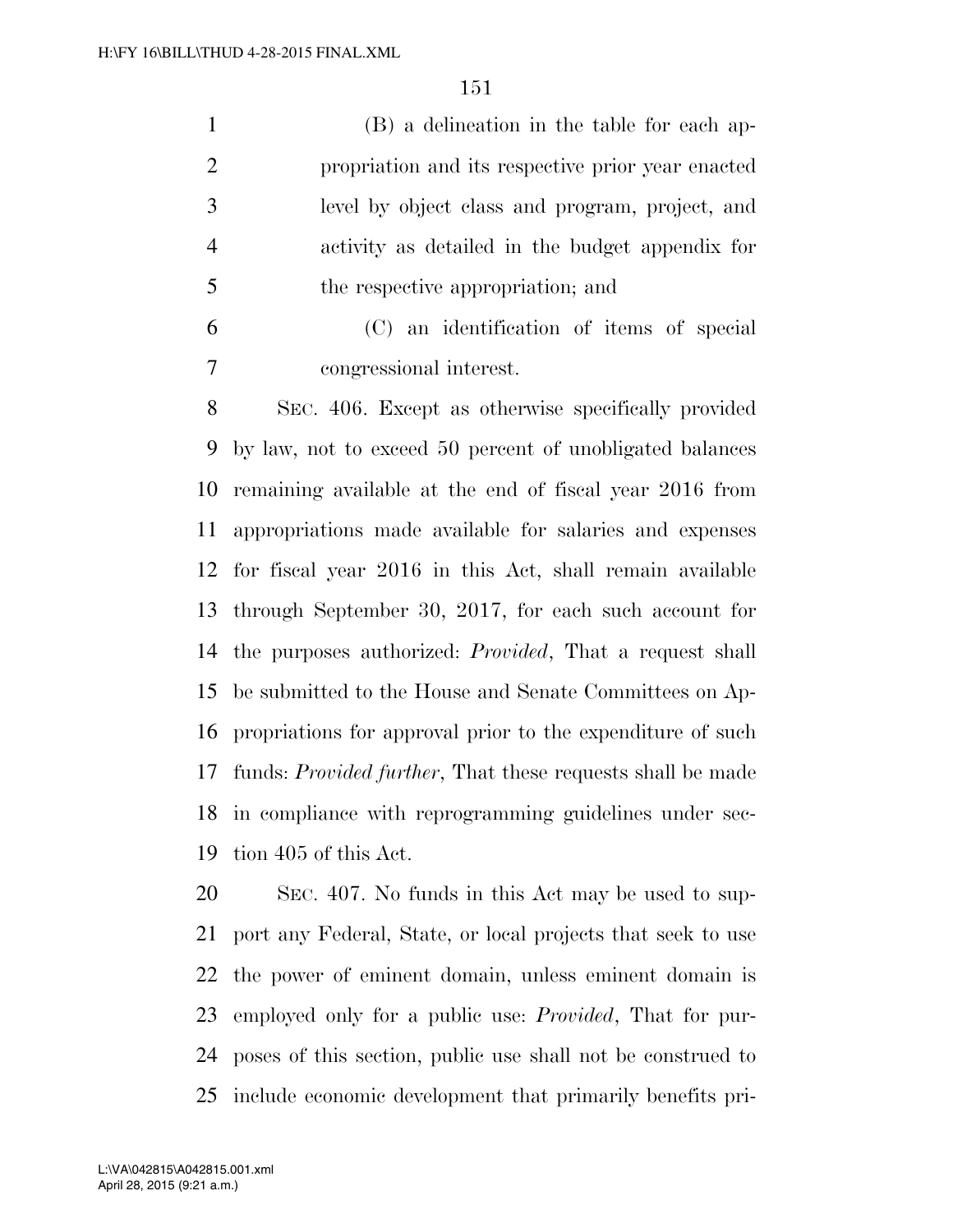vate entities: *Provided further*, That any use of funds for mass transit, railroad, airport, seaport or highway projects, as well as utility projects which benefit or serve the general public (including energy-related, communica- tion-related, water-related and wastewater-related infra- structure), other structures designated for use by the gen- eral public or which have other common-carrier or public- utility functions that serve the general public and are sub- ject to regulation and oversight by the government, and projects for the removal of an immediate threat to public health and safety or brownfields as defined in the Small Business Liability Relief and Brownfields Revitalization Act (Public Law 107–118) shall be considered a public use for purposes of eminent domain.

 SEC. 408. None of the funds made available in this Act may be transferred to any department, agency, or in- strumentality of the United States Government, except pursuant to a transfer made by, or transfer authority pro-vided in, this Act or any other appropriations Act.

 SEC. 409. No part of any appropriation contained in this Act shall be available to pay the salary for any person filling a position, other than a temporary position, for- merly held by an employee who has left to enter the Armed Forces of the United States and has satisfactorily com-pleted his or her period of active military or naval service,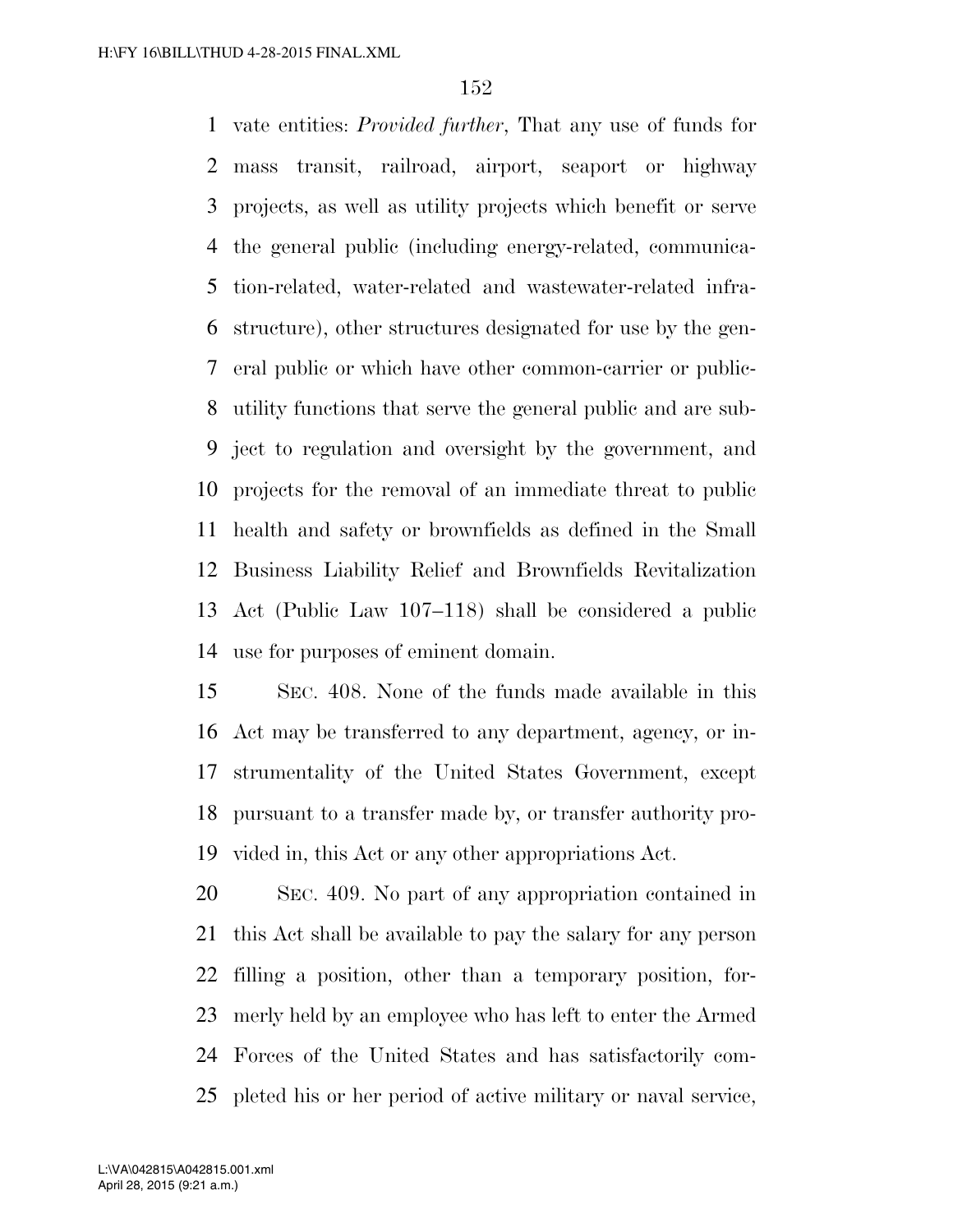and has within 90 days after his or her release from such service or from hospitalization continuing after discharge for a period of not more than 1 year, made application for restoration to his or her former position and has been certified by the Office of Personnel Management as still qualified to perform the duties of his or her former posi-tion and has not been restored thereto.

 SEC. 410. No funds appropriated pursuant to this Act may be expended by an entity unless the entity agrees that in expending the assistance the entity will comply with sections 2 through 4 of the Act of March 3, 1933 (41 U.S.C. 10a *–*10c, popularly known as the ''Buy Amer-ican Act'').

 SEC. 411. No funds appropriated or otherwise made available under this Act shall be made available to any person or entity that has been convicted of violating the Buy American Act (41 U.S.C. 10a *–*10c).

 SEC. 412. None of the funds made available in this Act may be used for first-class airline accommodations in contravention of sections 301–10.122 and 301–10.123 of title 41, Code of Federal Regulations.

 SEC. 413. (a) None of the funds made available by this Act may be used to approve a new foreign air carrier permit under sections 41301 through 41305 of title 49, United States Code, or exemption application under sec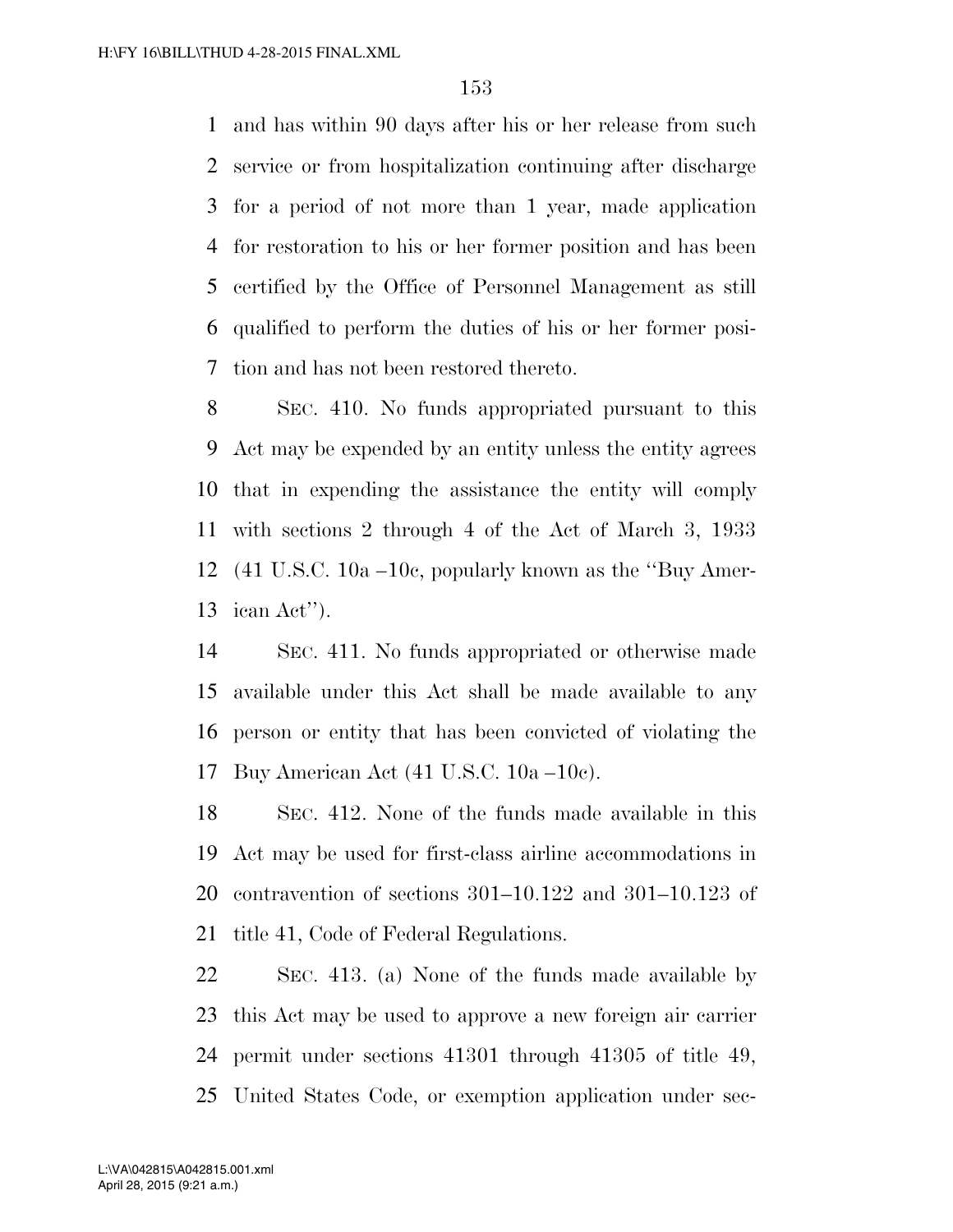tion 40109 of that title of an air carrier already holding an air operators certificate issued by a country that is party to the U.S.-E.U.-Iceland-Norway Air Transport Agreement where such approval would contravene United States law or Article 17 bis of the U.S.-E.U.-Iceland-Nor-way Air Transport Agreement.

 (b) Nothing in this section shall prohibit, restrict or otherwise preclude the Secretary of Transportation from granting a foreign air carrier permit or an exemption to such an air carrier where such authorization is consistent with the U.S.-E.U.-Iceland-Norway Air Transport Agree-ment and United States law.

 SEC. 414. None of the funds made available by this Act may be used by the Federal Maritime Commission or the Administrator of the Maritime Administration to issue a license or certificate for a commercial vessel that docked or anchored within the previous 180 days within 7 miles of a port on property that was confiscated, in whole or in part, by the Cuban Government, as the terms con- fiscated, Cuban Government, and property are defined in 21 paragraphs  $(4)$ ,  $(5)$ , and  $(12)(A)$ , respectively, of section 4 of the Cuban Liberty and Democratic Solidarity (LIBERTAD) Act of 1996 (22 U.S.C. 6023).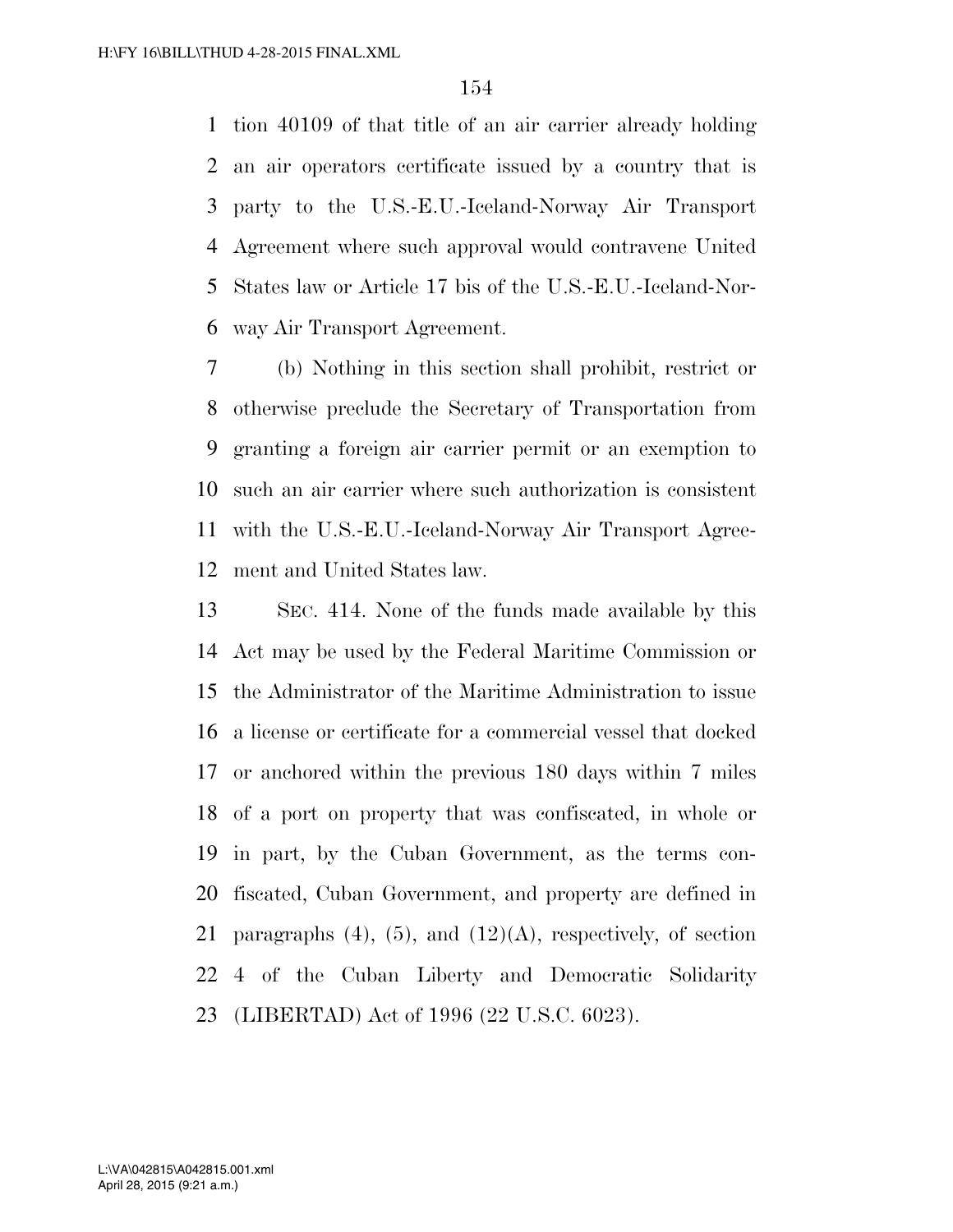Subtitle —Spending Reduction Account

 SEC. 415. The amount by which the applicable alloca- tion of new budget authority made by the Committee on Appropriations of the House of Representatives under Section 302(b) of the Congressional Budget Act of 1974 exceeds the amount of proposed new budget authority is \$0.

 This Act may be cited as the ''Transportation, Hous- ing and Urban Development, and Related Agencies Appro-priations Act, 2016''.